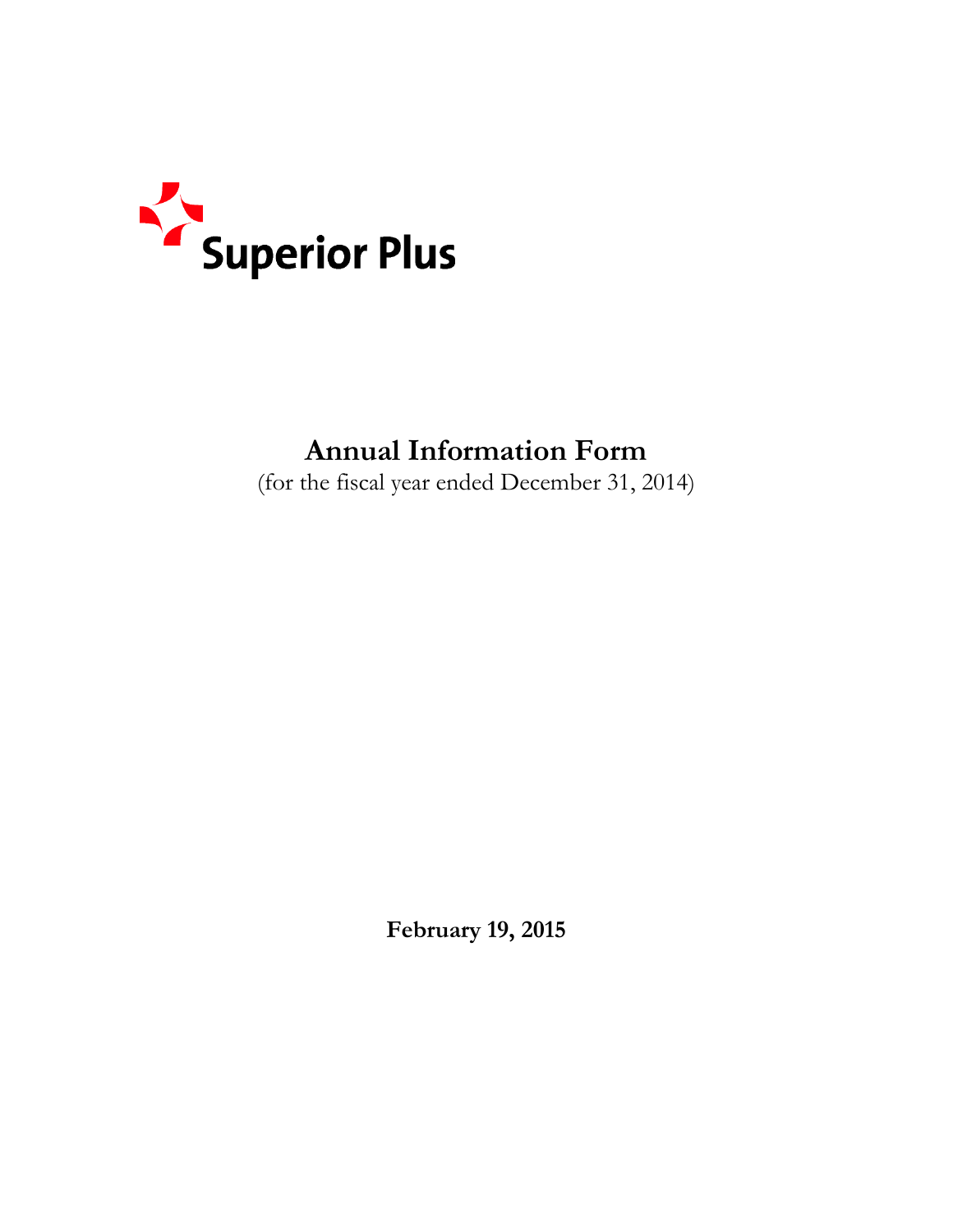### **TABLE OF CONTENTS**

## Page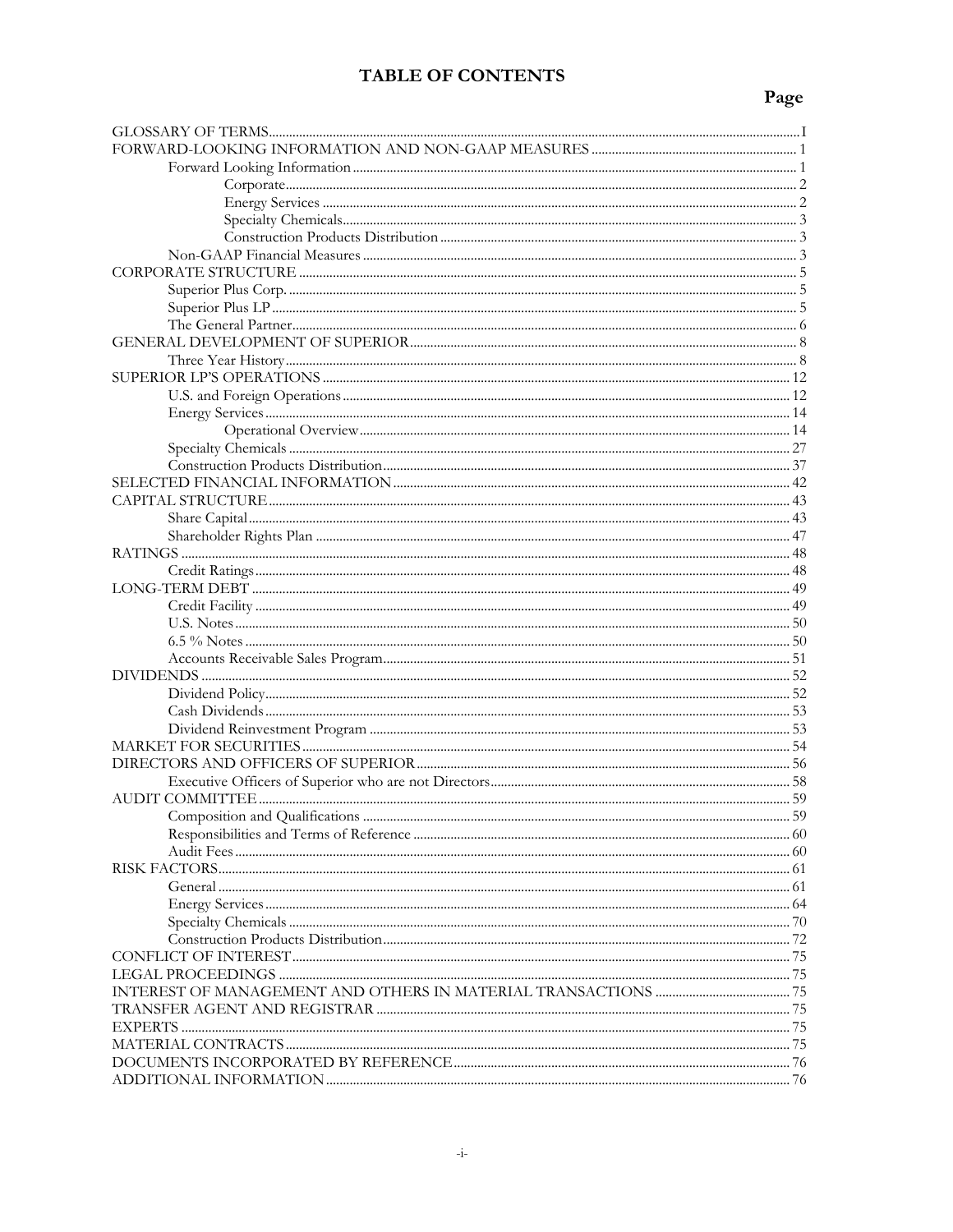#### <span id="page-2-0"></span>**GLOSSARY OF TERMS**

The following are definitions and selected abbreviations used in this Annual Information Form:

"**6.5% Notes**" means \$200.0 million Senior Unsecured Notes issued by Superior LP on December 9, 2004.

"**6.5% Note Indenture**" means the trust indenture between Superior, Superior LP and Computershare dated December 9, 2014, whereby Superior issued the 6.5% Notes.

"**AIF**" means this Annual Information Form, dated February 19, 2015.

"**Annual Report**" means the Corporation's 2014 annual report.

"**Arrangement**" the court sanctioned plan of arrangement under the *Canada Business Corporations Act*, pursuant to which the Fund was converted to a corporation on December 31, 2008.

"**Ballard**" means Ballard Power Systems Inc.

"**Board of Directors**" or "**Board**" means the board of directors of the Corporation.

"**C&I**" means commercial and industrial insulation.

"**CBCA**" means the *Canada Business Corporations Act*, as amended, including the regulations promulgated thereunder.

"**CNRL**" means Canadian Natural Resources Limited.

"**Common Shares**" means the common shares in the capital of the Corporation.

"**Computershare**" means Computershare Trust Company of Canada.

"**Convertible Debentures**" means the 5.75% Debentures, 6.0% Debentures, 7.5% Debentures, 6.0% Debentures (2013), all of which are described in greater detail in Note 19 to the Corporation's audited consolidated financial statements for the year ended December 31, 2014 and on page 43 in this AIF.

"**Corporation**" or "**Superior**" means Superior Plus Corp.

"**Conversion**" means the conversion of the Fund from an income trust structure to a corporation on December 31, 2008, pursuant to the Arrangement.

"**CPD**" means Superior's Construction Products Distribution business.

"**CRA**" means the Canada Revenue Agency.

"**DBRS**" means Dominion Bond Rating Services Limited.

"**Debentureholders**" means the holders of Convertible Debentures of the Corporation.

"**Debenture Trustee**" means Computershare, the trustee under the indentures governing the Convertible Debentures.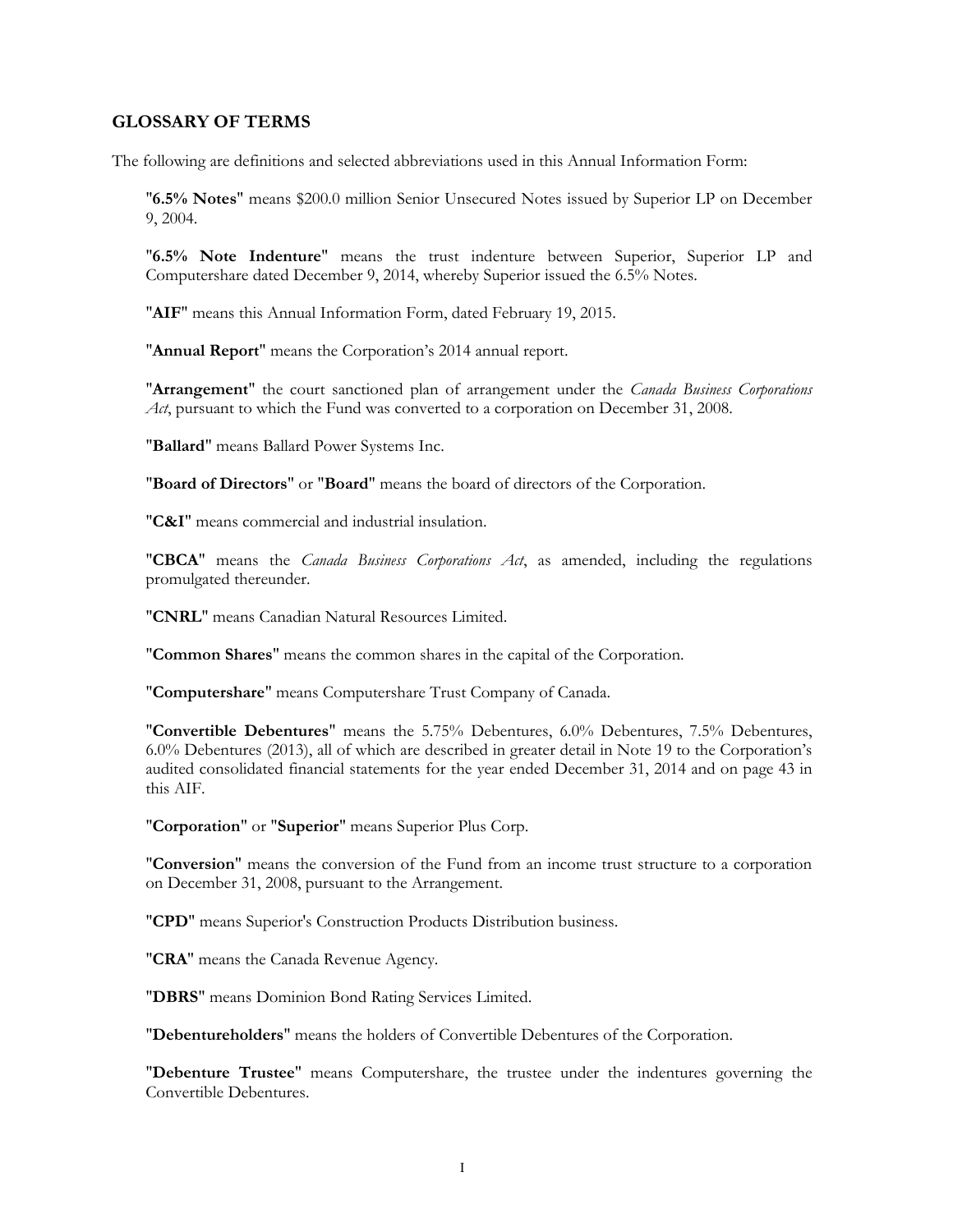"**Declaration of Trust**" means a Declaration of Trust made as of August 2, 1996, as amended and restated most recently on December 31, 2008, pursuant to which the Fund was created.

"**Deloitte**" means Deloitte LLP.

"**DRIP**" means Dividend Reinvestment Program and Optional Share Purchase Plan, which provides Shareholders with the opportunity to re-invest their cash dividends at a 5% discount to the market price of Common Shares.

"**ECF**" means elemental chlorine free in connection with the pulp bleaching process.

"**ERCO**" means ERCO Worldwide, the Corporation's Specialty Chemicals business, operated by Superior LP.

"**ERP**" means the Enterprise Resource Planning systems utilized by the Energy Services and CPD businesses.

"**Financial Statements**" means the audited consolidated financial statements of the Corporation and management's discussion and analysis of the financial condition and operations of the Corporation as at and for the years ended December 31, 2014 and 2013, together with the notes thereto and the auditors' report thereon.

"**Fund**" means Superior Plus Income Fund, a limited purpose, unincorporated trust established under the laws of the Province of Alberta by the Declaration of Trust and terminated pursuant to the Conversion.

"**General Partner**" means Superior General Partner Inc.

"**GHI**" means Griffith Holdings, Inc., a New York corporation.

"**GES**" means Griffith Energy Services Inc., a heating oil and energy distribution business acquired in 2009 by Superior Plus Energy Services, LLC and integrated into USRF.

"**GDP**" means gross domestic product.

"**GSD**" means gypsum specialty distribution.

"**HS&E**" means the Health, Safety and Environment department of USRF.

"**IFRS**" means International Financial Reporting Standards.

"**Indemnity Agreement**" means the indemnity agreement between Superior and New Ballard dated December 31, 2008.

"**Indenture**" means the indenture between Superior and the Debenture Trustee dated August 28, 2009, as amended and supplemented.

"**KCL**" means potassium chloride, a major raw material used in the production of KOH.

"**KOH**" means potassium hydroxide.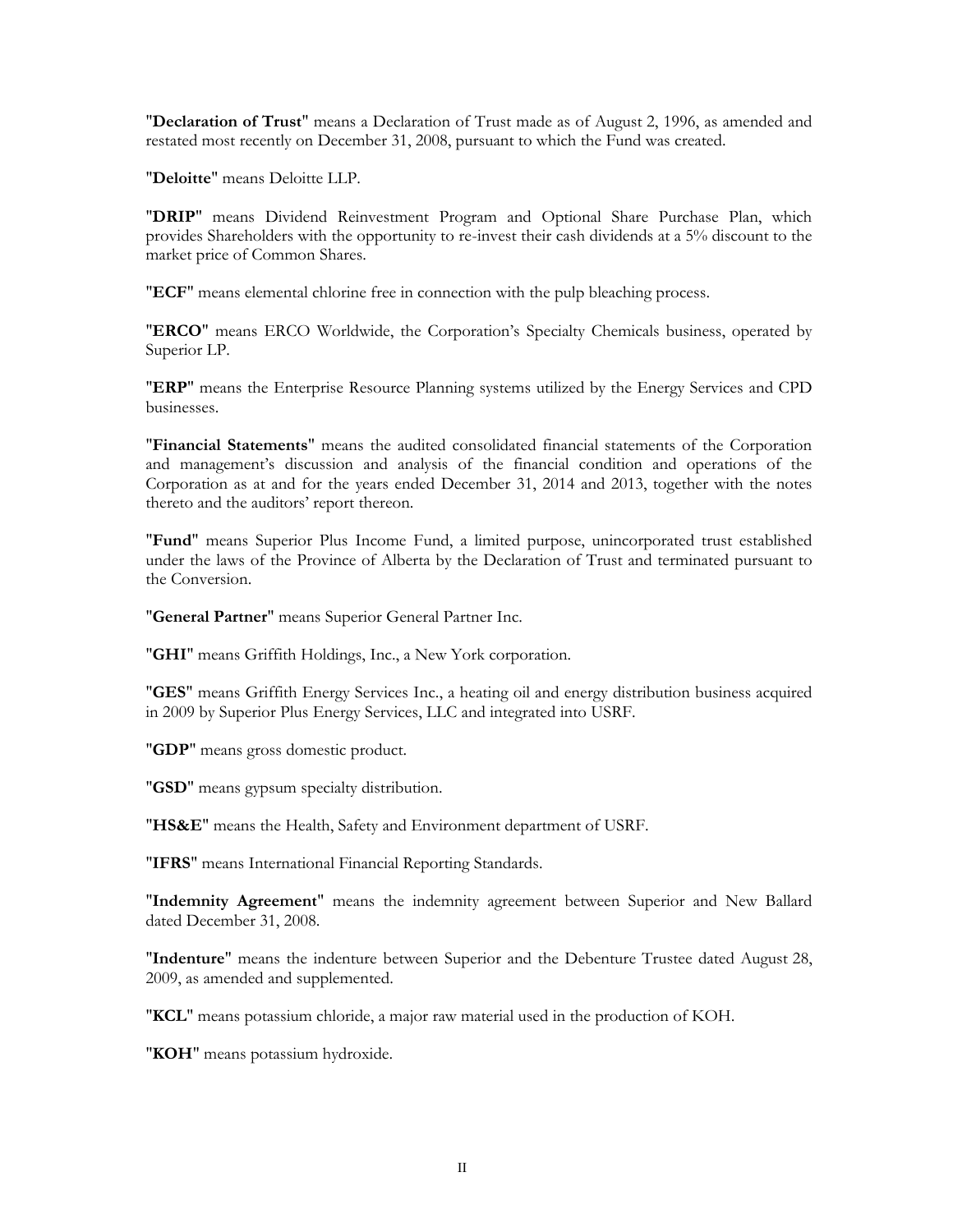"**KW Heating Oil Assets**" means certain assets acquired from KW Oil and Propane and integrated into USRF.

"**LDCs**" means local distribution companies who are required to provide SEM with billing and collection services as well as transportation, storage and distribution services to SEM's customers.

"**MT**" means metric tonnes.

"**New Ballard**" means the corporation created during the Conversion to carry on the business of Ballard which acquired all of the assets and assumed all of the liabilities of Ballard.

"**NYMEX**" means the New York Mercantile Exchange, a commodity futures exchange.

"**OEM**" means Original Equipment Manufacturer.

"**Partnership Agreement**" means the limited partnership agreement made as of September 17, 2006, as amended and restated on December 31, 2008, pursuant to which Superior General Partner Inc., as general partner of Superior LP, has exclusive authority to manage the business and affairs of Superior LP.

"**PCS**" means Potash Corporation of Saskatchewan Inc., a major supplier of KCl to ERCO.

"**Rack**" means the position at which fuel is acquired at a refinery's or distribution terminal's fixed loading structure for a tank truck or rail tank car (with reference to the fuel price and volume obtained at that position).

"**RTP**" means standard real time pricing.

"**S&P**" means Standard & Poor's Rating Services, division of The McGraw-Hill Companies, Inc.

"**SEM**" means Superior Energy Management, the Corporation's fixed-price energy services business and part of its Energy Services business.

"**Senior Debentures**" means \$150.0 million aggregate principal amount of 8.25% senior unsecured debentures issued by Superior LP on October 27, 2009, with a maturity date of October 27, 2016.

"**SGL**" means Superior Gas Liquids, the Corporation's natural gas liquids wholesale marketing business and part of its Energy Services business.

"**Shareholder Rights Plan**" means the shareholder rights plan agreement between Superior and Computershare Trust Company of Canada dated February 16, 2012, as amended and restated.

"**Shareholders**" means the holders of the Common Shares of the Corporation.

"**SPI**" means the construction products distribution business, formerly operating under the trade name of "Specialty Products & Insulation" acquired by the Corporation in 2009 and integrated into the CPD business.

"**SRH**" means Sunoco Retail Heat, a heating oil and energy distribution business acquired in 2009 by Superior Plus Energy Services, LLC and integrated into USRF.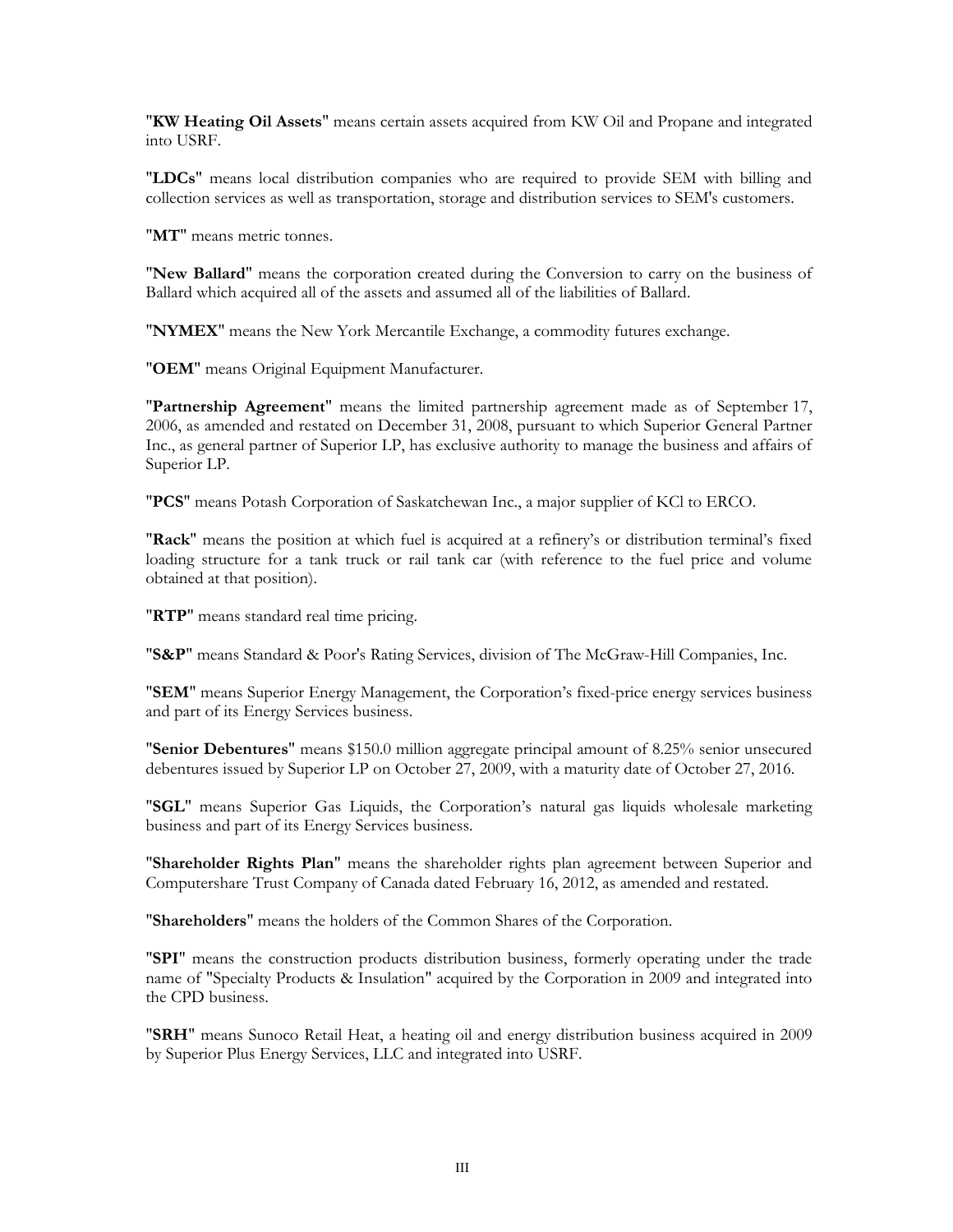"**Strategic Supply Agreement**" means the agreement between the Specialty Chemicals business and Tronox LLC entered into on October 31, 2013 to purchase and market up to 130,000 metric tonnes of sodium chlorate on an annual basis from the Tronox Hamilton, Mississippi facility.

"**Superior LP**" means Superior Plus LP, an Ontario limited partnership, that conducts the operations of the Corporation.

"**Superior Propane**" means Superior Propane, the Corporation's Canadian propane distribution and related services business.

"**Tax Act**" means the *Income Tax Act* (Canada).

"**Trustee**" means Computershare Trust Company of Canada.

"**TSSA**" means the Technical Standards and Safety Authority of Ontario.

"**TSX**" means the Toronto Stock Exchange.

"**U.S. Note Agreement**" means the agreement between Superior LP (as successor to Superior Plus Inc.) and certain U.S. investors dated October 29, 2003, as amended, whereby Superior issued the U.S. Notes.

"**U.S. Notes**" means US\$160.0 million Senior Secured Notes issued by Superior LP (as successor to Superior Plus Inc.) on October 29, 2003, of which US\$30 million aggregate principal amount are outstanding as of the date hereof.

"**U.S. Refined Fuels**" or "**USRF**" means the Corporation's heating oil and energy distribution business, including SRH, GES and GHI operating under the trade name "Superior Plus Energy Services" in the United States.

"**Winroc-SPI**" means the CPD business operating under the trade name of "Winroc-SPI".

Unless otherwise stated, all sums of money referred to in this AIF are expressed in Canadian dollars.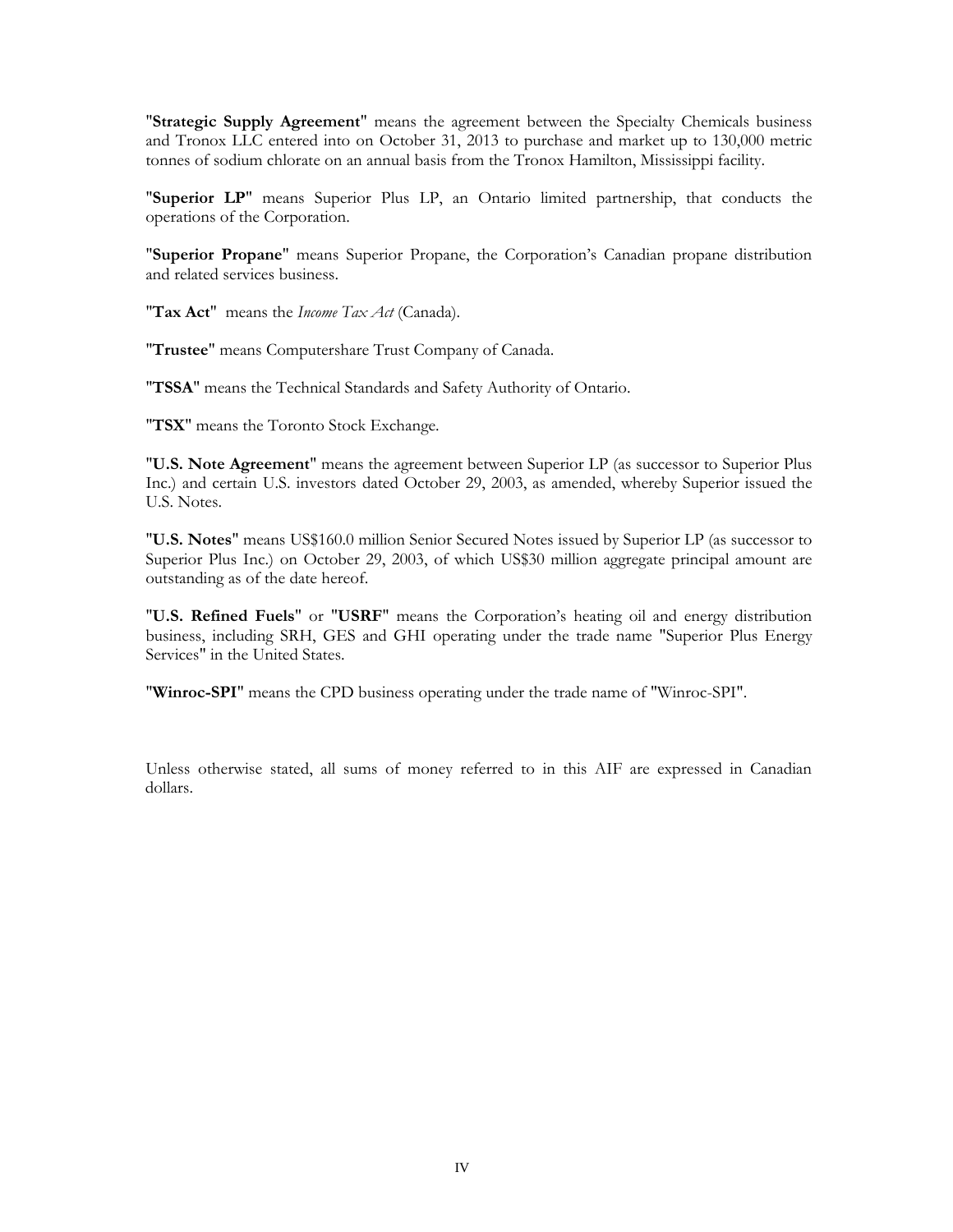#### <span id="page-6-0"></span>**FORWARD-LOOKING INFORMATION AND NON-GAAP MEASURES**

#### <span id="page-6-1"></span>**Forward Looking Information**

Certain information included herein is forward-looking information within the meaning of applicable Canadian securities laws. Forward-looking information may include statements regarding the objectives, business strategies to achieve those objectives, expected financial results (including those in the area of risk management), economic or market conditions, and the outlook of or involving Superior, Superior LP and its businesses. Such information is typically identified by words such as "anticipate", "believe", "continue", "could", "estimate", "expect", "plan", "intend", "forecast", "future", "guidance", "may", "predict", "project", "should", "strategy", "target", "will" or similar expressions suggesting future outcomes.

Forward-looking information in this AIF may include business strategy and objectives, development plans and programs, business conditions, business expansion and improvement projects and expected timing of commercial production and the costs and benefits associated therewith, market conditions in Canada and the U.S., expected tax consequences of the Conversion, the expected challenge by the CRA of the tax consequences of the Conversion (and the expected timing and impact of such process including any payment of taxes and the quantum of such payments), future income taxes and the basis of preparation of future tax returns, the impact of proposed changes to Canadian tax legislation or U.S. tax legislation, future economic conditions, future exchange rates and exposure to such rates, dividend strategy, payout ratio, expected weather, expectations in respect of global economic environment, Superior's trading strategies and the risk involved in these strategies, the impact of certain hedges on future reported earnings and cash flows, commodity prices and costs, the impact of contracts for commodities, demand for propane, heating oil and similar products, demand for chemicals including sodium chlorate and chloralkali, anticipated costs and benefits of restructuring activities, effect of operational and technological improvements, future working capital levels, expected governmental regulatory regimes and legislation and their expected impact on regulatory and compliance costs, expectations for the outcome of existing potential legal and contractual claims, timing for renegotiation of collective bargaining agreements, timing for the business transformation process at CPD, Superior's ability to obtain financing on acceptable terms, expected life of facilities and statements regarding net working capital and capital expenditure requirements of Superior or Superior Plus LP.

Forward-looking information is provided for the purpose of providing information about management's expectations and plans about the future and may not be appropriate for other purposes. Forward-looking information herein is based on various assumptions and expectations that Superior believes are reasonable in the circumstances. No assurance can be given that these assumptions and expectations will prove to be correct. Those assumptions and expectations are based on information currently available to Superior, including information obtained from third party industry analysts and other third party sources, and the historic performance of Superior's businesses. Such assumptions include anticipated financial performance, current business and economic trends, the amount of future dividends paid by Superior, business prospects, availability and utilization of tax basis, regulatory developments, currency, exchange and interest rates, trading data, cost estimates, Superior's ability to obtain financing on acceptable terms and the assumptions set forth below; such assumptions are subject to the risks and uncertainties set forth below.

By its very nature, forward-looking information involves numerous assumptions, risks and uncertainties, both general and specific. Should one or more of these risks and uncertainties materialize or should underlying assumptions prove incorrect, as many important factors are beyond Superior's control, Superior's or Superior LP's actual performance and financial results may vary materially from those estimates and intentions contemplated, expressed or implied in the forward-looking information. These risks and uncertainties include incorrect assessments of value when making acquisitions, increases in debt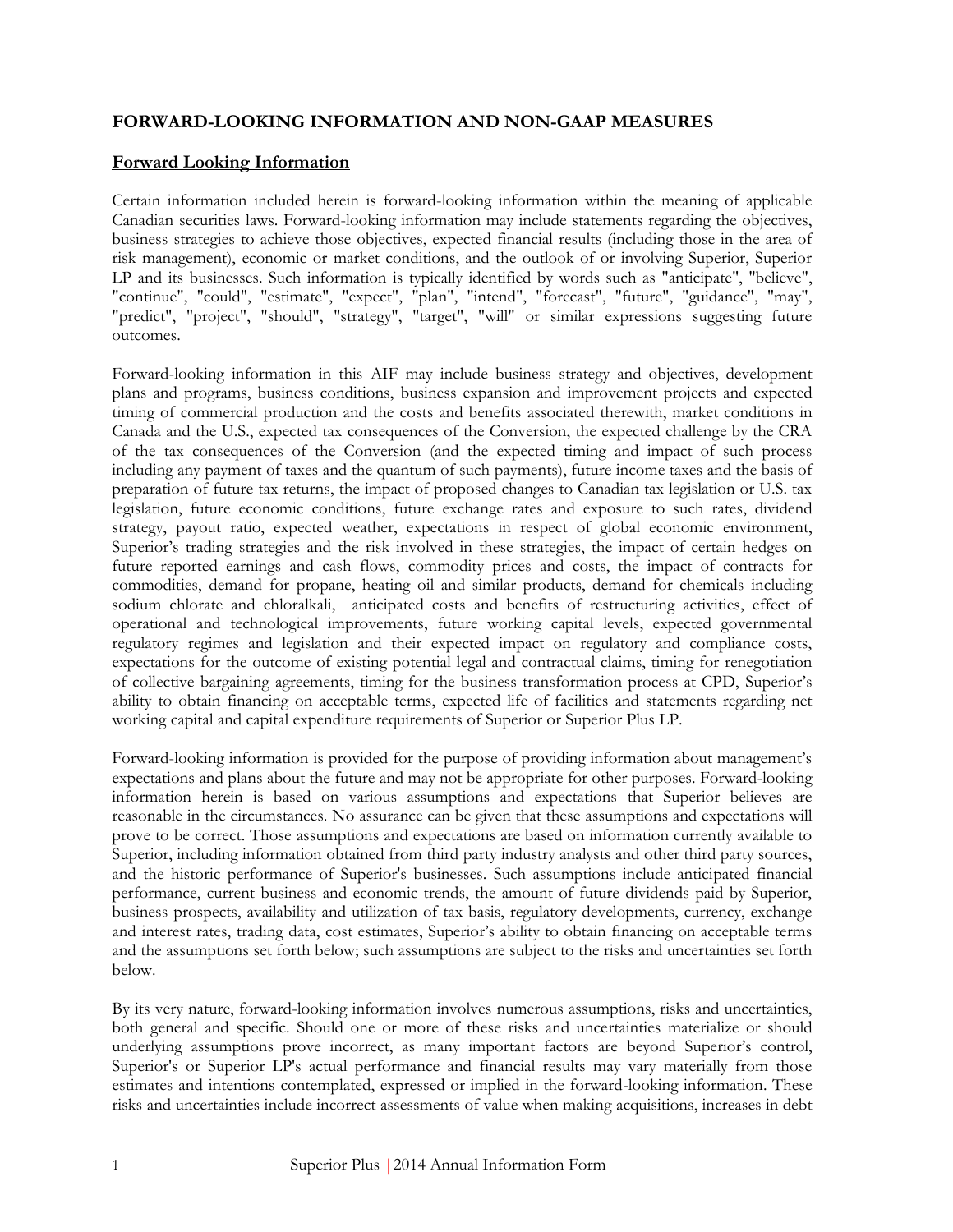service charges, the loss of key personnel, fluctuations in foreign currency and exchange rates, inadequate insurance coverage, liability for cash taxes, counterparty risk, compliance with environmental laws and regulations, operational risks involving Superior's facilities, force majeure, labour relations matters, Superior's ability to access external sources of debt and equity capital, and the risks identified in (i) this AIF under the heading "Risk Factors" and (ii) Superior's Financial Statements. The preceding list of assumptions, risks and uncertainties is not exhaustive.

When relying on our forward-looking information to make decisions with respect to Superior, investors and others should carefully consider the preceding factors, other uncertainties and potential events. Any forward-looking information is provided as of the date of this AIF and, except as required by law, neither Superior nor Superior LP undertakes to update or revise such information to reflect new information, subsequent or otherwise. For the reasons set forth above, investors should not place undue reliance on forward-looking information.

#### **With respect to forward-looking information contained in this AIF, and in addition to other assumptions identified in this AIF, we have made the following assumptions regarding, among other things:**

#### <span id="page-7-0"></span>**Corporate**

- economic growth in Canada will be similar to 2014 while economic growth in the U.S. will increase modestly in 2015;
- Superior is expected to continue to attract capital and obtain financing on acceptable terms;
- Superior's estimated total debt to EBITDA ratio is based on maintenance and growth related expenditures of \$74.0 million in 2015 and working capital funding requirements which do not contemplate any significant commodity price changes;
- the foreign currency exchange rate between the Canadian dollar and United States dollar is expected to average 0.80 in 2015 on all unhedged foreign currency transactions;
- financial and physical counterparties are expected to continue fulfilling their obligations to Superior;
- regulatory authorities are not expected to impose any new regulations impacting Superior;
- Superior's average interest rate on floating-rate debt is expected to remain consistent with 2014; and
- Canadian and United States based cash taxes are expected to be minimal for 2015 based on existing statutory income tax rates and the ability to use available tax basis.

#### <span id="page-7-1"></span>**Energy Services**

- average temperatures across Canada and the north-eastern United States, as measured by degree days, will be consistent with the five-year average;
- total propane and U.S. refined fuels-related sales volumes will decrease modestly in 2015 due primarily to lower oilfield customer demand related to the decline in the price of oil and lower residential volumes as weather is expected to be consistent with the five-year average, partially offset by customer growth initiatives and retention programs;
- wholesale propane and U.S. refined fuels-related prices will not significantly affect demand for propane and refined fuels and related services;
- supply portfolio management gross profit for 2015 will be consistent with 2014;
- fixed-price energy services results for 2015 will increase from 2014 due to the assumption weather will be consistent with the five-year average, and the absence of market challenges experienced during the first quarter of 2014; and
- <span id="page-7-2"></span> operating costs are expected to decrease in 2015 due to improvements in operational efficiencies from the completion of restructuring activities.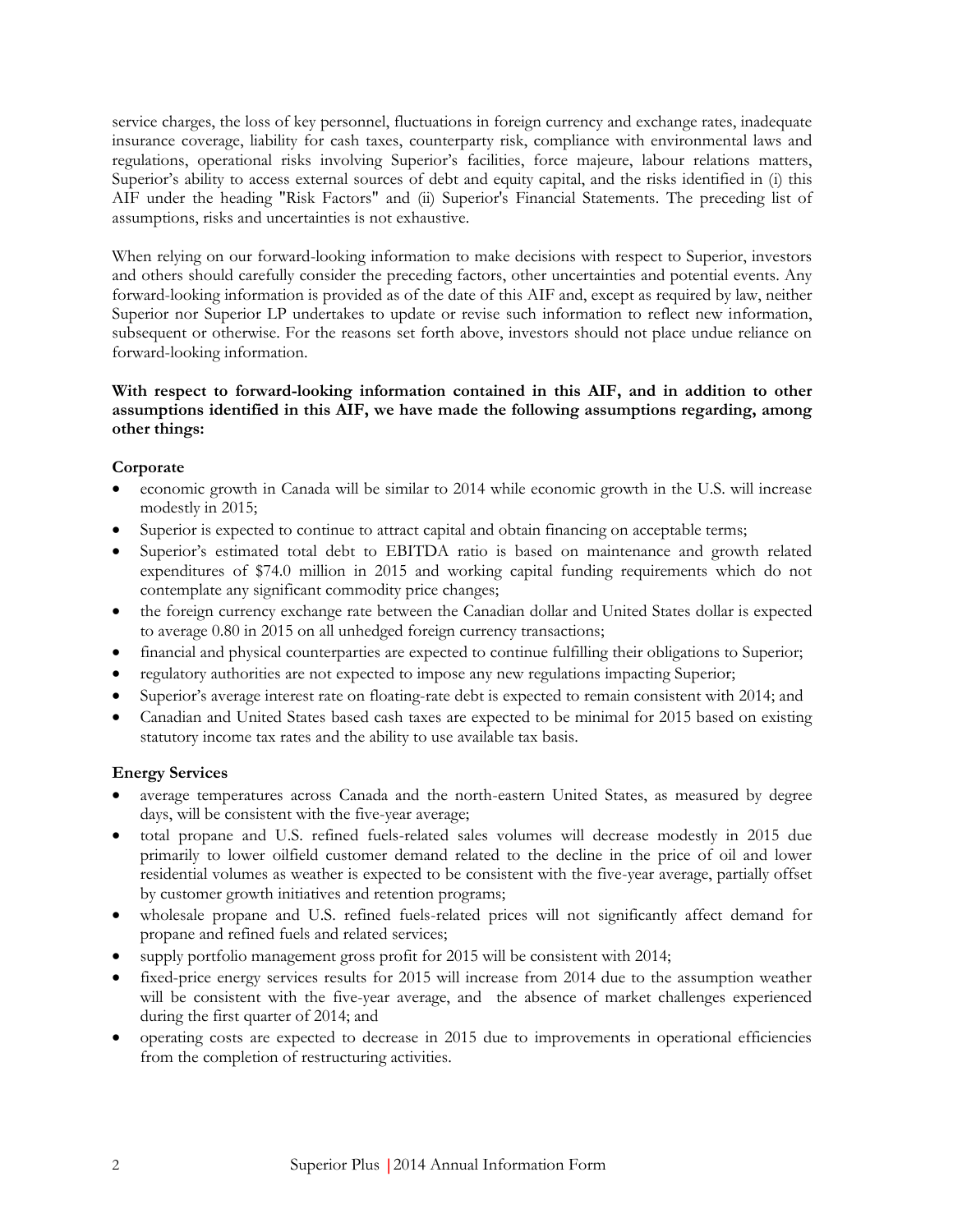#### **Specialty Chemicals**

- sodium chlorate contribution in 2015 is expected to decrease from 2014 due to higher electricity and plant operating costs, and modestly lower sales volumes;
- chloralkali contribution will increase from 2014 due to higher sales volumes associated with the completion of the Port Edwards and Saskatoon HCl burner expansions. Sales volumes of caustic soda, potassium caustic and hydrochloric acid are anticipated to be modestly higher than in 2014 with sales prices consistent to modestly higher than in 2014. Supply and demand fundamentals in the chloralkali markets in which Superior operates are anticipated to remain similar to 2014; and
- average plant utilization will approximate 90% to 95% in 2015.

#### <span id="page-8-0"></span>**Construction Products Distribution**

- revenues will increase over 2014 due to continued growth in U.S.-based GSD sales as the U.S. residential market continues to improve, higher C&I sales revenue due to improvement in the U.S. industrial construction segment, a stronger U.S. dollar, and the product expansion of drywall into ceiling-only branches. Canada revenue will grow modestly as the Canadian residential market remains challenging;
- sales margins will increase from 2014 due to the continued focus on price management, customer profitability and procurement. Gross profit for 2015 will increase due to higher revenue and higher gross margins; and
- operating costs as a percentage of revenue will be comparable to 2014 due to anticipated savings from restructuring efforts and other cost management activities, offset in part by investments in sales and supply chain capability and system integration costs. Operating costs will increase modestly from 2014 due to higher sales volumes and activity, partially offset by further improvements in operational efficiency related to restructuring in 2013 and 2014.

#### **Restructuring Charges**

Superior incurred \$11.3 million in restructuring costs during 2014 associated with the restructuring efforts announced during the fourth quarter of 2013. Total restructuring costs incurred during 2013 and 2014 in order to complete the restructuring projects was \$26.6 million, higher than the range provided in Superior's first-quarter MD&A of \$22 million to \$25 million due to higher than expected facility termination costs

#### <span id="page-8-1"></span>**Non-GAAP Financial Measures**

In the AIF, Superior has used the following terms that are not defined by GAAP, but are used by management to evaluate performance of Superior and its business. Since Non-GAAP financial measures do not have standardized meaning prescribed by GAAP and are therefore unlikely to be comparable to similar measures presented by other companies, securities regulations require that Non-GAAP financial measures are clearly defined, qualified and reconciled to their nearest GAAP measures. Except as otherwise indicated, these Non-GAAP financial measures are calculated and disclosed on a consistent basis from period to period. Specific adjusting items may only be relevant in certain periods.

The intent of Non-GAAP financial measures is to provide additional useful information to investors and analysts and the measures do not have any standardized meaning under IFRS. The measures should not, therefore, be considered in isolation or used in substitute for measures of performance prepared in accordance with IFRS. Other issuers may calculate Non-GAAP financial measures differently.

Investors should be cautioned that EBITDA and AOCF (as defined below) should not be construed as alternatives to net earnings, cash flow from operating activities or other measures of financial results determined in accordance with GAAP as an indicator of Superior's performance.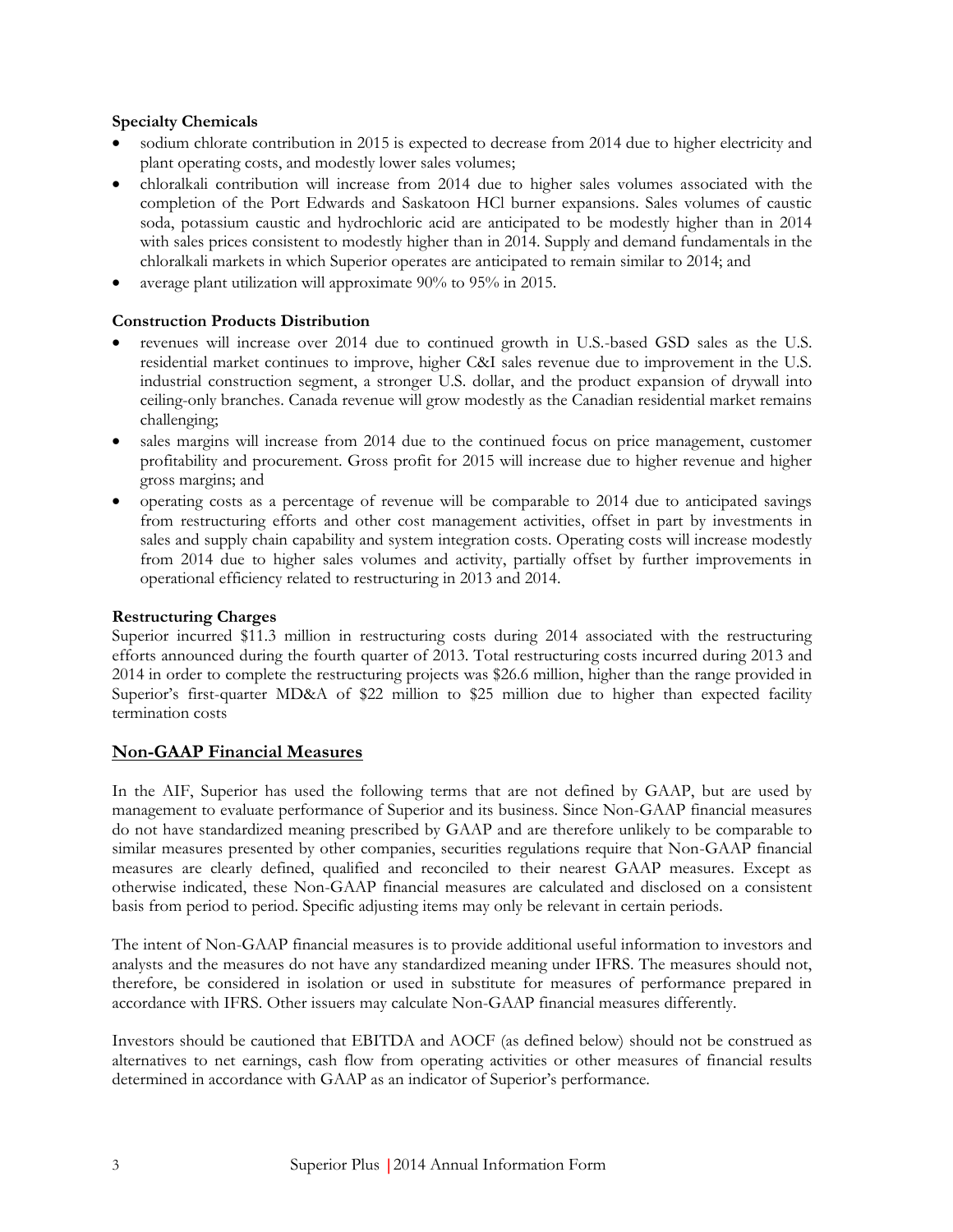Non-GAAP financial measures are identified and defined as follows:

#### **Adjusted Operating Cash Flow**

Adjusted Operating Cash Flow ("**AOCF**") is equal to cash flow from operating activities as defined by IFRS, adjusted for changes in non-cash working capital, other expenses, non-cash interest expense, current income taxes and finance costs. Superior may deduct or include additional items in its calculation of AOCF; these items would generally, but not necessarily, be items of a non-recurring nature. AOCF is the main performance measure used by management and investors to evaluate Superior's performance. AOCF represents cash flow generated by Superior that is available for, but not necessarily limited to, changes in working capital requirements, investing activities and financing activities of Superior.

The seasonality of Superior's individual quarterly results must be assessed in the context of annualized AOCF. Adjustments recorded by Superior as part of its calculation of AOCF include, but are not limited to, the impact of the seasonality of Superior's businesses, principally the Energy Services segment, by adjusting for non-cash working capital items, thereby eliminating the impact of the timing between the recognition and collection/payment of Superior's revenues and expenses, which can differ significantly from quarter to quarter. Adjustments are also made to reclassify the cash flow related to natural gas and electricity customer contract-related costs in a manner consistent with the income statement's recognition of these costs. AOCF is reconciled to net cash flow from operating activities in the Management's Discussion and Analysis ("**MD&A**") in the Financial Statements. (See page 10 of the MD&A).

#### **EBITDA**

EBITDA represents earnings before taxes, depreciation, amortization, finance expense and certain other non-cash expenses, and is used by Superior to assess its consolidated results and those of its operating segments. The EBITDA of Superior's operating segments may be referred to as EBITDA from operations. Net earnings before income taxes are reconciled to EBITDA from operations on page 46 of the MD&A.

#### **Compliance EBITDA**

Compliance EBITDA represents earnings before interest, taxes, depreciation, amortization and certain other non-cash expenses calculated on a 12 month trailing basis giving pro forma effect to acquisitions and divestitures, and is used by Superior to calculate compliance with its debt covenants and other credit information. See Note 23 of the Financial Statements for a reconciliation of net earnings to compliance EBITDA.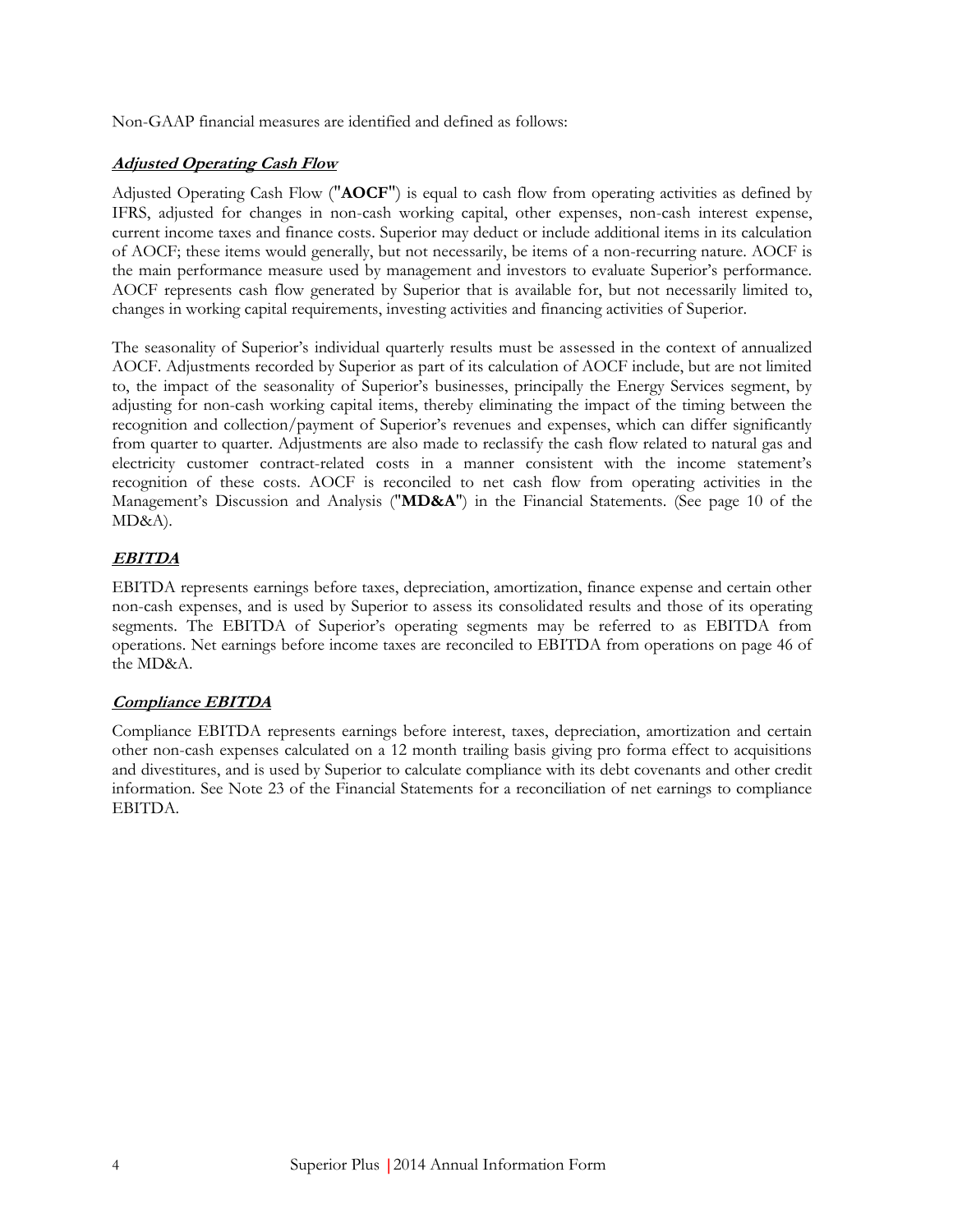### <span id="page-10-0"></span>**CORPORATE STRUCTURE**

#### <span id="page-10-1"></span>**Superior Plus Corp.**

Superior is the successor to the Fund. The Fund was a limited purpose, unincorporated trust established under the laws of the Province of Alberta by the Declaration of Trust. On December 31, 2008, the Fund was converted to a corporation pursuant to the Arrangement involving, among others, the Fund and Ballard and was renamed "Superior Plus Corp."

Superior, directly or indirectly, holds 100% of Superior LP, a limited partnership formed between Superior General Partner Inc., as general partner and Superior, as the limited partner. Specifically, Superior owns all of the Class A limited partnership units of Superior LP and all of the common shares of the General Partner. Superior's investment in Superior LP was financed through the issuance of equity securities and Convertible Debentures. See "Capital Structure – Share Capital – Convertible Debentures". Superior pays dividends to its Shareholders, from the income received on its investment in Superior LP, after payment of Superior's expenses and interest payments to the Debentureholders.

The head and registered office of Superior is located at Suite 1400, 840 – 7th Avenue S.W., Calgary, Alberta T2P 3G2. In February 2015, Superior announced its intention to move its head office to Toronto, Ontario in the fall of 2015.

#### <span id="page-10-2"></span>**Superior Plus LP**

Superior LP is a limited partnership formed on September 17, 2006. The initial general partner of Superior LP was Superior General Partner Limited. The initial limited partner was Superior Plus Inc. In September 2006, pursuant to a corporate reorganization, Superior Plus Inc. became the general partner of Superior LP and the Fund became the limited partner of Superior LP. On December 31, 2008, pursuant to the Arrangement, the Fund was converted to a corporation, Superior. On January 1, 2009, Superior Plus Inc. was amalgamated into Superior Plus Administration Inc. On January 1, 2009, the name of Superior Plus Administration Inc. was changed to Superior General Partner Inc. As a result, Superior General Partner Inc. is the general partner of Superior LP and Superior is the limited partner of Superior LP.

Superior LP is a diversified limited partnership with three operating divisions comprised of the following businesses:

**Energy Services**, which includes:

- Superior Propane, the propane distribution and related services business operating under the trade name "Superior Propane";
- U.S. Refined Fuels, a heating oil and energy distribution business operating under the trade name "Superior Plus Energy Services";
- SEM, a fixed-price energy services business operating under the trade name "Superior Energy Management"; and
- SGL, a natural gas liquids wholesale marketing business operating under the trade name "Superior Gas Liquids".

**Specialty Chemicals**, which includes:

 ERCO, the specialty chemicals business, operating under the trade name "ERCO Worldwide".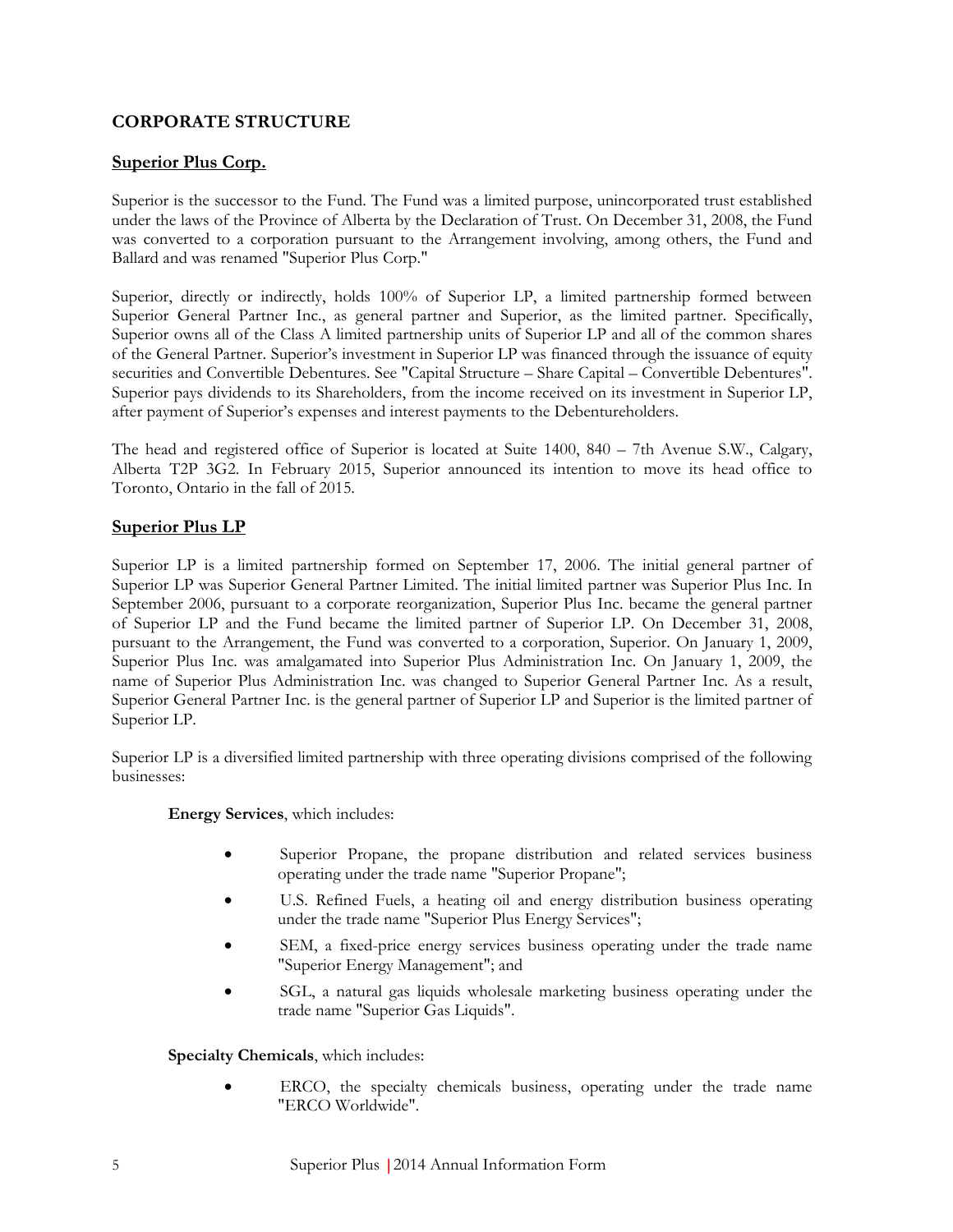#### **Construction Products Distribution**, which includes:

 Winroc-SPI, the gypsum specialty distribution business and commercial and industrial insulation distribution business operating under the trade name "Winroc-SPI".

The head and registered office of Superior LP is located at Suite 1400, 840 - 7th Avenue S.W., Calgary, Alberta T2P 3G2.

#### <span id="page-11-0"></span>**The General Partner**

Superior General Partner Inc., the general partner of Superior LP, was formed on January 1, 2009 pursuant to the amalgamation of Superior Plus Inc. and Superior Plus Administration Inc. under the CBCA. The General Partner is a wholly-owned subsidiary of Superior Plus Corp. The head and registered office of the General Partner is located at Suite 1400, 840 – 7th Avenue S.W., Calgary, Alberta T2P 3G2.

In connection with the Conversion, the Partnership Agreement was amended and restated on December 31, 2008, pursuant to which the General Partner would be responsible for the administration and management of Superior LP and generally carry out the objects, purposes and business of Superior LP.

Under the Partnership Agreement, the General Partner, has exclusive authority to manage the business and affairs and generally make all decisions regarding the business of Superior LP. The General Partner is, among other things, authorized to cause Superior LP to issue at any time, securities (including debt securities) without the consent or approval of the limited partners on terms and conditions as determined by the General Partner and which the General Partner determines in good faith, to be in the best interests of Superior LP. The General Partner is to exercise its powers and discharge its duties honestly, in good faith and in the best interests of the Superior LP and to exercise the care, diligence and skill of a reasonably prudent person in comparable circumstances.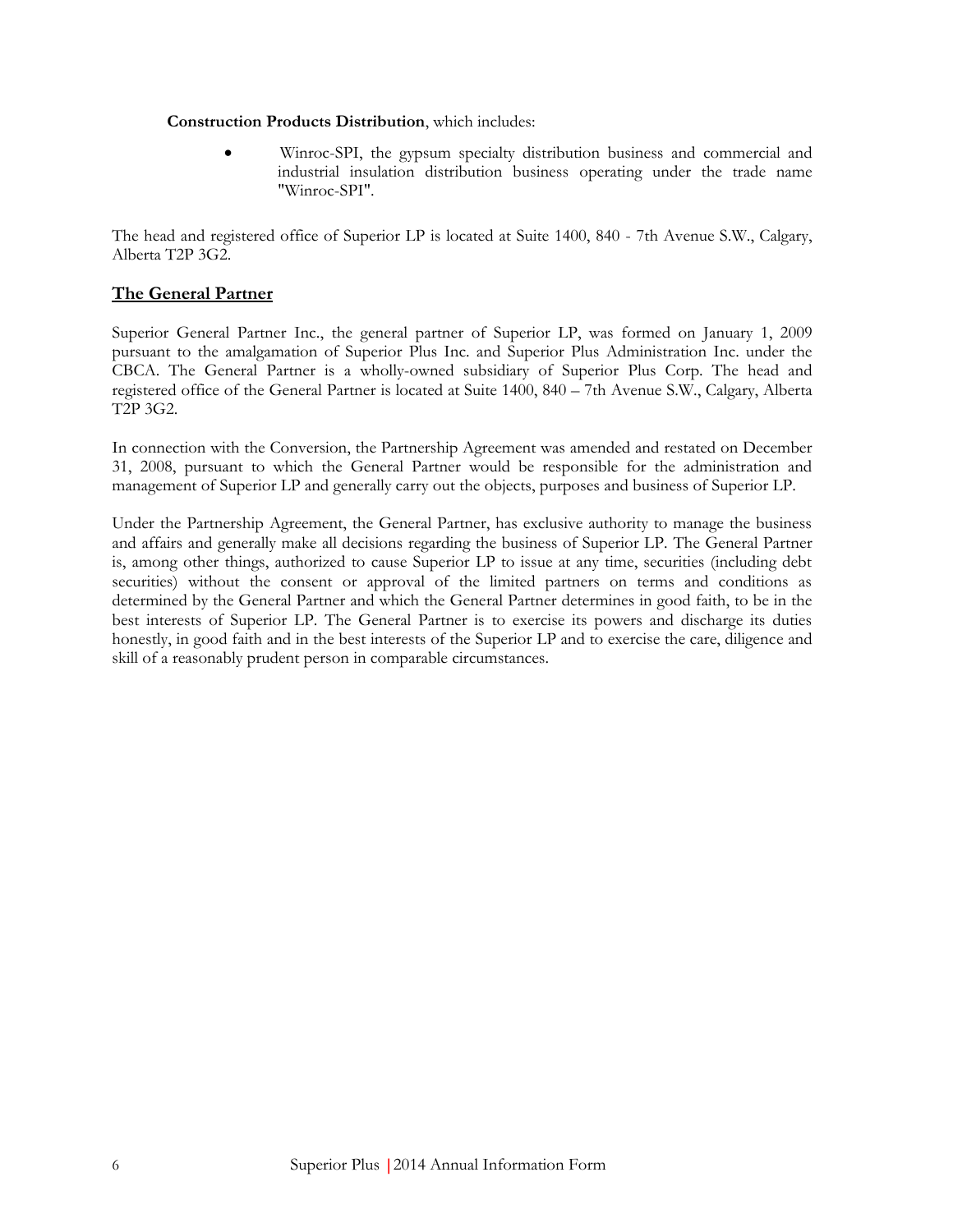The following is a diagram of the structure of Superior and its principal subsidiaries as of February 19, 2015.



#### **Notes:**

- (1) A corporation incorporated pursuant to the laws of Chile.
- (2) Except where otherwise noted, all corporations were incorporated pursuant to the laws of Canada and all limited partnerships have been formed pursuant to the laws of Ontario.
- (3) Superior Plus US Holdings Inc. ("**Superior U.S. Holdings**"), ERCO Worldwide Inc., ERCO Worldwide (USA) Inc. and Superior Plus US Financing Inc. are incorporated pursuant to the laws of Delaware. The Winroc Corporation (Midwest) is incorporated pursuant to the laws of Nevada. Superior Plus Construction Products Corp. is incorporated pursuant to the laws of Pennsylvania. Superior Plus Energy Services Inc. is merged pursuant to the laws of New York.
- (4) A corporation incorporated pursuant to the laws of the Province of Ontario.
- (5) A partnership formed pursuant to the laws of Alberta.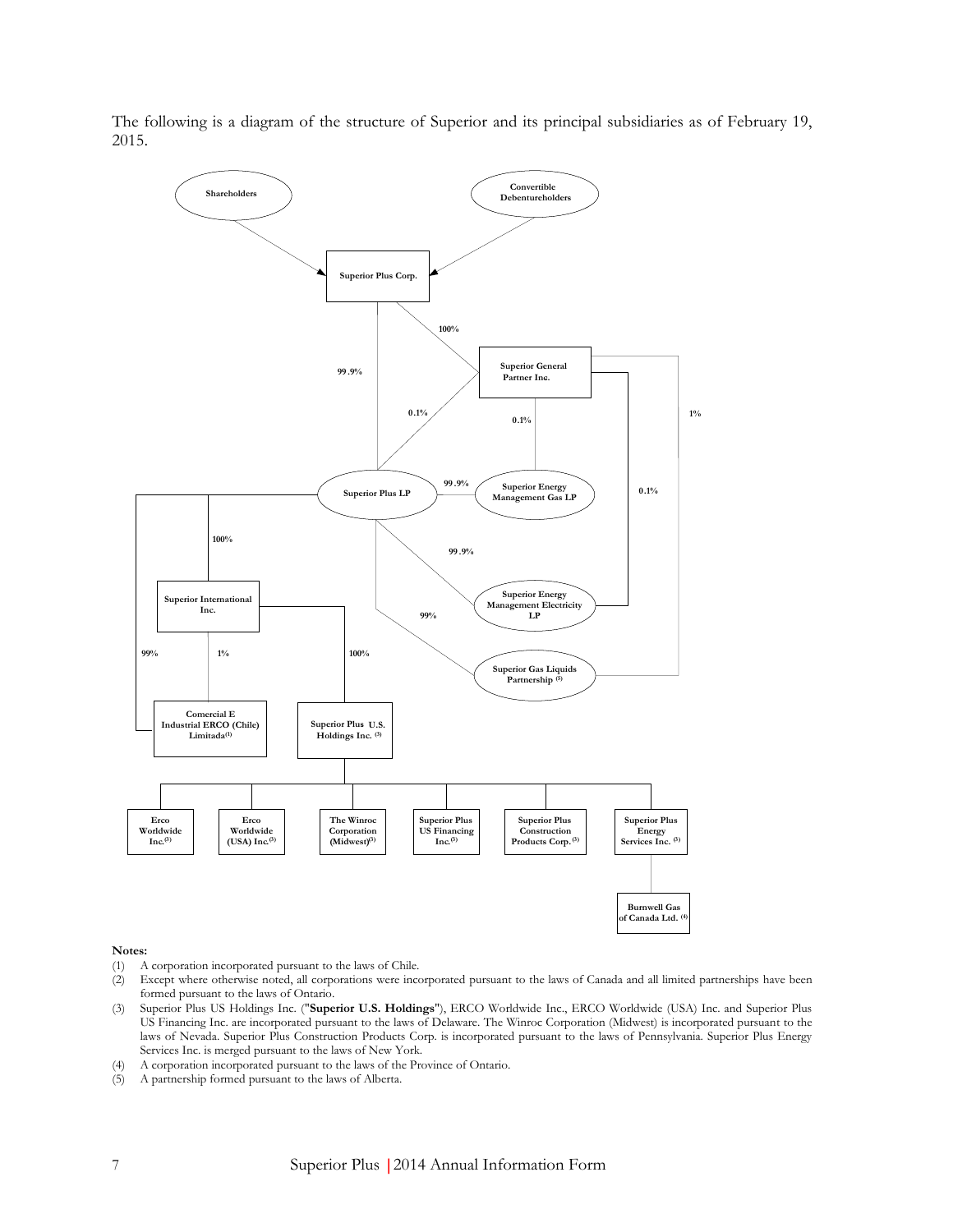#### <span id="page-13-0"></span>**GENERAL DEVELOPMENT OF SUPERIOR**

#### <span id="page-13-1"></span>**Three Year History**

Superior's strategy includes developing and executing sound business strategies in each of Superior LP's businesses while further expanding and diversifying such business operations over time. The following is a general description of the development of the Corporation over the past three years.

#### **Shareholder Rights Plan**

On February 16, 2012, the Board of Directors of Superior approved and Superior entered into a Shareholder Rights Plan with Computershare Trust Company of Canada to ensure, to the extent possible, that all Shareholders are treated equally and fairly in connection with any takeover bid for Superior. The Shareholder Rights Plan was amended, restated and ratified by Shareholders at an annual and special meeting of Shareholders held on May 2, 2012. According to the rules of the TSX, Shareholders must confirm the Shareholder Rights Plan every three years. Accordingly, Shareholders will be asked to consider and, if thought advisable, confirm the continuation, amendment and restatement of Superior's Shareholder Rights Plan at its Annual and Special Meeting to be held on May 1, 2015 (the "**2015 AGM**"). See "Capital Structure – Shareholder Rights Plan".

#### **Expansion of Hydrochloric Acid Capacity**

On February 16, 2012, the Board of Directors of Superior approved an \$18 million expansion of the hydrochloric acid production capacity at ERCO's Port Edwards, Wisconsin chloralkali facility. The capacity of this facility was 110,000 wet MT or 36,000 dry MT and increased to 220,000 wet MT with the completion of the expansion during the fourth quarter of 2014. See "Superior LP's Operations – Specialty Chemicals – Hydrochloric Acid Capacity Expansion".

On November 1, 2012, the Board of Directors approved a \$25 million expansion of the hydrochloric acid production capacity at ERCO's Saskatoon, Saskatchewan chloralkali facility. The existing capacity of this facility is currently 70,000 wet MT or 24,500 dry MT. The capacity will increase to 140,000 wet MT upon completion of the expansion, now expected for the first quarter of 2015 with total project costs estimated at \$33 million. See "Superior LP's Operations – Specialty Chemicals – Hydrochloric Acid Capacity Expansion".

#### **Credit Facility and Term Loan Facility**

On March 28, 2012, Superior amended and restated its credit agreement among Superior, Superior LP and eight financial institutions as lenders (the "**Credit Facility**") providing for, among other things, the extension of the maturity date to June 27, 2015 and reduction of the size of the Credit Facility to \$570 million.

On June 11, 2013, Superior extended the maturity date of the Credit Facility to June 27, 2016. The size of the Credit Facility and financial covenants were unchanged.

On February 14, 2014, Superior entered into a term loan facility with the Bank of Nova Scotia for up to \$125 million for a maximum period of six months to fund working capital requirements. On April 25, 2014, this term loan facility was repaid.

On June 20, 2014 and November 26, 2014, Superior extended the maturity date of the Credit Facility, totaling \$570 million to June 27, 2018. The Credit Facility can be expanded up to \$750 million.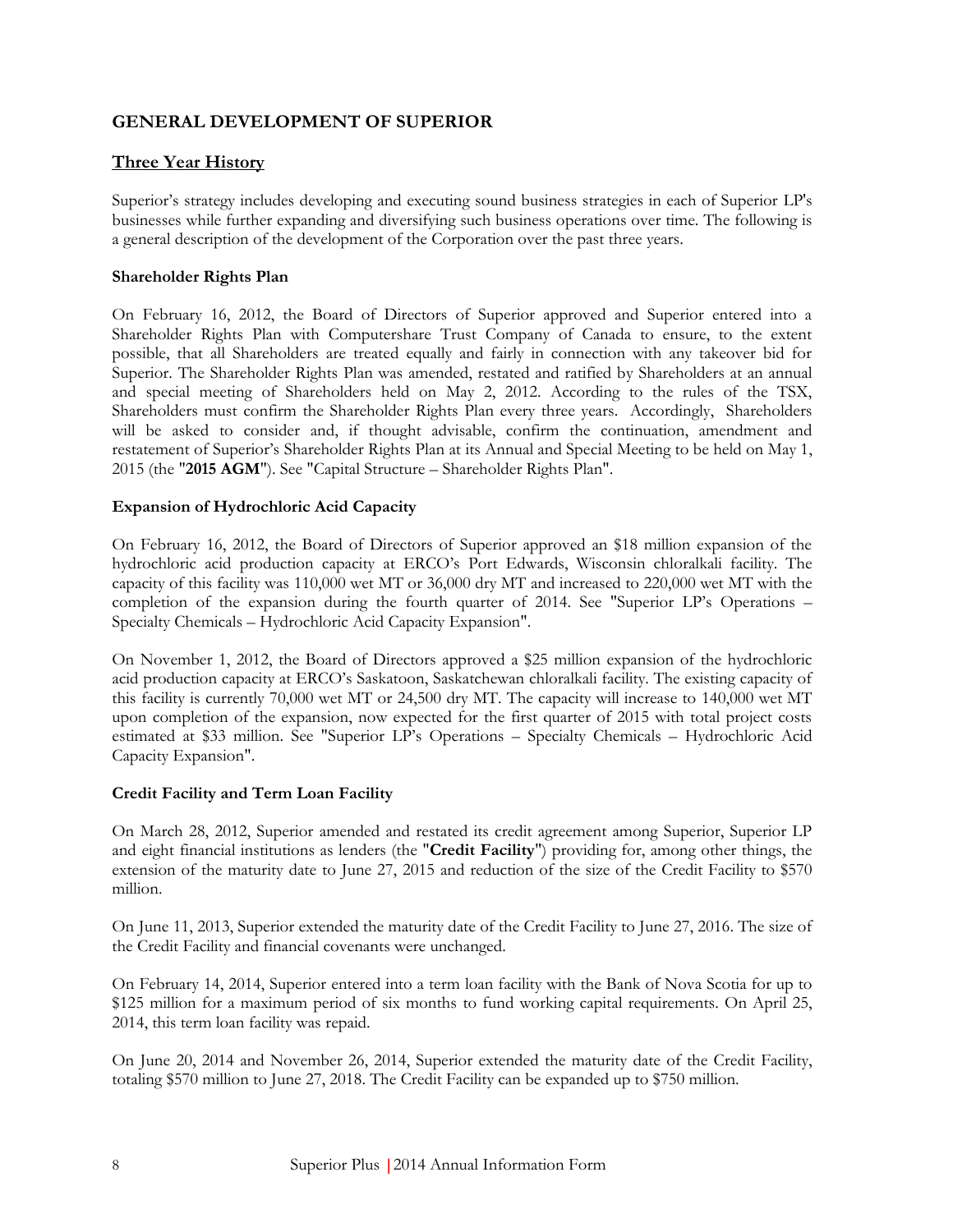For further information pertaining to the Credit Facility, see "Long-Term Debt – Credit Facility".

#### **Convertible Debenture Redemptions**

On August 1, 2012, Superior redeemed the remaining balance of \$49.9 million of its 5.75% Debentures due December 31, 2012.

On January 3, 2013, Superior redeemed \$50 million of its 5.85% Debentures due October 31, 2015. On April 9, 2013, the remaining balance of \$25 million was redeemed.

On September 3, 2013, Superior redeemed the entire \$68.9 million of its 7.5% Debentures due December 31, 2014.

#### **Common Share Financing**

On March 27, 2013, Superior completed a public offering of 12,960,500 Common Shares (including an over-allotment option) in the capital of Superior at a price of \$11.10 per Common Share for net proceeds of approximately \$137.6 million (the "**Equity Financing**"). The net proceeds of the Equity Financing were used to repay indebtedness under the Credit Facility and, thereafter, portions were drawn to fund the redemption of 5.85% Debentures and to partially fund Superior's previously announced \$43 million expansion of hydrochloric acid production capacity at its Port Edwards, Wisconsin and Saskatoon, Saskatchewan facilities and for working capital and/or general corporate purposes.

#### **Dividend Reinvestment Program**

In April 2013, Superior ceased the active operation of its DRIP effective after payment of the March 2013 dividend. The DRIP program will remain in place should Superior want to reactivate the DRIP at a future date. The DRIP had been re-established in May 2010 to provide Shareholders with an opportunity to re-invest their cash dividends at a 5% discount to the market price of Common Shares. The proceeds of the DRIP were being used to repay indebtedness under the Credit Facility and to fund existing and future growth opportunities.

#### **Receipt of Reassessments from CRA**

On April 2, 2013, Superior received, from the CRA, Notices of Reassessment for Superior's 2009 and 2010 taxation years reflecting the CRA's intent to challenge the tax consequences of the Conversion. Subsequently on November 7, 2014, Superior received the Notice of Reassessment for the 2011 to 2013 taxation years. The CRA's position is based on the acquisition of control rules and the general antiavoidance rules in the *Income Tax Act* (Canada).

The table below summarizes Superior's estimated tax liabilities and payment requirements associated with the received and anticipated Notices of Reassessment. Upon receipt of the Notices of Reassessment, 50% of the taxes payable pursuant to such Notice of Reassessment, must be remitted to the CRA within 90 days.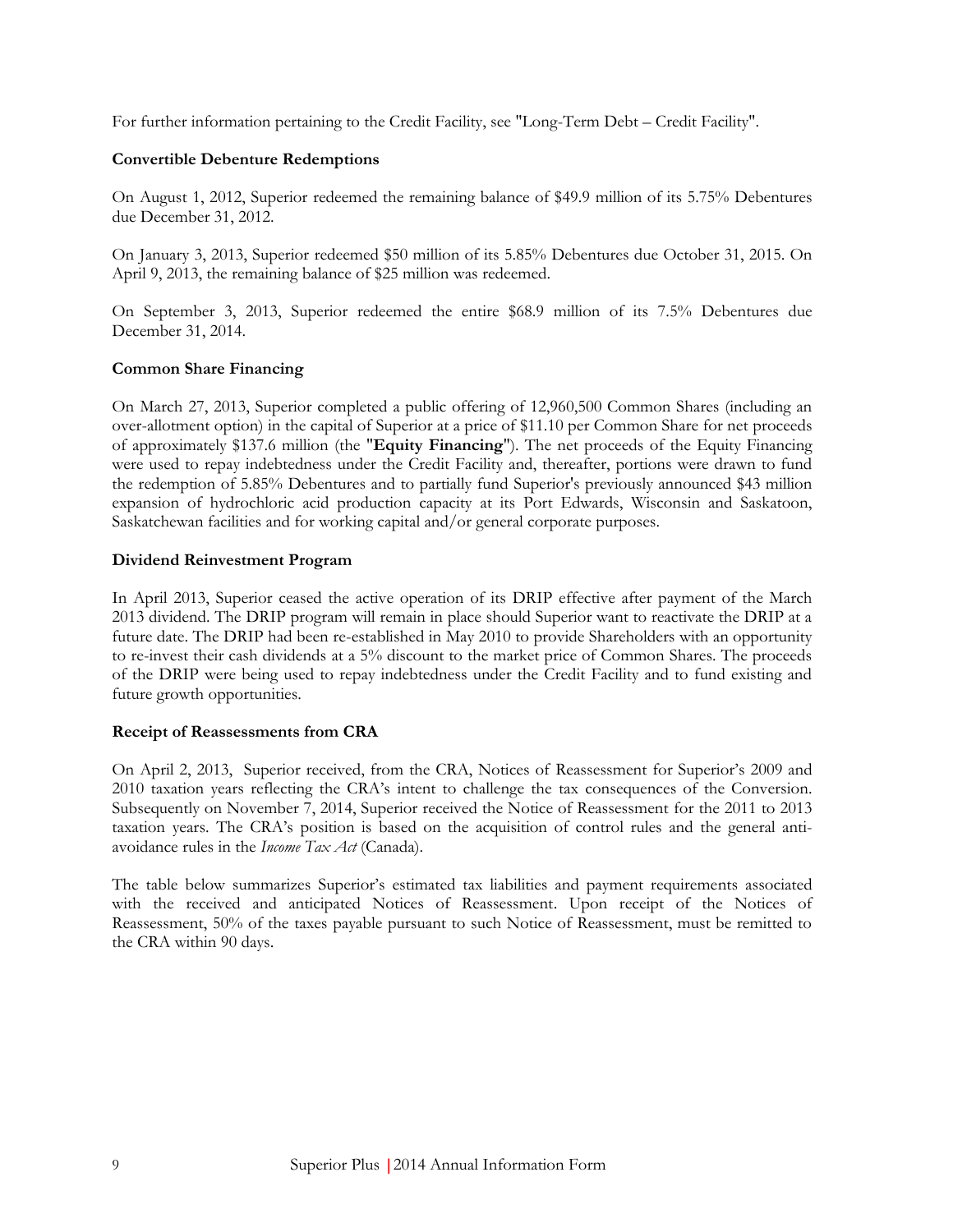|                      |                       | $50\%$ of the          |                           |
|----------------------|-----------------------|------------------------|---------------------------|
| <b>Taxation Year</b> | Taxes Payable (1)(2)  | Taxes Payable $(1)(2)$ | <b>Month/Year Payable</b> |
| 2009/2010            | \$13.0                | \$6.5                  | Paid in April 2013        |
| 2011                 | \$10.0 <sup>(3)</sup> | \$5.0                  | February 2015             |
| 2012                 | \$10.0 <sup>(3)</sup> | \$5.0                  | February 2015             |
| 2013                 | $$10.0^{(3)}$         | \$5.0                  | February 2015             |
| 2014                 | \$20.0 <sup>(3)</sup> | \$10.0                 | 2015                      |
| 2015                 | $$20.0^{(3)}$         | \$10.0                 | 2016                      |
| <b>Total</b>         | \$83.0                | \$41.5                 |                           |

**Notes:**

(1) In millions of dollars.

(2) Includes estimated interest and penalties.

(3) Estimated based on Superior's previously filed tax returns, 2014 financial results and the midpoint of Superior's 2015 outlook.

On May 8, 2013 and August 7, 2013, respectively, Superior filed a Notice of Objection and a Notice of Appeal with respect to the Notice of Reassessments received on April 2, 2013. On February 4, 2015, Superior filed a Notice of Objection with respect to the Notice of Reassessments received on November 7, 2014. Superior anticipates that if the case proceeds to the Tax Court of Canada, the case could be heard within two years, with a decision rendered six to twelve months after completion of the court hearings. If a decision of the Tax Court of Canada were to be appealed, the appeal process could reasonably be expected to take an additional two years. If Superior receives a positive decision then any taxes, interest and penalties paid to the CRA will be refunded plus interest. If Superior is unsuccessful, then any remaining taxes payable plus interest and penalties will have to be remitted to the CRA.

Superior remains confident in the appropriateness of its tax filing position and the expected tax consequences of the Conversion and intends to vigorously defend such position and intends to file its future tax returns on a basis consistent with its view of the outcome of the Conversion. See "Risk Factors – General – Tax Reassessments".

#### **Convertible Debenture Financings**

On July 22, 2013 and July 30, 2013, Superior completed a public offering of \$92 million and a private placement of \$5 million to one of its directors for an aggregate principal amount of \$97 million of 6.0% Debentures for net proceeds after commissions of approximately \$93.3 million (the "**July 2013 Debenture Financing**"). The net proceeds from the July 2013 Debenture Financing were used to redeem the entire \$68.9 million of its 7.5% Convertible Debentures due December 31, 2014 and for working capital and/or general corporate purposes. See "Capital Structure – Share Capital – Convertible Debentures".

#### **Redemption of Senior Debentures**

On June 14, 2013, Superior LP made a cash tender offer (the "**Offer**") with respect to any and all of its \$150 million aggregate outstanding principal amount of 8.25% senior unsecured debentures (the "**Senior Debentures**"). In conjunction with the Offer, Superior LP proposed a private placement of senior unsecured notes to fund the Offer. On June 26, 2013, due to the implications of volatility in the debt markets, Superior elected to terminate the Offer and the proposed private placement. On October 28, 2013, Superior LP redeemed all of its \$150 million Senior Debentures in accordance with the terms of the trust indenture governing the Senior Debentures. See "Capital Structure".

#### **Strategic Supply Agreement**

On October 31, 2013, Superior announced that its Specialty Chemicals business had entered into a Strategic Supply Agreement with Tronox LLC ("**Tronox**") to purchase and market up to 130,000 metric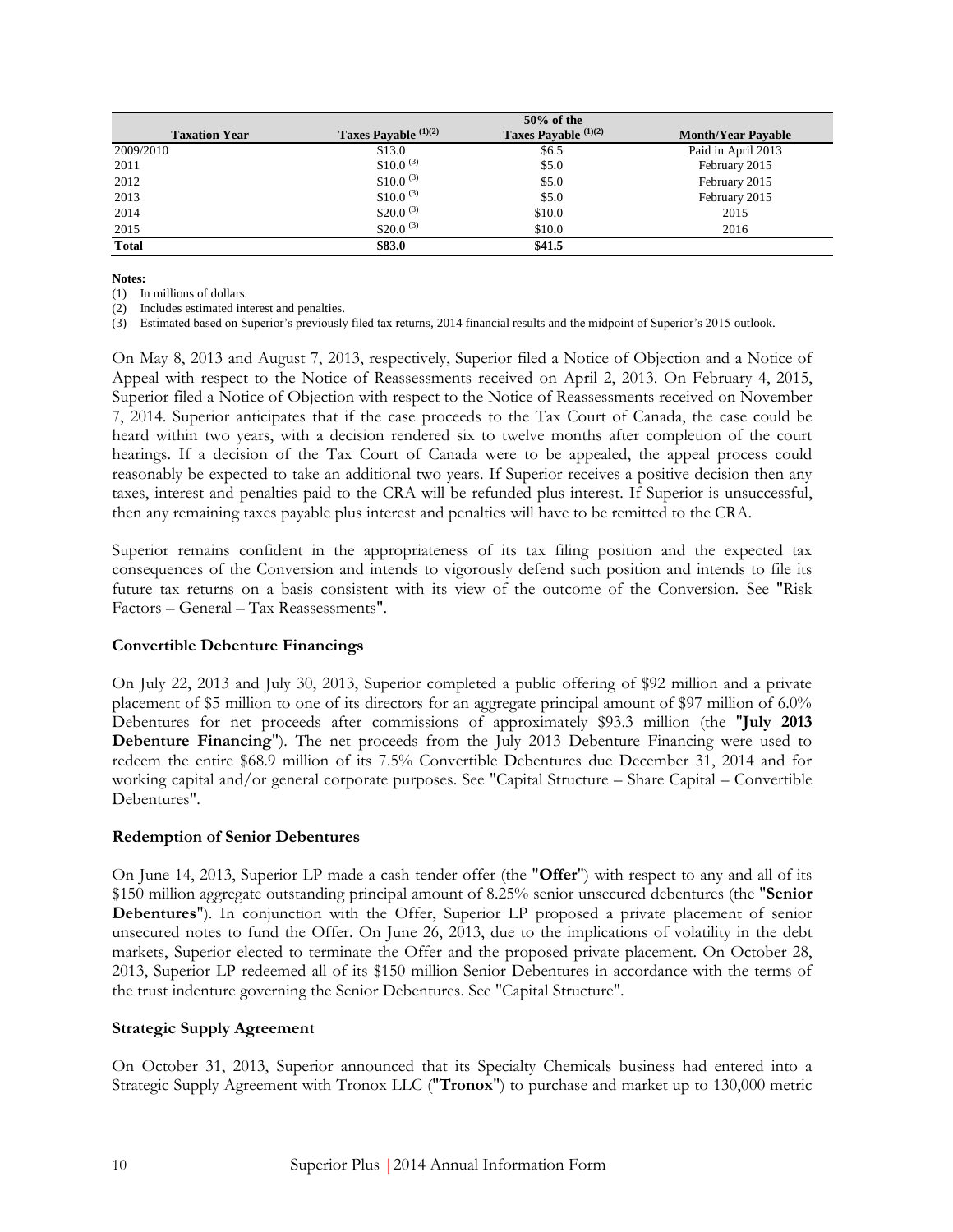tonnes of sodium chlorate on an annual basis from the Tronox Hamilton, Mississippi facility. See "Superior LP's Operations – Specialty Chemicals – Business Operations".

#### **Townsend Acquisition**

On November 27, 2013, Superior completed the acquisition of certain assets constituting a retail propane and commercial fuels distribution business of Townsend Energy Corporation in Le Roy, New York for an aggregate purchase price of \$9.6 million, including deferred consideration and net of adjustments for net working capital. The acquisition provides the U.S. Refined Fuels business with access to additional distribution facilities, propane and fuel oil customers, and expands its geographic reach into the northeastern United States. The acquisition was financed by drawing on Superior's Credit Facility.

#### **CPD Strategic Review**

On February 19, 2014, Superior announced that in light of the ongoing improvements in the United States construction industry, Superior was assessing strategic alternatives for its CPD segment and had engaged the services of a financial advisor.

On October 6, 2014, Superior announced that it had completed the strategic review of its CPD business and had determined not to proceed with a sale of CPD at the current time.

#### **SEM Strategic Review and Asset Sale**

On May 1, 2014, Superior closed the sale of its U.S. based residential and commercial electricity customer base, exiting both the residential and commercial Northeast U.S. based electricity markets in order to focus on the Canadian market.

During the second quarter of 2014, Superior commenced an assessment of the strategic alternatives for its fixed-price energy services segment and retained a financial advisor. As a result of the review, a formal process was initiated to solicit and assess offers for the potential divestiture of SEM. During the third quarter of 2014, Superior decided not to divest of the remaining fixed-price energy services segment.

#### **Dividend**

On October 30, 2014, Superior announced that it increased its monthly dividend by 20% to \$0.06 per Common Share or \$0.72 per Common Share on an annualized basis from the prior monthly level of \$0.05 per Common Share or \$0.60 per Common Share on an annualized basis, effective with Superior's November 2014 dividend.

#### **Senior Unsecured Note Financing**

On December 9, 2014, Superior LP completed a private placement offering of \$200 million principal amount of 6.5% Notes due December 9, 2021 (the "**Senior Unsecured Note Financing**"). The net proceeds of the Senior Unsecured Note Financing were used to repay indebtedness under the Credit Facility and for general corporate purposes. See "Long-Term Debt – 6.5% Notes".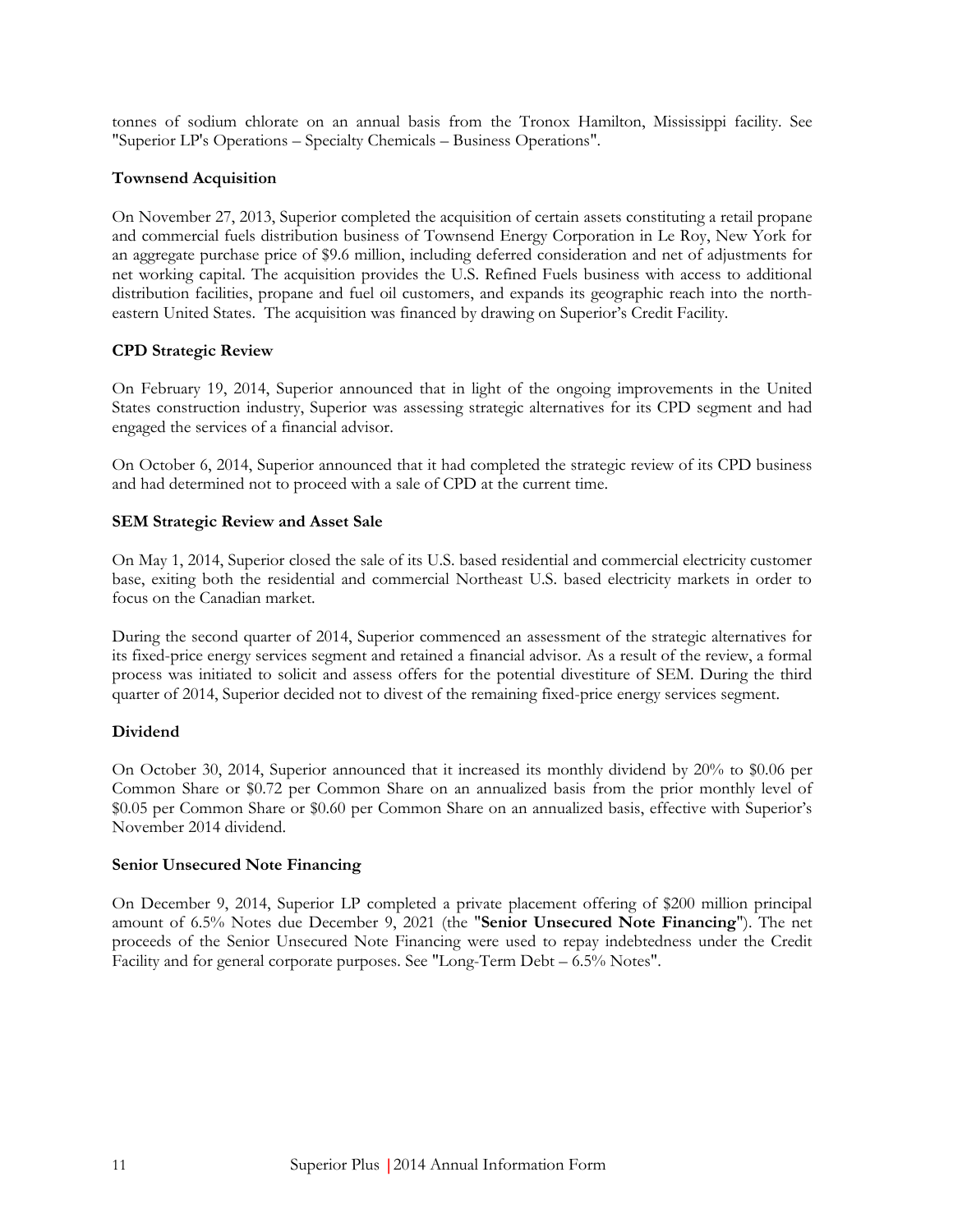#### <span id="page-17-0"></span>**SUPERIOR LP'S OPERATIONS**

Superior LP strives to generate stable cash flows and achieve long-term value-based growth driven from its core businesses.

Superior LP, through its three operating segments, is engaged in the distribution and retail marketing of propane, related products and services, distribution of liquid fuels such as heating oil and propane gas, provision of natural gas liquids wholesale marketing services and marketing of fixed-price energy services; the production and sale of specialty chemicals and related technology; and the distribution of construction products to retail, commercial and industrial markets.

Superior and its businesses have approximately 4,500 (3,300 full-time) employees. Superior's corporate office acts as strategic capital manager for the overall portfolio of Superior's assets. As such, the corporate office is focused on strategy execution, capital allocation, risk management and succession planning. The corporate office is comprised of 20 employees including executive management, treasury, legal, tax, financial reporting, business development, business compliance and oversight, investor relations and corporate secretarial functions.

There is an experienced and strong management team in place at each business. Management at this level is compensated to maintain and grow cash flows generated by their business over time and to achieve operational excellence.

The graph below details the composition of Superior's EBITDA from operations before restructuring costs by operating segment for the 12-month period ended December 31, 2014. See "Forward-Looking Statements and Non-IFRS Measures".



#### <span id="page-17-1"></span>**U.S. and Foreign Operations**

Superior, through its Energy Services (in particular USRF), Specialty Chemicals and CPD businesses, has a material portion of its business operations in the United States and in other foreign countries. Geographically, for the year ended December 31, 2014, consolidated revenues from customers were derived: 60% from the United States, 38% from Canada and 2% from other countries. For the fiscal year ended December 31, 2013, 60%, 38%, and 2% of Superior's revenues were generated from operations in the United States, Canada and other foreign countries, respectively. In addition, as at December 31, 2014, 65%, 32%, and 3% of Superior's assets were located in Canada, the United States and other foreign countries, respectively.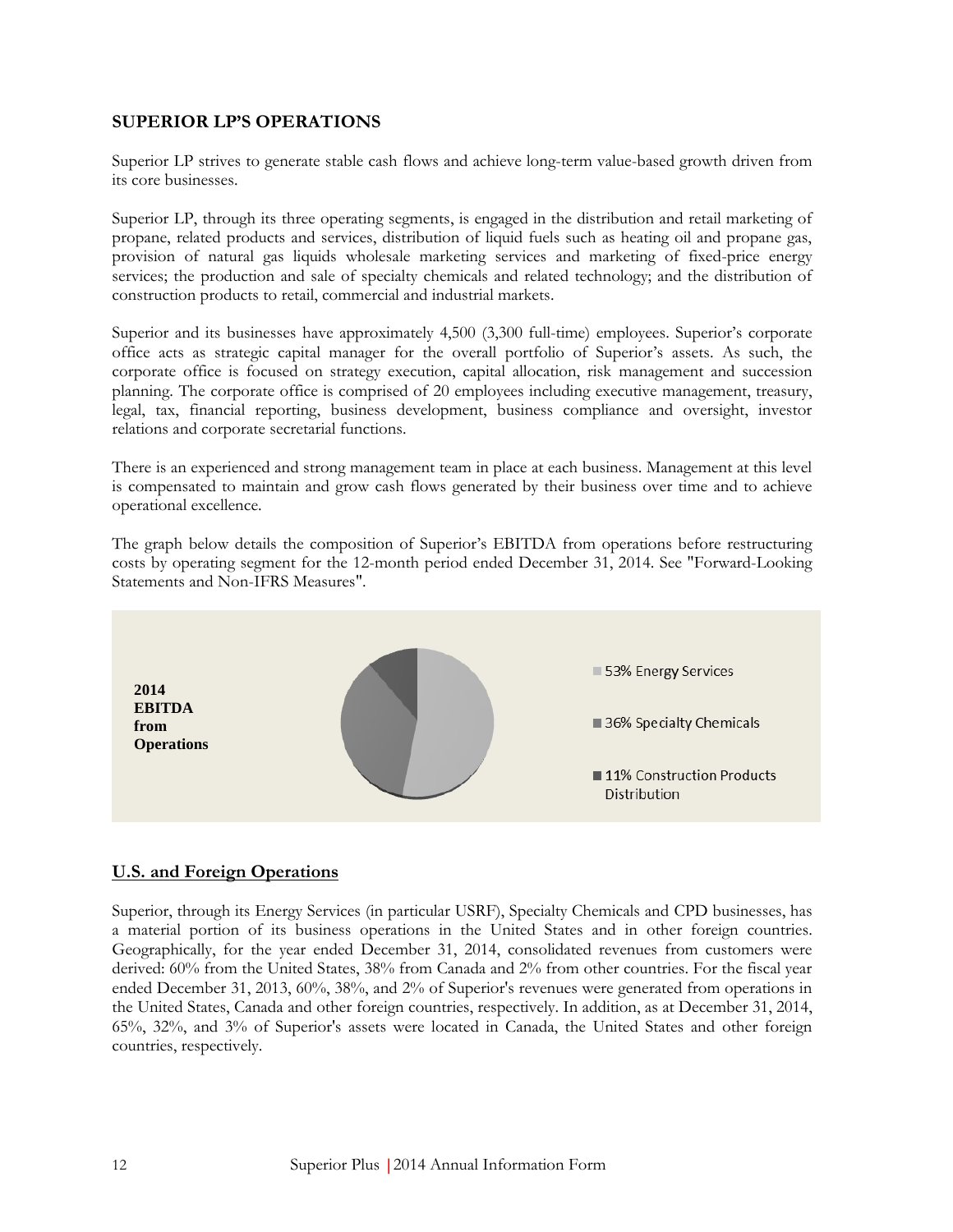The following graphs depict the geographical distribution of Superior's 2014 consolidated revenues and assets.



On a segmented basis, Energy Services' 2014 revenues were generated 43% from operations in Canada and 57% from operations in the United States. Specialty Chemicals' 2014 revenues were generated 22% from operations in Canada, 60% from operations in the United States and 18% from operations in other foreign countries. CPD's 2014 revenues were generated 32% from operations in Canada and 66% from operations in the United States and 2% from operations in other foreign countries. See "Superior LP's Operations - Energy Services", "Superior LP's Operations - Specialty Chemicals" and "Superior LP's Operations - Construction Products Distribution."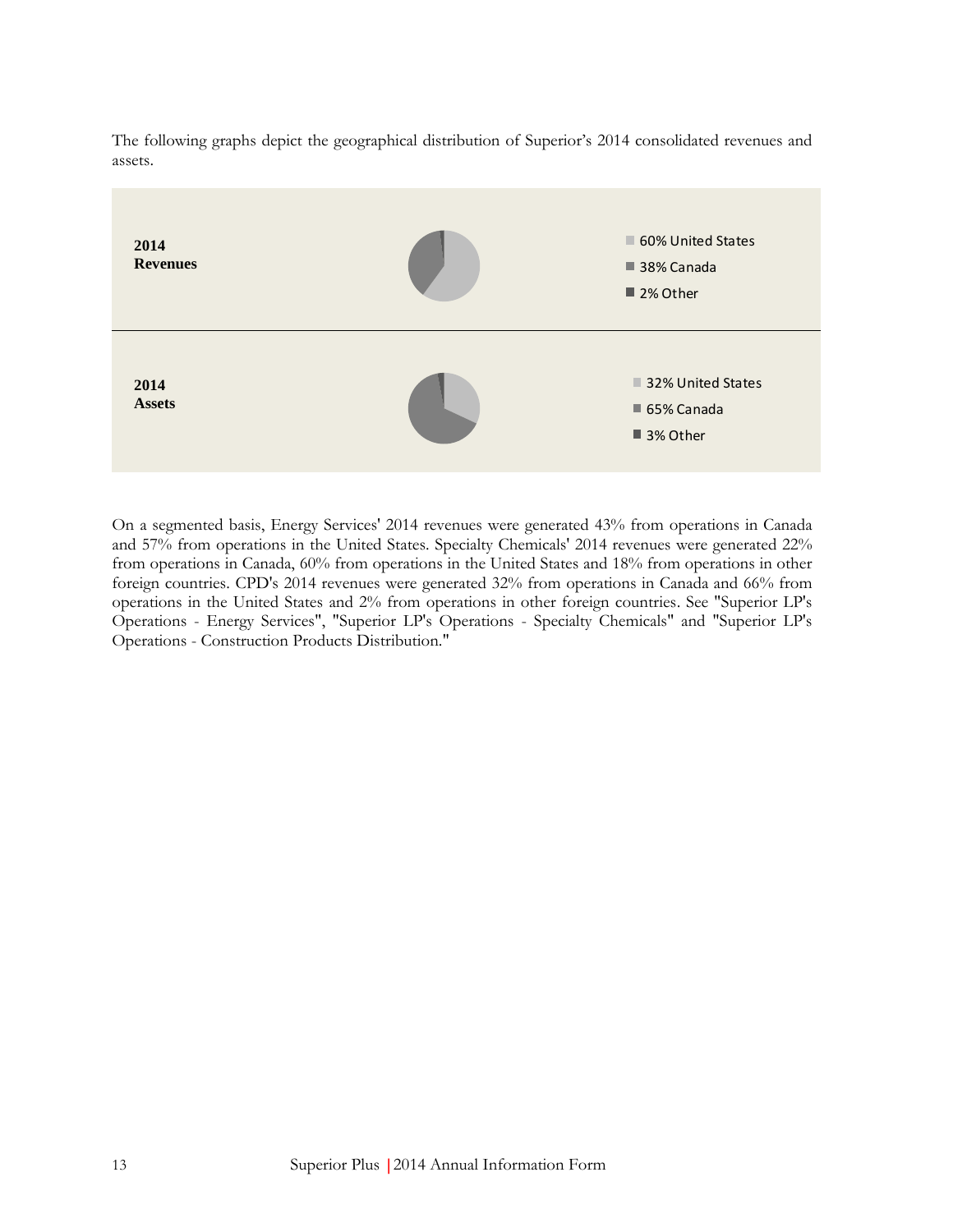#### <span id="page-19-0"></span>**Energy Services**

Superior LP's Energy Services segment is engaged in the distribution and retail marketing of propane, related products and services, distribution of liquid fuels such as heating oil and propane gas, provision of natural gas liquids, wholesale marketing services and marketing of fixed-price energy services.

### <span id="page-19-1"></span>**Operational Overview**

#### **Propane Distribution and Related Services**

The propane distribution and related services business operates under the trade name of "Superior Propane". Superior Propane began operations in 1951 and is engaged primarily in the distribution and retail sales of propane, refined fuels, propane-consuming equipment and related services in Canada. The services provided include the rental of tanks, cylinders and other equipment as well as the supply, installation and repair of equipment, and warranty and preventative maintenance programs for installed equipment.

#### **U.S. Refined Fuels**

With a series of acquisitions, the majority of which were completed in 2009, the Energy Services business expanded its product capabilities into the propane, heating oil and refined fuels distribution business and its geographic reach into the north-eastern United States.

USRF distributes liquid fuels and propane gas to customers located in the Pennsylvania, Delaware, Maryland, New Jersey, Connecticut, Rhode Island, Massachusetts, Vermont, New York and West Virginia. Its products are used by a wide range of customers in a variety of applications, including home heating, water heating and motor vehicle fuel. In addition, USRF provides services, which include equipment installation, maintenance and repair.

#### **Supply Portfolio Management Services**

The Energy Services business also provides value-added supply portfolio management services under the trade name "Superior Gas Liquids", primarily to Superior Propane and small and medium sized propane retailers in the United States and Canada. SGL provides transportation, storage, risk management, supply and logistics services to its customers.

#### **Fixed-Price Energy Services**

The fixed-price energy services business commenced operations in June of 2002 under the trade name "Superior Energy Management". SEM provides customized natural gas and electricity services to residential, commercial and industrial customers. With the sale of its U.S. based residential and commercial electricity customer base in May of 2014, SEM operates in the Ontario, Quebec, Alberta and British Columbia natural gas markets and the Ontario and Alberta electricity markets.

#### **Acquisitions and Expansions**

The U.S. Refined Fuels and Canadian propane distribution businesses are highly fragmented throughout the north-eastern United States and Canada. Superior may pursue smaller consolidation opportunities in the Energy Services market to enhance its propane and service offerings, expand refined fuels at some of Superior Propane's locations and offer its fixed-price services to its Canadian propane and U.S. Refined Fuels customers.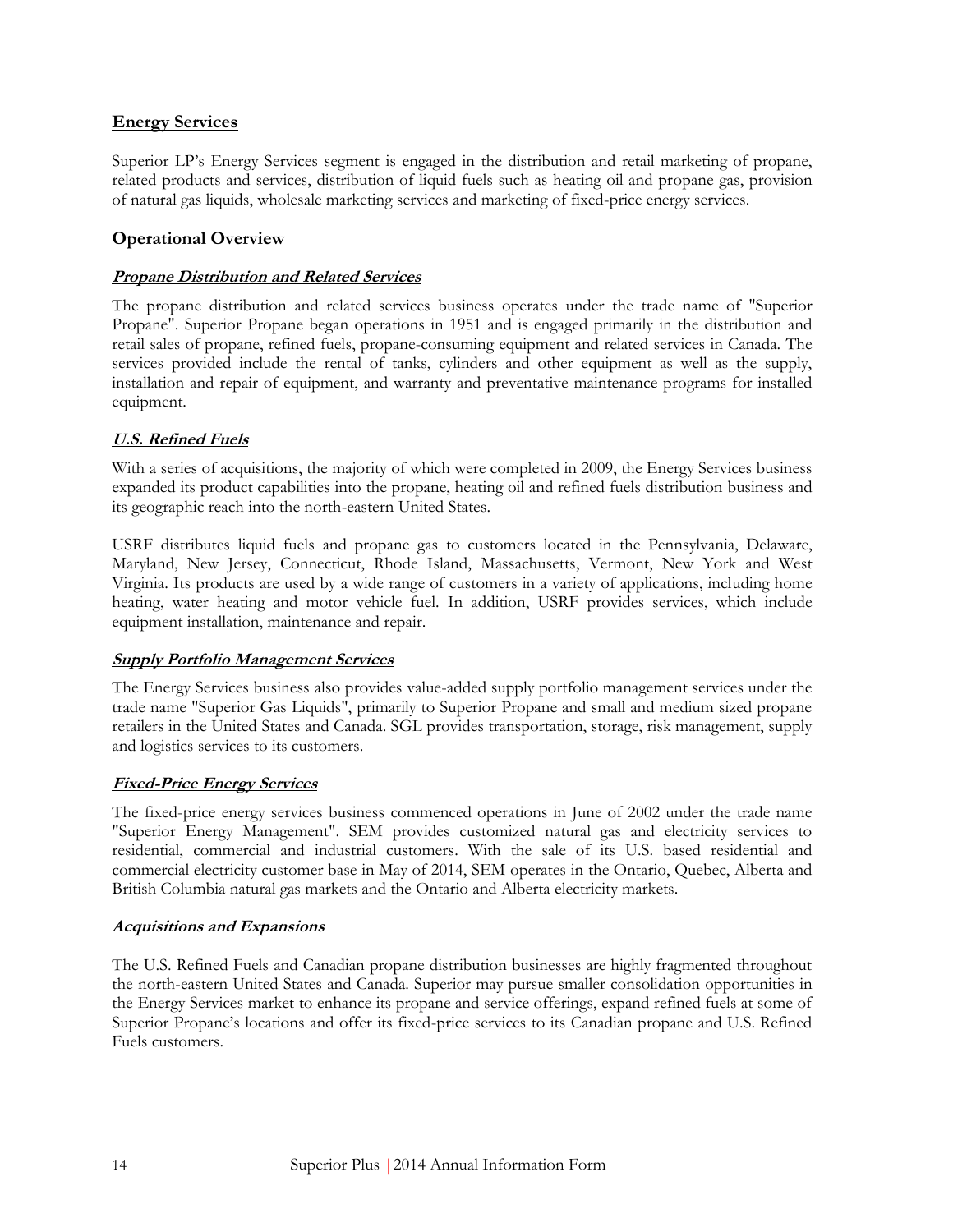#### **Headquarters and Main Office Locations**

The Energy Services division is headquartered in Mississauga, Ontario, where Superior Propane and SEM conduct their operations. SGL maintains its headquarters in Calgary, Alberta, while USRF is headquartered in Rochester, New York.

#### **Products and Services**

For 2014, products and services of the Energy Services division can generally be grouped into the following categories:

|                                     | % of Gross Profit |       |  |
|-------------------------------------|-------------------|-------|--|
| <b>Product and Service category</b> | 2014              | 2013  |  |
| Propane and delivery                | 52%               | 54%   |  |
| Heating oil                         | 30%               | 28%   |  |
| Other services                      | $7\%$             | $9\%$ |  |
| Wholesale liquids marketing         | 10%               | $5\%$ |  |
| Fixed-price energy                  | $1\%$             | $4\%$ |  |

#### **Superior Propane, USRF and SGL**

Propane is extracted from natural gas during production and processing and both propane and heating oil are extracted from crude oil during the refining process. As propane is colourless and odourless, an odourant is added to propane to facilitate its detection.

Propane and heating oil are efficient energy sources. Heating oil is a low viscosity, flammable liquid petroleum product, mainly used as a fuel for furnaces in boilers and buildings. Propane gas can be compressed at low pressures into liquid form. When the pressure is reduced, the liquid propane becomes a gas which is ignited and burned to create energy for many different uses.

#### **Competitive Conditions**

Key competitive factors across Superior Propane, SGL and USRF include selling prices, service levels, cost efficiencies, logistical capability and competition from other sources of energy.

Superior Propane is Canada's largest national retailer with 1,436 employees and 204 operating locations, serving approximately 154,000 customers from coast to coast. While Canadian market data is very difficult to validate, management estimates current market share in the range of 30% - 35%. The Canadian retail propane industry is highly fragmented with approximately 200 local and regional propane retailers. Propane distribution is a local, relationship based business in which Superior Propane competes for market share based on price and level of service.

The Canadian retail propane industry is mature, representing approximately 2% of Canada's total energy consumption. Propane competes with other energy sources such as natural gas, fuel oil, electricity and wood for traditional uses, and gasoline and other alternative fuels for transportation uses. In Canada, the least expensive source of heating fuel is predominately natural gas. Where natural gas is available, propane can be used as a portable fuel and a standby fuel for peak period requirements in industrial applications. In areas where natural gas is not available, propane is a great alternative due to its portability and its similarity as an energy source to natural gas. In addition, the cleanliness, versatility and operating efficiencies of propane make it an attractive energy source.

The wholesale natural gas liquids market is very competitive with companies trying to expand their presence in a market which has had little growth in demand. The increased competition has reduced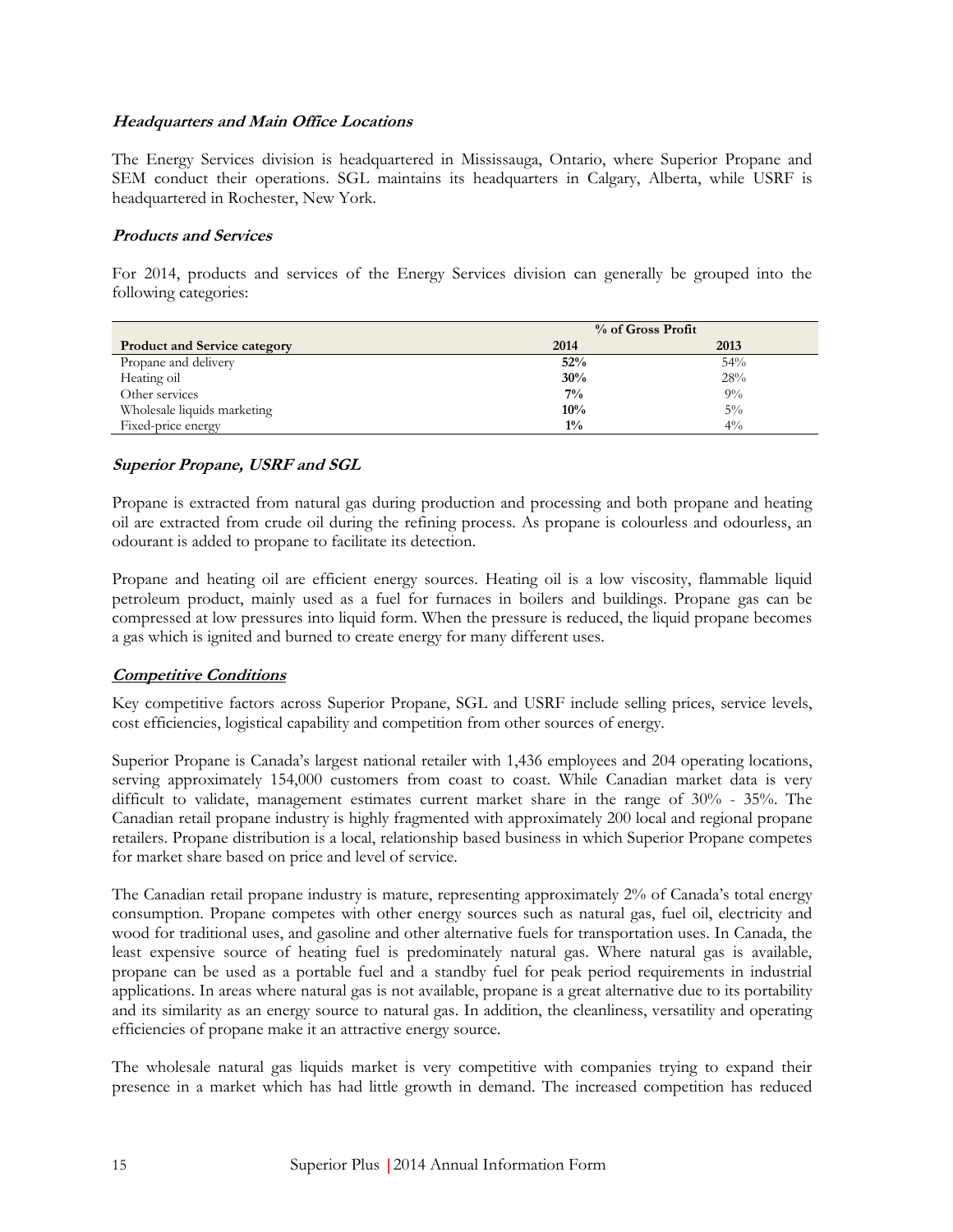volatility in the market, resulting in shrinking margins. Continuous innovation and a wider variety of pricing structures with customers should allow SGL to remain competitive.

The refined fuels market in the United States is also highly fragmented. USRF through its 1,016 employees and 40 Customer Care Centers, serves over 200,000 heating oil and refined fuels customers in the north-eastern United States.

Residential space heating is the primary use for heating oil, making demand highly seasonal. According to the U.S. Energy Information Agency website, between winters of 2007-08 and 2013-14, the number of north-eastern United States households using natural gas heating increased by 800,000 (from 10.71 million to 11.51 million), while the number of households using heating oil fell by 1,270,000 (from 6.52 million to 5.25 million) and the number of households using propane increased by 140,000 (from 0.70 to 0.84 million). Heating oil is a low viscosity, flammable, liquid petroleum product produced at crude oil refineries as a part of the distillate fuel oil product family. Reliance on heating oil is the highest in the northeast, where approximately 25% of households depend on heating oil for space heating, compared with 5.5% nationally. Propane is used to heat about 4% of households, many located in rural areas.

While heating oil no longer maintains an appreciable share of new home construction, converting existing homes from heating oil is slow due to the cost requirements. USRF experiences 7% net decline in its heating oil customers annually. This is partially impacted by the decline in demand for heating oil in the north-eastern United States which is declining at a modest rate of 3.7%. Large fuel distribution platforms typically are very successful in retaining existing customers or gaining new customers that are switching from heating oil due to their brand recognition, service reputation, diverse offering of fuel alternatives, and ability to offer attractive prices.

Five states in the north-eastern United States will have more stringent heating oil specifications this winter. Connecticut, Massachusetts, New Jersey, Rhode Island and Vermont lowered the maximum sulfur specification for heating oil on July 1, 2014 from 2,000 parts per million ("**ppm**") and higher to 500 ppm. No major market impact is expected, as suppliers will either blend higher-sulfur distillate, such as 2,000 ppm heating oil with 15 ppm ultra-low sulfur diesel ("**ULSD**") or deliver ULSD (which is widely available), whichever is more economical.

#### **Business Operations**

Superior Propane operates a "region led" business model facilitating decision making and operational accountability in close proximity to customers while utilizing central dispatch operations, to take advantage of size and scale. During 2014, Superior Propane continued with the 2013 initiatives to enhance its business processes and systems, in an effort to make it easier to do business with Superior Propane. These initiatives included a restructuring project to redefine how Superior Propane does business, together with the implementation of a consistent management operating system across its operations and rightsizing the business. The process of implementing the new business model made for a challenging 2014, but the changes are expected to result in a more efficient and effective business model for years to come.

In Canada, Superior Propane operates in six geographical regions, managed by regional managers. The general managers have direct responsibility for multiple markets including satellite operations, customers, administration and the overall profitability of their geographic business units. Superior Propane's 47 market offices are typically located in a rural, industrial or commercial setting on two to five acre parcels of land with propane storage tanks, a cylinder dock and surplus land to store a working supply of customer tanks and cylinders, truck parking, warehouse space for rental equipment, appliance, materials and supplies inventories, and an office. These market locations are supplemented by 156 satellite locations and storage yards. Product is delivered by a fleet of 724 delivery and service vehicles.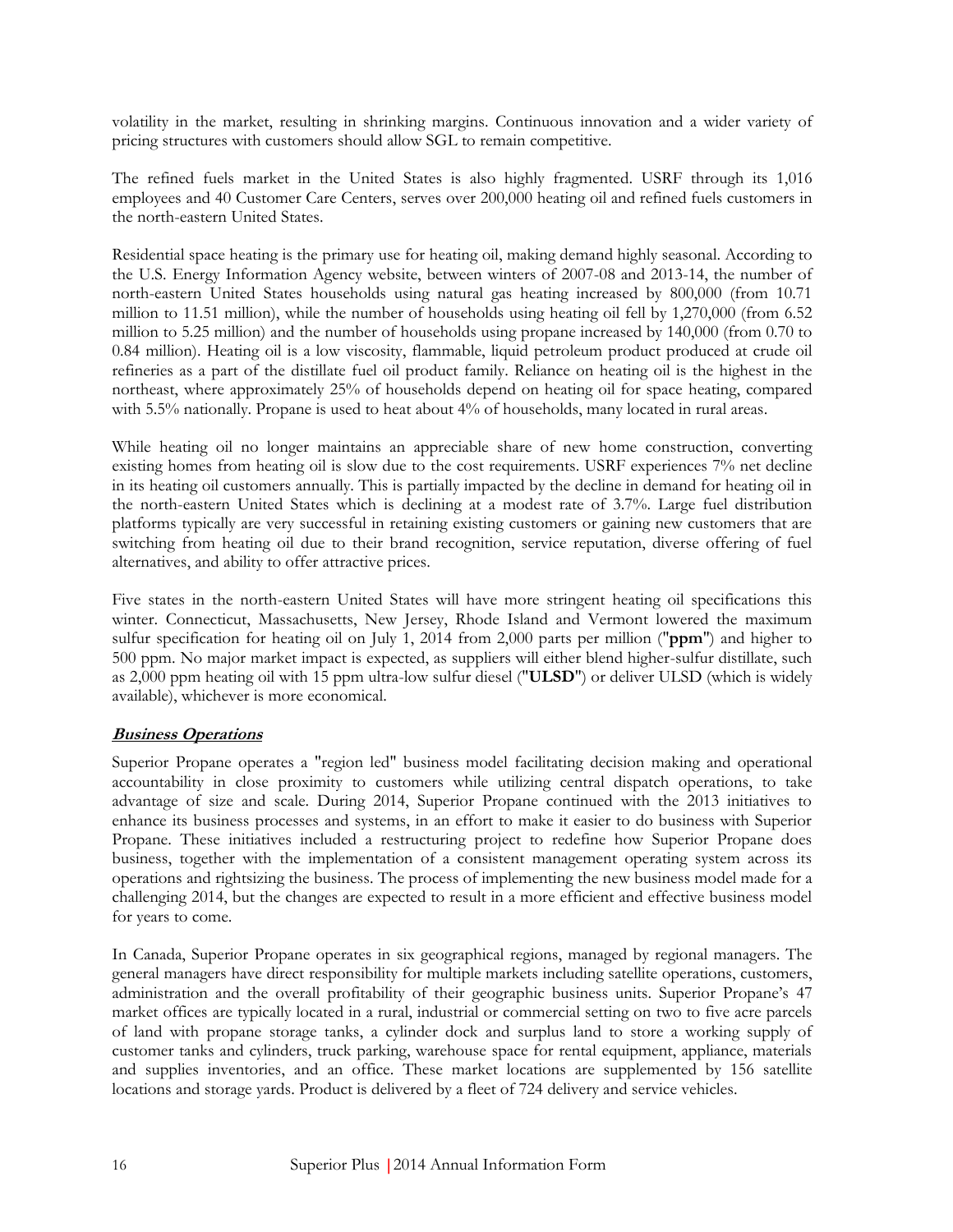The satellite locations and storage yards are strategically located close to customers to minimize distribution costs and enhance security of supply, particularly during peak winter demand periods when road conditions may be poor and can interrupt efficient distribution. The operating area is generally limited to a radius of 80 to 150 kilometres around the market office or satellite location, depending on the nature of the customer base and local road infrastructure. Under Superior Propane's business structure, each market maintains a local presence through field operational teams that include a Market Manager, fuel delivery truck drivers and service technicians. During 2014, Superior Propane continued to enhance its national, regional and inside sales capabilities in order to focus on customer growth and retention. Local selling opportunities are face-to-face sales and through inbound and outbound sales teams. Each region provides leadership, service coordination and administrative support through six regional offices. The field is supported by a national operating centre located in Guelph, Ontario and a sales and administration centre located in Thunder Bay, Ontario. The national operating center performs all routing, scheduling and delivery coordination for customers with delivery orders. The sales and administration centre assists customers with opening accounts and general inquiries, billing inquiries, processing of payment, credit and collection services. The regions are further supported by services provided by Superior Propane's national office located in Mississauga, Ontario. The national office includes propane supply and transportation, invoicing support, information systems, marketing, human resources, and health and safety.

In the United States, USRF operates in ten states, which are managed by four regional general managers. The regional general managers have direct responsibility for their market areas, including satellite operations, customers, administration and the overall profitability of their geographic business units.

In order to effectively serve its customer base USRF utilizes an industry-leading operating infrastructure. Fuel storage assets and supply points are leveraged through pipeline supplied fuel terminals and 68 retail bulk plants that are strategically located in key markets and provide about 30 million gallons of storage capacity. These storage assets are complemented by throughput agreements and access to third party supply points, which provide flexible distribution capacity and market reach. Product is delivered though a fleet of 889 delivery and service vehicles that are maintained by a combination of in-house mechanics and third party vendors. Local sales representatives and customer service personnel are responsible for new customer acquisition and customer retention in each market area. Each region provides leadership, program and administrative support locally. USRF utilizes an energy specific reporting system, which provides a highly integrated software solution that includes real-time inventory tracking, delivery coordination, billing, and daily view of account activity.

Superior Propane and USRF operate from and store product at 111 owned locations in Canada and 56 locations in the United States. In addition, 92 locations in Canada and 12 locations in the United States are leased from third parties under normal course operating leases. See Note 18 to the Financial Statements.

The Energy Services business has traditionally maintained heating, ventilation and air conditioning installation, maintenance and repair services "**HVAC Service**" capabilities in both Canada and the United States. However, in the fourth quarter of 2013, Superior Propane decided to exit the small customer HVAC Service segment and USRF commenced a restructuring of its HVAC Services. Superior Propane continues to perform maintenance and repairs for certain clients with more complex service needs in the large commercial and industrial customer segment. These services improve the ability of the Energy Services business to retain customers by providing them with a comprehensive energy supply and maintenance solution.

In 2014, Superior Propane completed its implementation of an order to cash, billing and logistics information technology system. The transition to the new information technology system is expected to address current systems limitations, enhance the customer experience and reduce the cost to serve. Prior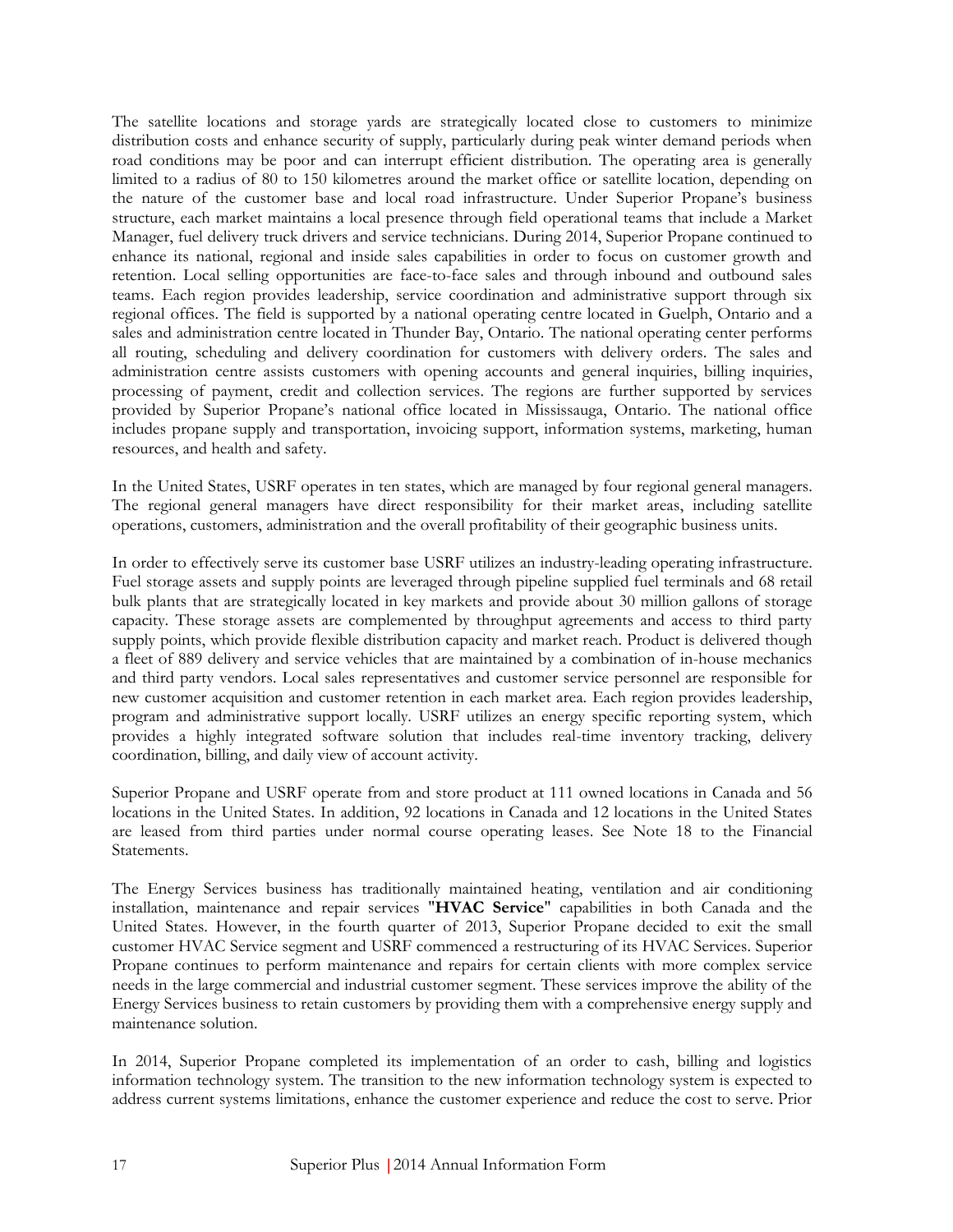to 2013, when the implementation commenced, Superior Propane had experienced invoicing challenges subsequent to the implementation of its ERP system in April, 2010. No significant issues have been identified with the new system since implementation.

During the year, USRF continued to implement process and operational improvements and continued to build a focused sales and marketing structure to leverage its 'Superior Plus Energy Services' name and increase sales.

Under the trade name "Superior PetroFuels", Superior Propane offers a variety of fuels and lubricants to commercial, industrial, agricultural and residential customers throughout Southwestern Ontario. This business allows the Energy Services division to apply its rural energy presence and experience in propane distribution to the fuels and lubricants market in Canada.

SGL offers value-added supply portfolio management services, primarily to Superior Propane and small and medium sized propane retailers in the United States and Canada. It provides transportation, storage, risk management, supply and logistics services with annual sales volumes of approximately 1.6 billion litres with over 60 counterparties.

SGL's position in the energy value chain is that of an intermediary between upstream natural gas liquids producers and downstream retail customers. SGL's value proposition is to effectively manage the volume, delivery and pricing requirements of the end use customer (variable volumes, predictable pricing) and at the same time, meet the volume, delivery and pricing requirements of upstream producers (ratable volumes, variable pricing). Within this niche, is the opportunity for SGL to optimize storage, supply requirements, pipeline deliveries, railcar and truck transportation sales. Through effective management of pricing relationships between Edmonton, Alberta; Sarnia, Ontario; Conway, Kansas; and Mt. Belvieu, Texas; across various points in time, SGL attempts to maximize profitability while maintaining seamless supply for its customers throughout North America.

In support of this activity, SGL leases approximately 85 million litres of combined underground propane storage capacity in Marysville, Michigan; Conway, Kansas; Regina, Saskatchewan; and Fort Saskatchewan, Alberta; primarily to secure supply for its fixed-price customer offerings and to enhance security of supply and distribution capacity in periods of supply disruption and high demand in the winter season. The storage lease agreements expire between March 31, 2014 and March 31, 2015 and SGL intends to negotiate extensions in the ordinary course of business, only entering into long-term storage contracts if it is economically advantageous to do so. SGL utilizes approximately 20 propane suppliers as well as numerous short-term storage positions to service its wholesale customers in North America. In order to satisfy customer needs and take advantage of opportunities, SGL will enter into short-term forward purchase and sale agreements.

#### **Sales and Marketing**

In Canada, Superior Propane primarily sells propane and related products and services to the residential, commercial, agricultural, industrial and automotive customer markets. Approximately 40% of Superior Propane's sales volumes are related to heating related applications and 60% are related to non-heating commercial and industrial applications. Approximately 63% of Superior Propane's annual total portable fuel volume is distributed during the October to March winter heating season.

Superior Propane has one customer, CNRL, that represents approximately 9% of revenues and 14% of delivered volume in 2014. All other Superior Propane customers are below 10% in both total revenues and total delivered volumes in 2014.

USRF sells heating oil, gasoline, diesel fuel, kerosene, propane and related services to a diverse group of commercial, residential and retail customers, including homeowners, agricultural and construction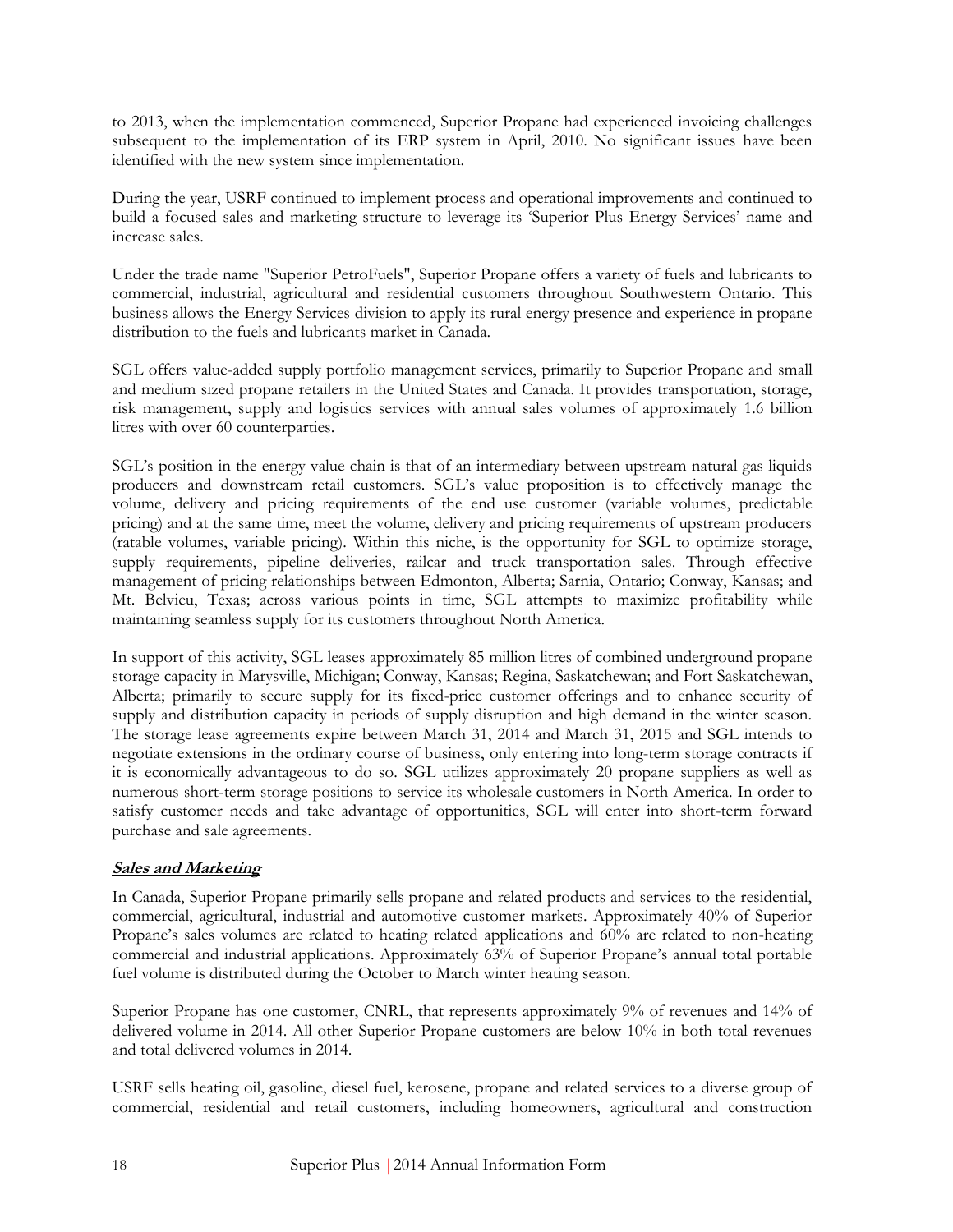companies, municipalities and schools. The customer mix consists of approximately 20% retail heating oil and propane, 23% commercial and 57% wholesale/dealer, based on 2014 volumes, although more than 65% of profitability is driven by the residential business.

#### **Propane Applications/Markets**

#### *Residential/Commercial*

In these markets, propane is consumed primarily in areas where natural gas is not readily available. It is used for home and facilities heating, water and pool heating, cooking, refrigeration, laundry, off-grid electrical generation, and residential fireplaces. Consumption in these markets is sensitive to winter weather conditions and energy conservation initiatives. In addition, residential consumption is dependent on product costs, while commercial consumption varies with economic activity levels.

#### *Agricultural*

In the agricultural market, propane is used for space heating, brooding and greenhouse operations, grain drying, tobacco curing and weed control. The agricultural business is extremely competitive, particularly as natural gas availability expands in rural markets. Propane demand for crop drying depends on seasonal weather conditions and crop values.

#### *Industrial*

Industrial usage includes forklift truck, welding, resale agent, construction and roofing markets, process heating and heat treatment for manufacturing, forestry, mining and fuel for oilfield applications in Western Canada. Industrial demand is generally tied to economic activity levels.

#### *Automotive*

In the automotive market, propane is used as a transportation fuel, particularly for public and private fleets and other large volume users. Propane vehicle emissions are low in greenhouse gas emissions and other pollutants that contribute to ground level ozone and respiratory health problems. Auto propane has the potential to make a significant contribution to Canada's greenhouse gas emission performance. While this sector has declined over the last 10 years, new developments in engine conversion technology combined with the lower price of propane relative to oil have resulted in a renewed interest in automotive propane.

#### **Refined Fuel Applications/Markets**

#### *Residential*

In these markets, heating oil is consumed primarily for space heating in areas where natural gas is not available. Consumption is sensitive to winter weather conditions and dependent on product costs.

#### *Commercial Accounts*

Commercial customers use heating fuel and motor fuels, including diesel and various grades of gasoline for fleets, farming and other commercial enterprises. This market is less sensitive to weather and presents opportunities for additional growth in non-weather related business. The fuels are consumed for agriculture, construction, commercial heating and manufacturing. Consumption is somewhat weather dependent; but is more sensitive to overall economic conditions.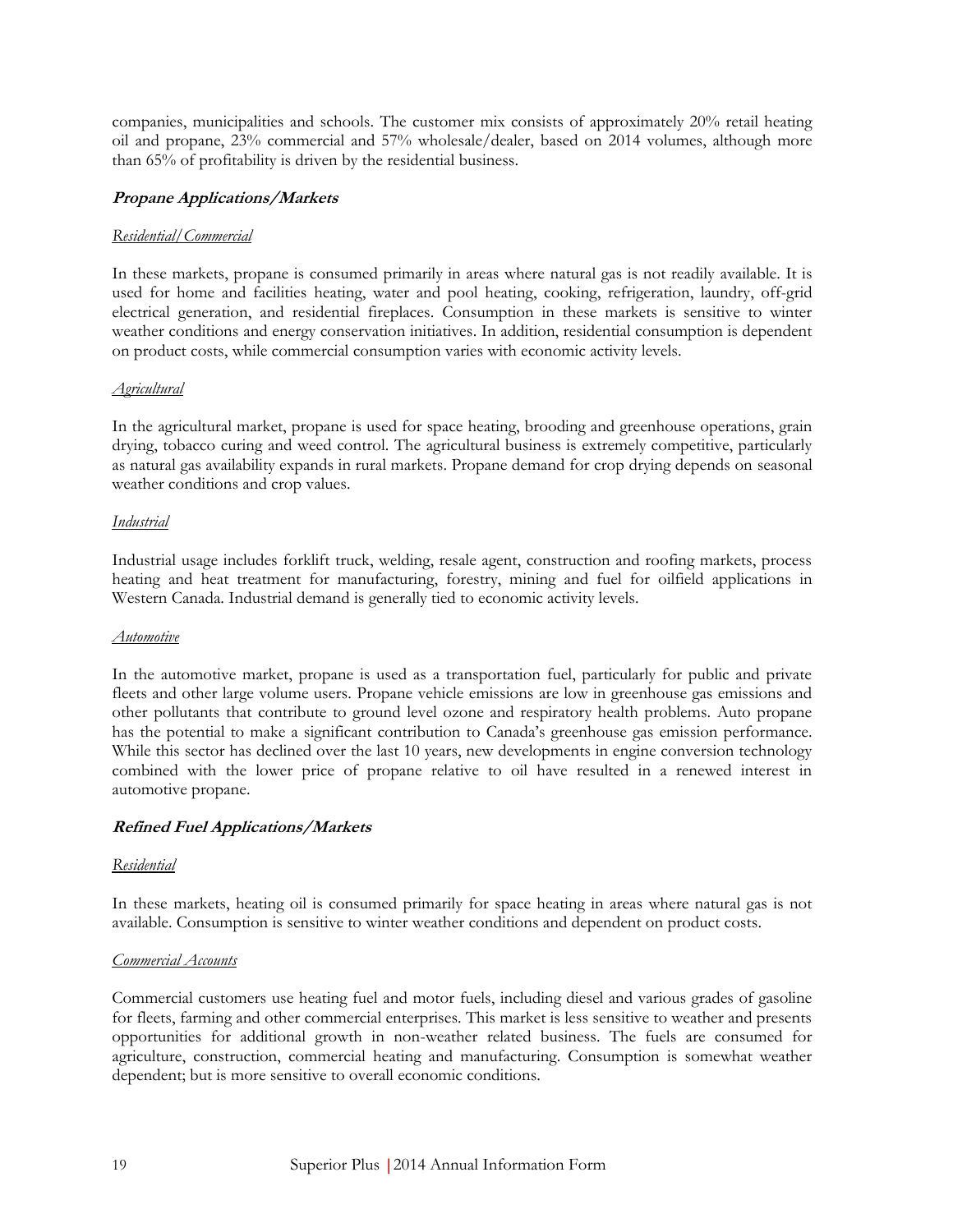#### *Bulk Delivery*

In this market, gasoline and diesel fuels are sold to large commercial and industrial customers, resellers, state, schools and other large organizations that have bulk fuel requirements. This business is highly competitive and carries high volumes and lower margins over the other lines of service. In the service station market, gasoline and diesel is sold through branded and unbranded fuel stations. This demand is driven by a combination of general economic conditions and pricing, as both can drive conservation. Service stations also have retail confectionaries in addition to gasoline, which contribute to results.

Within the Energy Services business, sales and marketing is comprised of three main segments: residential and small commercial; large commercial, national and industrial customers; and oilfield customers. Marketing efforts focus on enhancing the Superior Propane brand and retaining and acquiring customers in residential and small commercial segment. In 2014, Superior Propane continued to strengthen its national and regional sales force by concentrating on commercial, national and industrial segments. In 2014, sales resources were also focused on the residential and small commercial line of business by offering both tank sensors and fixed price agreements to enhance the customer experience.

#### **Pricing**

Superior Propane customer pricing is primarily based on a margin above product and transportation costs. Increases or decreases in retail prices can have an immediate and direct impact on competitors and customer demand. Propane margins vary between end-use applications and geographic segments. Customer pricing is managed at the corporate, regional and local market level and reflects local marketplace and alternate fuel cost conditions. Factors contributing to the consumer's buying decision include: reliability of supply, long-term availability, price, convenience, portability, storage requirements, available space, capital cost, equipment efficiency and the supplier's local presence and service reputation in the community.

Refined fuel pricing to customers is primarily based on a margin above product and transportation costs. There are minor delays that affect retail margins as price changes from producers may not be immediately passed through to customers. When the wholesale price of refined fuels increases, the retail gross margins tend to erode in the short-term as it takes more time to pass on all of the price increases to customers. Conversely, when wholesale prices decrease, retail gross margins and profitability tend to increase.

#### **Supply and Storage**

#### *Superior Propane*

An estimated 10 billion litres of propane are produced in Canada annually, of which, approximately five billion litres are consumed domestically in the energy and petro-chemical feedstock markets and the balance is exported to the United States. The approximate five billion litres remaining in Canada, are split between retail and non-retail consumption. Approximately 85% of the propane produced in Canada is extracted from natural gas during gas processing operations at field plants or at large straddle plants located on the major natural gas trunk line systems. Extraction from crude oil occurring during the refining process accounts for the remaining 15% of propane produced. Superior's retail propane supply is currently purchased from approximately 20 propane producers and suppliers across Canada. Propane is purchased mainly under annual contracts, negotiated and administered by SGL, with pricing arrangements based on industry posted prices at the time of delivery. Superior Propane arranges propane supply to be provided at multiple supply points in order to match supply to where customer demand is located. Some of Superior Propane's supply contracts provide it with the ongoing option to increase or decrease its monthly volume of supply and thereby provide flexibility to meet fluctuating demand requirements. Propane supply from Superior Propane's various suppliers has, historically, been readily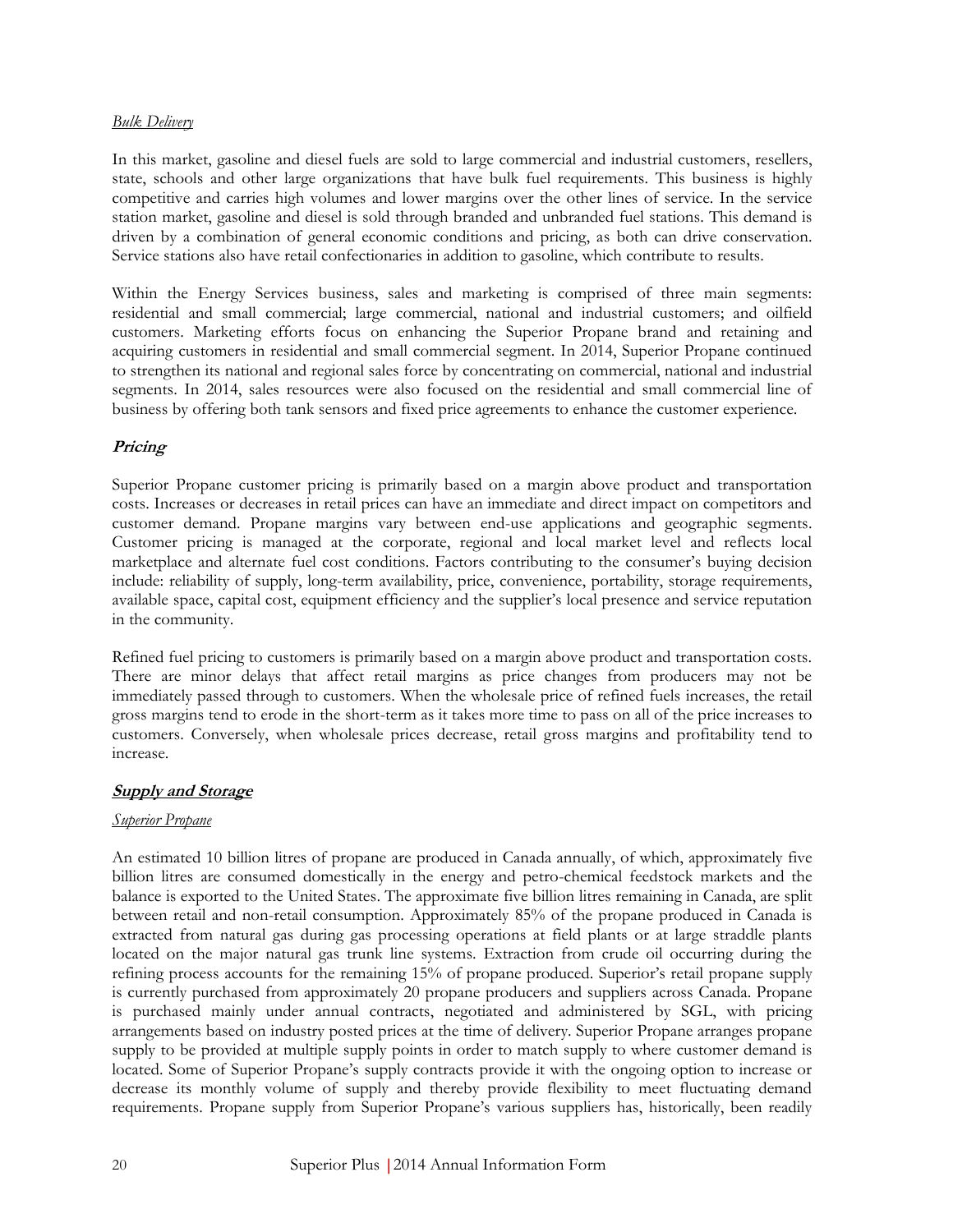available because of the substantial surplus of propane in Canada and the relationship Superior Propane typically enjoys with its principal suppliers.

Superior Propane renews its supply contracts annually. Superior Propane's supply contract year ends March 31, 2015. New supply contracts are negotiated in the normal course of business. Approximately 61% of Superior Propane's annual propane requirement is supplied by the following major suppliers, each of which supplies approximately 5% or more of Superior Propane's annual propane requirement:

- Plains Midstream Canada, a subsidiary of Plains All American Pipeline LP
- Spectra Energy Empress LP
- Shell Canada Limited
- Canadian Natural Resources Limited

Approximately 16 other producer/suppliers supply the remaining 39% of Superior Propane's annual propane requirement.

#### *U.S. Refined Fuels*

Refined fuel products are purchased in bulk and shipped to both New York and Pennsylvania. Rack volumes are also purchased in upstate New York, Pennsylvania, Connecticut and Rhode Island. Pipeline transit time is 7-10 days on the Buckeye Pipeline from Linden, New Jersey and on the Atlantic and Laurel Pipelines from Philadelphia. Term supply is contracted from Phillips 66, Philadelphia Energy Solutions (previously Sunoco R&M Inc. ("**Sunoco**"), PBF Energy and Buckeye Energy Services. This makes up approximately 85% of purchased volume. These volumes are bought on a market related index basis. Pipeline volumes are priced as USRF takes title to the product and hedges the product against price volatility using NYMEX future contracts. These hedging activities carry some risk as 2000 ppm heating oil is hedged with ultra-low sulphur diesel futures and this creates quality differential exposure. Spot volumes are purchased to meet the balance of seasonal demand.

Pipeline gasoline, diesel fuel, heating oil, and kerosene continue to be sourced from Philadelphia Energy Solutions and now from PBF Energy onto the Atlantic Pipeline system that supplies Upstate Pennsylvania and New York. Gasoline and diesel fuel source at Linden, New Jersey from Phillips 66 and Buckeye Energy Services for the Buckeye Pipeline system that supplies Upstate New York and part of Upstate Pennsylvania.

Branded gasoline is contracted for in New York with Mobil, Citgo, Sunoco, and Valero.

Spot gasoline and distillates are purchased daily from rack sellers from Upstate New York to New England. Winter contracts for heating oil basis in Connecticut and Rhode Island assure supply at a fixed level.

Propane supply is purchased on an annual basis from two primary sources. Sarnia, Ontario that is trucked/transported through company owned storage near Buffalo, New York and from four suppliers on the TEPPCO pipeline system. Two of the TEPPCO supply agreements include volume stored and supplied through the storage caverns at Bath and Harford Mills, New York. In addition there are several rail/refinery sources that provide additional supply on the periphery of the distribution area.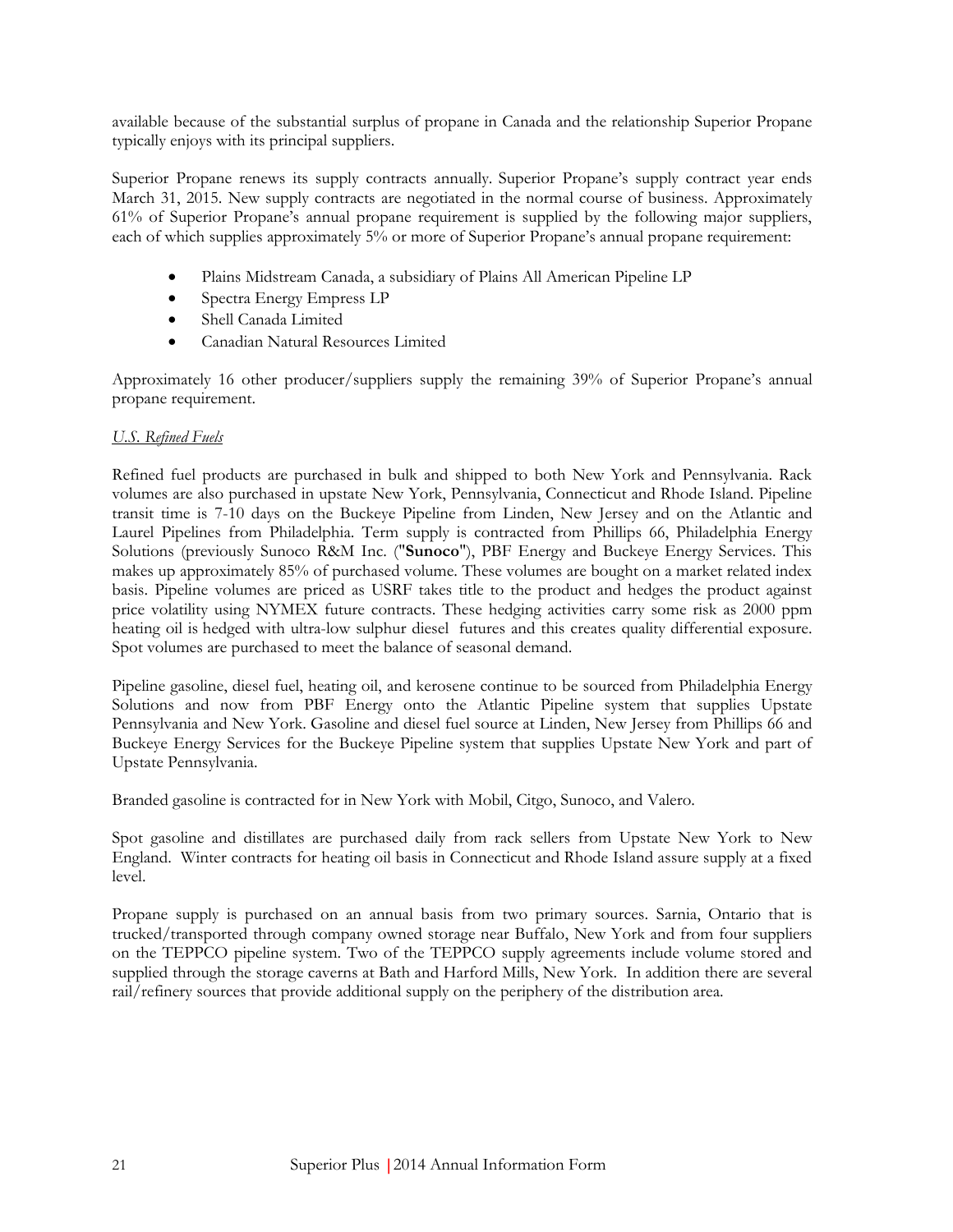#### **Transportation**

#### *Primary Distribution*

Primary transportation at Superior Propane is the delivery of propane from product supply points to market and satellite locations or storage yards and to certain large volume customers. Road cargo liners and pressurized railcars are the two primary transportation modes. The capacities of the cargo liners vary from 35,000 to 65,000 litres per trailer. Railcars carry approximately 115,000 litres per car. Cargo liner requirements are provided by third party carriers.

Approximately 14% of Superior Propane's supply is transported by rail and is managed by SGL on behalf of Superior Propane. SGL leases approximately 72 railcars to provide an estimated 20% of its rail transportation requirements. In March 2014, SGL entered into an agreement to lease an additional 50 railcars beginning in September 2015. Railcar lease agreements have a two to seven year term. The remainder is transported in railcars provided by propane suppliers in conjunction with their annual propane supply contract obligations to Superior Propane.

SGL primarily transports propane volumes by truck, rail and pipeline to wholesale customers in both Canada and the United States.

For USRF, the primary transportation is the delivery of refined fuels from regional refineries via pipeline and barge to terminal locations located along the Buckeye and Atlantic pipelines. Refined fuels are then transported to satellite locations and large volume customers via internal and contracted large volume tractor trailers. Propane is transported from refinery and pipeline terminals via internal and contract large volume tractor trailers to regional bulk storage facilities. The capacities of the tractor trailers vary from 8,000 to 13,000 gallons per trailer, depending on local regulations.

#### *Secondary Distribution*

For Superior Propane, secondary distribution is the delivery of propane, refined fuels and lubricants from market and satellite locations, and storage yards to customers. Superior Propane operates a fleet of owned and leased trucks to transport the propane, refined fuels and lubricants it sells. Propane is delivered in bulk and in pressurized cylinders. Heating oil, refined fuels and lubricants are also transported and sold in bulk volumes. Superior Propane employs full-time, part-time and seasonal drivers who assist with deliveries during the peak winter demand periods. It operates 300 pressurized bulk delivery trucks that vary in load capacity from 13,000 litres to 32,000 litres, six refined fuel and lubricant bulk delivery trucks with load capacities of 10,000 to 25,000 litres and 72 cylinder trucks with boxes that vary in length from 12 feet to 26 feet. It also operates 29 tractors and 42 pressurized trailers, which have capacities ranging from 25,000 litres to 54,000 litres for secondary distribution use. Additionally, it operates 53 crane trucks and 222 service vehicles. At December 31, 2014, 50% of the vehicles described above were owned by the General Partner while the remaining 50% were leased under financing leases.

For USRF, the secondary distribution of propane, heating oil, refined fuels and lubricants to customers is from satellite locations, company owned pipeline terminals and third party terminals. USRF operates a fleet of owned and leased trucks to transport the propane, heating oil, refined fuels and lubricants it sells. Propane is delivered in bulk and in pressurized cylinders. Heating oil, refined fuels and lubricants are also transported and sold in bulk volumes. USRF employs full-time, part-time and seasonal drivers who assist with deliveries during the peak winter demand periods. It operates 130 pressurized propane delivery trucks that vary in load capacity from 2,400 gallons to 3,500 gallons, 275 refined fuels delivery trucks that vary in load capacity from 2,800 to 5,000 gallons, 50 tractors used to pull trailers and 57 refined fuel trailers with load capacities of 9,000 to 12,500 gallons. Additionally, it operates 216 service vehicles and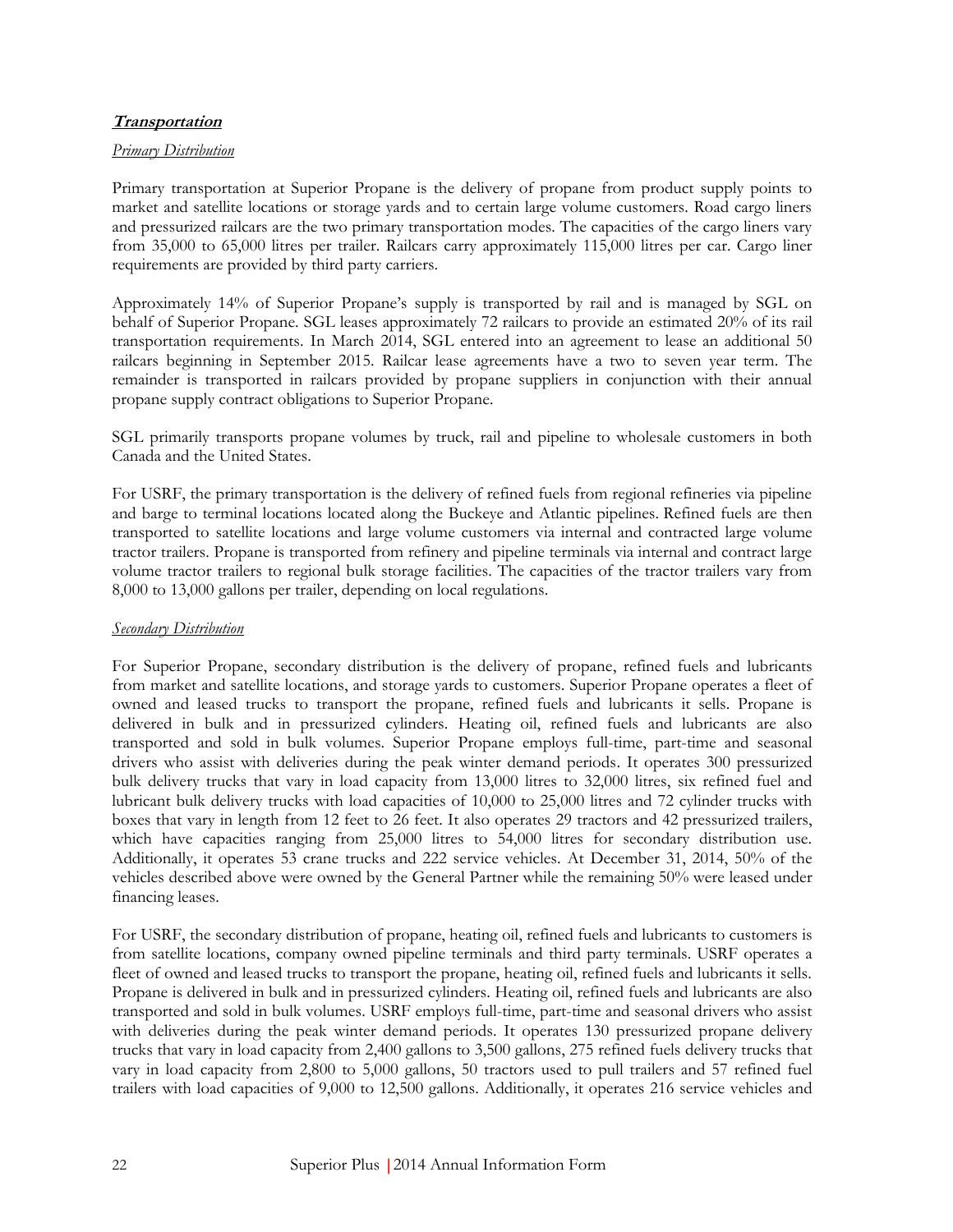155 utility vehicles. At December 31, 2014, approximately 65% of the vehicles described above were owned by USRF while the remaining 35% were leased under financing leases.

#### **Environmental, Safety and Regulatory**

In Canada, Superior Propane has in place a health and safety and environment management system to ensure safety practices and regulatory compliance safeguard the lives, health and property of Superior Propane's employees, contractors and customers as well as the communities in which it operates. Superior Propane seeks to further enhance workplace and community health and safety by applying ongoing management, rigorous monitoring and frequent audits to provide continuous learning and improvement. The storage and transfer of propane generally has limited impact on the environment as there generally is limited impact to soil or ground water if propane is released to the environment, because it disperses into the atmosphere. Propane's natural state is a gas with a boiling point of -42°C and one litre of liquid propane is equivalent to 270 litres of propane gas. Because of this, propane is compressed for storage and transportation. In the event of a liquid propane leak, a large quantity of propane gas is produced in very little time and is extremely flammable when exposed to an ignition source. If propane is ignited, it can result in an explosion or fire, and can cause death or injury to people and damage to property or the environment. In addition, as propane gas is denser than air, a leak will form a dense cloud, follow the contours of the terrain and settle into lower elevations before dissipating.

USRF has a centralized safety and environment management system, that ensures safety practices and regulatory compliance are an important part of its business and to help safeguard the lives, health and property of employees, contractors and customers of USRF as well as the communities in which it operates. USRF seeks to further enhance workplace and community health and safety by applying ongoing management, rigorous monitoring and frequent audits to provide continuous learning and improvement. The storage, loading and delivery of refined fuels possess the potential for spills of hydrocarbons which could adversely impact the soil and ground water of storage facilities and customer properties.

USRF operates bulk storage areas and loading/unloading points have secondary containment to prevent spills from reaching soil or ground water. Customer locations are inspected by drivers and technicians during visits to identify potential release hazards and necessary corrections are performed before product is delivered. A release that could impact soil or ground water is required to be reported to the appropriate government agencies; clean-up operations are conducted by internal and third party technicians. Some of the commodities sold by USRF, when used, may create greenhouse gases. The regulatory landscape related to greenhouse gases could change as a result of government initiatives. USRF also transports and delivers propane and shares similar risks to the Canadian propane business.

The Energy Services business has customer, technical, occupational health and safety and fleet support representatives operating nationally which support its regional and local operations. They are responsible for providing market area personnel with emergency response support services, inspections, advice and training in an effort to ensure that facilities and equipment are maintained and operated safely and in compliance with corporate and regulatory standards. Emergency response support is also provided by third parties, including industry organizations. They also provide support to the field operations in the design, construction and inspection of large scale customer installations.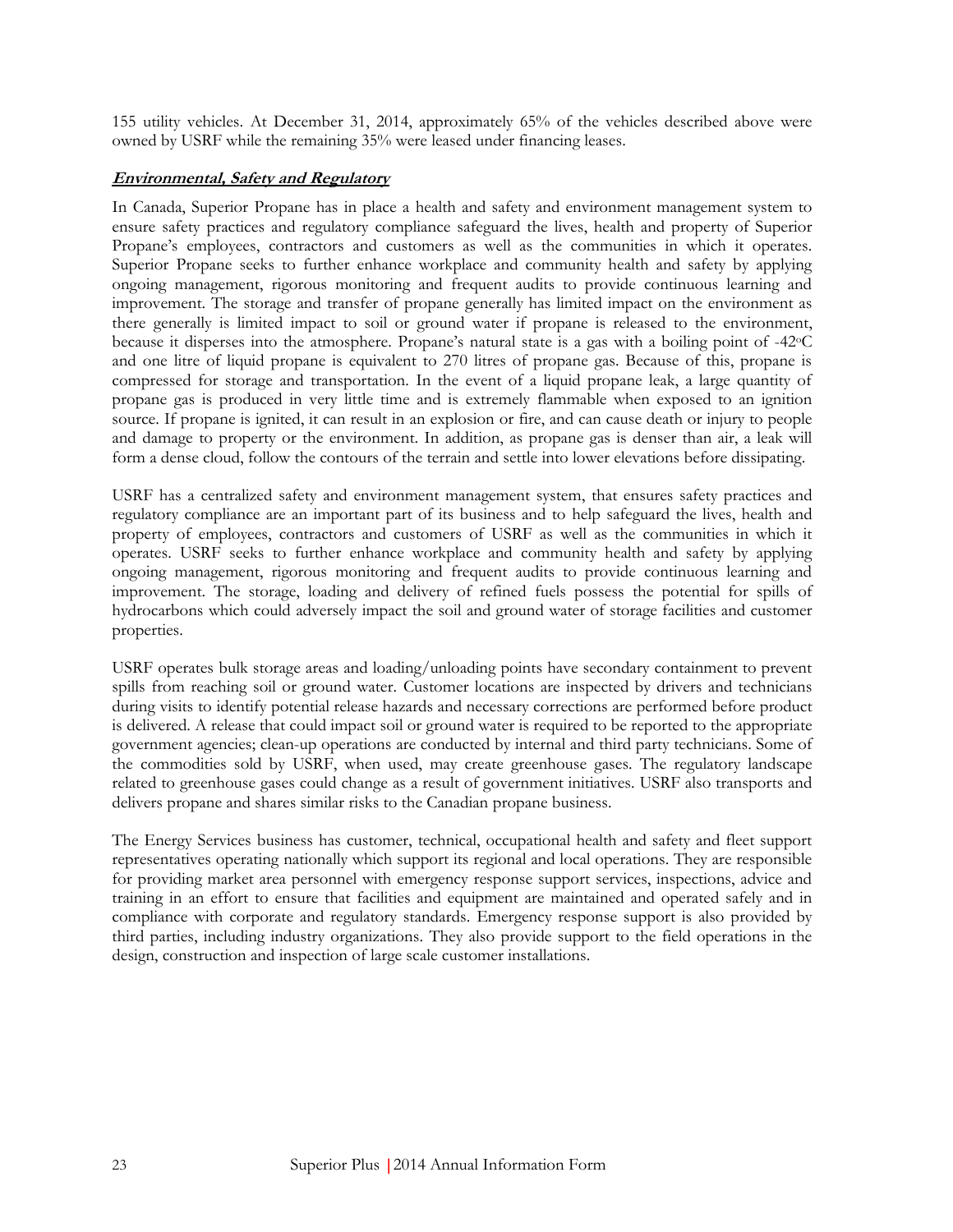#### **SEM – Fixed Price Energy Services Business**

#### **Competitive Conditions**

As a Canadian energy marketer, SEM operates in the Ontario, Quebec, Alberta and British Columbia natural gas market and the Ontario and Alberta electricity market. The competitive landscape varies by market and includes large multinational branded suppliers, multilevel marketing customer aggregators and full service regional energy providers and the respective utilities. Key competitive factors across the fixed-price energy services business include commodity prices, sales channel activity, product diversification, cost efficiencies, and service. The value of SEM's product offering to customers is determined based on current commodity prices and its long term supply costs. New customer acquisitions and customer retention can vary significantly depending on the fluctuations between those two variables.

SEM has been in the Ontario natural gas market since its inception in 2002 and in 2003 expanded into the Quebec natural gas market. In 2007, SEM entered both the Ontario electricity and the British Columbia natural gas market. SEM moved into Alberta with the marketing of natural gas to customers in 2011, followed by an electricity offering in 2013. In 2014, Superior sold its U.S. based residential and commercial electricity customer base and decided to exit both the residential and commercial northeastern U.S. based electricity markets in order to focus on the Canadian market and reduce the risk of future losses associated with volatility in electricity prices.

As a result of the challenges in the acquisition and retention of SEM's Ontario residential natural gas and electricity customers based on the regulatory framework and market rules, SEM has refocused its efforts away from direct residential natural gas and electricity marketing in Ontario. Instead, efforts continue to be concentrated on the acquisition and retention of commercial natural gas and electricity customers in each of SEM's respective markets. The change in SEM's strategy has had a positive impact on its current cost structure, while maintaining the scalability and infrastructure of its existing business model which may allow SEM to re-enter Ontario's residential markets when direct residential conditions improve.

SEM operates in deregulated natural gas and electricity markets where customers are able to choose their commodity supplier and can elect between various prices and terms. The market of supplying natural gas and electricity products is competitive, with a number of companies supplying different market sectors, each providing different options relating to price, term and service. Under deregulation, consumers also have the option of having their natural gas and electricity supply provided by their utility company at a variable price that is adjusted on a predetermined basis and may be subject to retroactive adjustments.

#### **Business Operations**

SEM provides customized natural gas and electricity services to residential, commercial and industrial customers for contract terms up to five years. In 2014, the average contract term was approximately four years for natural gas and three years for electricity. SEM manages its natural gas and electricity sales commitments by entering into various physical and financial natural gas, electricity and foreign exchange purchase contracts for similar terms and volumes to create an effective cost of supply. The LDCs are required to provide SEM with transportation, storage and distribution services to SEM's customers as well as billing and collection services in certain jurisdictions.

#### **Sales and Marketing**

For the year ended December 31, 2014, SEM supplied approximately 18.0 million gigajoules (2013 – 18.8) of natural gas to approximately 4,514 (2013 – 12,187) residential and 3,351 (2013 – 3,810) commercial flowing customers under supply contracts in Ontario, Quebec, Alberta and British Columbia. A detailed analysis of sales volumes and gross profit is provided in the Financial Statements.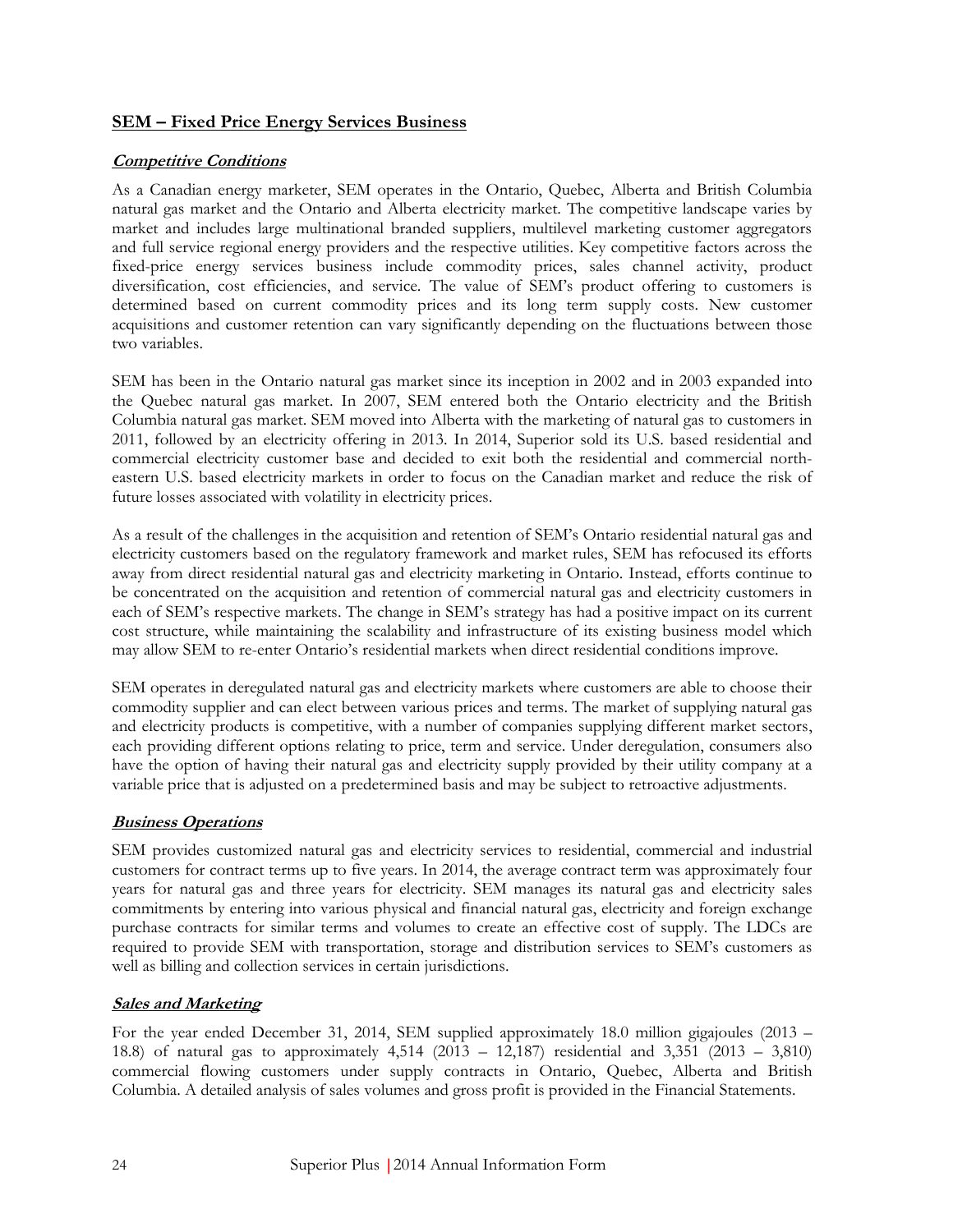In Ontario and Alberta, SEM focuses on selling electricity to commercial customers and flowed 676.7 megawatts ("**MW**") in 2014 (891.4 MW in 2013). The 2013 comparison includes electricity customers in Pennsylvania and New York that were subsequently sold in 2014.

SEM markets its natural gas and electricity supply service through both internal and external sales channels. In SEM's commercial markets, it utilizes an internal sales force, independent sales agents, consultants and brokers. For residential marketing, SEM relies solely on a web based channel.

#### **Supply and Transportation**

During 2014, SEM had nine financial and physical natural gas suppliers available for the management of its contractual customer supply requirements. SEM's largest supplier, TD Energy Trading Inc. represented approximately 35% of its supply commitments at December 31, 2014. SEM's supply commitments for the next five years as at December 31, 2014, are detailed in the notes to the Financial Statements. The financial condition of each counter party is evaluated and credit limits are established to reduce SEM's exposure to the credit risk of non-performance.

Although customers purchase their gas supply through SEM, LDCs such as Union Gas Ltd., Enbridge Gas Distribution, Fortis BC Energy Inc. (formerly Terasen) and Gaz Metro LP are required on a regulated basis to distribute the gas to SEM's customers. LDCs are also required to assign SEM pipeline transportation and storage capability sufficient to service its customers under contract.

#### **Environmental, Safety and Regulatory**

SEM supplies natural gas to end-use customers. The natural gas is transported through pipeline systems by pipeline and utility companies. These pipeline and utility companies are regulated by the National Energy Board, the Ontario Energy Board, the British Columbia Utilities Commission and the Régie du L'Enegie and are required to maintain environmental and safety standards.

#### **Employee and Labour Relations**

As at December 31, 2014, the Energy Services business had 2,202 fulltime, 57 part-time and 246 temporary, casual and seasonal employees as follows:

#### *Superior Propane*

Superior Propane had 1,163 fulltime, 28 part-time employees and 245 temporary, casual, inactive and seasonal employees. Approximately 273 of these employees are unionized through provincial or regional certifications in British Columbia/Yukon and Quebec. There are three union agreements, with expiry dates ranging from December 31, 2016 to April 30, 2018. Each of the British Columbia collective bargaining agreements that expired on December 31, 2013 and the Quebec collective bargaining agreement that expired on April 30, 2014 were successfully renegotiated with no labour disruptions.

#### *USRF*

USRF had 987 fulltime, 29 part-time and one temporary employee. Approximately 60 of these employees are unionized. One of the union agreements expires on March 31, 2015 and the other expires on May 29, 2015. Collective bargaining agreements are renegotiated in the normal course of business. Currently, the International Brotherhood of Teamsters (Seymour and Milford, CT) is in the process of negotiating a collective bargaining agreement for delivery drivers and service technicians. The Sheet Metal Workers International Association (McKee Road location in Rochester, NY) is also in the process of negotiating a collective bargaining agreement for service technicians.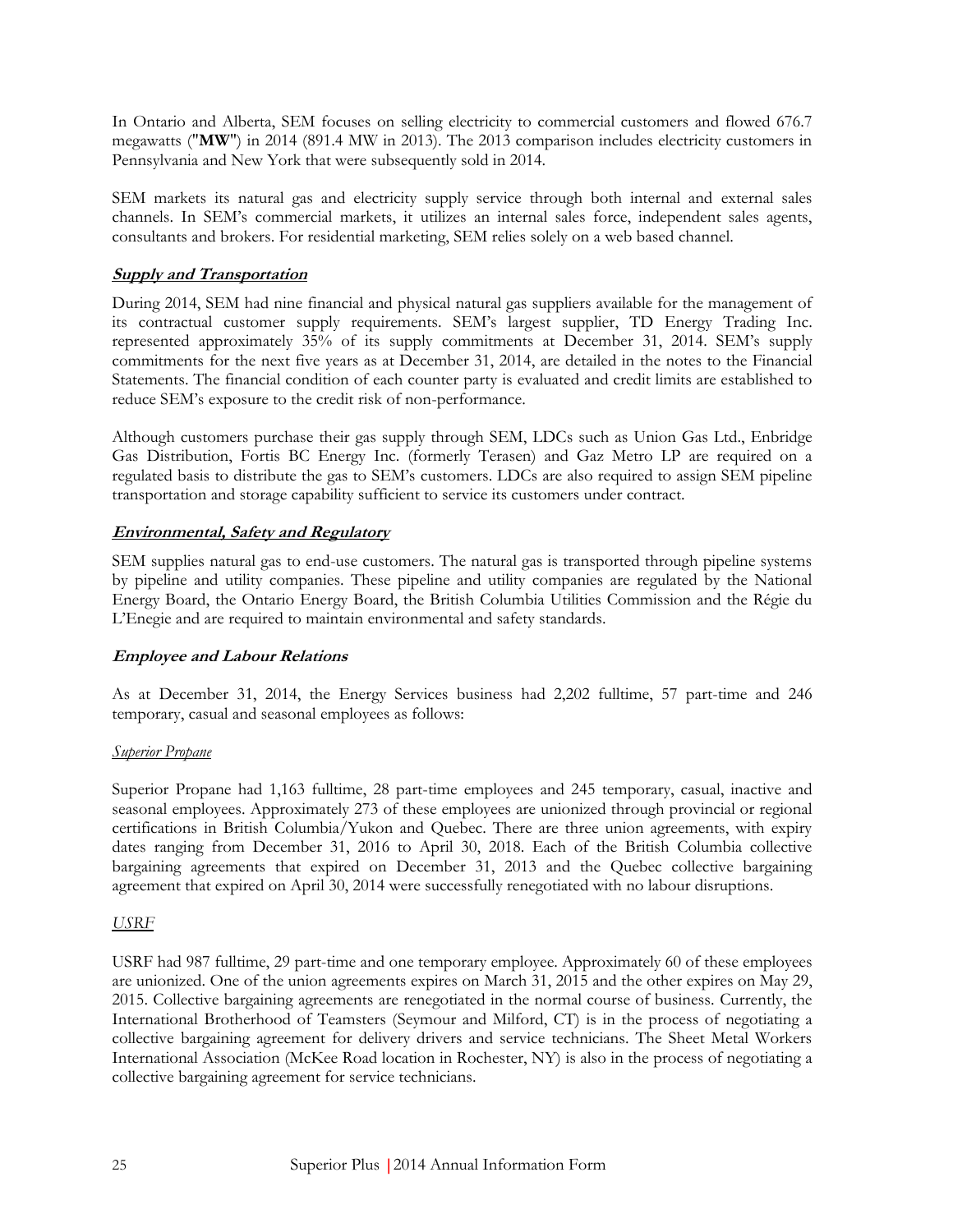#### *SEM*

SEM had 22 full time non-union employees. Approximately 19 independent contract sales agents were engaged at December 31, 2014 in the marketing of energy contracts.

*SGL*

SGL had 30 full-time employees and three contractors located in Calgary, Alberta.

#### **Intellectual Property**

Superior LP owns all the right, title and interest in the "Superior Propane" ("Superieur" in French), "Superior Gas Liquids" and "Superior Energy Management" trademarks, related design and other trade names, registered or acquired at various times over the years and relating to specific programs or services provided by Superior Propane or to marketing activities of Superior Propane. Superior Propane's trademarks are significant as they provide it with ownership of the names, designs and logos associated with its business which are recognizable to the public and useful in developing and maintaining brand loyalty. The duration of each of the trademarks is 15 years from the date they were first registered subject to renewals for further 15 year periods.

#### **Financial Information**

For selected historical financial information for the past five years, see "Selected Financial Information – Energy Services".

#### **Risk Factors**

For the risk factors related to the Energy Services business see "Risk Factors – Energy Services".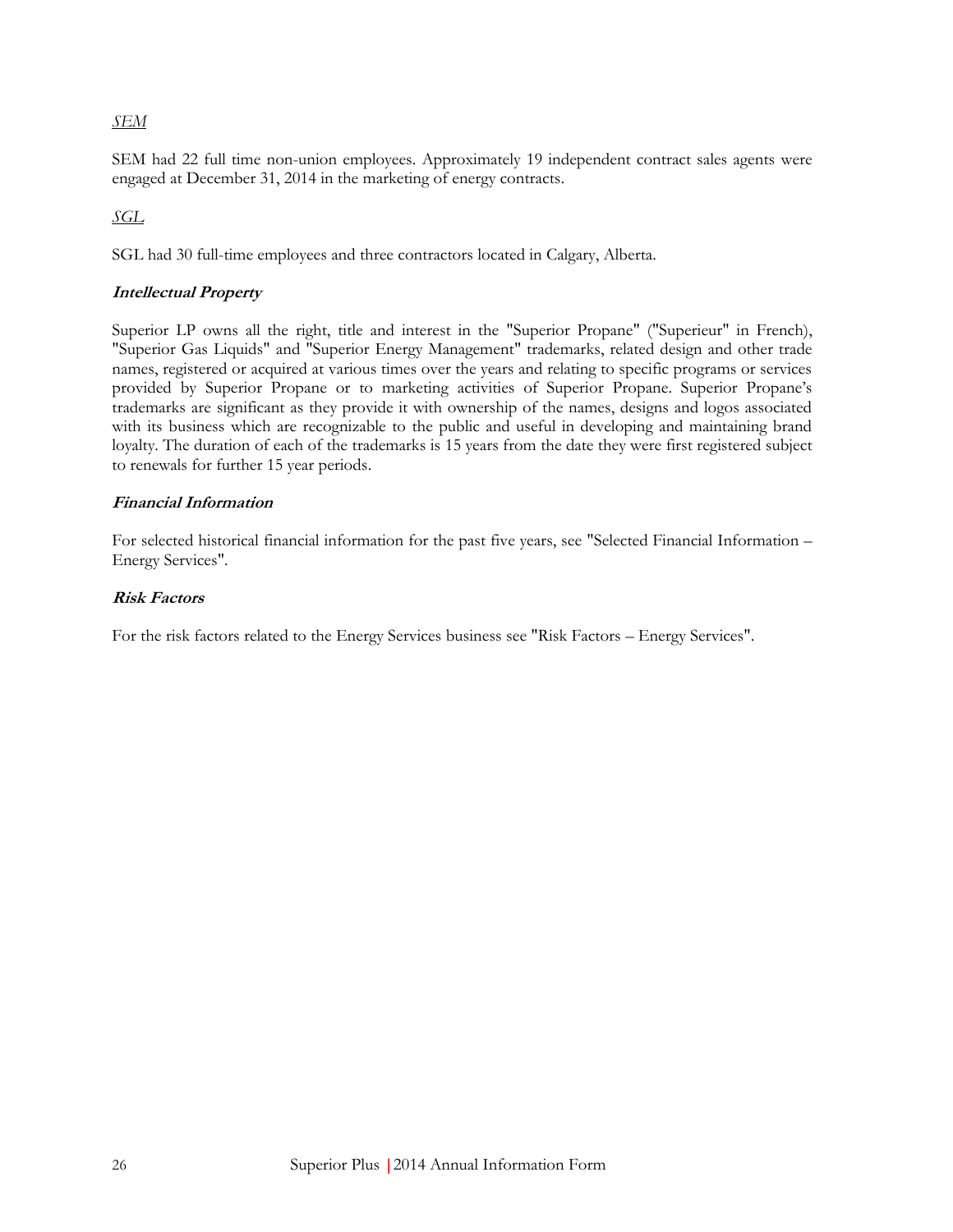#### <span id="page-32-0"></span>**Specialty Chemicals**

The specialty chemicals business operates under the trade name of "ERCO Worldwide", a leading provider of specialty chemicals and related technology. The business, which is headquartered in Toronto, Ontario, has been operating since the late 1890s.

#### **Product**

ERCO is a manufacturer of sodium chlorate, chlorine dioxide, sodium chlorite, chlorine, caustic soda, hydrochloric acid, potassium hydroxide and produces hydrogen as a by-product to the electrolysis processes. It owns and operates eight production facilities across North America and one in Chile. In addition, ERCO provides chlorine dioxide generators and related technology to pulp and paper customers worldwide. Chlorine dioxide generators use sodium chlorate as the primary feedstock in the production of chlorine dioxide, an environmentally preferred bleaching agent used in the production of bleached pulp which, in turn, is used in a wide range of products, including high quality print and writing paper.

#### **Competitive Conditions**

Key competitive factors across its business include selling prices, cost efficiencies, product quality, logistical capability, reliability of supply, technical expertise and service.

ERCO is the largest marketer (see " – Business Operations – Strategic Supply Agreement" below) and second largest producer of sodium chlorate in North America. It is also second largest worldwide. The sodium chlorate industry is consolidated with the four largest companies comprising approximately 96% and 62% of estimated North American and global market capacity, respectively.

In the sodium chlorate business, ERCO (17%) competes primarily with three other producers on a worldwide basis with respect to estimated capacity, Eka Chemicals (22%), Kemira (12%) and Canexus (11%). Only ERCO and Eka Chemicals provide both integrated and standalone generators for the production of chlorine dioxide in pulp mills. By providing generator technology and services in addition to chemicals, ERCO is able to establish strong, long-term relationships with customers and gain an indepth forward view on market developments.

ERCO's patented chlorine dioxide generators and related technology are installed in the majority of pulp and paper mills worldwide. Chlorine dioxide is the basis for elemental chlorine free bleaching. ECF bleaching is considered to be the best available technology for the production of bleached pulp for paper around the world.

ERCO is the third largest producer of potassium chloralkali products in North America and has a strong competitive position. In the potassium hydroxide (caustic potash) business, ERCO (14%) competes with three other companies in North America based on production capacity, Occidental Chemical Corporation (52%), Olin Corporation (24%) and ASHTA Chemicals Inc. (10%).

ERCO is a regional competitor in the chloralkali business in Western Canada and the United States Midwest. Its total production capacity represents just over 1% of North American chloralkali production capacity. The six companies that account for approximately 79% of total North American chloralkali production capacity are the Occidental Chemical Corporation (21%), Dow Chemical Company (20%), Axiall Corporation (14%), Olin Corporation (12%), Shintech Inc. (6%), and Formosa Plastics Corporation (6%). Chlorine production by Dow Chemical Company and Formosa Plastics Corporation is integrated into their chlorine derivatives production, and chlorine production from Occidental Chemical Corporation, Georgia Gulf Corporation and Olin Corporation is partially integrated, with all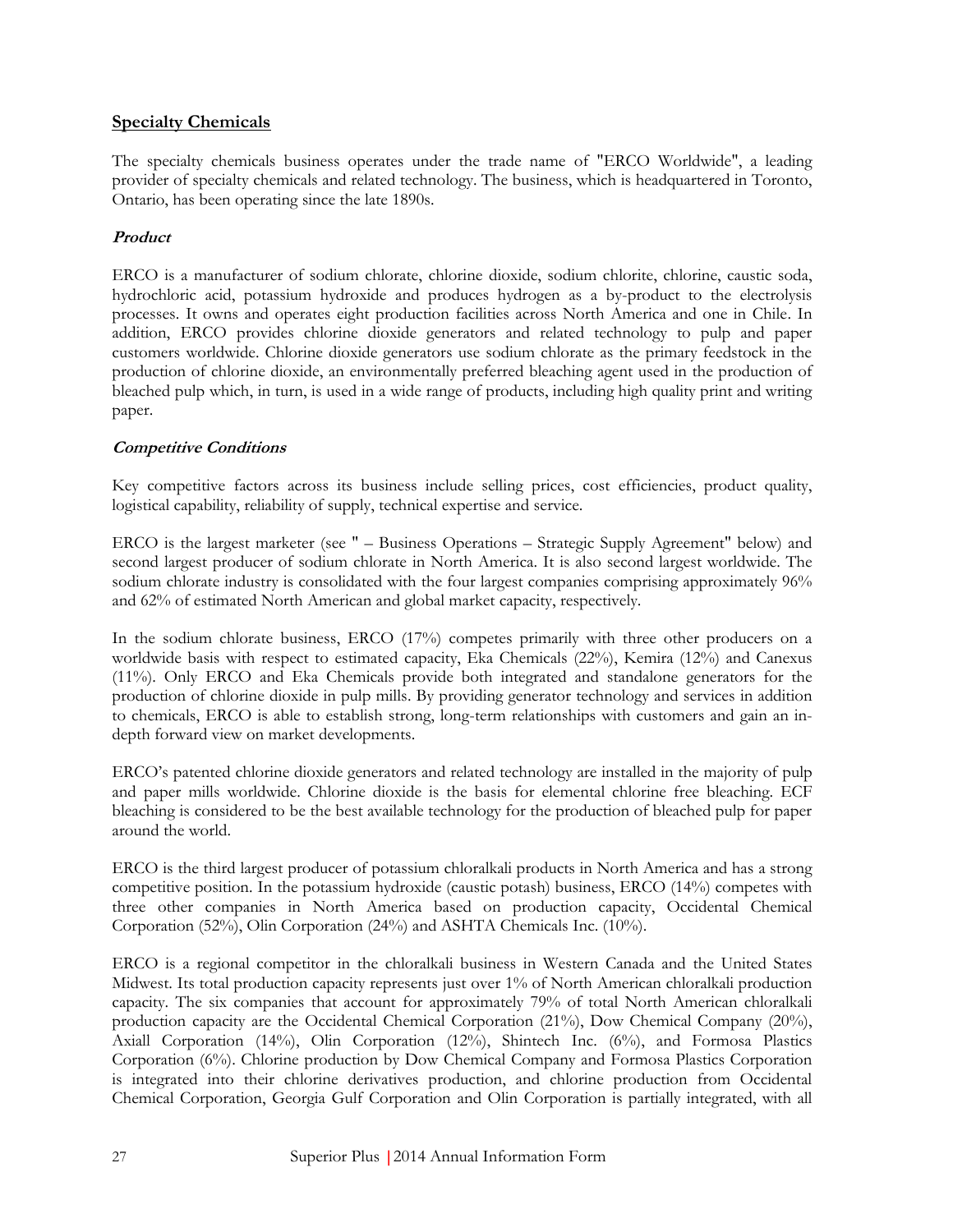three participating in significant merchant market sales. Most caustic soda production in North America is sold into the merchant domestic and export markets.

#### **Business Operations**

ERCO's operations became more diversified with the acquisition of the Port Edwards, Wisconsin chloralkali/potassium facility in June 2005. The completion of the sodium chlorate plant in Chile in September 2006 reduced its dependency on the North American pulp and paper industry. Investments in export capacity at the Buckingham, Quebec sodium chlorate plant have also enabled growth of export sales. Japan is ERCO's largest export market.

For the year ended December 31, 2014, global sodium chlorate, sodium chlorite and technology related sales represented 69% of ERCO's revenue. Chloralkali products in total represented 31% of revenue. Geographically, 60% of revenue is derived from the United States, 22% from customers in Canada, and 18% from outside North America.

| <b>Product Line</b>                                                                                            | $%$ of 2014<br>Revenue  | Market<br><b>Structure</b>                                                                           | Product<br><b>Fundamentals</b>                                                                                                                                                 | Technology<br>Capability                                                                                                                                                                                                  | Revenue<br>Diversification                                                                           | Operating<br>Efficiency                                                                                                                                                                                                                             |
|----------------------------------------------------------------------------------------------------------------|-------------------------|------------------------------------------------------------------------------------------------------|--------------------------------------------------------------------------------------------------------------------------------------------------------------------------------|---------------------------------------------------------------------------------------------------------------------------------------------------------------------------------------------------------------------------|------------------------------------------------------------------------------------------------------|-----------------------------------------------------------------------------------------------------------------------------------------------------------------------------------------------------------------------------------------------------|
| Sodium Chlorate,<br>related chlorine<br>dioxide<br>technology and<br>Sodium Chlorite                           | 69%<br>(2013:<br>$67\%$ | Four<br>competitors                                                                                  | • Mature to<br>declining in<br>North America<br>$\bullet$ Growing<br>globally<br>$\bullet$ Industry<br>operates<br>historically in<br>excess of 90%<br>capacity<br>utilization | · Leading global<br>installer of<br>chlorine dioxide<br>generators<br>$\bullet$ ERCO<br>"SMARTS"<br>technology<br>enables<br>optimization of<br>customer chlorine<br>dioxide generator<br>process<br>$\bullet$ 68 patents | $\bullet$ 68% Chemical<br>sales<br>1% Technology<br>$\bullet$<br>$\bullet$ More than 50<br>customers | · Competitive cost<br>position in North<br>America<br>• Seven plants and<br>ability to ramp<br>production up or<br>down quickly<br>enables centralized<br>production<br>management and<br>industry leading<br>operational<br>flexibility            |
| Chloralkali:<br>Products<br>• Chlorine<br>• Hydrochloric<br>acid<br>· Potassium<br>hydroxide<br>• Caustic Soda | 31%<br>(2013:<br>$33\%$ | Leading<br>position in<br>regional<br>Western<br>Canada and<br>U.S.<br>Midwest<br>market<br>segments | · Stable regional<br>demand<br>supported by<br>strong North<br>American<br>pricing<br>environment<br>for<br>Hydrochloric<br>acid and<br>Caustic Soda                           | • New membrane<br>technology<br>conversion<br>completed in Port<br>Edwards in 2009                                                                                                                                        | • More than 100<br>customers                                                                         | • Average cost<br>structure, supported<br>by transportation<br>cost advantage in<br>regional markets<br>· Port Edwards<br>product flexibility<br>facilitates profit<br>optimization<br>• Competitive cost<br>structure and<br>operating flexibility |

The following chart provides a detailed overview of ERCO's business operations:

#### *Production Facilities*

ERCO's production facilities use proven and safe manufacturing processes and are located close to major rail terminals and reliable supplies of raw materials. Electrical energy costs generally represent 70% to 85%, and salt approximately 10%, of the variable costs of producing sodium chlorate. Chloralkali/ potassium products also utilize electrical energy and potassium chloride, each of which is a significant input cost.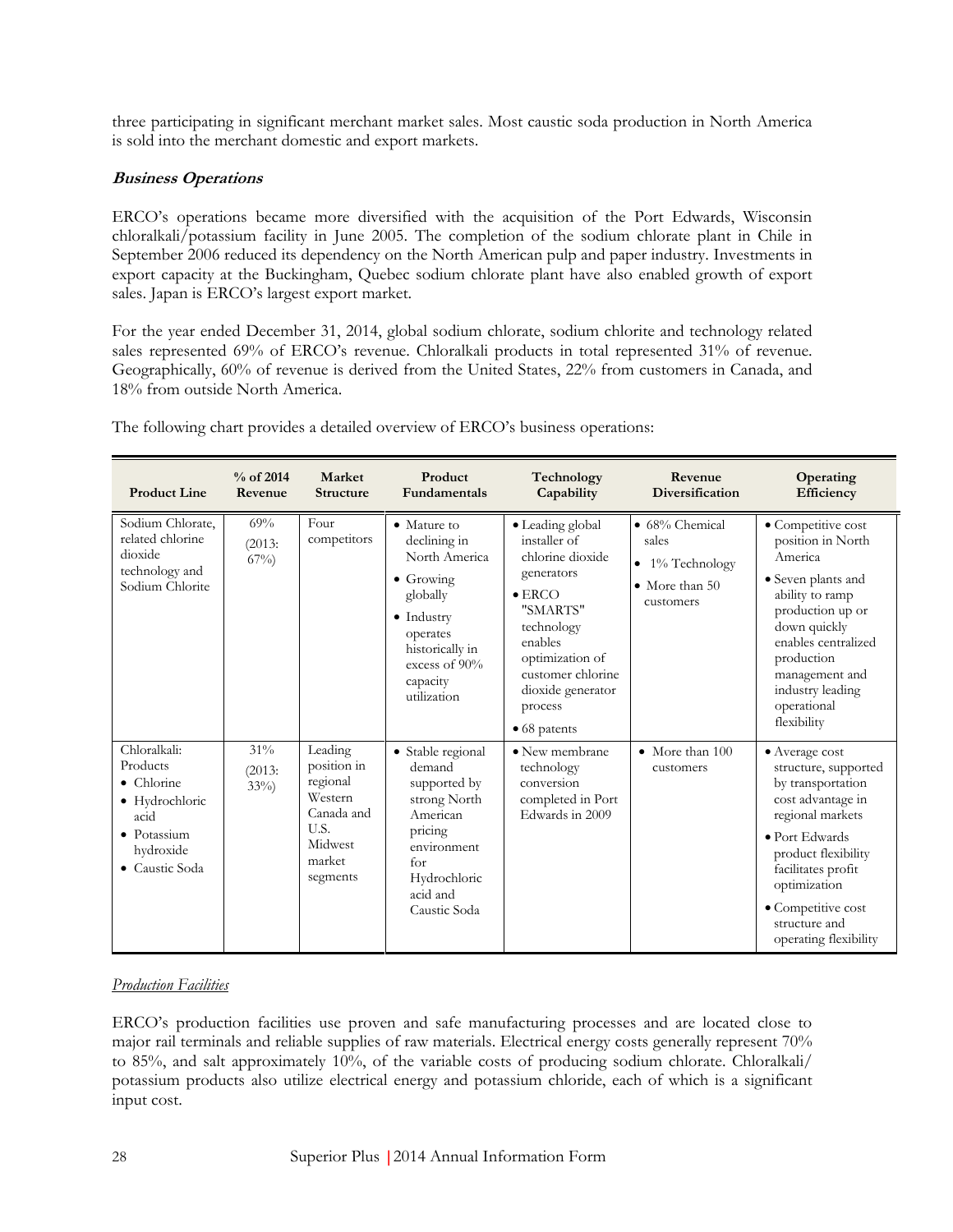ERCO's current production capacity at the six sodium chlorate plants in North America equals 459,000 MT. Internationally, ERCO designed and oversaw construction of a 55,000 MT facility in Chile. The facility commenced production in September 2006, taking advantage of continued growth opportunities in lower cost pulp and paper producing regions of South America. This brings ERCO's total annual sodium chlorate production capacity to approximately 514,000 MT.

ERCO has entered into a long-term contract with CMPC Celulosa S.A. ("**CMPC**") for 100% of the production capacity at the Mininco, Chile sodium chlorate facility. The contract has provisions which protect ERCO's investment in Chile and expires in 2036. However, CMPC has the option to purchase the plant assets beginning in 2020.

#### **Strategic Supply Agreement**

In October 2013, Specialty Chemicals entered into a supply agreement with Tronox to purchase up to 130,000 MT of sodium chlorate per year from Tronox's Hamilton, Mississippi facility, as nominated annually by Specialty Chemicals. The initial term of the agreement extends to December 31, 2016 and may be automatically extended in one year increments thereafter. Under the agreement, Tronox will continue to own and operate the facility, and Specialty Chemicals will purchase sodium chlorate to meet customer demands under certain customer contracts being assumed and to supply other existing and new customers. Specialty Chemicals paid an initial fee of \$4.3 million and will incur a quarterly fee of \$0.8 million during the initial term, plus a cost for sodium chlorate delivered. As part of the agreement, Specialty Chemicals will acquire finished inventory and assume existing railcar leases and customer contracts, as assigned. Additionally, the parties have entered into a strategic long-term agreement for the supply of chloralkali product by Specialty Chemicals to service Tronox's requirements in North America. Under the agreement, if the annual nominated volume by Specialty Chemicals is less than the specified volume of product set out in the agreement, Tronox may terminate the agreement early, at its sole option and its sole cost to permanently shut down the plant for the manufacture of sodium chlorate. Specialty Chemicals intends to significantly reduce its annual volume nomination for 2016 and such nomination will likely be less than the specified volume in the agreement.

The Tronox sodium chlorate facility is strategically located in the Southeast United States which will allow ERCO to optimize the logistics and transportation of product within its existing network of sodium chlorate facilities.

ERCO's annual sodium chlorite capacity is 10,000 MT.

In August 2007, ERCO announced the approval to convert its Port Edwards, Wisconsin potassium chloralkali facility from an older mercury-based process to newer membrane technology. The conversion was completed in 2009, for US\$138 million. This conversion was prudent as new legislation was tabled in the United States in 2009, requiring mercury-based chloralkali manufacturers to convert or cease production by 2015. Although this legislation has not yet been passed, the membrane technology now in place at ERCO's Port Edwards plant combined with the membrane technology at the Saskatoon, Saskatchewan production facility strengthens ERCO's market position and expands access to nonmercury grade customers. Furthermore, the conversion provides significant improvement in process efficiency with increased capacity from 78,000 tons to 113,000 tons, as stated in electrochemical units ("**ECUs**") at Port Edwards. ERCO's annual chloralkali capacity as stated in ECUs is 142,000 MT.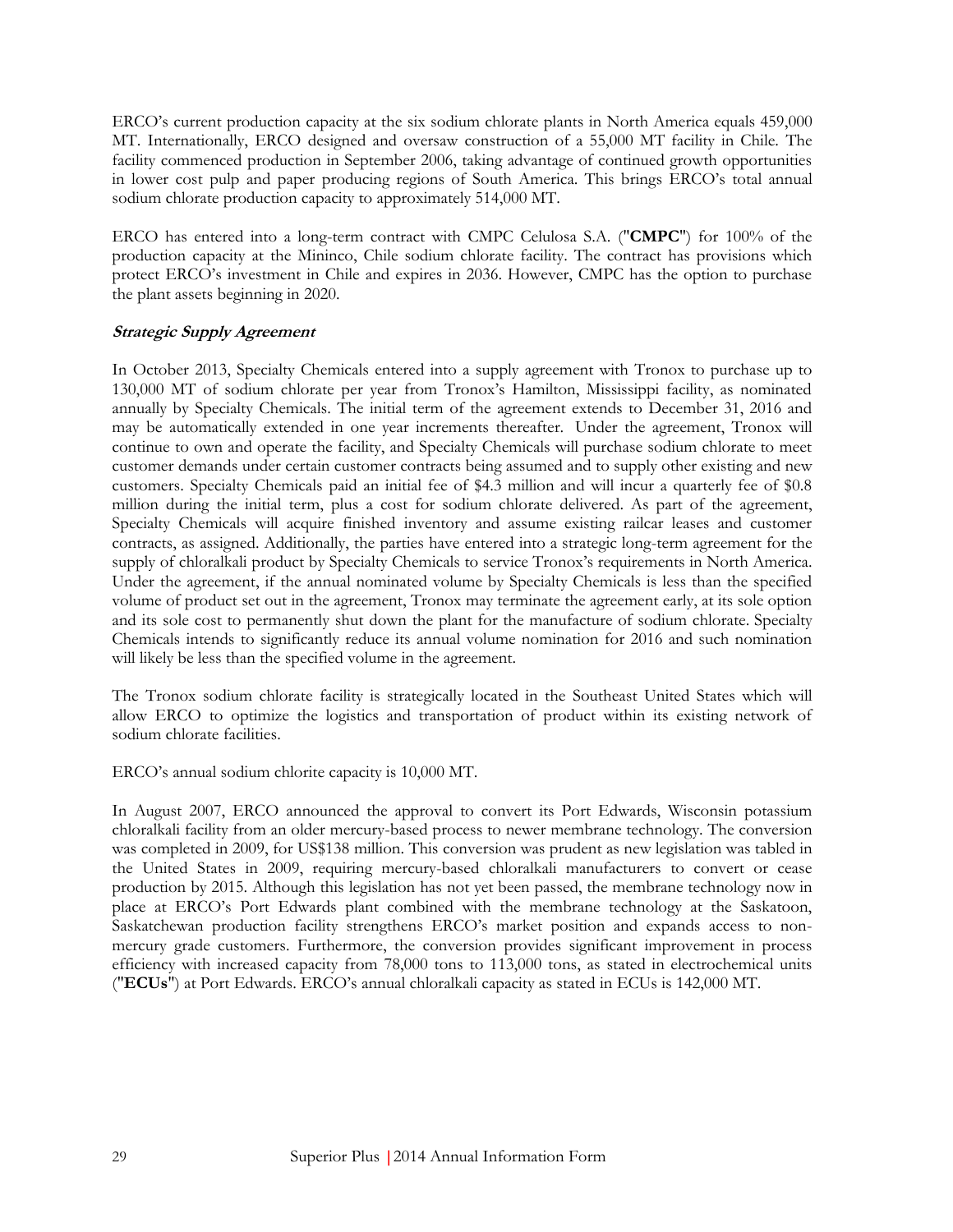The chart below provides a summary of ERCO's production facilities:

|                  |                     | Production<br>Capacity | Power                   |                                   |
|------------------|---------------------|------------------------|-------------------------|-----------------------------------|
| Facility         | Product             | (MT/Year)              | Source                  | Transportation                    |
| Buckingham,      | Sodium Chlorate     | 130,000                | Regulated               | Rail, truck and ocean freight     |
| Ouebec           | Sodium Chlorite     | 3,600                  | Hydro Quebec            |                                   |
| North Vancouver, |                     |                        | Regulated               | Rail, truck and                   |
| British Columbia | Sodium Chlorate     | 99,000                 | <b>BC</b> Hydro         | ocean barges and freight          |
| Grande Prairie,  |                     |                        | Deregulated             | Rail, truck and pipeline          |
| Alberta          | Sodium Chlorate     | 50,000                 | Fixed-price PPA         |                                   |
|                  |                     |                        | Expiry: Dec, 2017       |                                   |
| Saskatoon,       | Sodium Chlorate     | 40,000                 | Regulated               |                                   |
| Saskatchewan     | Chlorine            | $42,000^{(1)}$         | Sask Power              | Rail and truck                    |
|                  | Caustic Soda        | 46,200 dry             |                         |                                   |
|                  | Hydrochloric Acid   | $140,000^{(1)(2)}$     |                         |                                   |
| Hargrave,        |                     |                        | Regulated               | Rail                              |
| Manitoba         | Sodium Chlorate     | 40,000                 | Manitoba Hydro          |                                   |
| Thunder Bay,     |                     |                        |                         |                                   |
| Ontario          | Sodium Chlorite     | 6,400                  | N/A                     | Rail                              |
| Valdosta,        | Sodium Chlorate     | 100,000                | Regulated               | Rail                              |
| Georgia          |                     |                        | Georgia Power           |                                   |
|                  | Chlorine            | 112,500(1)             | Regulated               | Rail and Truck                    |
| Port Edwards,    | Caustic Soda        | $60,000$ dry           | Energy                  |                                   |
| Wisconsin        | Hydrochloric Acid   | $220,000^{(1)(2)}$     | Wisconsin Power & Light |                                   |
|                  | Potassium Hydroxide | 94,000 dry             |                         |                                   |
| Mininco,         |                     |                        | Provided by             | Truck and pipeline to CMPC mills. |
| IX Region, Chile | Sodium Chlorate     | 55,000                 | <b>CMPC</b>             |                                   |

**Notes:**

(1) The production capacity for Chlorine and Hydrochloric Acid is the maximum available for each product. Actual volume produced will be

determined based on the mix of production between the two products.

(2) 35% wet.

#### **Hydrochloric Acid Capacity Expansion**

During the first quarter of 2012, Superior's Board of Directors approved an \$18 million expansion of the hydrochloric acid production capacity at the Port Edwards, Wisconsin chloralkali facility. The capacity of 110,000 MT was increased to approximately 220,000 MT upon completion of the expansion. Commercial production was originally expected in the second quarter of 2014. In August 2014, the supplier of the HCl burner required for the expansion, informed ERCO that during the loading of the burner module for transport to Port Edwards, the module was damaged beyond repair. A new module was built and the project was successfully completed during the fourth quarter of 2014.

During the third quarter of 2012, Superior's Board of Directors approved a \$25 million expansion of the hydrochloric acid production capacity at the Saskatoon, Saskatchewan chloralkali facility. The existing capacity of 70,000 MT increased to approximately 140,000 MT upon completion of the expansion during the first quarter of 2015. The related rail loading facilities were also completed during the first quarter of 2015. Total cost was \$33 million, due to project delays, increased labour costs and additional complexity in design of the new rail and truck loading facilities.

Superior now has total hydrochloric acid production capacity of 360,000 MT. The expansion of the production capacity allows Superior to optimize overall returns at both facilities by converting a larger portion of its chlorine into higher value hydrochloric acid.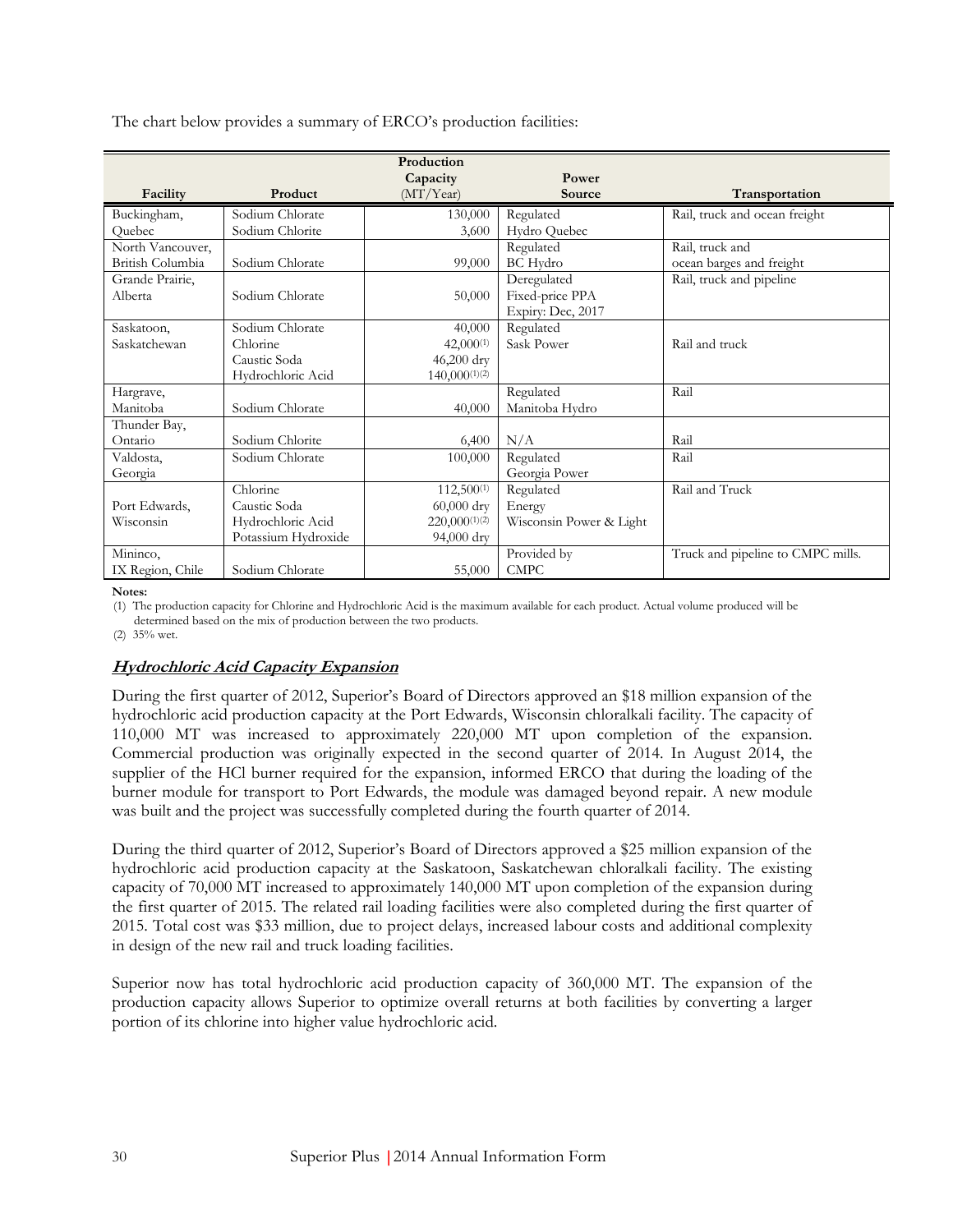### **Products**

### **Sodium Chlorate**

*General Overview:* Sodium chlorate is an inorganic chemical manufactured through the electrolysis of brine. Sodium chlorate is primarily used to produce chlorine dioxide, an environmental preferred bleaching agent used in the production of bleached pulp. ERCO is one of two suppliers in the world to offer patented chlorine dioxide generator technology to the pulp and paper industry as well as the primary raw material (sodium chlorate). Sodium chlorate is an essential ingredient in pulp bleaching and accounts for approximately 5% or less of the cash cost to manufacture bleached pulp. A minor amount of sodium chlorate is also used in the production of agriculture herbicides and defoliants and other industrial applications.

The current market demand for sodium chlorate in North America is estimated at 1.6 million MT and the world market at 3.2 million MT. The demand for sodium chlorate in North America is mature and further growth is expected from developing economic regions of the world, particularly the Asia Pacific and South American regions, as they increase their paper consumption and adopt more stringent environmental standards. North American bleached pulp producers continue to experience global competitive pressures as a result of increased fibre and energy costs and the impact of foreign exchange rates. Increasingly, new world scale pulp mills locate and/or expand production capacity in off-shore regions with significant access to low cost, renewable wood fibre, relatively stable energy supply and supportive government policies. Given the large size of these projects and the transportation challenges experienced in the South American and Asia Pacific markets, these customers prefer to have sodium chlorate facilities constructed in close proximity to their pulp and paper mills and captive to their requirements.

*Production Process:* As electrical energy costs generally represent 70% - 85% of the variable costs of manufacturing sodium chlorate, ERCO's ability to manage its North American customer demand with production from its six geographically diverse sodium chlorate plants (and its Strategic Supply Agreement) facilitates efficient and cost effective supply to its customer base.

An electrochemical process using salt, water and electricity as the primary raw materials, which is summarized in the diagram below, produces sodium chlorate. Salt is dissolved in water and the solution, known as saturated brine, is fed through a series of electrolytic cells used to conduct direct electrical current. The chlorine ions in the brine form chlorine gas. The chlorine gas mixes and reacts further with the brine to form sodium chlorate in solution. The hydrogen atoms separate from the water molecules and form hydrogen gas.

A co-product, hydrogen gas, is produced in the electrolytic cells and is purified. Some of the hydrogen gas is then fed to boilers where it is burned as fuel to produce steam for process heating. The hydrogen gas that is not required for fuel can be vented, sold or used as fuel for other applications.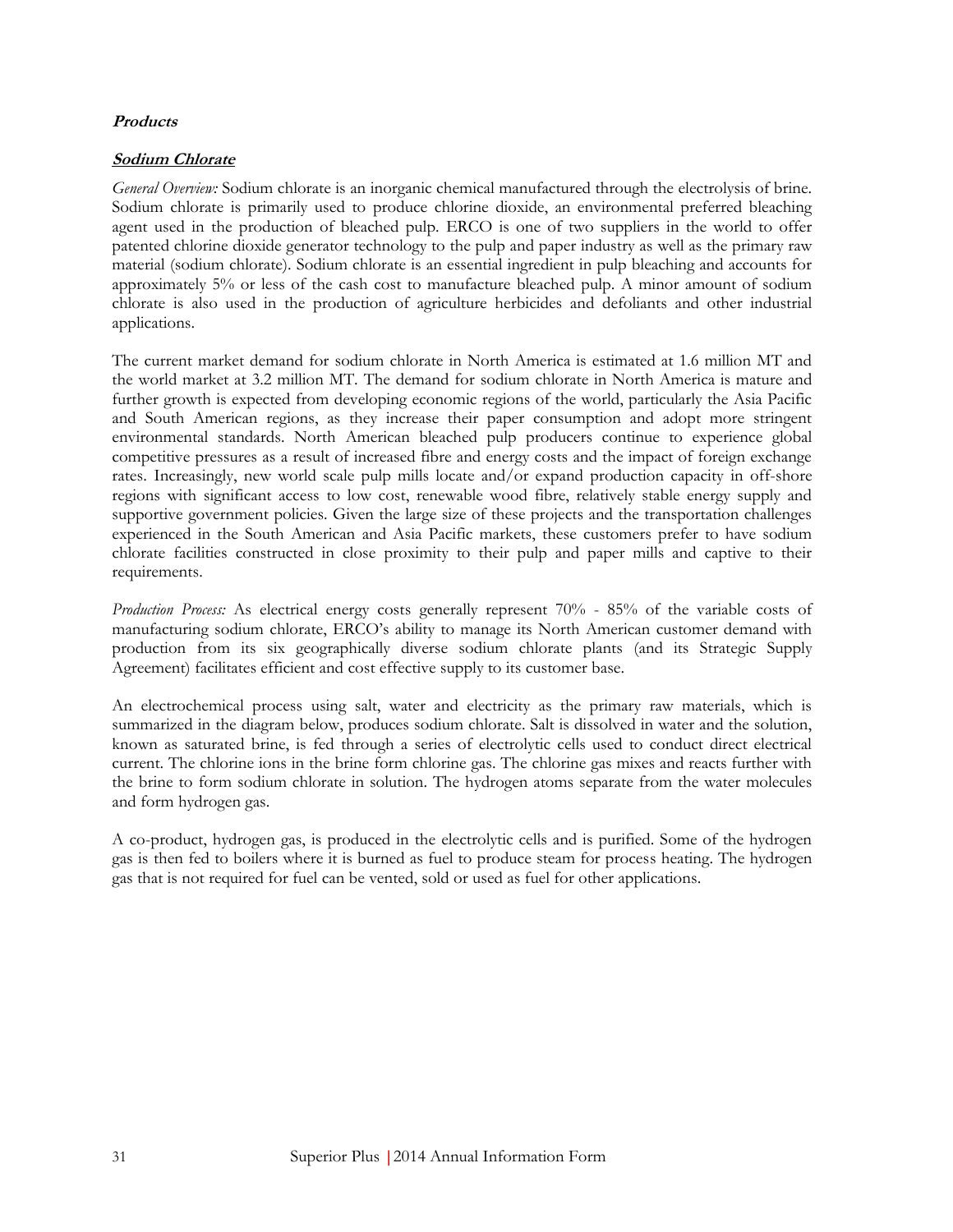The following is a flow chart of the production process:



The sodium chlorate solution produced is treated and filtered to remove impurities and crystallized by removing excess water. Once cooled, the final product resembles a white crystal that is transported to customers by rail car, truck, pipeline or is bagged and shipped to international customers. ERCO exports sodium chlorate from its Vancouver, British Columbia and Buckingham, Quebec production facilities.

# **Chlorine Dioxide Generators**

ERCO is the largest worldwide supplier of modern chlorine dioxide generators, which converts sodium chlorate into chlorine dioxide. Chlorine dioxide bleaching is currently recognized worldwide as the best available technology in the production of bleached pulp for paper. These generators, which are sold under the ERCO<sup>™</sup> brand name, are designed and engineered for pulp mills to meet their specific needs for size, technology, pulping conditions, desired whiteness and strength of the final bleached product. ERCO provides engineering, design, equipment specification, equipment procurement, on-site technical assistance and operator training and plant start-up services. The business, which licenses its technology to its customers, also provides ongoing technical support services and spare parts. Each mill that uses chlorine dioxide as a bleaching agent requires at least one chlorine dioxide generator. Revenues from the sale of chlorine dioxide generators are received as those generators are constructed at customer sites.

The ERCO Smarts<sup> $TM$ </sup> product provides customers with an advanced automation software package that optimizes the operating efficiency of the chlorine dioxide generator. Six customers currently use the ERCO Smarts<sup>™</sup> product.

### **Sodium Chlorite**

Sodium chlorite is used as a feedstock in the production of chlorine dioxide in smaller scale operations, a disinfectant for municipal water treatment, industrial process applications, a biocide/disinfectant for food processing and sanitization, a bacteria scavenger in ethanol production as well as other industrial applications. The primary feedstock for sodium chlorite is sodium chlorate. ERCO currently produces sodium chlorite at its plants located in Buckingham, Quebec and Thunder Bay, Ontario.

Demand for the product increased significantly in 2007, as new industrial environmental applications and more stringent water treatment regulations arose. This has continued through 2014.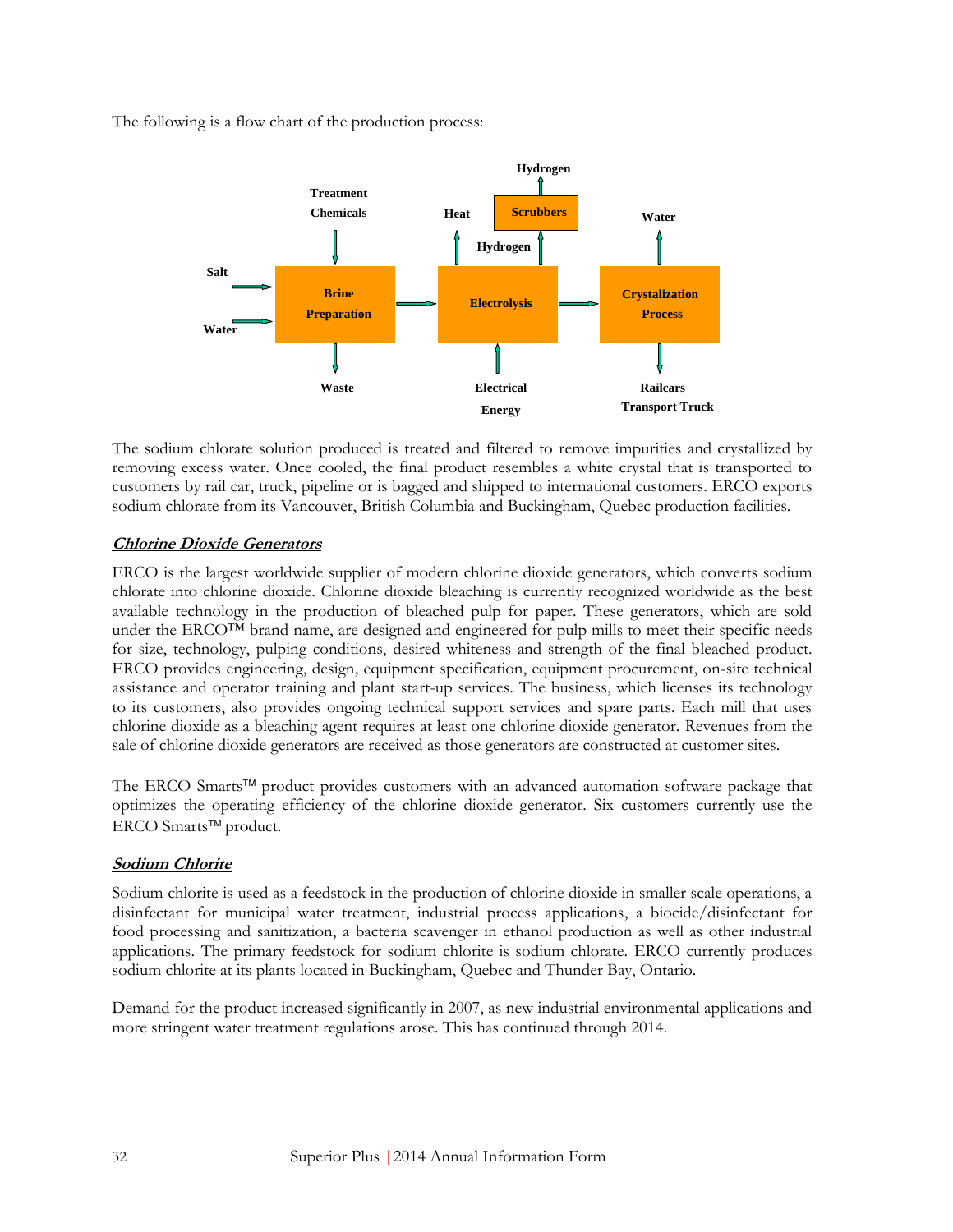### **Chloralkali Products**

ERCO's chloralkali operations are located at Saskatoon, Saskatchewan and Port Edwards, Wisconsin. Both of these locations produce caustic soda, chlorine and hydrochloric acid. In addition, Port Edwards produces potassium hydroxide.

ERCO was a manufacturer of potassium carbonate in Wisconsin but has discontinued production of potassium carbonate in order to focus more on its growth opportunities in the potassium hydroxide sector.

Chloralkali products provide for an important diversification of ERCO's product lines, as nearly all of ERCO's chlorine, hydrochloric acid and potassium hydroxide production are sold to end markets not related to the pulp and paper industry.

### *Chlorine*

The market for chlorine in North America is estimated at 11.0 million MT. Chlorine is used in a variety of chemical processes including the production of polyvinyl chloride "PVC", water treatment disinfection and other chemical businesses. Chlorine is used directly or in bleach form to eliminate water-borne diseases in drinking water. Chlorine is also used to produce hydrochloric acid, which is used in a variety of industrial applications, including application in the oil and gas industry and steel pickling.

The basis of chlorine production involves dissolving salt (either NaCl or KCl) in water, supplying the brine into the anode compartment of a dividend cell. When power is applied, the chlorine ions (negative) move towards the anode (positive) where they are oxidized to form chlorine gas. The water is supplied to the cathode compartment of the cell, whereby the hydrogen ion (positive) is reduced at the cathode (negative), releasing hydrogen gas, a by-product of the chloralkali process. ERCO recovers some hydrogen for sale, to produce hydrochloric acid or to make steam.

The sodium (or potassium) ions pass through the membrane from the anode compartment to the cathode compartment where they continue with the hydroxide ions left from the water to create the sodium (or potassium) hydroxide. Overall the chemical equation (using sodium salt as the example) is:

 $2NaCl + 2H2O \rightarrow 2NaOH + Cl2 + H2$ 

The basic reaction follows the laws of chemistry and therefore the chemicals are produced in a definite and consistent ratio to one another. Chemical equivalent amounts of the products will always be produced. Specifically, for every ton of chlorine produced with sodium salt, approximately 1.12 tons of caustic soda will be produced. In the case of potassium salt the ratio is approximately 1.58.

ERCO's Saskatoon plant runs exclusively on sodium salt and uses the membrane cell process to produce chlorine and caustic soda. The Port Edwards facility operates membrane technology.

### *Caustic Soda*

The market for caustic soda in North America is estimated at 10.2 million dry MTs. Caustic soda is used primarily in the pulp and paper, soaps and detergents, alumina, textile and petroleum industries as a chemical intermediate.

### *Potassium Hydroxide*

The market for potassium hydroxide in North America is estimated at 505,000 dry MTs. Potassium hydroxide is used primarily in the production of potassium carbonate, potassium phosphates, potassium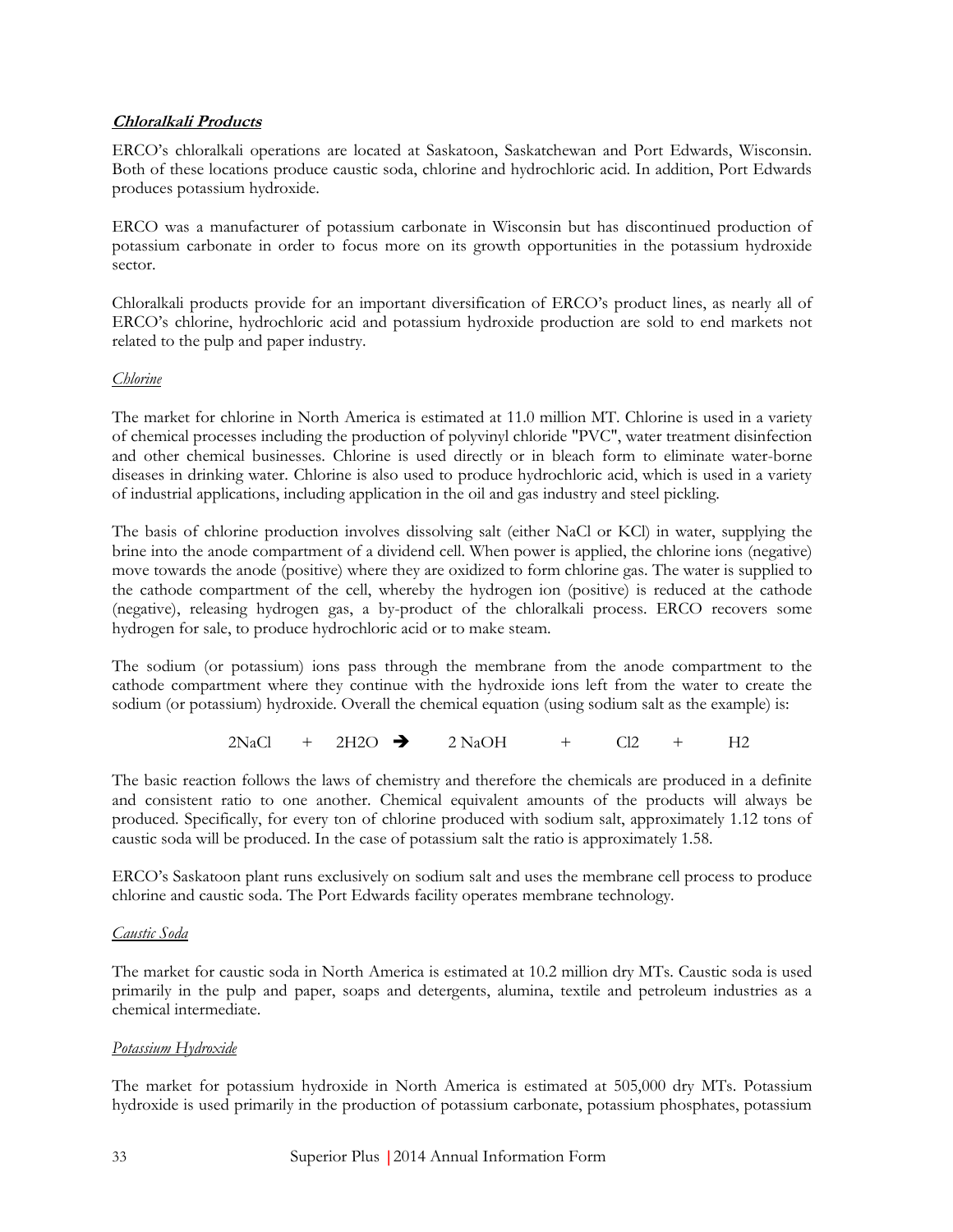soaps and other potassium chemicals such as potassium acetate. Generally, potassium hydroxide is used in applications where the potassium ions are of value. Potassium acetate is gaining popularity as a more environmentally friendly de-icing agent for airport runways due to environmental pressures to reduce use of glycol or urea based de-icers. The replacement of sodium with potassium in food is also gaining popularity.

### **Sales and Marketing**

ERCO sodium chlorate sales are conducted by its business managers who have technical expertise related to chlorine dioxide generation and pulp bleaching applications. They develop long-term relationships with clients through the provision of technical service and support. ERCO sells sodium chlorate directly to pulp and paper mills typically under one to five year supply arrangements, most of which provide for a significant percentage of total mill requirements at market-based prices. Due to the highly technical nature of ERCO's chlorine dioxide generator operations, a coordinated selling approach between its product sales and marketing team and its technical service and engineering groups is employed.

Increasing portions of ERCO's sodium chlorate sales are made to the growing South American and Asia/Pacific markets. ERCO has offices in Chile, Japan and China.

Chloralkali products are sold through a combination of dedicated sales people and distributors.

ERCO's top ten customers account for approximately 53% of its revenues with its largest customer comprising approximately 8% of its revenues.

### **Supply Arrangements**

ERCO uses four primary raw materials to produce its chemical products: electrical energy, sodium chloride, KCl and water. The business has tariff driven long-term contracts or contracts that renew automatically with power producers in each of the jurisdictions in which its plants are located with the exception of the plant in Grande Prairie, Alberta where electricity is publicly traded. In Alberta, 100% of its power requirements were hedged through 2017 under an electrical sales agreement with TransCanada Energy Ltd., whose parent company TransCanada Corporation holds a power purchase agreement with TransAlta Corporation. Without the power purchase agreement, ERCO would incur market-based power rates at the Alberta facility.

Also, in Georgia, ERCO has a power arrangement with Georgia Power based on a combination of a standard Real Time Pricing and a firm tariff.

The electricity contracts generally provide ERCO with some portion of firm power and a portion that may be interrupted by the producer based on the terms of the various agreements. ERCO can quickly reduce its power consumption at minimal cost, which in some jurisdictions, allows ERCO to reduce its overall power costs by selling ancillary services back to the power producer or to the power grid.

ERCO purchases sodium and potassium salts from third-party suppliers to fulfill the requirements at six of its eight plants. The salt contracts are typically fixed-price contracts with terms of one or more years, often with automatic renewals. The Hargrave and Saskatoon facilities are self-supplied through solution mining at the plant site.

KCl is a major raw material used in the production of Potassium Hydroxide at ERCO's Port Edwards, Wisconsin facility. Substantially all of ERCO's KCl is received from PCS. PCS operates two KCl mines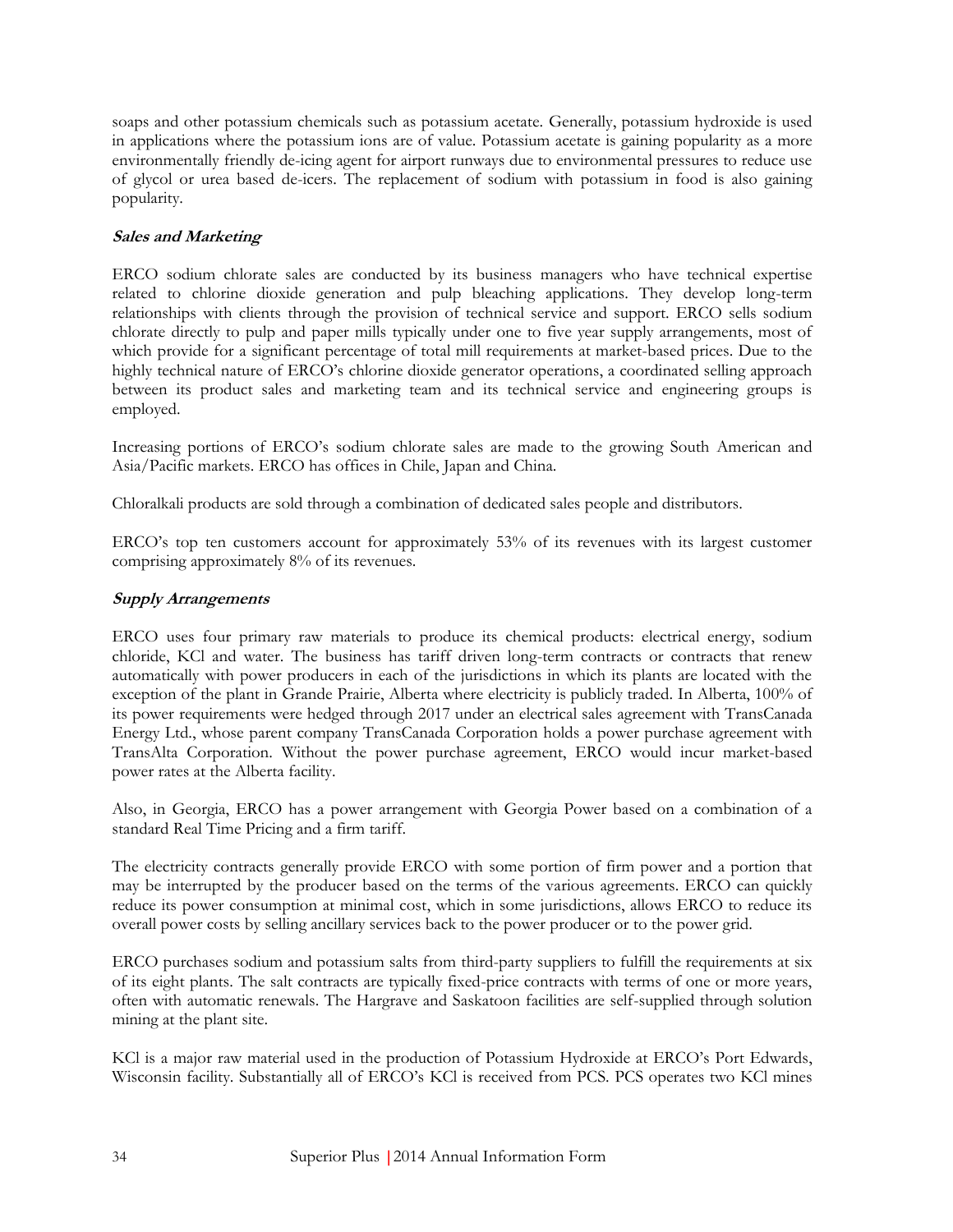that are able to provide the product specifications required by ERCO. ERCO currently has a limited ability to source KCl from additional suppliers.

# **Transportation**

Approximately 58% of ERCO's North American product transportation requirements are provided by railcar, 27% by transport truck and the remaining 15% by pipeline, ocean or marine barge vessel. ERCO's South American product is transported via pipeline (30%) and in trucks (70%). ERCO utilizes third party carriers to transport all of its products. Rail transportation requirements are provided by 1,842 railcars, of which 214 are owned and 1,628 are leased with staggered expiration terms through to 2024. ERCO generally extends leases in advance of the expiration date. It is anticipated that in the mid-term regulation governing the transportation of chlorine and the railcars used to transport chlorine will become more stringent. In 2008 and 2010, ERCO purchased 27 and 17 chlorine railcars, respectively, which can operate until the mid 2020's, ensuring access to a sufficient number of specialized cars until the next generation cars are approved and anticipated to be available.

All of ERCO's plants are located close to major rail terminals and customer sites to facilitate delivery of ERCO Worldwide products to the relevant markets.

# **Employee and Labour Relations**

As at December 31, 2014, ERCO had 554 full-time employees of which 157 were unionized. ERCO's plants in Vancouver, Saskatoon, Buckingham and Mininco, Chile are subject to collective bargaining agreements; the Vancouver and Saskatoon agreements were renegotiated in 2013. The new Vancouver agreement has a term of six years and will expire on November 30, 2018. The Saskatoon agreement (which expires on September 30, 2016 was settled consistent with "pattern bargaining" of Unifor (Unifor was officially formed on August 31, 2013 following the merger of the Canadian Auto Workers Union (CAW) and the Communications, Energy and Paperworkers Union of Canada (CEP)). Buckingham agreements were renegotiated in 2010 and 2011 and expire on March 15, 2017 and on November 30, 2017, respectively. A first three year collective agreement was reached with Mininco workers on September 22, 2014. Collective bargaining agreements are renegotiated in the normal course of business.

### **Environmental, Safety and Regulatory**

ERCO's operations involve the handling, production, transportation, treatment and disposal of materials that are regulated by environmental, safety, and transportation laws and regulations. ERCO is a founding member of Responsible Care®, an initiative of the Chemistry Industry Association of Canada, the American Chemistry Council, and ASIQUIM (in Chile). Responsible Care® is the chemistry industry's commitment to sustainability - the betterment of society, the environment and the economy. ERCO has been successfully verified against the Responsible Care® ethic and codes of practice for a sixth time which represents over 19 years of externally verified compliance to the codes. ERCO continually strives to achieve an environmental and safety record that is "best-in-class" in the chemistry industry. ERCO has received many awards for its safety and environmental performance. In addition, the conversion to membrane technology at the Port Edwards chloralkali facility has eliminated future legacy and liability risks associated with mercury use and emissions at the facility.

# **Intellectual Property**

Superior LP owns all the right, title and interest in the "ERCO Worldwide" ("ERCO Mondial" in French) trade name in Canada, the "ERCO" trademark and related design and certain other trademarks and patents registered or acquired at various times over the years relating to specific technology, products or services that it provides. ERCO is also in the process of registering the "ERCO Worldwide" Trade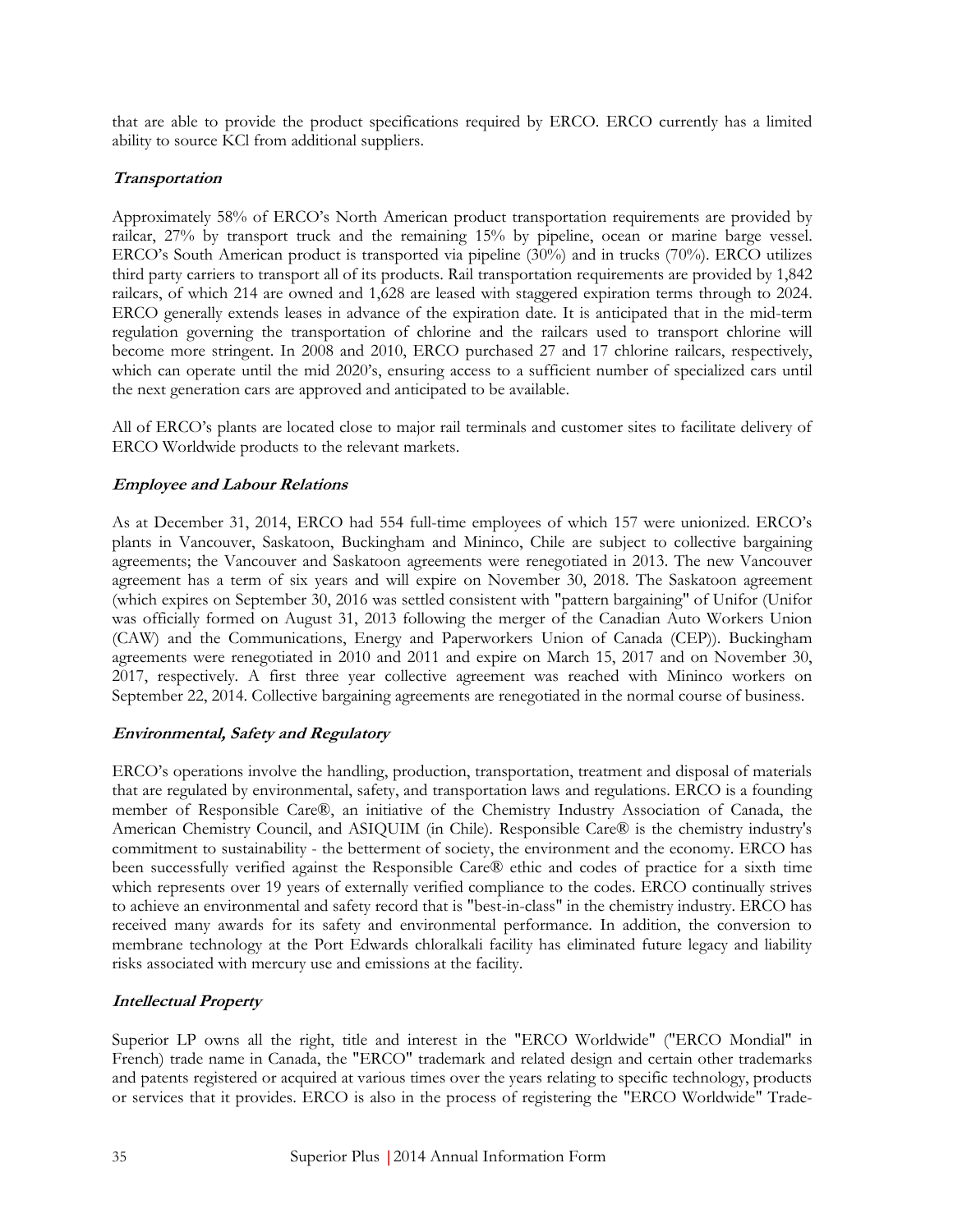mark in various other countries. ERCO's trademarks are significant as they provide it with ownership of the names, designs and logos associated with its business and technology and are well recognized internationally in the pulp and paper and the water treatment industries. The duration of each of the trademarks is between 10 and 15 years from the date of the first registration, subject to renewals for further 10 to 15 year periods, depending on the country of registration.

Superior LP holds 65 patents and 9 patent applications worldwide, protecting its proprietary chlorine dioxide, sodium chlorate and sodium chlorite technologies. The duration of each patent is between 15 and 20 years from the date the patent was first registered, depending on the country of registration.

### **Financial Information**

For selected historical financial information for ERCO for the last five years, see "Selected Financial Information – Specialty Chemicals".

### **Risk Factors**

For the risk factors related to ERCO's business see "Risk Factors – Specialty Chemicals".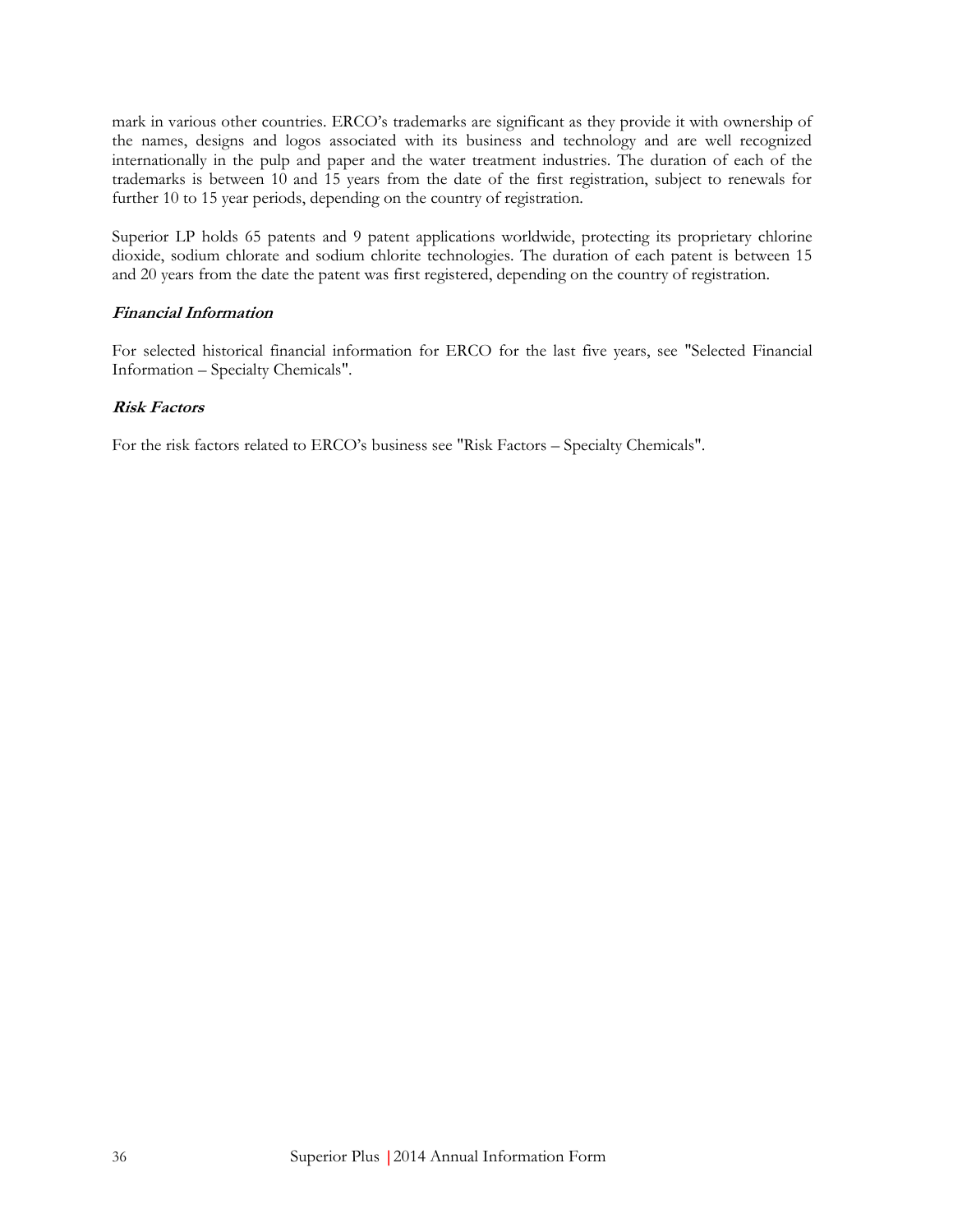# **Construction Products Distribution**

The CPD business is one of North America's leading distributors of commercial and industrial insulation and specialty walls and ceiling products. It is the largest distributor of specialty construction products to the walls and ceilings industry in Canada. CPD operates under a number of trade names in Canada and the U.S. See " – Construction Products Distribution – Intellectual Property" below.

GSD includes the distribution of a full line of construction products related to the walls and ceilings industry in both Canada and the United States, including drywall and components, acoustical ceilings, steel framing and accessories, building insulation and stucco, tools and other related products. Winroc was founded in 1971 and the majority of the GSD business was acquired with the acquisition of Winroc in 2004 and a number of regional acquisitions since that time.

C&I distribution includes the distribution of insulation as well as value added fabrication services in North America. Fabrication services involve converting raw insulation materials to exact size and shape specifications for industrial and commercial uses. CPD entered the C&I market in 2009 with the acquisition of SPI.

With the acquisition of the C&I business, CPD began selectively expanding existing U.S. architectural facilities to carry the full line of walls and ceilings products and services. The CPD business recognized opportunities to leverage GSD and C&I operations and the product mix, geographic service and broader network of locations to service customers under the Winroc-SPI brand.

The CPD business is presently relocating its headquarters from Calgary, Alberta to Dallas, Texas, with a U.S. administrative office in Lancaster, Pennsylvania.

### **Products**

Sales of the CPD business can generally be grouped into the following product categories:

|                                      |       | $%$ of revenue |
|--------------------------------------|-------|----------------|
| <b>Product category</b>              | 2014  | 2013           |
| Commercial and industrial insulation | 38%   | 32%            |
| Drywall and Components               | 22%   | $22\%$         |
| Ceilings                             | 20%   | $21\%$         |
| Building insulation                  | $7\%$ | $7\%$          |
| Steel framing and accessories        | 8%    | 8%             |
| Stucco, tools and miscellaneous      | $5\%$ | 10%            |

### **Competitive Conditions**

Selling price, service quality, product availability and ability to source product at competitive prices are major competitive factors in the CPD market.

The sectors in which CPD operates are largely fragmented. A small number of competitors cover multiple states or provinces. CPD will generally attempt to attain a target market position in key products in any market area. Local market position, distribution and service network, and purchasing volume, including the additional volume from third party buying group members, provide CPD and its buying group members with an advantage over smaller competitors.

The business is a local, relationship-based business in which distributors compete for installing contractors' purchases on the basis of both price and service, and additionally in the case of insulation, competing with other distributors to sell to end users such as industrial plants. Barriers to entry are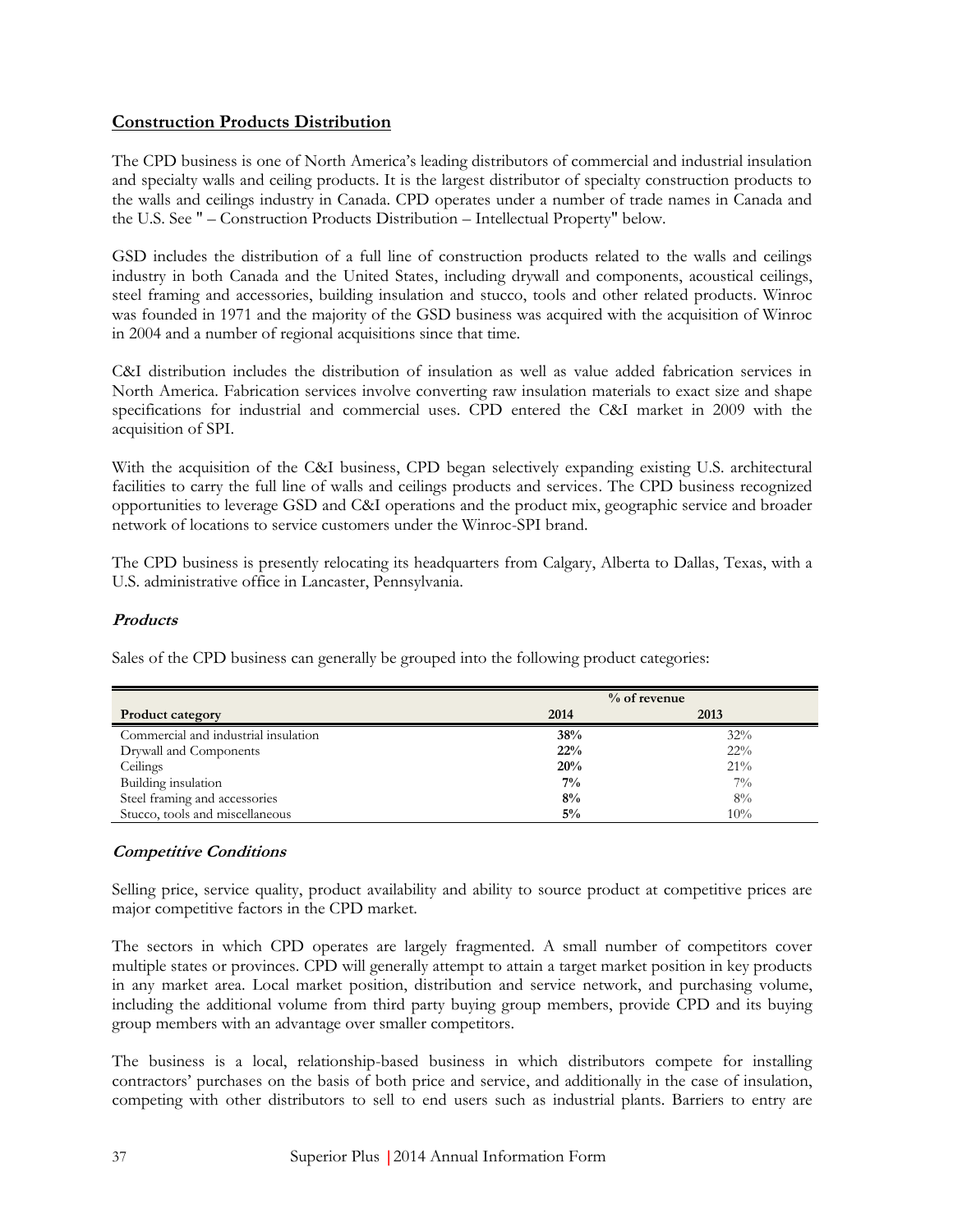relatively low, but include proficiency in stock and scatter service, the ability to aggregate significant purchase quantities and corresponding volume discounts, as well as distribution agreements with suppliers. CPD establishes its position in a market as a productivity partner with the installing contractor, providing value added "stock and scatter" job site service for GSD and in services, including fabrication of insulation products, thereby allowing the contractor to focus on installation and optimization of jobsite labour efficiency.

The business approach is to achieve (a) strategically located centres, stocked with a comprehensive selection of products, (b) a knowledgeable team to ensure quick order turnaround, (c) a close working relationship with the customers to understand exact product needs and ensure on-time delivery while managing operating expenses, working capital levels, and (d) a close working relationship with suppliers to achieve joint market objectives.

### **Business Operations**

CPD operates 132 branches, including 115 distribution branches, which are generally run by local managers that have direct responsibility for customer sales and service, pricing, warehouse and delivery operations, expense management and branch administration. Of these 132 operating branches, 17 are primarily insulation fabrication facilities. Some locations share GSD distribution, C&I distribution and/or fabrication branch operations. Two locations are owned and the remaining are leased from third parties under normal course operating leases. See Note 18 to the Financial Statements.

The branches are typically located in industrial or commercial settings and range from smaller warehouse locations to larger operations on up to five acres of land, complete with office and showroom areas, covered and uncovered product storage areas, and receiving and shipping space. The operating area for a branch is usually focused within a radius of 100 kilometres around branch locations, depending on the nature of the customer base and local transportation infrastructure.

In late 2013, CPD initiated a business transformation project to fully integrate its C&I and GSD operations. The project was halted in February 2014, due to the commencement of the strategic review of the CPD business. See "General Development of Superior - Three Year History - CPD Strategic Review". The business process and system integration portion of the project will recommence in early 2015, consisting of adopting best practice common business processes; and integrating all operations onto a single ERP computer system. The project is expected to take approximately two years.

As part of the business transformation, the Calgary corporate office is in the process of relocating to Dallas, Texas. The relocation is anticipated to be completed by the second quarter of 2015. This will position the corporate office in a central location with a major North American travel hub, closer to its customers and suppliers and the majority of its revenue base.

### **Sales and Marketing**

CPD enjoys considerable geographic and customer diversification, servicing over 14,000 active customers across 115 distribution branches with 84 branches in the United States and 31 branches in five provinces in Canada. The ten largest customers represent approximately \$65 million of annual distribution sales or 8.0% of total sales. Sales are modestly seasonal, with 52% typically generated during the second and third quarters. Geographically, 66% of 2014 sales were derived from customers in the United States, 32% from Canada and 2% from other foreign countries.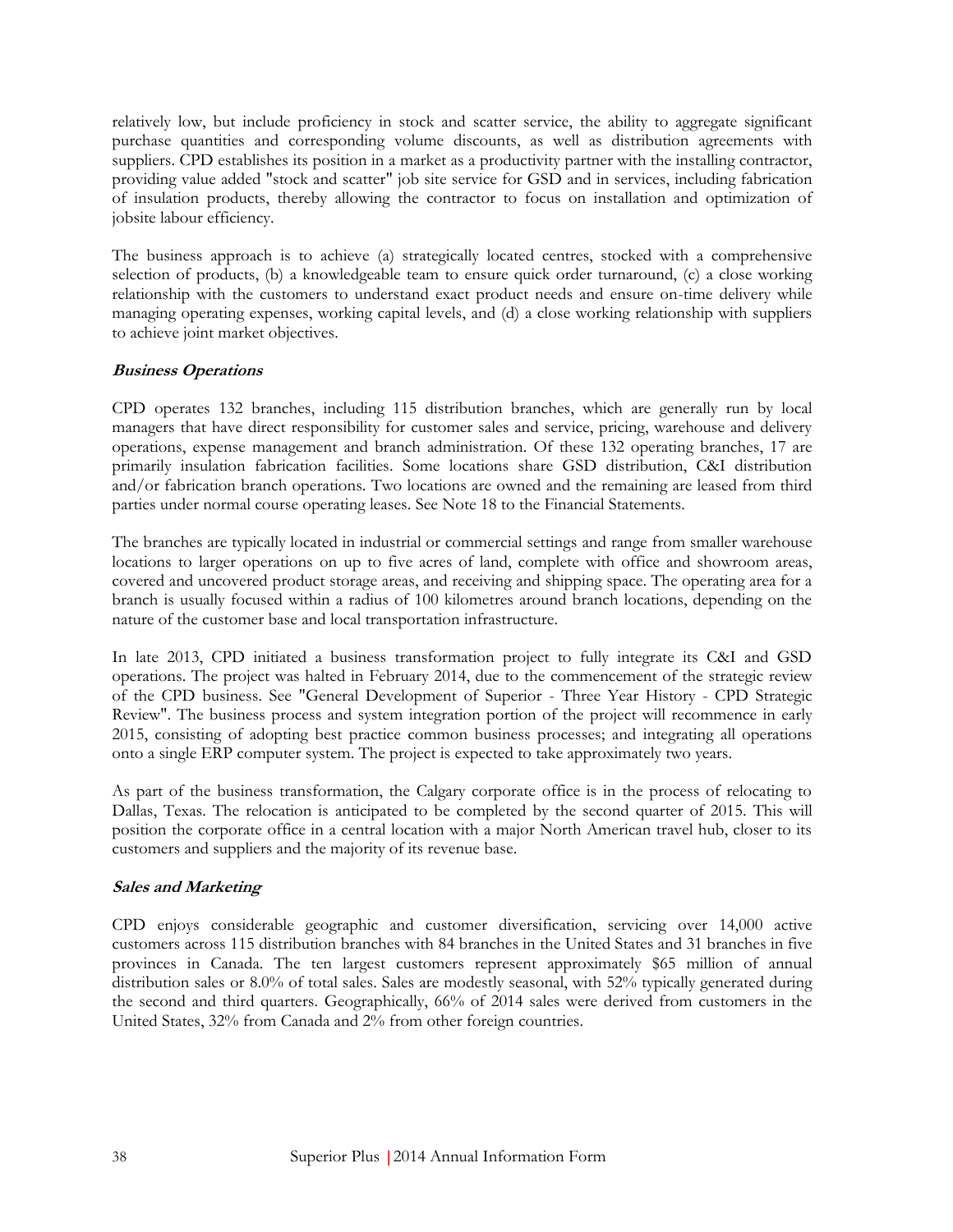# **Demand Profile**

For walls and ceiling products, the demand factors include GDP, demographic trends, level of activity in the residential and non-residential construction markets, interest rates, employment levels, consumer confidence and availability of financing. These factors impact the level of existing housing sales, new home construction, new non-residential construction and office/commercial space turnover.

Housing starts reflect the level of new residential construction activity. New commercial construction activity has historically lagged new residential activity, as commercial infrastructure is later put in place to service residential development. Renovation activity trends have historically followed re-sale of existing homes and turnover of commercial building space. CPD sales are comprised of 59% commercial (new construction and renovation segments), 25% residential (new construction and renovation segments) and 16% industrial segments. A full product line, excluding industrial insulation, is sold to commercial, residential and industrial customers. Gypsum board and accessories, insulation and plaster products are the primary products sold to residential construction customers while industrial insulation is primarily sold to the industrial segments.

Annual sales revenues for the North American GSD industry are estimated at \$20 billion in 2014. CPD is estimated to be the largest gypsum specialty distributor in Canada and a leading GSD and C&I distributor in North America. Specialty distributors, such as CPD, servicing the builder/renovation contractor market, represent an estimated 50% to 60% of total industry revenues with the remainder sold through retailers and independent lumber yards who service the builder/contractor market as well as the do-it-yourself market.

In the C&I market, demand is driven largely by construction spending and economic growth. Products are provided for use in new construction, renovation of existing facilities, ongoing maintenance and OEM applications. It is estimated that 35% of CPD's C&I products are used in replacement/mechanical system maintenance applications with the remaining 65% used in new construction projects. Sectors within the C&I market that are particularly influential to demand include: commercial construction and renovation, the construction, maintenance and expansion of industrial process facilities (i.e. oil refineries, petrochemical plants and power generation facilities), and institutional facilities (i.e. government, healthcare and education).

The U.S. C&I market is estimated at US\$2.5 billion in 2014. It is estimated that slightly more than 80% of manufacturers' sales to end-users and contractors are through distributors, with the balance sold directly to contractors or end users.

### **Product Pricing**

Subject to market conditions, pricing to customers is primarily based on market supply and demand. At times, price changes from manufacturers are not immediately passed through to customers, which can create variation in profit margins. In addition, product gross margins vary between product categories and geographic areas. Customer pricing is managed at both the regional and local market level.

### **Supply Arrangements**

Supplier relationships are a critical component of the CPD business. For supplier relationships in product categories with limited distribution channel policies, the cost of products, product specification and knowledge, and the ability to source products in periods of tight supply are important to differentiating the division's service position to its customers. Additionally, the ability to place product creates value for suppliers.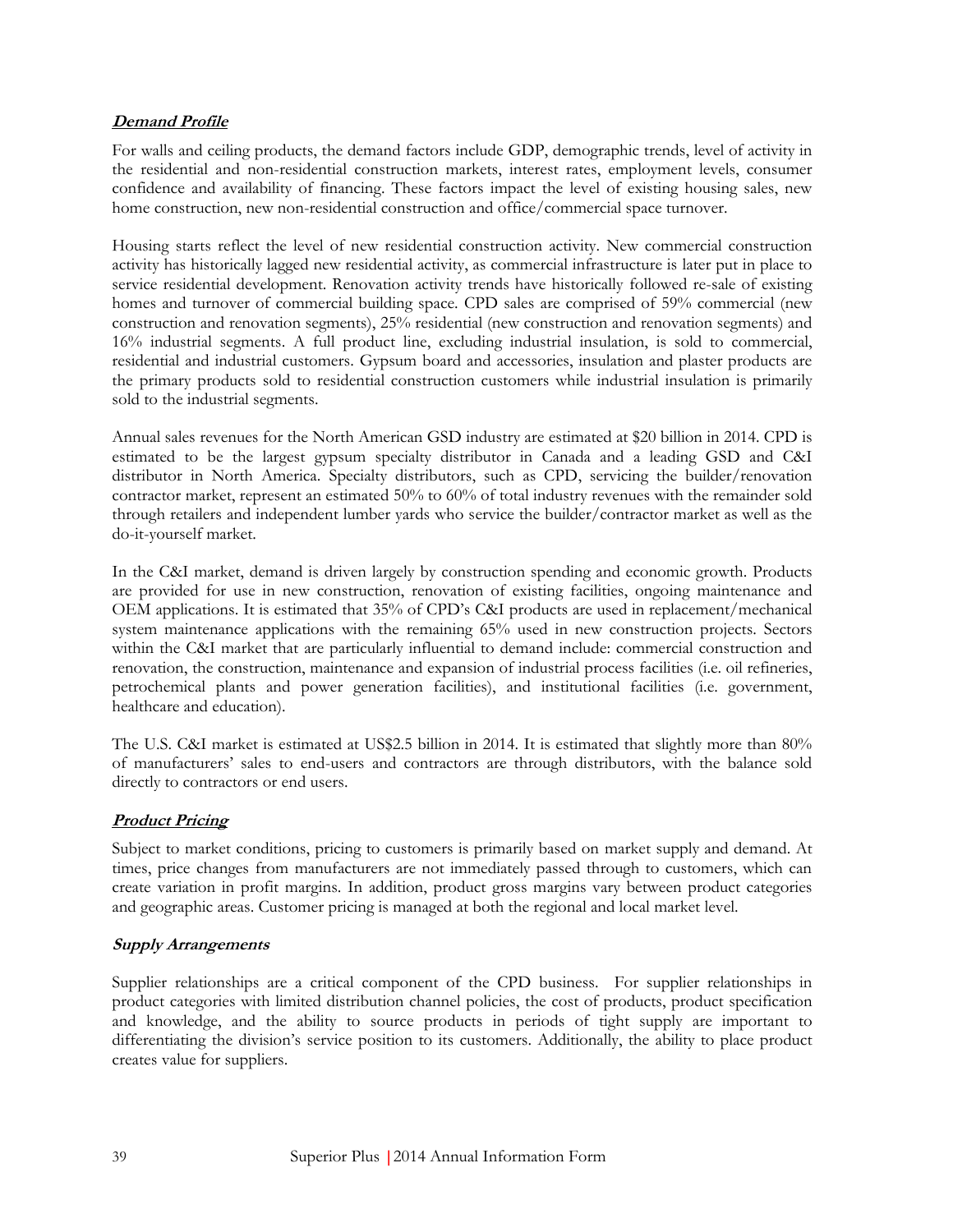Products are purchased from over 2,200 suppliers, of which the top ten provide 61% of the CPD's total supply requirements. A large portion of the GSD purchasing operations are conducted through the "Allroc" trade name. Allroc also provides third party purchasing services for other independent companies. This relationship allows the business to further leverage its purchasing power and improves buying group member profitability. CPD purchases its products pursuant to various purchasing programs and does not enter into long-term purchasing contracts.

# **Transportation**

Suppliers are typically responsible for arranging transportation of products from the manufacturing facility to the operating locations or, in a small percentage of cases, directly to the customer job site. Deliveries are primarily made via common highway carrier or rail.

The CPD business operates a fleet of trucks and forklifts, both owned and leased, to transport product from its branch locations. It employs full-time, part-time and seasonal drivers and stockers who deliver products. As at December 31, 2014, the CPD business owned or leased 442 primary delivery vehicles and 129 trailers. In addition, it owned or leased 250 forklifts, which are used at its warehouse locations and customer job sites to load and unload product from delivery vehicles. Truck leases are a combination of operating and capital leases, with some being full service leases.

### **Employee and Labour Relations**

As at December 31, 2014, Superior's CPD business had 1,448 employees, of which 576 were salaried and 872 were hourly employees. 66 of the hourly employees are unionized through collective bargaining agreements at six of its operating locations: Victoria, Campbell River and Nanaimo in British Columbia, London and Windsor in Ontario, and Oakdale in Minnesota.

The Campbell River and Nanaimo contracts will expire in 2015. All other agreements have 2017 expiry dates. Collective bargaining agreements are renegotiated in the normal course of business.

### **Environmental, Safety and Regulatory**

Distribution of walls and ceilings and certain C&I products is a physically challenging job. In addition, fabricating insulation products requires care and skill in operating equipment. CPD invests significant resources and time in maintaining a safe, clean and healthy workplace. This is achieved through ongoing training, proper procedures and direction, incorporating a comprehensive delivery hazard assessment process and safe utilization of equipment such as forklifts, boom trucks, fabrication equipment and carts/dollies. The CPD business handles and stores a variety of construction materials and maintains appropriate material handling compliance programs.

The division participates in a number of environmental programs with its suppliers, including return/recycling of supply materials and return/recycling of acoustical ceiling products removed from renovation jobs by their customers. CPD has two locations that are certified by the Forest Stewardship Council as recognition of our environmental efforts. One location is in Calgary, Alberta and the other in Chicago, Illinois.

# **Intellectual Property**

Superior LP and its subsidiaries own all the rights, title and interest in "Winroc-SPI", "Winroc", "Allroc", "Interior Building Supplies" "Inland Building Supplies (IBS)", "Fackoury's Building Supplies", "Leon's Insulation", "SPI", "International Technifab", "Construction Systems", "CSI", "Pamrod", "Paragon Industries Inc.", "Presnell Insulation Co.", "Extol of Texas", "Pamrod Products", "House of Ladders",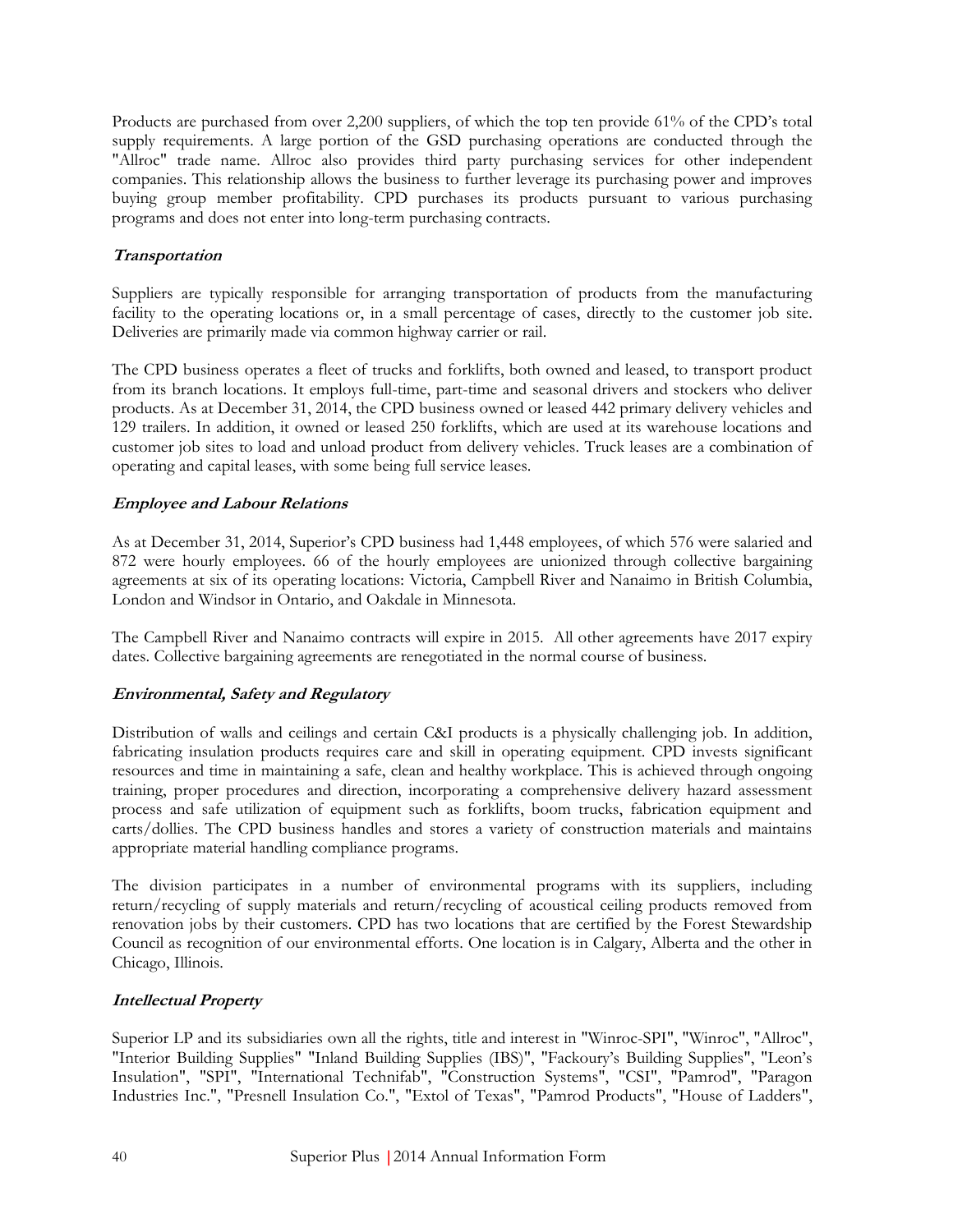"Richlar Industries", "Abacus", "Proven Products SPI", "Burnaby Insulation", "PROLINE PLUS" and "Mulligan" trademarks, and in certain cases, the related design and certain trade names, registered or acquired at various times over the years and relating to specific programs or services provided.

CPD's trademarks are significant as they provide Superior LP and its subsidiaries with ownership of the names, designs and logos associated with the business, which are recognizable to the industries and customers served and useful in developing and maintaining brand loyalty.

### **Financial Information**

For selected historical financial information for the past five years see "Selected Financial Information – Construction Products Distribution".

### **Risk Factors**

For the risk factors related to the construction products distribution division, see "Risk Factors – Construction Products Distribution".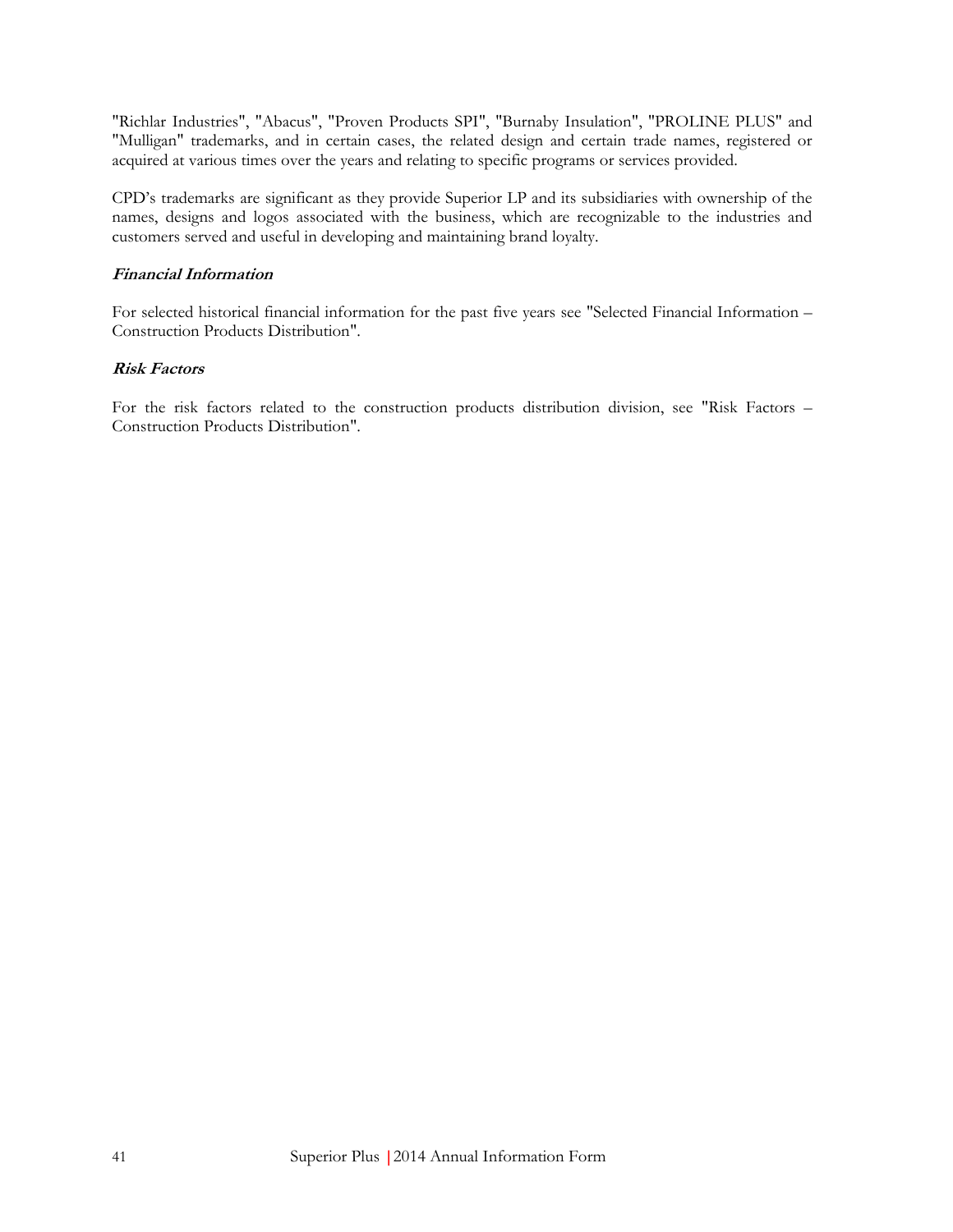# **SELECTED FINANCIAL INFORMATION**

### **ENERGY SERVICES**

|                                          | Years Ended December 31 |              |              |              |                 |
|------------------------------------------|-------------------------|--------------|--------------|--------------|-----------------|
| (millions of dollars)                    | $2014^{(1)}$            | $2013^{(1)}$ | $2012^{(1)}$ | $2011^{(1)}$ | $2010^{(1)(2)}$ |
| Revenues                                 | 2,481.2                 | 2,372.9      | 2,301.6      | 2,686.1      | 2,339.1         |
| Cost of products sold                    | 1,977.0                 | 1,907.7      | 1,854.2      | 2,230.9      | 1,904.2         |
| Gross profit                             | 504.2                   | 465.2        | 447.4        | 455.2        | 434.9           |
| Cash operating, and administrative costs | 340.8                   | 327.7        | 311.0        | 321.6        | 320.2           |
| EBITDA from operations $(4)(5)$          | 163.4                   | 137.5        | 136.4        | 133.6        | 114.7           |
| Net Earnings before income taxes         | 75.2                    | 94.5         | 111.7        | (233.9)      | 18.0            |

### **SPECIALTY CHEMICALS**

|                                          | Years Ended December 31 |              |              |              |              |
|------------------------------------------|-------------------------|--------------|--------------|--------------|--------------|
| (millions of dollars)                    | $2014^{(1)}$            | $2013^{(1)}$ | $2012^{(1)}$ | $2011^{(1)}$ | $2010^{(1)}$ |
| Revenues                                 | 659.3                   | 582.6        | 542.2        | 529.1        | 481.1        |
| Cost of products sold                    | 394.2                   | 330.8        | 283.9        | 290.4        | 260.9        |
| Gross profit                             | 265.1                   | 251.8        | 258.3        | 238.7        | 220.2        |
| Cash operating, and administrative costs | 154.9                   | 138.1        | 132.6        | 123.5        | 118.7        |
| EBITDA from operations $(4)(5)$          | 110.2                   | 113.7        | 125.7        | 115.2        | 101.5        |
| Net Earnings before income taxes         | 53.0                    | 72.1         | 75.2         | 56.1         | 39.3         |

### **CONSTRUCTION PRODUCTS DISTRIBUTION**

|                                             | Years Ended December 31 |              |              |              |              |
|---------------------------------------------|-------------------------|--------------|--------------|--------------|--------------|
| (millions of dollars)                       | $2014^{(1)}$            | $2013^{(1)}$ | $2012^{(1)}$ | $2011^{(1)}$ | $2010^{(1)}$ |
| Revenues                                    | 840.2                   | 800.2        | 778.9        | 711.8        | 717.6        |
| Cost of products sold                       | 632.6                   | 604.2        | 595.0        | 537.1        | 545.3        |
| Gross profit                                | 207.6                   | 196.0        | 183.9        | 174.7        | 172.3        |
| Cash operating, and administrative costs    | 172.8                   | 162.8        | 156.6        | 150.5        | 145.5        |
| EBITDA from operations <sup>(4)(5)(6)</sup> | 34.8                    | 33.2         | 27.3         | 24.2         | 26.8         |
| Net Earnings before income taxes            | 27.2                    | 20.3         | 13.8         | (63.3)       | (73.8)       |

### **CONSOLIDATED FINANCIALS**

|                                                                                | Years Ended December 31 |              |              |              |              |
|--------------------------------------------------------------------------------|-------------------------|--------------|--------------|--------------|--------------|
|                                                                                |                         |              |              |              |              |
| (millions of dollars except average number of shares and per share<br>amounts) | $2014^{(1)}$            | $2013^{(1)}$ | $2012^{(1)}$ | $2011^{(1)}$ | $2010^{(1)}$ |
| Revenues                                                                       | 3,975.9                 | 3,752.8      | 3,624.3      | 3,925.6      | 3,537.4      |
| Gross profit                                                                   | 922.1                   | 868.8        | 846.3        | 827.5        | 780.6        |
| EBITDA from operations $(4)(5)(6)$                                             | 308.4                   | 284.4        | 289.4        | 273.0        | 243.0        |
| Net Earnings before income taxes                                               | 58.9                    | 52.7         | 90.0         | (302.6)      | (75.8)       |
| Adjusted operating cash flow $(4)(5)(6)$                                       | 227.4                   | 192.3        | 190.4        | 180.4        | 162.9        |
| Per share, basic                                                               | \$1.80                  | \$1.56       | \$1.70       | \$1.65       | \$1.54       |
| Per share, diluted                                                             | \$1.75                  | \$1.53       | \$1.66       | \$1.65       | \$1.54       |
| Adjusted operating cash flow before restructuring $costs^{(4)(5)(6)}$          | 238.7                   | 207.6        | 200.4        | 180.4        | 162.9        |
| Per share, basic                                                               | \$1.89                  | \$1.69       | \$1.79       | \$1.65       | \$1.54       |
| Per share, diluted                                                             | \$1.84                  | \$1.64       | \$1.74       | \$1.65       | \$1.54       |
| Average number of shares outstanding (millions)                                | 126.2                   | 126.2        | 111.9        | 109.2        | 105.6        |
| Capital expenditures, net                                                      | 85.3                    | 83.8         | 44.8         | 49.8         | 214.5        |
| Total assets <sup>(7)</sup>                                                    | 2,114.9                 | 2,141.1      | 2,032.1      | 2,193.4      | 2,696.9      |
| Total revolving term bank credit and term loans (3)                            | 461.1                   | 499.4        | 577.6        | 690.4        | 670.3        |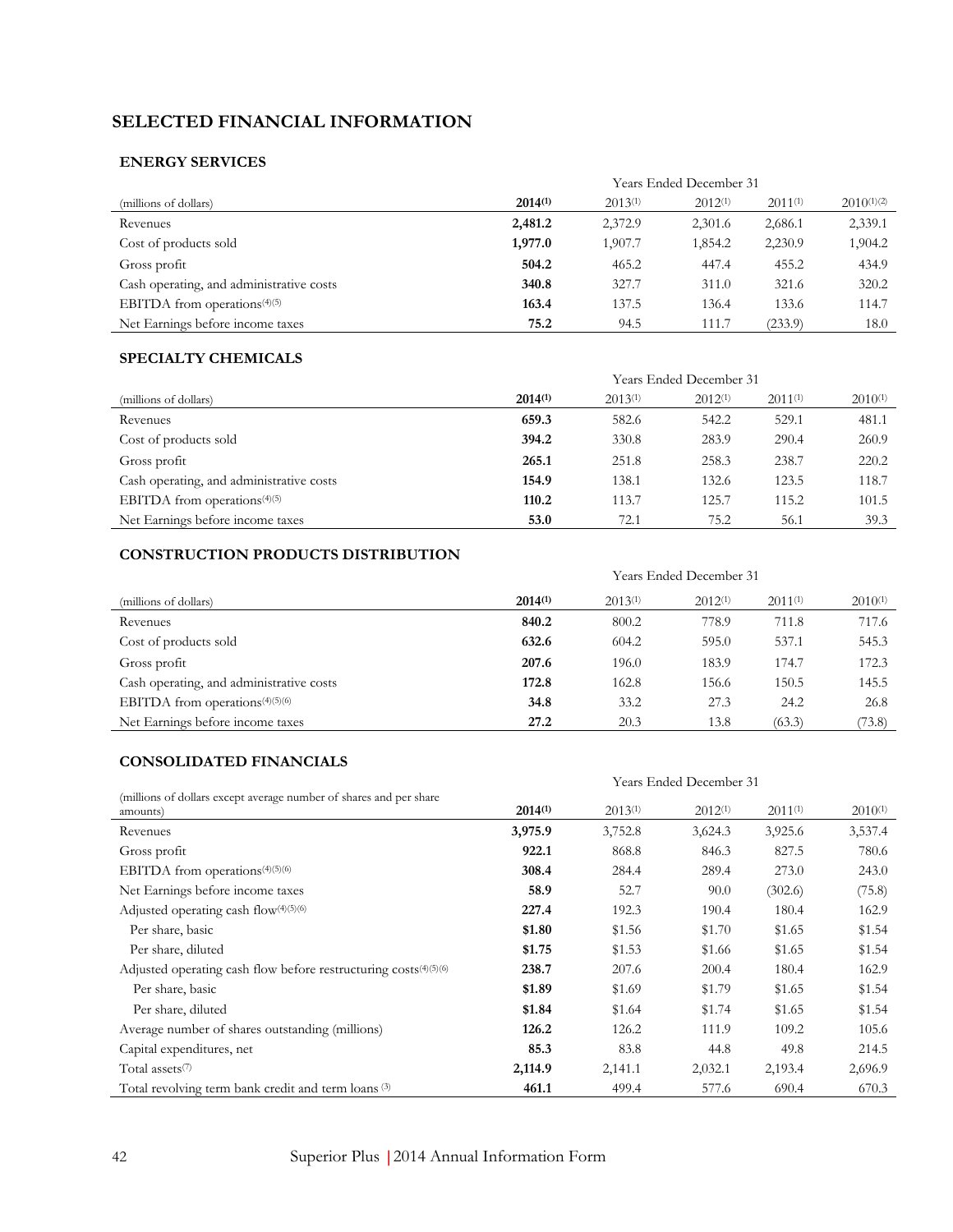#### **Notes:**

- (1) Financial information for the years ended December 31, 2014, 2013, 2012 and 2011 are based on IFRS, 2010 financial information has been restated for the impact of IFRS.
- (2) GHI was acquired effective January 20, 2010.
- (3) Includes accounts receivable securitization program and excludes leasing obligations.
- (4) See "Forward-looking Statements and Non-GAAP Financial Measures".
- (5) See Financial Statements for reconciliation to net income or loss.
- (6) Superior has restated its 2012 financial results and presented its 2013 and 2014 financial results on a before restructuring cost basis due to the one-time nature of these items.
- (7) The prior year has been restated for the impact of adopting International Accounting Standard (IAS) 19 *Employee Benefits* effective January 1, 2013. The impact to EBITDA from operations was a decrease to Energy Services of \$1.3 million as at December 31, 2012 and a decrease to Specialty Chemicals of \$1.8 million as at December 31, 2012.

# **CAPITAL STRUCTURE**

The following is a summary of the material attributes and characteristics of the securities of Superior, including the Common Shares and Debentures.

### **Share Capital**

Superior is authorized to issue an unlimited number of Common Shares and an unlimited number of preferred shares, issuable in series. The following is a summary of the rights, privileges, restrictions and conditions of the Common Shares and preferred shares. As at the date of this AIF, approximately 126.2 million Common Shares and no preferred shares are issued and outstanding.

#### **Common Shares**

The holders of Common Shares are entitled to (i) dividends if, as and when declared by the board of directors, (ii) one vote per share at meetings of the holders of Common Shares; and (iii) upon liquidation, dissolution or winding up of Superior, receive pro rata the remaining property and assets of Superior, subject to the rights of shares having priority over the Common Shares.

#### **Preferred Shares**

The preferred shares are issuable in series and each class of preferred shares will have such rights, restrictions, conditions and limitations as the board of directors may from time to time determine. The holders of preferred shares will be entitled, in priority to holders of Common Shares, to be paid rateably with holders of each other series of preferred shares the amount of accumulated dividends, if any, specified to be payable preferentially to the holders of such series and upon liquidation, dissolution or winding up of Superior, to be paid rateably with holders of each other series of preferred shares the amount, if any, specified as being payable preferentially to holders of such series.

#### **Convertible Debentures**

Superior has four separate series of Convertible Debentures consisting of the 5.75% Debentures, 6.0% Debentures, 7.5% Debentures and 6.0% Debentures (2013) (collectively, the "**Outstanding Debentures**" and any one series, the "**Debentures**"). The Debentures are issued pursuant to the Indenture and Superior can issue additional debentures under the Indenture from time to time.

#### **5.75% Debentures**

As at the date of this AIF, there are approximately \$172.5 million aggregate principal amount of 5.75% Debentures issued and outstanding which mature on June 30, 2017. The 5.75% Debentures are issuable in denominations of \$1,000 principal amount and bear interest at a rate of 5.75% per annum, payable semi-annually in arrears on June 30 and December 31 of each year. The 5.75% Debentures are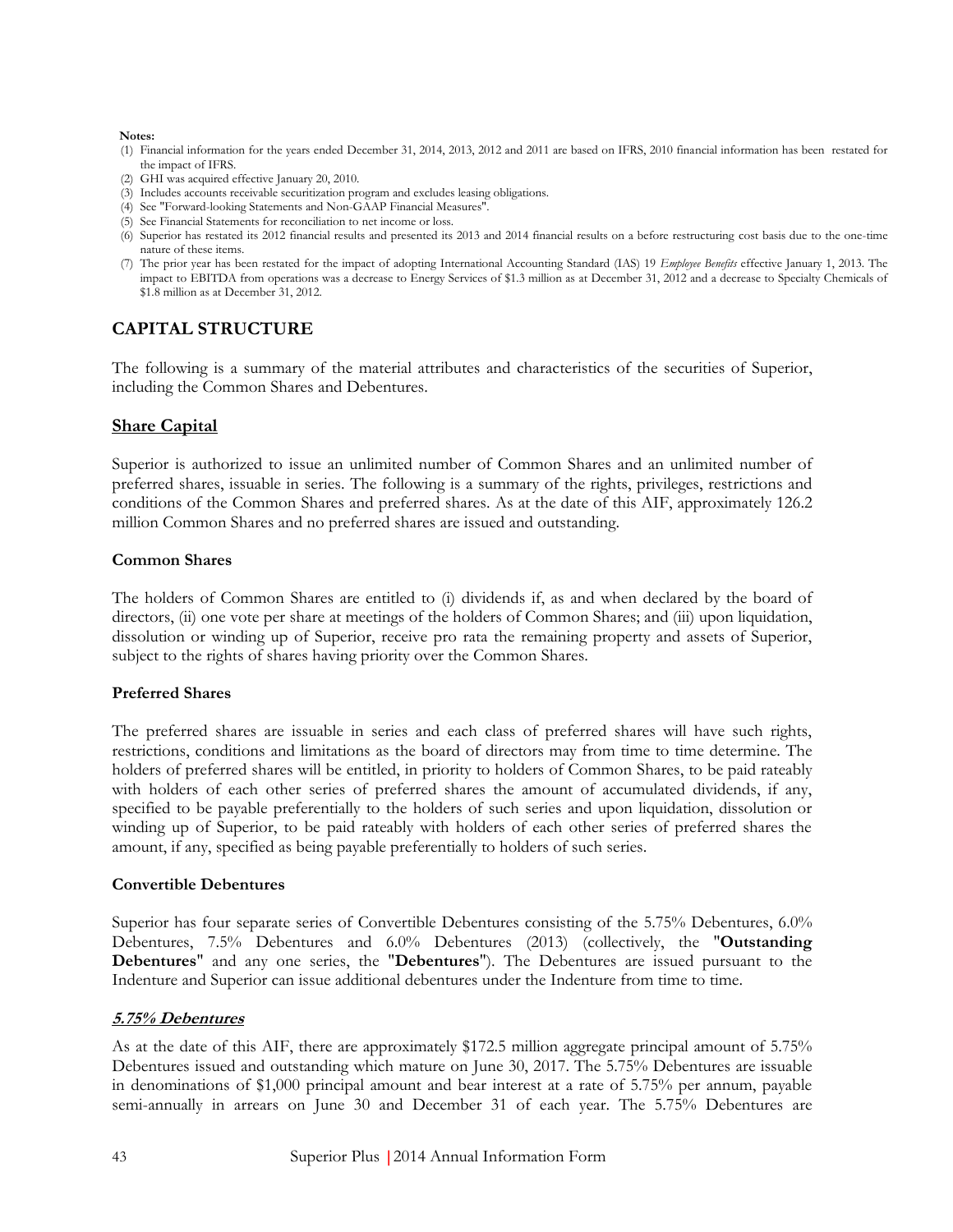convertible at the holder's option into Common Shares at any time prior to the close of business on June 30, 2017 and the business day immediately prior to a date specified by Superior for redemption of the 5.75% Debentures at a conversion price of \$19.00 per Common Share.

The 5.75% Debentures are not redeemable by Superior on or before June 30, 2013. On or after June 30, 2013 and on or before June 30, 2015, the 5.75% Debentures are redeemable in whole or in part from time to time at the option of Superior on not more than 60 days and not less than 30 days' notice at a price equal to the principal amount thereof plus accrued and unpaid interest provided that the volume weighted average trading price of the Common Shares on the TSX during the 20 consecutive trading days ending on the fifth trading day preceding the date on which the notice of redemption is given (the "**Current Market Price**") on the day preceding the notice of redemption is at least 125% of the conversion price. On or after June 30, 2015, the 5.75% Debentures are redeemable prior to maturity in whole or in part from time to time at the option of Superior on not more than 60 days and not less than 30 days prior notice at a price equal to the principal amount thereof plus accrued and unpaid interest.

### **6.0% Debentures**

As at the date of this AIF, there are approximately \$150.0 million aggregate principal amount of 6.0% Debentures issued and outstanding which mature on June 30, 2018. The 6.0% Debentures are issuable in denominations of \$1,000 principal amount and bear interest at a rate of 6.0% per annum, payable semiannually in arrears on June 30 and December 31 of each year. The 6.0% Debentures are convertible at the holder's option into Common Shares at any time prior to the close of business on June 30, 2018 and the business day immediately prior to a date specified by Superior for redemption of the 6.0% Debentures at a conversion price of \$15.10 per Common Share. Upon conversion of the Debentures, in lieu of delivering Common Shares, Superior may, at its option, elect to pay the holder cash (the "**Cash Conversion Option**"). If Superior elects, in its sole discretion, to settle the conversion obligation in cash, Superior shall deliver to the holder an amount in cash based on the daily volume weighted average price of the Common Shares on the TSX as measured over a period of 10 consecutive trading days commencing on the third day following the conversion date. Any payments pursuant to the Cash Conversion Option are subject to the subordination provisions contained in the Indenture as though such payments were payments of principal or interest on the Debentures.

The 6.0% Debentures are not redeemable by Superior on or before June 30, 2014. On or after June 30, 2014 and on or before June 30, 2016, the 6.0% Debentures are redeemable in whole or in part from time to time at the option of Superior on not more than 60 days and not less than 30 days' notice at a price equal to the principal amount thereof plus accrued and unpaid interest provided the Current Market Price on the day preceding the notice of redemption is at least 125% of the conversion price. On or after June 30, 2016, the 6.0% Debentures are redeemable prior to maturity in whole or in part from time to time at the option of Superior on not more than 60 days and not less than 30 days prior notice at a price equal to the principal amount thereof plus accrued and unpaid interest.

### **7.5% Debentures**

As at the date of this AIF, there are approximately \$74.7 million aggregate principal amount of 7.5% Debentures issued and outstanding which mature on October 31, 2016. The 7.5% Debentures are issuable in denominations of \$1,000 principal amount and bear interest at a rate of 7.5% per annum, payable semi-annually in arrears on April 30 and October 31 of each year. The 7.5% Debentures are convertible at the holder's option into Common Shares at any time prior to the close of business on October 31, 2016 and the business day immediately prior to a date specified by Superior for redemption of the 7.5% Debentures at a conversion price of \$11.35 per Common Share. Upon conversion of the Debentures, in lieu of delivering Common Shares, Superior may, at its option, elect to pay the holder cash pursuant to the Cash Conversion Option. If Superior elects, in its sole discretion, to settle the conversion obligation in cash, Superior shall deliver to the holder an amount in cash based on the daily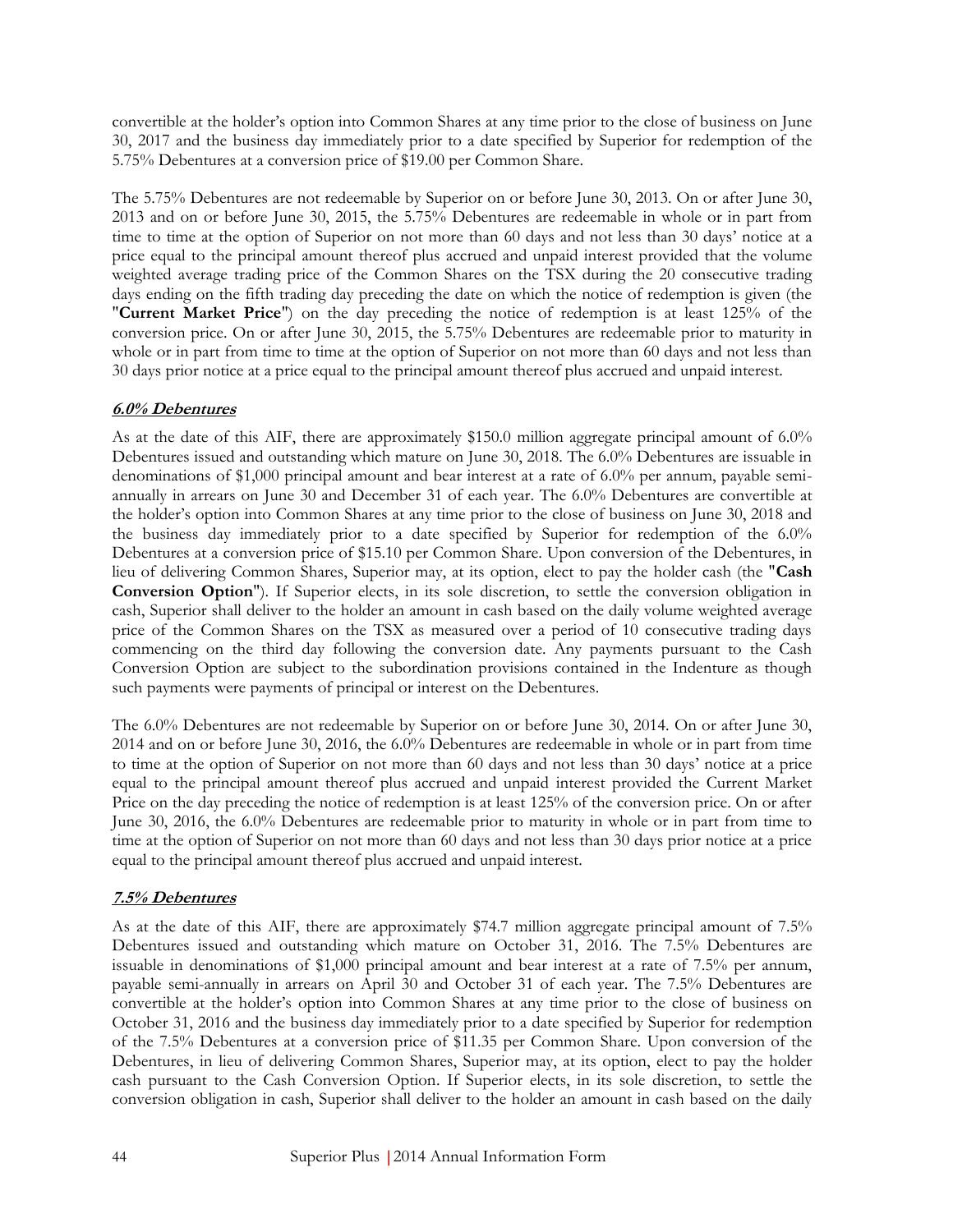volume weighted average price of the Common Shares on the TSX as measured over a period of 10 consecutive trading days commencing on the third day following the conversion date. Any payments pursuant to the Cash Conversion Option are subject to the subordination provisions contained in the Indenture as though such payments were payments of principal or interest on the Debentures.

The 7.5% Debentures are not redeemable by Superior on or before October 31, 2014. On or after October 31, 2014 and on or before October 31, 2015, the 7.5% Debentures are redeemable in whole or in part from time to time at the option of Superior on not more than 60 days and not less than 30 days' notice at a price equal to the principal amount thereof plus accrued and unpaid interest provided the Current Market Price on the day preceding the notice of redemption is at least 125% of the conversion price. On or after October 31, 2015, the 7.5% Debentures are redeemable prior to maturity in whole or in part from time to time at the option of Superior on not more than 60 days and not less than 30 days prior notice at a price equal to the principal amount thereof plus accrued and unpaid interest.

# **6.0% Debentures (2013)**

As of the date of this AIF, there are approximately \$97.0 million aggregate principal amount of 6.0% Debentures issued and outstanding which mature on June 30, 2019. The 6.0% Debentures (2013) are issuable in denominations of \$1,000 principal amount and bear interest at a rate of 6.0% per annum, payable semi-annually in arrears on June 30 and December 31 of each year. The 6.0% Debentures (2013) are convertible at the holder's option into Common Shares at any time prior to the close of business on June 30, 2019 and the business day immediately prior to a date specified by Superior for redemption of the 6.0% Debentures (2013) at a conversion price of \$16.75 per Common Share. Upon conversion of the Debentures, in lieu of delivering Common Shares, Superior may, at its option, elect to pay the holder cash pursuant to the Cash Conversion Option. If Superior elects, in its sole discretion, to settle the conversion obligation in cash, Superior shall deliver to the holder an amount in cash based on the daily volume weighted average price of the Common Shares on the TSX as measured over a period of 10 consecutive trading days commencing on the third day following the conversion date. Any payments pursuant to the Cash Conversion Option are subject to the subordination provisions contained in the Indenture as though such payments were payments of principal or interest on the Debentures.

The 6.0% Debentures (2013) are not redeemable by Superior on or before July 31, 2016. On or after July 31, 2016 and on or before July 31, 2017, the 6.0% Debentures (2013) are redeemable in whole or in part from time to time at the option of Superior on not more than 60 days and not less than 30 days' notice at a price equal to the principal amount thereof plus accrued and unpaid interest provided that the current Market Price on the day preceding the notice of redemption is at least 125% of the conversion price. On or after July 31, 2017, the 6.0% Debentures (2013) are redeemable prior to maturity in whole or in part from time to time at the option of Superior on not more than 60 days and not less than 30 days prior notice at a price equal to the principal amount thereof plus accrued and unpaid interest.

### **General Terms**

Each series of Outstanding Debentures have the following general terms:

Superior will, on redemption or maturity of the Outstanding Debentures, repay the indebtedness represented by the Outstanding Debentures by paying the Debenture Trustee an amount equal to the principal amount of the Outstanding Debentures, together with accrued and unpaid interest thereon. Superior has the option, on not more than 60 days and not less than 40 days prior notice and subject to regulatory approval, to satisfy its obligation to repay the principal amount and/or accrued interest thereon of the Outstanding Debentures which are to be redeemed or have matured, by issuing common shares to holders thereof. The number of Common Shares to be issued will be determined by dividing the aggregate principal amount to be redeemed (or applicable portion thereof) or which have matured by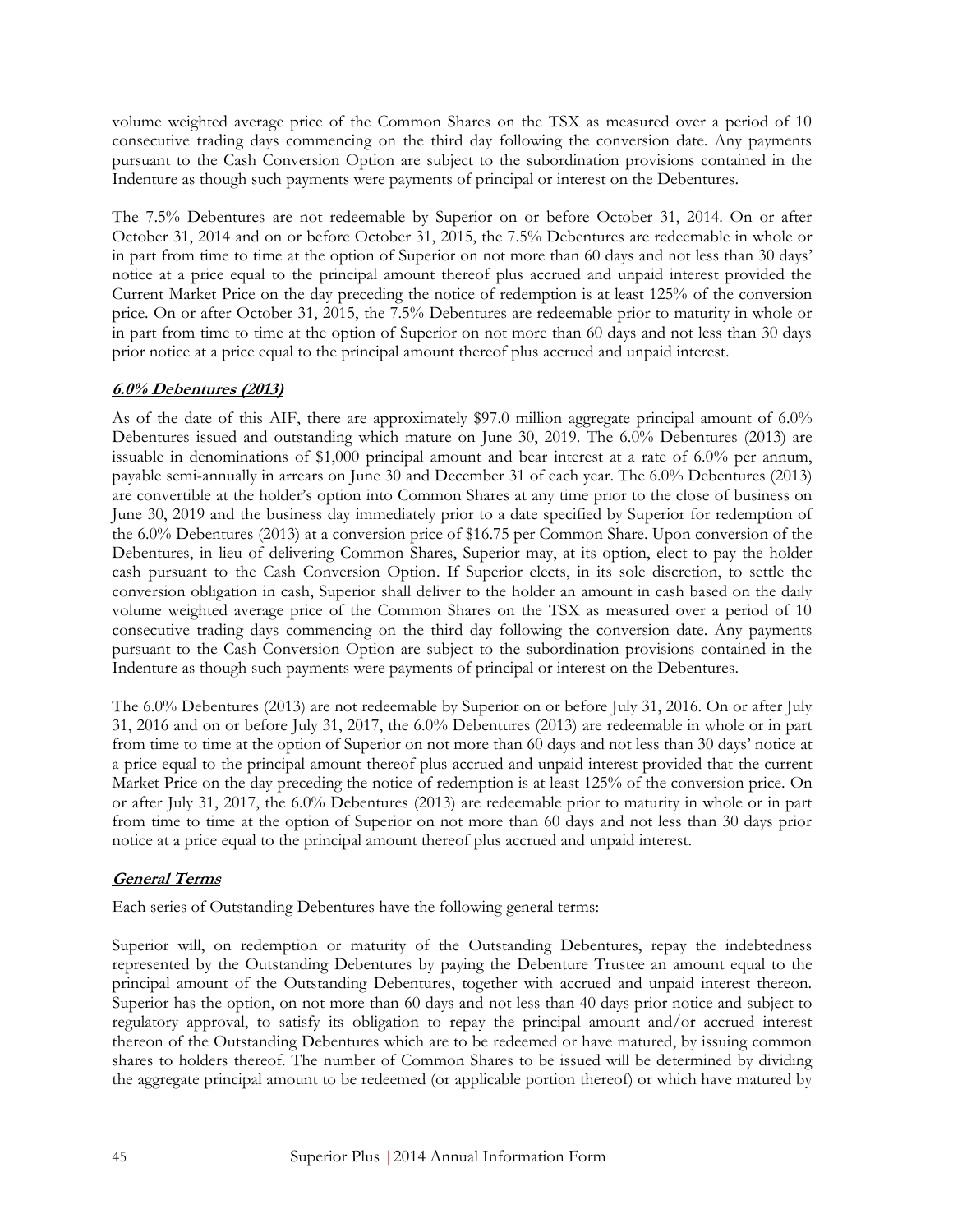95% of the Current Market Price of the particular series of Debentures on the date fixed for redemption or maturity, as the case may be.

The payment of the principal of, and interest on, the Outstanding Debentures is subordinated in right of payment to the prior payment (or provision made for such payment) in full of all Senior Indebtedness. "Senior Indebtedness" in this context generally means the principal of and premium, if any, and interest on and other amounts in respect of all indebtedness of Superior, other than indebtedness evidenced by the Debentures and all other existing or future indebtedness or other instruments of Superior which, by the terms of the instrument creating or evidencing the indebtedness, is expressed to be pari passu with, or subordinate in right of payment to, the Debentures.

The Indenture provides that an event of default ("**Event of Default**") in respect of Outstanding Debentures issued under the Indentures will occur if any one or more of the following described events has occurred and is continuing with respect to such Outstanding Debentures: (i) failure for 15 days to pay interest on such Debentures when due; (ii) failure to pay principal or premium, if any, on such Debentures when due, whether at maturity, upon redemption, by declaration or otherwise; or (iii) certain events of bankruptcy, insolvency or reorganization of Superior under bankruptcy or insolvency laws. If an Event of Default has occurred, is continuing and is not otherwise waived by the respective holders of Debentures, the Debenture Trustee may, in its discretion, and shall, upon request of holders of not less than 25% in principal amount of such Debentures, declare the principal of and interest on all outstanding Debentures issued under the Indenture, to be immediately due and payable.

Upon the occurrence of a change of control of Superior involving the acquisition of voting control or direction over 50% or more of the Common Shares but excluding an acquisition, merger, reorganization, amalgamation, arrangement, combination or other similar transaction if the holders of voting securities of Superior immediately prior to such transaction hold securities representing at least 50% of the voting control or direction in Superior or the successor entity upon completion of the transaction (a "**Change of Control**"), each holder of such Debentures may require Superior to purchase, on the date which is 30 days following the giving of notice (the "**Debenture Offer**") of the Change of Control (the "**Change of Control Purchase Date**"), the whole or any part of such holder's Debentures at a price equal to 100% of the principal amount thereof (the "**Offer Price**") plus accrued and unpaid interest up to, but excluding, the Change of Control Purchase Date. If 90% or more in aggregate principal amount of the particular series of Debentures issued and outstanding under the Indenture on the date of the giving of notice of the Change of Control have been tendered for purchase on the Change of Control Purchase Date, Superior will have the right to redeem all the remaining Debentures of such series on such date at the Offer Price, together with accrued and unpaid interest up to, but excluding, such date. Notice of such redemption must be given to the Debenture Trustee prior to the Change of Control Date and as soon as possible thereafter, by the Debenture Trustee, to the holders of the Debentures not tendered for purchase.

Furthermore, if a Change of Control occurs in which 10% or more of the consideration for the voting shares in the transaction or transactions constituting a Change of Control consists of: (i) cash; (ii) equity securities that are not traded or intended to be traded immediately following such transactions on a stock exchange; or (iii) other property that is not traded or intended to be traded immediately following such transactions on a stock exchange, then during the period beginning ten trading days before the anticipated date on which the Change of Control becomes effective and ending 30 days after the Debenture Offer is delivered, holders of such Debentures will be entitled to convert their Debentures at a discounted conversion price determined in accordance with the terms of the Indenture.

The Indenture provides that if an offer is made for all of the outstanding Debentures issued under such Indenture, which is a take-over bid for Debentures within the meaning of the *Securities Act* (Alberta) and not less than 90% of such Debentures (other than Debentures held at the date of the take-over bid by or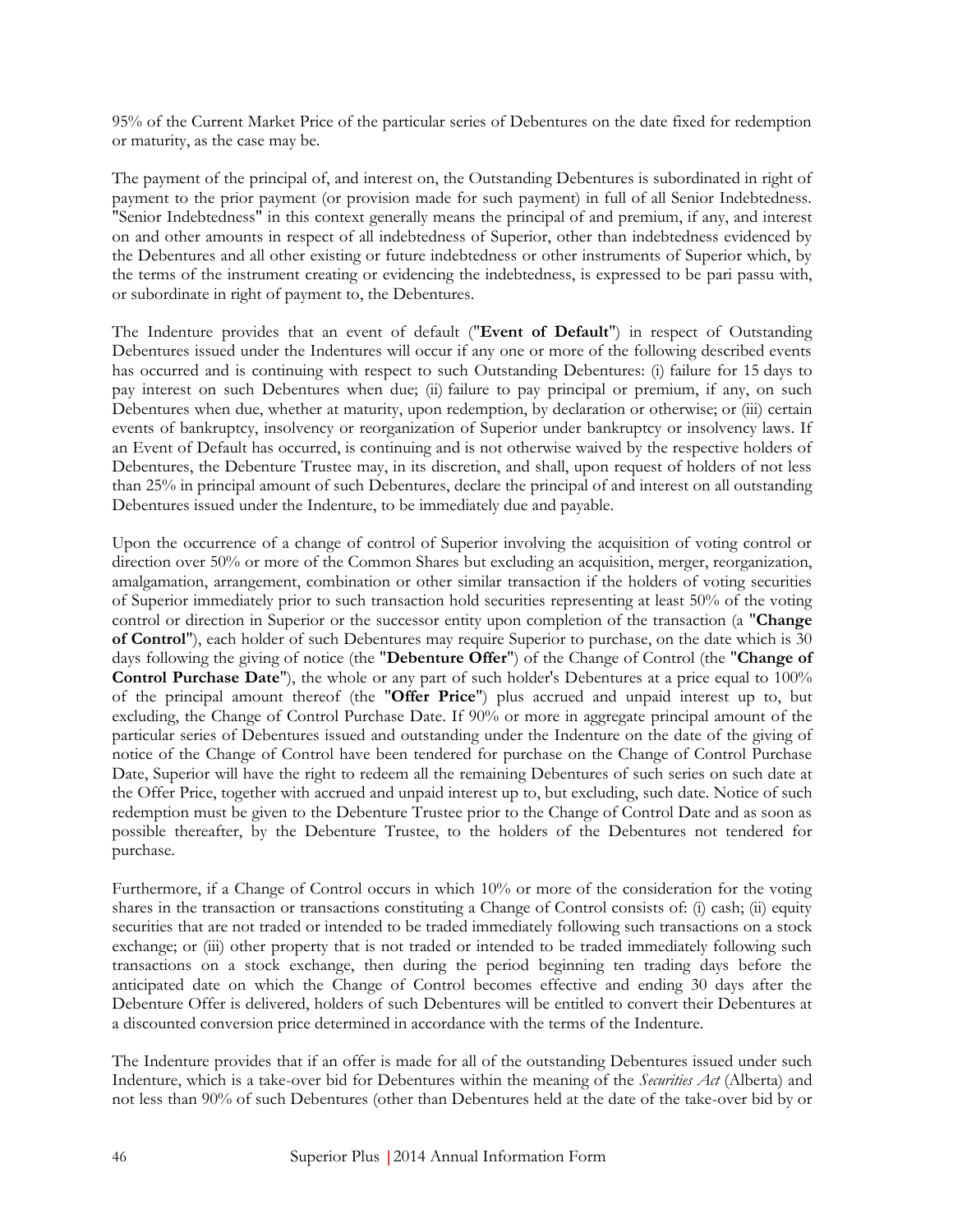on behalf of the offeror or associates or affiliates of the offeror (the "**Offeror**")) are taken up and paid for by the Offeror, the Offeror will be entitled to acquire such Debentures held by the holders of such Debentures who did not accept the offer on the same terms as the Offeror acquired the first 90% of the Debentures.

The rights of the holders of the Debentures as well as any other series of debentures that may be issued under the Indenture may be modified in accordance with the terms of the Indenture. For that purpose, among others, the Indenture contains certain provisions which make binding on all holders of Debentures, resolutions passed at meetings of holders of Debentures issued under the Indenture by the holders of not less than 66 2/3% of the principal amount of the Debentures issued under the Indenture which are voted at the meeting, or rendered by instruments in writing signed by the holders of not less than 66 2/3% of the principal amount of the Debentures issued under such Indenture. In certain cases, the modification will require the prior approval of the TSX or such other exchange on which the Debentures are then listed.

# **Shareholder Rights Plan**

The Board of Directors of Superior approved and Superior entered into a Shareholder Rights Plan with Computershare Trust Company of Canada effective February 16, 2012. The Shareholder Rights Plan was amended and restated on March 30, 2012 and ratified by Shareholders at the annual and special meeting of Shareholders held May 2, 2012. According to the rules of the TSX, Shareholders must confirm the Shareholder Rights Plan every three years. Accordingly, at the 2015 AGM, Shareholders will be asked to approve a resolution ratifying the renewal, amendment and restatement of the Shareholder Rights Plan.

The objectives of the Shareholder Rights Plan are to ensure, to the extent possible, that all Shareholders are treated equally and fairly in connection with any takeover bid for Superior. The Shareholder Rights Plan is not intended to prevent a takeover of Superior or to deter fair offers for the Common Shares. Takeover bids may be structured to be coercive or may be initiated at a time when the Board of Directors will have a difficult time preparing an adequate response to the offer. Accordingly, such offers do not always result in Shareholders receiving equal or fair treatment or full or maximum value for their investment. Under current Canadian securities legislation, a takeover bid is required to remain open for 35 days, a period of time which may be insufficient for the directors to: (i) evaluate a takeover bid; (ii) explore, develop and pursue alternatives which are superior to the takeover bid and which could maximize Shareholder value; and (iii) make reasoned recommendations to the Shareholders.

The Shareholder Rights Plan discourages discriminatory, coercive or unfair takeovers of Superior and gives the Board of Directors time if, in the circumstances, the Board of Directors determines it is appropriate to take such time, to pursue alternatives to maximize Shareholder value in the event an unsolicited takeover bid is made for all or a portion of the outstanding Common Shares. The Shareholder Rights Plan discourages coercive hostile takeover bids by creating the potential that any Common Shares which may be acquired or held by such a bidder will be significantly diluted. The potential for significant dilution to the holdings of such a bidder can occur as the Shareholder Rights Plan provides that all holders of Common Shares who are not related to the bidder will be entitled to exercise rights issued to them under the Shareholder Rights Plan and to acquire Common Shares at a substantial discount to prevailing market prices. The bidder or the persons related to the bidder will not be entitled to exercise any rights under the Shareholder Rights Plan. Accordingly, the Shareholder Rights Plan encourages potential bidders to make takeover bids by means of a "permitted bid" or to approach the Board of Directors to negotiate a mutually acceptable transaction wherein the Board of Directors can waive the operation of the Shareholder Rights Plan in accordance with its terms. The "permitted bid" provisions of the Shareholder Rights Plan are designed to ensure that in any takeover bid for outstanding Common Shares, all Shareholders are treated equally and are given adequate time to properly assess such takeover bid on a fully-informed basis (as the bid must remain open for at least 60 days).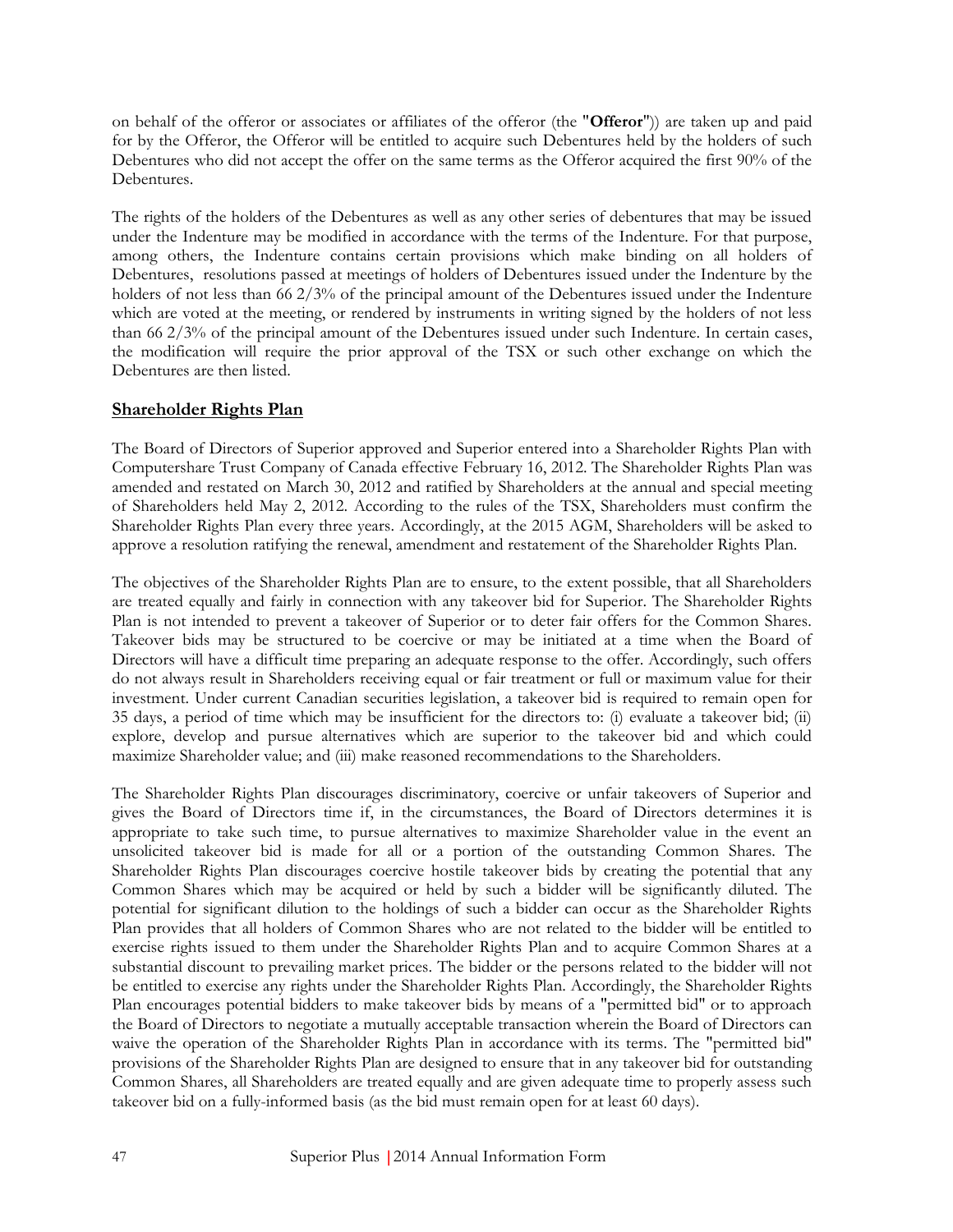A complete copy of the Shareholder Rights Plan is available on SEDAR under Superior's issuer profile at www.sedar.com.

# **RATINGS**

# **Credit Ratings**

Credit ratings are intended to provide banks and capital market participants with a framework for comparing the credit quality of securities. Disruptions in the banking and capital markets not specifically related to Superior LP may affect its ability to access these funding sources or cause an increase in the return required by investors. Credit rating agencies consider quantitative and qualitative factors when assigning a rating to an individual company. Outlooks fall into one of four categories: positive, negative, stable, or developing and should not be seen as a precursor to a rating change or future action. Superior LP provides the rating agencies with confidential, in-depth information in support of the rating process.

Superior LP's credit ratings at the date of this AIF were as follows:

|                         | <b>DBRS</b>           | $S\&P$           |
|-------------------------|-----------------------|------------------|
| Corporate Credit Rating | BB(high) Stable Trend | <b>BB</b> Stable |
| Senior Secured Notes    | BB(high) Stable Trend | $BBB(-)$         |
| Senior Unsecured Notes  | BB(low) Stable Trend  | BB               |

**Credit ratings are not recommendations to buy, sell or hold securities and are subject to revision or withdrawal at any time by the assigning rating agency. Security and stability ratings are not recommendations to purchase, hold or sell the securities, as ratings do not comment as to the market price or suitability for a particular investor. Furthermore, there is no assurance that any rating will remain in effect for any given period of time or that any rating will not be revised or withdrawn by a rating agency in the future, if, in its judgment, circumstances so warrant.**

# **DBRS Ratings**

DBRS' credit ratings for long-term debt instruments range from AAA to D. A rating of BB is the fifth highest of DBRS' ten rating categories and defined to be speculative and non-investment grade, where the degree of protection afforded interest and principal is uncertain, particularly during periods of economic recession. Entities in the BB range may have limited access to capital markets and additional liquidity support. In many cases, deficiencies in critical mass, diversification, and competitive strength are additional negative considerations.

DBRS uses the "high" and "low" grades to indicate the relative standing of a credit within a particular rating category. The lack of one of these designations indicates a rating that is essentially in the middle of the category.

DBRS also uses "rating trends" to provide guidance regarding the outlook for the rating, with rating trends falling into one of three categories – "Positive", "Stable" and "Negative". The rating trend indicates the direction in which DBRS considers the rating is headed should present tendencies continue, or in some cases, unless challenges are addressed.

### **S&P Ratings**

S&P's credit ratings for long-term debt instruments range from AAA to D. A BBB rating is the fourth highest and a BB rating the fifth highest rating of S&P's ten rating categories for long-term debt. A rating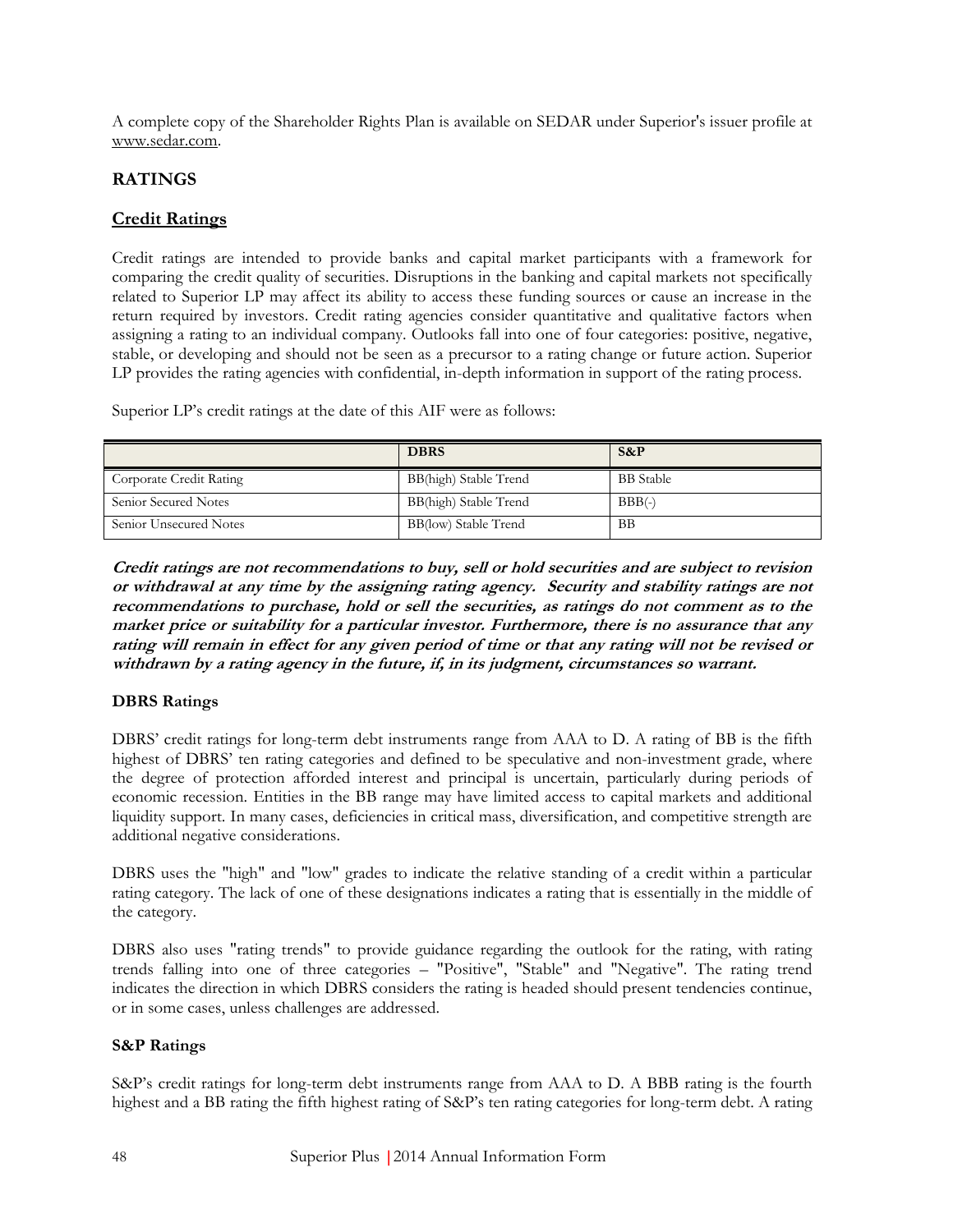of BBB(-) is defined as the lowest investment grade rating by market participants. A rating of BBB(-) is potentially subject to adverse economic conditions or changing circumstances are more likely to lead to a weakened capacity of the obligor to meet is financial commitment on the obligation. A rating of BB is defined as less vulnerable to non-payment than other speculative issues. However, it faces major ongoing uncertainties or exposure to adverse business, financial, or economic conditions that could lead to the obligor's inadequate capacity to meet its financial commitment on the obligation.

A plus (+) or minus (-) on an S&P credit rating is used to show the relative standing of an issue within the major rating categories.

A S&P rating outlook assesses the potential direction of a long-term credit rating over the intermediate term (typically six months to two years). In determining a rating outlook, consideration is given by S&P to any changes in the economic and/or fundamental business conditions. An outlook is not necessarily a precursor of a rating change or future CreditWatch action.

# **LONG-TERM DEBT**

# **Credit Facility**

On December 31, 2008 and in connection with the Conversion, Superior and its subsidiaries including Superior LP and Superior US Holdings, as borrowers (the "**Borrowers**"), along with additional subsidiaries, as guarantors ("**Guarantors**"), entered into an amended and restated credit agreement ("**Amended and Restated Credit Agreement**") with eleven financial institutions as lenders (and such additional lenders as may be added from time to time) ("**Lenders**") providing for, among other things, a revolving term credit facility in the aggregate amount of \$595 million.

Pursuant to an amending agreement dated May 19, 2009 among the Borrowers, the Guarantors and the Lenders, the Credit Facility was amended to add an additional lender to the consortium of lenders, extend the maturity date from June 28, 2010 to June 28, 2011 and reduce the size of the facility from \$595 million to \$570 million. The Credit Facility was further amended on August 26, 2009 to address certain amendments of a "house-keeping" nature.

On January 27, 2010, Superior and its subsidiaries, Superior LP and Superior Plus U.S. Financing, Inc., completed an expansion of the Credit Facility from \$570 million to \$600 million. The Credit Facility was subsequently reduced to \$450 million on June 25, 2010. On June 20, 2011, the Credit Facility was increased to \$615 million in conjunction with the termination of Superior's accounts receivable securitization program.

On March 28, 2012, Superior extended the maturity date of its Credit Facility to June 27, 2015 with eight financial institutions and reduced the size of the facility to \$570 million.

On June 10, 2013, Superior extended the maturity date of its Credit Facility, which totals \$570 million to June 27, 2016. The Credit Facility, which includes eight Lenders, can be expanded up to \$750 million.

On June 20, 2014 and November 26, 2014, Superior extended the maturity date of its Credit Facility which totals \$570 million to June 27, 2018.

Under the Credit Facility, Superior must maintain a Consolidated Secured Debt (as defined in the Credit Facility) (which excludes the Senior Debentures issued by Superior LP but includes obligations owing under an accounts receivable securitization program and capital lease obligations) to compliance EBITDA ratio of not more than 3.0 to 1.0 and a Consolidated Debt, excluding convertible unsecured subordinated debentures, to compliance EBITDA coverage ratio of no more than 5.0 to 1.0.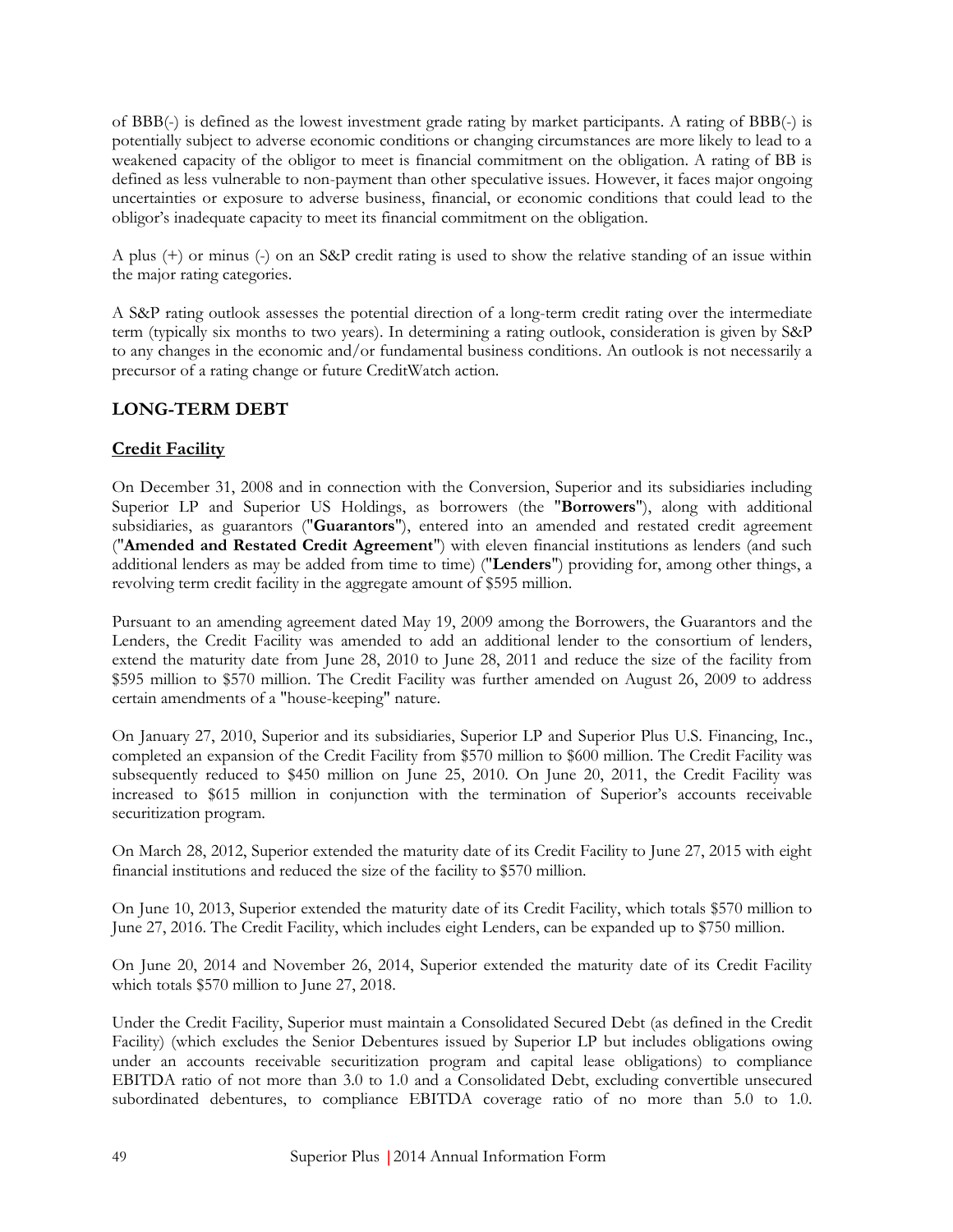Additionally, distributions (including payments to Debentureholders and to Superior and its Shareholders) cannot exceed compliance EBITDA less non-adjusted interest expense, cash income taxes and certain proforma cash income taxes, plus \$35.0 million on a trailing twelve month rolling basis. However, the test with respect to distributions allows that principal payments to Debentureholders can be excluded from the calculation of distributions if Superior's Consolidated Secured Debt to compliance EBITDA ratio is less than 2.5 times in any respective compliance reporting period, including the pro forma impact of the related principal repayment. In addition, as a result of acquisitions, Superior is permitted to increase its Consolidated Secured Debt to compliance EBITDA ratio to 3.5 times for a period of 90 days. For compliance purposes, convertible unsecured subordinated debentures are excluded from the determination of financial covenant ratios. In addition, Superior cannot make any distributions or pay dividends to its Shareholders if a default or event of default exists under the Amended and Restated Credit Agreement or would occur as a result thereof.

At December 31, 2014, the Consolidated Secured Debt to compliance EBITDA ratio when calculated in accordance with Superior's Credit Facility was 1.2 times to 1.0 (December 31, 2013 – 2.2 times) and the Consolidated Debt to compliance EBITDA ratio when calculated in accordance with Superior's Credit Facility was 1.9 times to 1.0 (December 31, 2013 – 2.2 times). These ratios are within the requirements contained in Superior's debt covenants under the Credit Facility and the U.S. Notes, which restrict its ability to incur additional long-term debt and make payment of dividends to Superior and its Shareholders.

# **U.S. Notes**

On October 29, 2003, Superior Plus Inc. issued, by way of a private placement pursuant to an agreement between Superior LP (as successor to Superior Plus Inc.) and certain U.S. private placement investors, primarily consisting of U.S. insurance companies (the "**U.S. Note Agreement**"), an aggregate of US\$160.0 million senior secured notes (the "**U.S. Notes**"), of which US\$10.0 million matured on October 29, 2013 (the "**Series A Notes**") with the remainder maturing on October 29, 2015 (the "**Series B Notes**"). The Series A Notes have annual principal repayments commencing October 29, 2009 with the Series B Notes having equal annual repayments commencing October 29, 2011. The U.S. Notes bear interest at fixed rates. Pursuant to the terms of the U.S. Notes, repayment of principal began in 2009. As of the date of this AIF, US\$30 million of the U.S. Notes are outstanding.

On March 30, 2010, certain financial covenant ratios of the U.S. Note Agreement were amended to make them consistent with the financial covenant ratios under its amended Credit Facility other than the exclusion of any obligations owing under an accounts receivable securitization program from the calculation of Consolidated Secured Debt for purposes of the Consolidated Secured Debt to compliance EBITDA ratio calculation. Accordingly, under the amended U.S. Note Agreement, Superior is not permitted to have a Consolidated Secured Debt (which excludes obligations owing under the accounts receivable securitization) to compliance EBITDA ratio of more than 3.0 to 1.0 and a Consolidated Debt to compliance EBITDA ratio of more than 5.0 to 1.0.

In addition, Superior LP cannot make any distributions to Superior or its Shareholders if (a) a default or event of default exists under the U.S. Note Agreement or would occur as a result thereof, or (b) if the ratio of Consolidated Secured Debt to Consolidated EBITDA for the immediately preceding four consecutive fiscal period exceeded 3.0 to 1.

# **6.5 % Notes**

On December 9, 2014, Superior LP issued by way of a private placement and pursuant to the 6.5% Note Indenture, an aggregate of \$200 million of senior unsecured notes with a final maturity date of December 9, 2021 (the "**6.5% Notes**" or the "**Senior Unsecured Notes**"). The Senior Unsecured Notes bear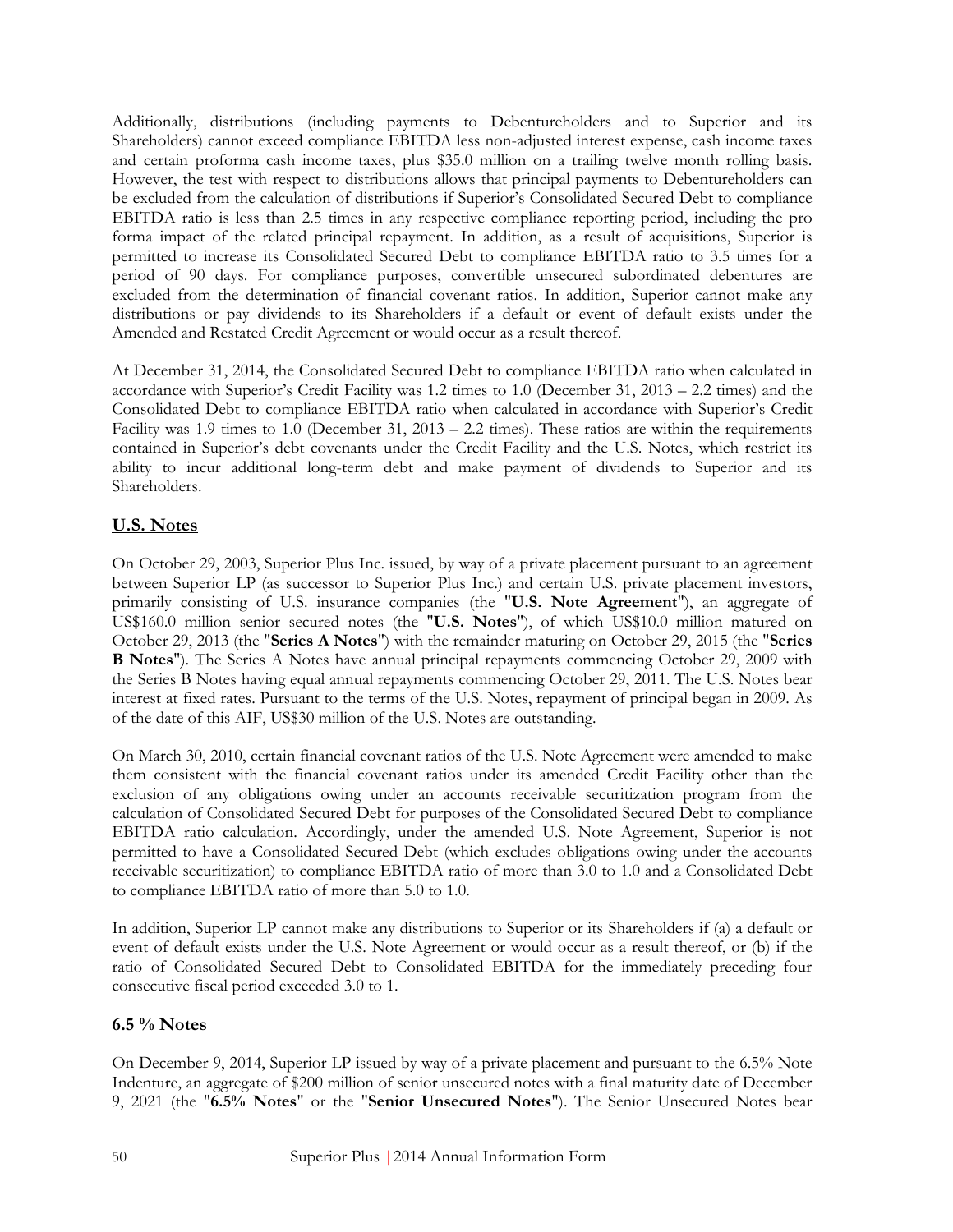interest at a rate of 6.50% per annum payable semi-annually in arrears on June 9 and December 9 of each year, commencing on June 9, 2015.

The 6.5% Note Indenture provides that at any time prior to December 9, 2017, Superior LP may, at its option, on any one or more occasions redeem up to 35% of the aggregate principal amount of the Senior Unsecured Notes at a redemption price of 106.50% of their principal amount, plus accrued and unpaid interest, if any, to the redemption date, with the net cash proceeds of one or more common equity offerings, provided that at least 65% of the aggregate principal amounts of the Senior Unsecured Notes originally issued under the 6.5% Note Indenture remain outstanding immediately after the occurrence of such a redemption and the redemption occurs within 90 days after the closing of the related common equity offering.

At any time prior to December 9, 2017, Superior LP may redeem all or part of the outstanding Senior Unsecured Notes at a redemption price equal to 100% of the principal amount, plus accrued and unpaid interest and a premium as determined in accordance with the provisions of the 6.5% Note Indenture.

At any time on or after December 9, 2017, Superior LP may redeem all or part of the outstanding Senior Unsecured Notes at the prescribed redemption price plus accrued and unpaid interest. The prescribed redemption price is as follows: 2017 – 104.875%, 2018 - 103.250%, 2019 – 101.625% and 2020 and thereafter  $-100\%$ .

If a Change of Control (as defined in the 6.5% Note Indenture) occurs at any time, Superior LP will be required to make an offer to each holder of the Senior Unsecured Notes at a purchase price in cash equal to 101% of the aggregate principal amount of the Senior Unsecured Notes plus accrued interest and unpaid interest pursuant to the terms and procedures set forth in the 6.5% Note Indenture.

Under the term of the 6.5% Note Indenture, Superior LP cannot incur additional indebtedness unless Superior LP's fixed charge coverage ratio, as determined in accordance with the 6.5% Note Indenture, for the most recently completed four quarters would not have been less than 2.0 to 1.0 as determined on a pro forma basis. As at December 31, 2014, the fixed charge coverage ratio was 4.9 times to 1.0. Additionally, Superior LP may incur additional debt so long as the total debt of Superior LP does not exceed the greater of \$570 million or an amount that causes Superior LP's Senior Secured Leverage (as defined in the 6.5% Note Indenture) ratio to exceed 3.0 times to 1.0.

Additionally, Superior LP cannot make distributions to Superior or its Shareholders if (a) a default or event of default exists under the 6.5% Note Indenture or would occur as a result thereof, or (b) if after giving effect thereto Superior LP or any Designated Subsidiary (as defined in the 6.5% Note Indenture) could not, on a pro forma basis, incur at least \$1.00 of addition debt.

The payment of dividends from Superior to holders of Common Shares are not prohibited as a restricted payment provided that at the time of the payment, the aggregate of all such dividends paid in the trailing four quarters does not exceed Excess Cash (as defined in the 6.5% Note Indenture) and that the Senior Secured Leverage ratio would not exceed 3.0 times to 1.0.

### **Accounts Receivable Sales Program**

On December 20, 2012, Superior LP entered into a master receivables purchase agreement (the "**Receivables Purchase Agreement**") with a Canadian chartered bank, under which Superior LP may sell to such bank from time to time, on an uncommitted revolving basis, a 100% interest in certain accounts receivable due from certain customers of Superior LP. Under the Receivables Purchase Agreement, Superior LP repurchases unpaid purchased receivables each week, subject to certain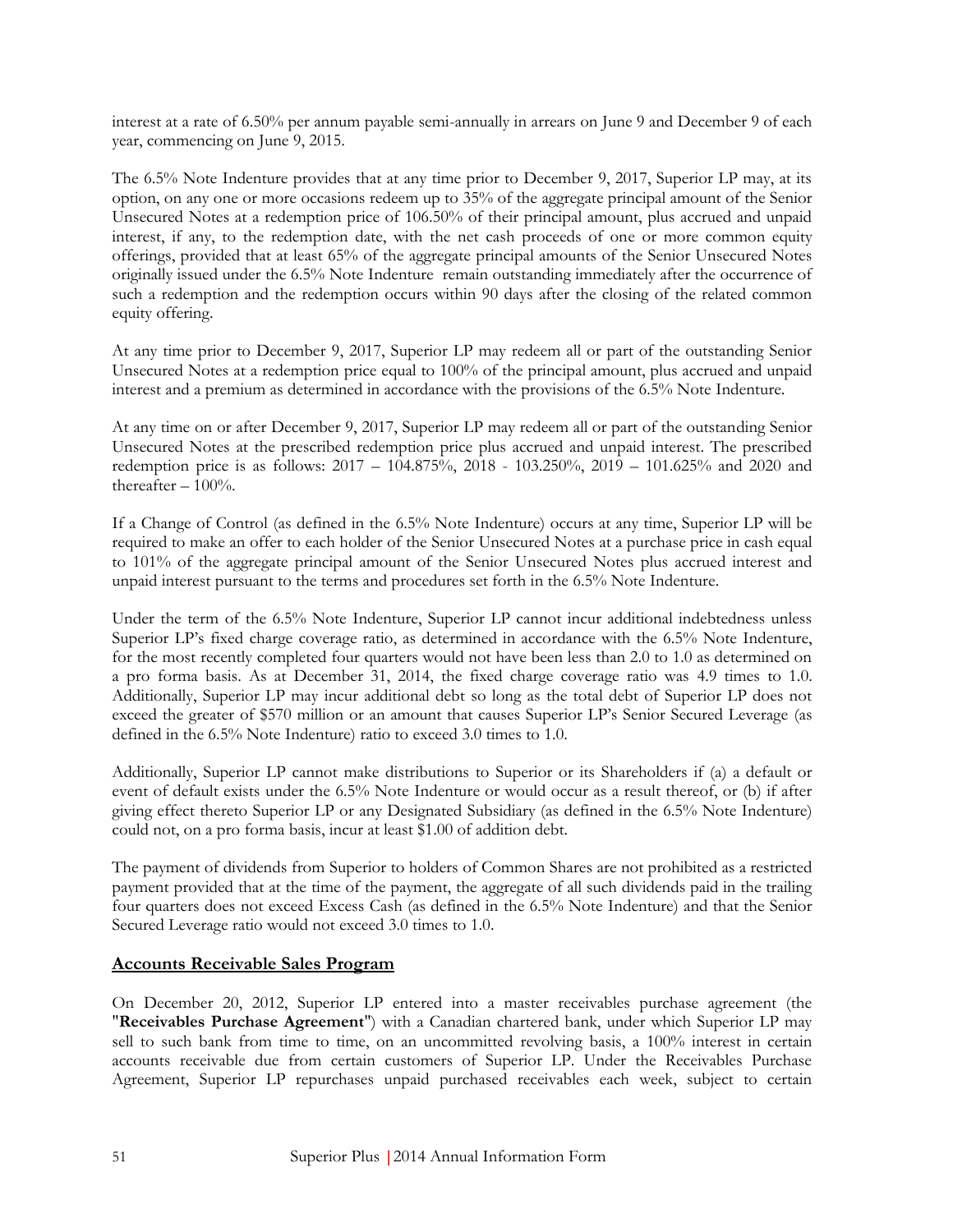exceptions. The maximum aggregate amount of accounts receivable which may be purchased from Superior LP under the Receivables Purchase Agreement is limited to \$15 million.

# **Term Loan Facility**

On February 14, 2014, Superior closed a \$125 million term loan facility with the Bank of Nova Scotia to provide additional short-term financial flexibility due to fluctuations in working capital requirements. The facility was scheduled to mature on August 15, 2014 and was repaid and cancelled on April 25, 2014.

# **DIVIDENDS**

# **Dividend Policy**

The Board of Directors has the discretion to determine if and when dividends are declared and the amount that is paid to Shareholders through any such dividends of Superior. As a CBCA corporation, the dividend policy must comply with the requirements of the CBCA, including the satisfaction of the liquidity test contained therein.

The members of the Board of Directors adopted a dividend policy to provide sustainable dividends to Shareholders to the extent that it is appropriate considering cash flow from operations, financial condition, financial leverage, working capital requirements and investment opportunities. Dividends are expected to continue to be paid monthly to Shareholders of record on the last business day of each calendar month with actual payment to be made to such Shareholders on or about the 15th day of the following month, subject to any contractual restrictions on such dividends including any agreements entered into with lenders of Superior or its affiliates. The Board of Directors can modify the dividend policy from time to time in its discretion. See "Long-Term Debt – Credit Facility".

On October 30, 2014, Superior announced that it increased its monthly dividend by 20% to \$0.06 per Common Share or \$0.72 per Common Share on an annualized basis from the prior monthly level of \$0.05 per Common Share or \$0.60 per Common Share on an annualized basis, effective with Superior's November 2014 dividend.

The board of directors of the General Partner have the discretion, subject to the limits prescribed in the Partnership Agreement, to determine the amount and the frequency of Superior LP's distributions to Superior. The directors of the General Partner have implemented a distribution policy that enables Superior to maintain its dividend policy from time to time, subject to any contractual restrictions on such distributions including any agreements entered into with lenders of Superior LP or its affiliates. However, the board of directors of the General Partner can modify the current distribution policy from time to time in its discretion. Superior will designate all dividends to be "eligible dividends" for purposes of the Tax Act such that Superior Shareholders who are individuals will benefit from the enhanced gross-up and dividend tax credit mechanism under the Tax Act.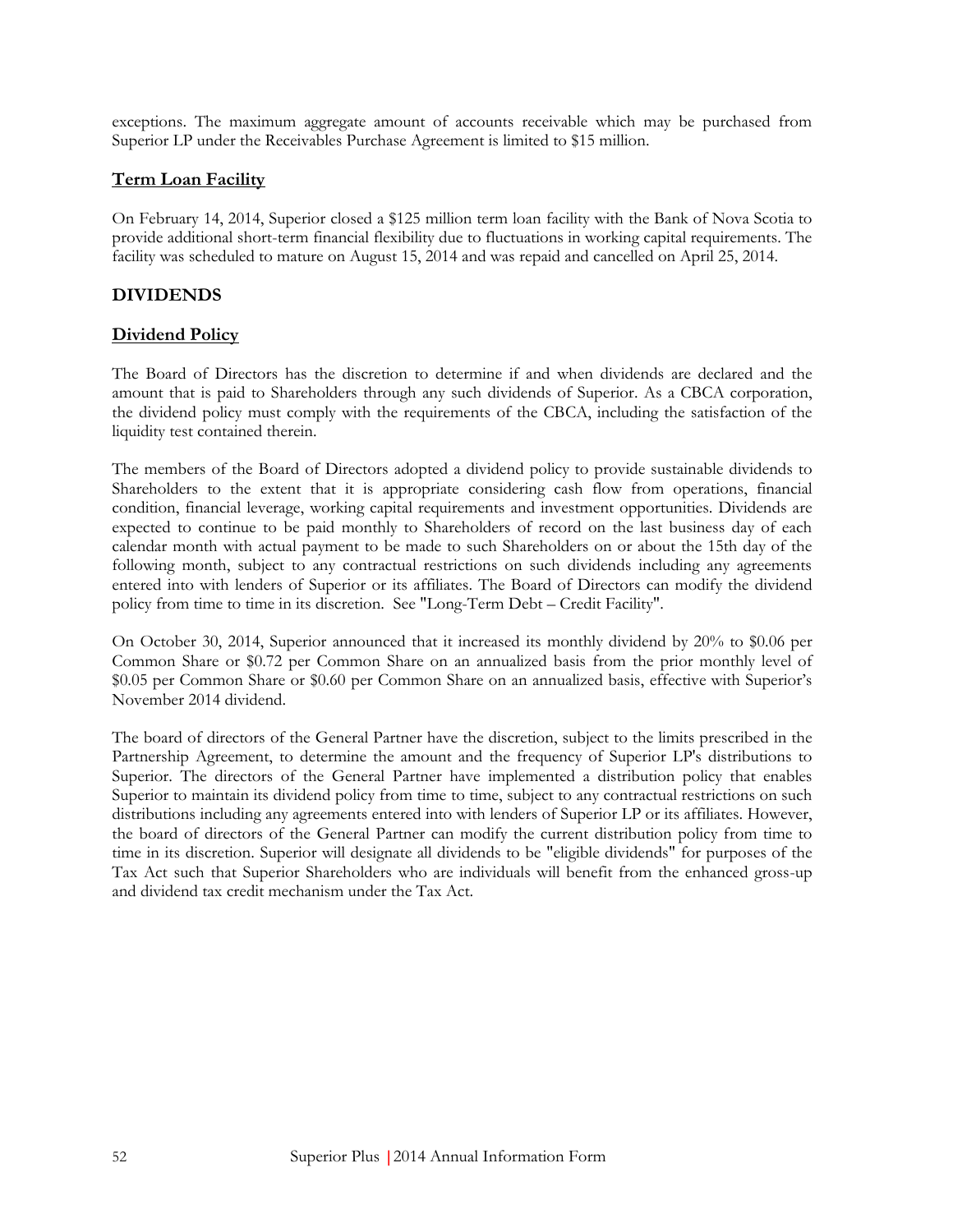### **Cash Dividends**

The following table sets forth the amount of dividends Superior has paid on the Common Shares for the three most recently completed financial years.

|                    |                     | <b>Dividend Per Common</b> |                     |
|--------------------|---------------------|----------------------------|---------------------|
|                    |                     | Share                      | Annual              |
| <b>Record Date</b> | <b>Payment Date</b> | $($ \$)                    | <b>Distribution</b> |
| December 31, 2014  | January 15, 2015    | 0.06                       | 2014: \$0.62        |
| November 30, 2014  | December 15, 2014   | 0.06                       |                     |
| October 31, 2014   | November 14, 2014   | 0.05                       |                     |
| September 30, 2014 | October 15, 2014    | 0.05                       |                     |
| August 31, 2014    | September 15, 2014  | 0.05                       |                     |
| July 31, 2014      | August 15, 2014     | 0.05                       |                     |
| June 30, 2014      | July 15, 2014       | 0.05                       |                     |
| May 31, 2014       | June 13, 2014       | 0.05                       |                     |
| April 30, 2014     | May 15, 2014        | 0.05                       |                     |
| March 31, 2014     | April 15, 2014      | 0.05                       |                     |
| February 28, 2014  | March 14, 2014      | 0.05                       |                     |
| January 31, 2014   | February 14, 2014   | 0.05                       |                     |
| December 31, 2013  | January 15, 2014    | 0.05                       | 2013: \$0.60        |
| November 30, 2013  | December 13, 2013   | 0.05                       |                     |
| October 31, 2013   | November 15, 2013   | 0.05                       |                     |
| September 30, 2013 | October 15, 2013    | 0.05                       |                     |
| August 31, 2013    | September 13, 2013  | 0.05                       |                     |
| July 31, 2013      | August 15, 2013     | 0.05                       |                     |
| June 30, 2013      | July 15, 2013       | 0.05                       |                     |
| May 31, 2013       | June 14, 2013       | 0.05                       |                     |
| April 30, 2013     | May 15, 2013        | 0.05                       |                     |
| March 31, 2013     | April 12, 2013      | 0.05                       |                     |
| February 29, 2013  | March 15, 2013      | 0.05                       |                     |
| January 31, 2013   | February 15, 2013   | 0.05                       |                     |
| December 31, 2012  | January 11, 2013    | 0.05                       | 2012: \$0.60        |
| November 30, 2012  | December 14, 2012   | 0.05                       |                     |
| October 31, 2012   | November 15, 2012   | 0.05                       |                     |
| September 30, 2012 | October 15, 2012    | 0.05                       |                     |
| August 31, 2012    | September 14, 2012  | 0.05                       |                     |
| July 31, 2012      | August 15, 2012     | 0.05                       |                     |
| June 30, 2012      | July 13, 2012       | 0.05                       |                     |
| May 31, 2012       | June 15, 2012       | 0.05                       |                     |
| April 30, 2012     | May 15, 2012        | 0.05                       |                     |
| March 31, 2012     | April 13, 2012      | 0.05                       |                     |
| February 29, 2012  | March 15, 2012      | 0.05                       |                     |
| January 31, 2012   | February 15, 2012   | 0.05                       |                     |

#### **Dividend Reinvestment Program**

In May 2010, Superior restarted the DRIP (originally implemented in January 2007 and terminated on December 19, 2008 in connection with the Conversion), allowing participants to have their monthly cash dividends reinvested in additional Common Shares at an effective discount of 5% of the average market price of the Common Shares over the five day trading period ending on the business day immediately prior to the dividend payment date. Effective April 13, 2013, the active operation of Superior's DRIP was stopped. The DRIP program will remain in place should Superior want to reactivate the DRIP at a future date.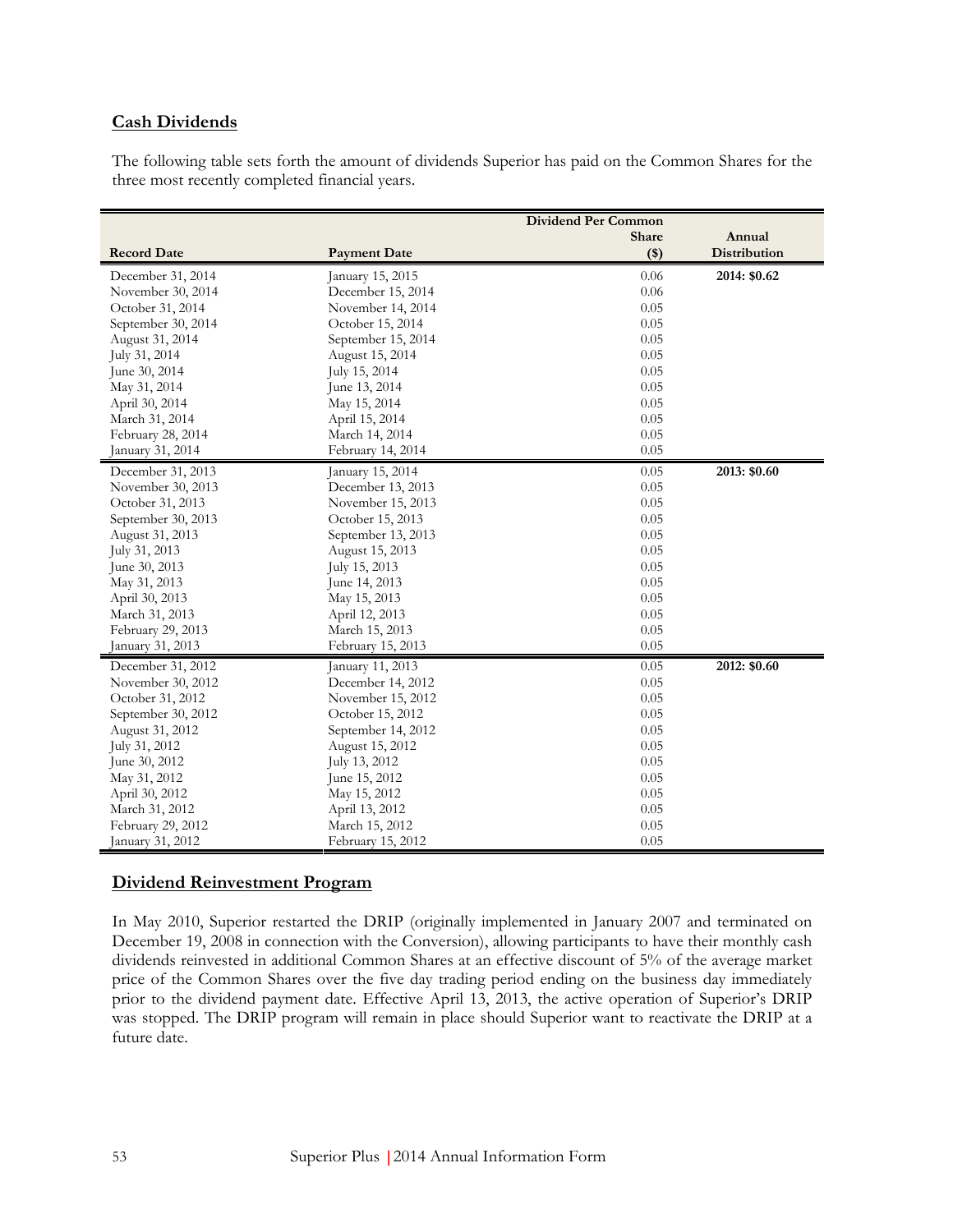# **MARKET FOR SECURITIES**

| <b>Trading Symbol</b> | Security                  |
|-----------------------|---------------------------|
| <b>SPB</b>            | Common Shares             |
| SPB.db.e              | 5.75% Debentures          |
| SPB.db.f              | $6.0\%$ Debentures        |
| SPB.db.g              | 7.5 % Debentures          |
| SPB.db.h              | $6.0\%$ Debentures (2013) |

Superior's Common Shares and Debentures trade on the TSX under the following symbols:

The following tables summarize the trading activity of Superior's securities on the TSX for the year ended December 31, 2014:

| <b>Common Shares (SPB)</b> | High  | Low   | <b>Close</b> | Volume     |
|----------------------------|-------|-------|--------------|------------|
| January                    | 12.63 | 11.80 | 12.24        | 5,819,447  |
| February                   | 12.81 | 12.02 | 12.29        | 5,176,480  |
| March                      | 12.47 | 11.71 | 12.18        | 6,192,496  |
| April                      | 13.71 | 12.07 | 13.21        | 10,955,268 |
| May                        | 13.86 | 13.06 | 13.43        | 4,923,926  |
| June                       | 14.19 | 13.01 | 14.19        | 7,335,323  |
| July                       | 14.30 | 13.45 | 13.92        | 6,325,839  |
| August                     | 15.06 | 13.70 | 14.84        | 5,382,804  |
| September                  | 14.91 | 13.74 | 14.11        | 6,895,809  |
| October                    | 14.26 | 11.71 | 12.21        | 11,220,710 |
| November                   | 13.34 | 11.84 | 12.85        | 6,176,652  |
| December                   | 12.84 | 11.31 | 11.99        | 5,449,496  |
| 2014                       | 15.06 | 11.31 | 11.99        | 81,854,250 |

| 5.75% Debentures (SPB.db.e) | High   | Low    | Close  | Volume  |
|-----------------------------|--------|--------|--------|---------|
| January                     | 103.00 | 101.50 | 102.00 | 11,350  |
| February                    | 102.99 | 102.00 | 102.02 | 13,240  |
| March                       | 103.25 | 102.00 | 102.51 | 17,720  |
| April                       | 104.50 | 102.50 | 103.80 | 14,000  |
| May                         | 104.50 | 103.80 | 104.05 | 11,110  |
| June                        | 104.66 | 104.00 | 104.30 | 25,830  |
| July                        | 104.40 | 103.00 | 103.20 | 37,300  |
| August                      | 103.74 | 103.21 | 103.70 | 18,740  |
| September                   | 103.98 | 103.21 | 103.21 | 13,200  |
| October                     | 103.60 | 102.50 | 102.50 | 14,520  |
| November                    | 103.26 | 102.25 | 102.50 | 31,565  |
| December                    | 103.00 | 101.00 | 102.00 | 12,140  |
| 2014                        | 104.66 | 101.00 | 102.00 | 220,715 |

| $6.0\%$ Debentures (SPB.db.f) | High   | Low    | <b>Close</b> | Volume |
|-------------------------------|--------|--------|--------------|--------|
| anuary                        | 105.50 | 104.50 | 105.00       | 8,420  |
| February                      | 105.20 | 102.55 | 104.76       | 15,860 |
| March                         | 105.75 | 104.25 | 105.00       | 29,110 |
| April                         | 109.25 | 104.92 | 108.00       | 22,640 |
| May                           | 109.25 | 108.00 | 108.50       | 15,910 |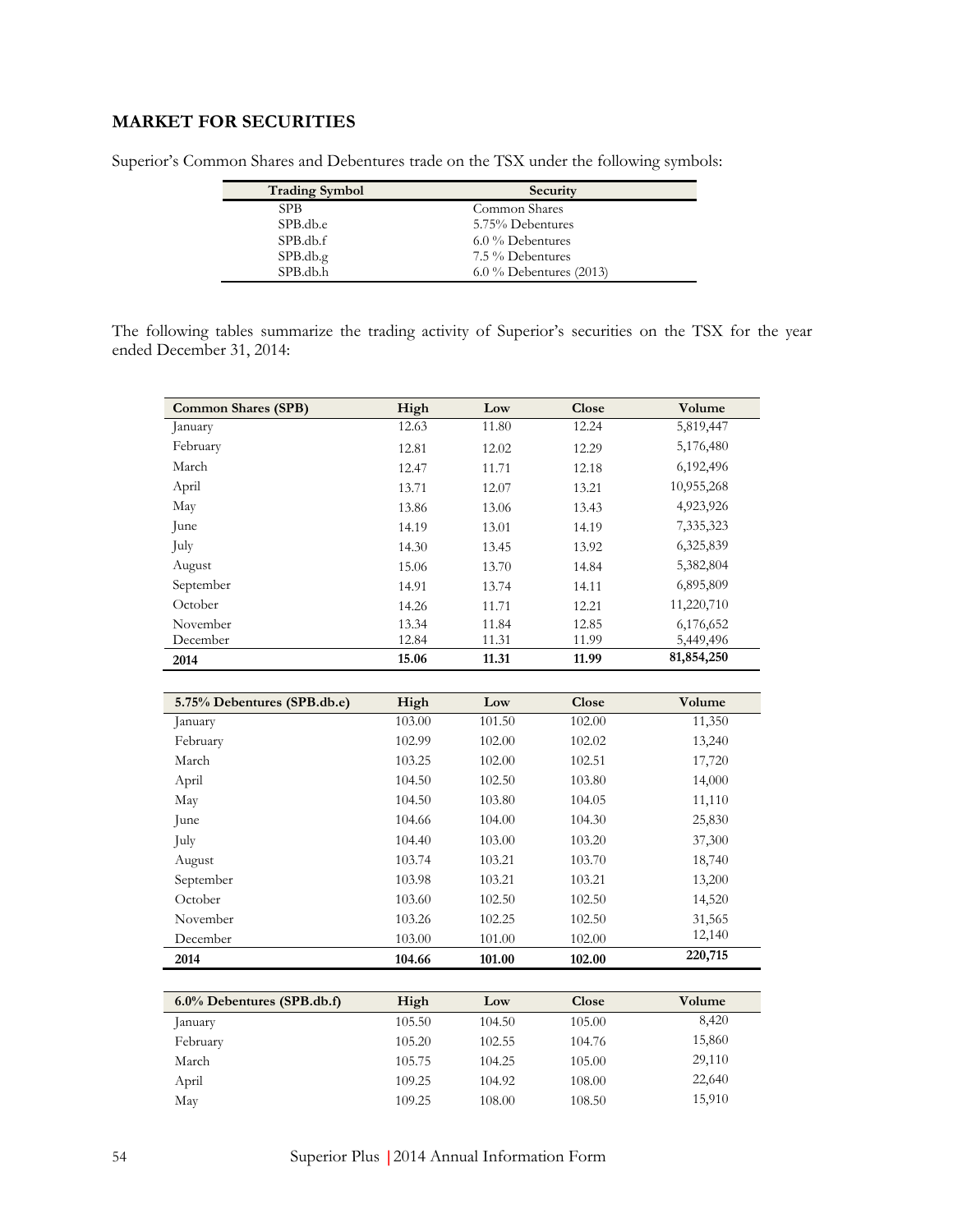| $6.0\%$ Debentures (SPB.db.f) | High   | Low    | Close  | <b>Volume</b> |
|-------------------------------|--------|--------|--------|---------------|
| June                          | 109.35 | 108.00 | 108.75 | 15,840        |
| July                          | 110.00 | 107.75 | 108.75 | 17,440        |
| August                        | 111.00 | 108.55 | 111.00 | 7,000         |
| September                     | 110.41 | 107.32 | 109.00 | 20,660        |
| October                       | 108.76 | 103.61 | 104.50 | 127,640       |
| November                      | 106.00 | 104.00 | 106.00 | 6,070         |
| December                      | 105.55 | 103.50 | 103.50 | 10,630        |
| 2014                          | 111.00 | 102.55 | 103.50 | 297,220       |

| 7.5% Debentures: (SPB.db.g) | High   | Low    | Close  | Volume  |
|-----------------------------|--------|--------|--------|---------|
| January                     | 118.34 | 116.00 | 116.75 | 2,580   |
| February                    | 120.00 | 118.00 | 118.00 | 4,190   |
| March                       | 118.00 | 114.87 | 115.15 | 47,260  |
| April                       | 125.32 | 118.00 | 121.48 | 8,170   |
| May                         | 125.00 | 121.70 | 123.89 | 17,470  |
| June                        | 128.00 | 120.00 | 128.00 | 2,290   |
| July                        | 125.50 | 122.75 | 124.32 | 5,200   |
| August                      | 130.23 | 123.34 | 126.82 | 14,240  |
| September                   | 127.73 | 119.96 | 123.69 | 7,320   |
| October                     | 124.48 | 109.00 | 111.05 | 10,980  |
| November                    | 117.55 | 106.97 | 117.55 | 12,760  |
| December                    | 113.00 | 106.84 | 108.25 | 2,770   |
| 2014                        | 130.23 | 106.84 | 108.25 | 135,230 |

| $6.0\%$ Debentures (2013)<br>(SPB.db.h) | High   | Low    | Close  | Volume  |
|-----------------------------------------|--------|--------|--------|---------|
| January                                 | 103.50 | 102.30 | 102.80 | 33,060  |
| February                                | 105.00 | 102.75 | 104.35 | 10,190  |
| March                                   | 104.50 | 103.51 | 104.00 | 4,695   |
| April                                   | 107.00 | 104.00 | 105.55 | 10,210  |
| May                                     | 107.00 | 105.50 | 106.00 | 3,750   |
| June                                    | 106.25 | 105.00 | 106.00 | 5,270   |
| July                                    | 107.30 | 106.00 | 106.33 | 14,645  |
| August                                  | 109.75 | 106.03 | 109.00 | 14,000  |
| September                               | 109.00 | 107.57 | 107.57 | 32,410  |
| October                                 | 107.77 | 104.00 | 106.50 | 20,100  |
| November                                | 106.25 | 105.02 | 105.50 | 13,470  |
| December                                | 105.35 | 102.00 | 103.50 | 11,110  |
| 2014                                    | 109.75 | 102.00 | 103.50 | 172,910 |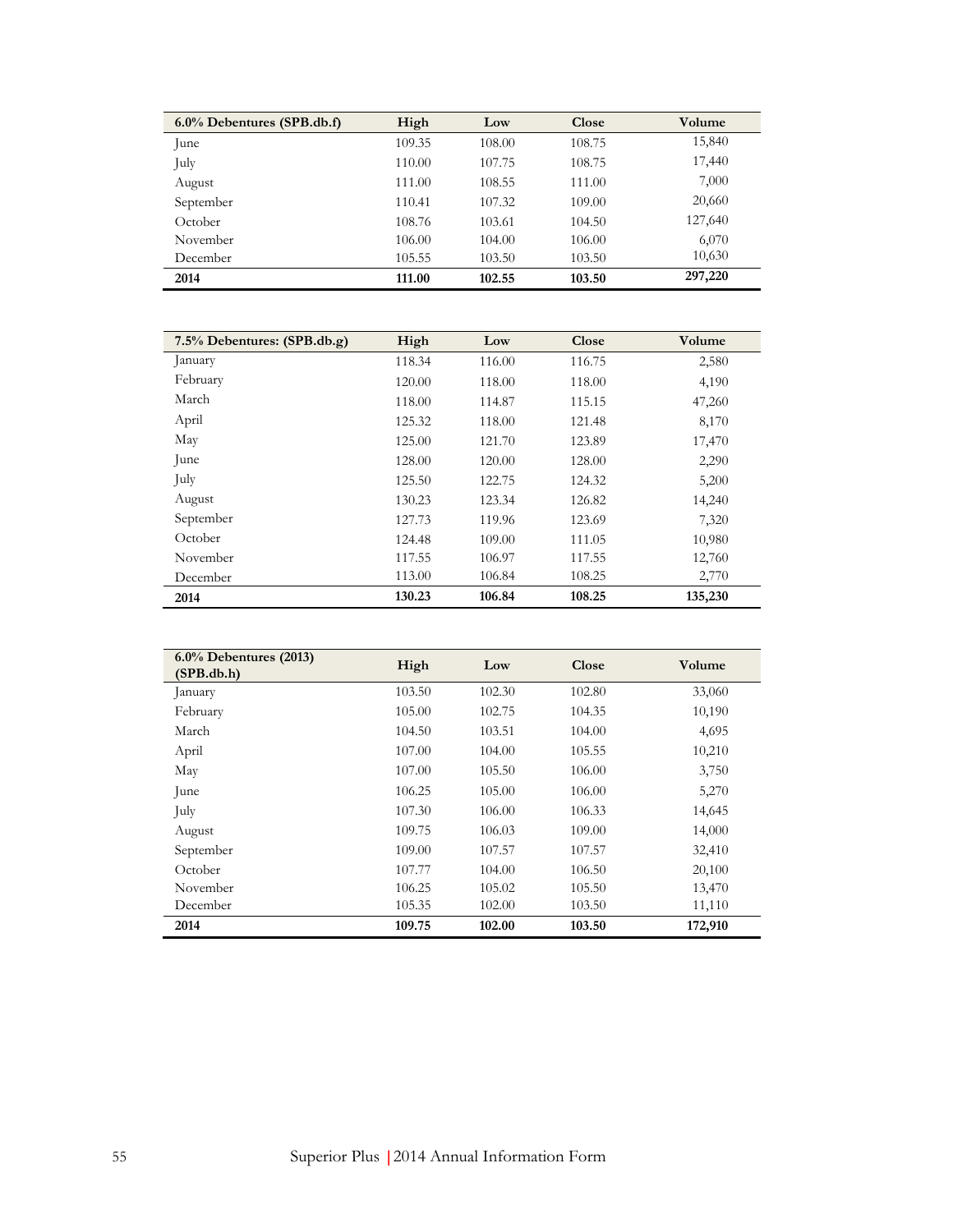### **DIRECTORS AND OFFICERS OF SUPERIOR**

Shareholders elect the directors of the Corporation at each annual meeting of the Corporation's Shareholders. The directors of the Corporation serve until the next annual meeting of Shareholders or until their successors are duly elected or appointed.

The names, province or state and country of residence, and principal occupations for the five most recently completed financial years and committee membership of the directors of Superior as of the date of this AIF are set out below.

With the retirement of Mr. Billing, effective December 31, 2014, the Board currently consists of nine members. Mr. MacDonald will not be standing for re-election at the 2015 AGM.

Director independence is determined by the Board based on the definition of independence in National Instrument 58-101 – "Disclosure of Corporate Governance Practices" (the "**Corporate Governance Rule**") and National Policy 58-201 - "Corporate Governance Guidelines" which refers to sections of National Instrument 52-110 – "Audit Committees" (the "**Audit Committee Rule**"). Director independence for the Corporation's Audit Committee is determined in accordance with the Audit Committee Rule.

Of the nine members of the Board, eight are independent. Mr. Desjardins, President and Chief Executive Officer, is a non-independent director.

The Board of Directors has four standing committees, being the Audit Committee, the Governance and Nominating Committee, the Compensation Committee and the Health, Safety and Envrionment Committee, each of which are made up of independent directors with no relationship to management.

Additional information regarding the nominee directors, as well as the responsibilities and structure of the committees will be contained in the Corporation's information circular for its 2015 AGM.

As at February 19, 2015, the directors and executive officers of the Corporation as a group owned, directly or indirectly 873,730 Common Shares of Superior, representing approximately 0.7% of Superior's outstanding Common Shares. The number of Common Shares that each director beneficially owns, directly or indirectly, or exercises control or direction over, as at February 19, 2015, is included in the following table. The information as to the ownership or control or direction of Common Shares, not being within the knowledge of the Corporation, has been furnished by the directors individually.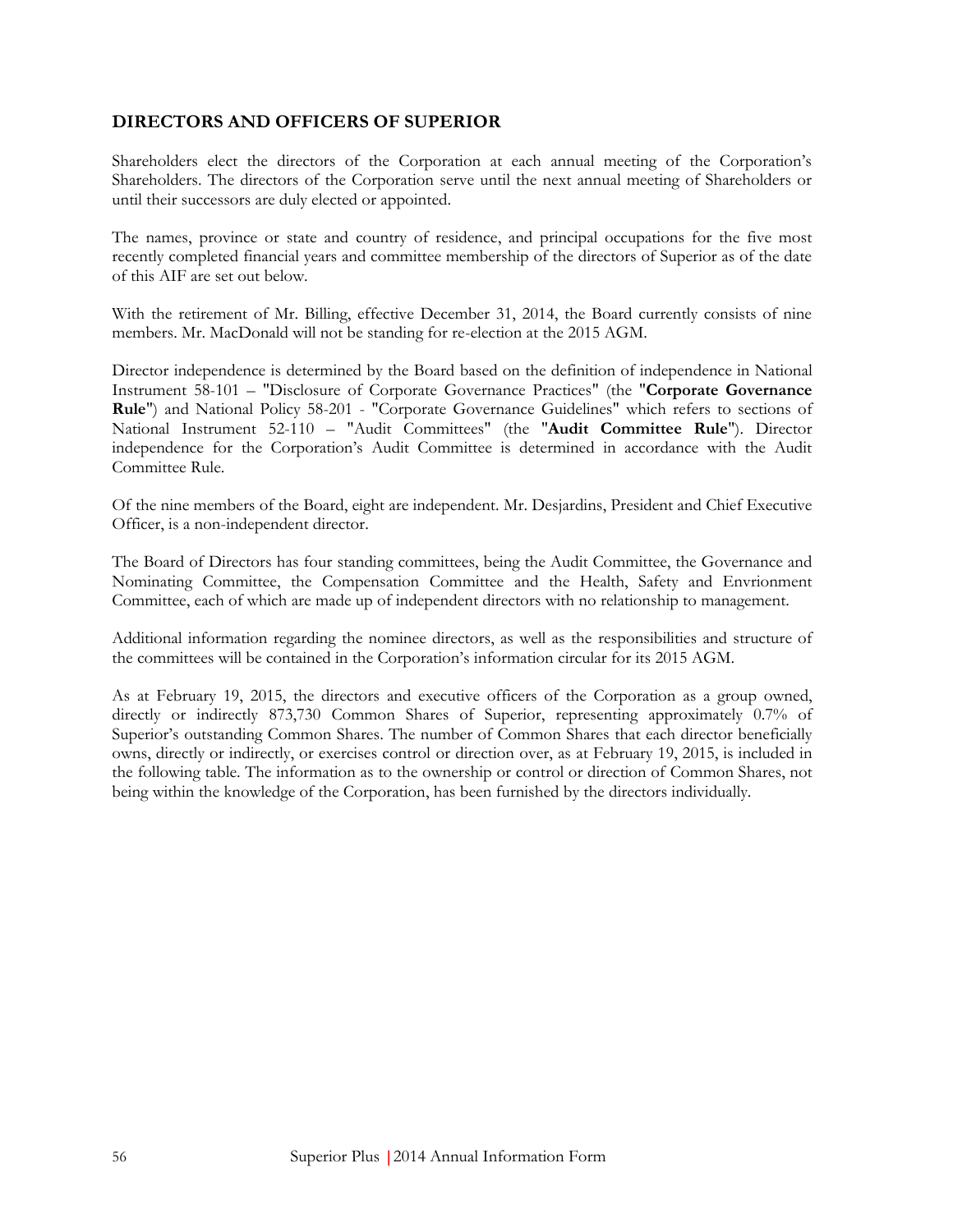| Name, Province and<br><b>Country of Residence</b>            | Director<br>Since | Number of<br><b>Common Shares</b> | <b>Principal Occupation</b>                                                                                                                                                                                                                                                                                                                                                                                                                                                                                                                                                                                                                                                                                                                                                                                                   |
|--------------------------------------------------------------|-------------------|-----------------------------------|-------------------------------------------------------------------------------------------------------------------------------------------------------------------------------------------------------------------------------------------------------------------------------------------------------------------------------------------------------------------------------------------------------------------------------------------------------------------------------------------------------------------------------------------------------------------------------------------------------------------------------------------------------------------------------------------------------------------------------------------------------------------------------------------------------------------------------|
| Catherine M. (Kay) Best <sup>(1)(4)</sup><br>Alberta, Canada | 2007              | 7,000                             | Corporate director and Consultant. Ms. Best<br>Vice-President,<br>Risk<br>Executive<br>was<br>Management and Chief Financial Officer of<br>the Calgary Health Region from 2000 - 2008,<br>and Executive Vice-President and Chief<br>Financial Officer of Alberta Health Services<br>until March 2009. Prior to that, Ms. Best was a<br>partner with Ernst & Young, an accounting<br>firm, in Calgary.                                                                                                                                                                                                                                                                                                                                                                                                                         |
| Eugene V.N. Bissell <sup>(1)(4)</sup><br>Pennsylvania, USA   | May, 2014         | 8,572                             | From July 2000 to his retirement in March<br>2012, Mr. Bissell served as President, Chief<br>Executive Officer and director of AmeriGas<br>Propane LP, a Master Limited Partnership<br>traded on the New York Stock Exchange and a<br>subsidiary of UGI Corp, a distributor and<br>marketer of energy products and services,<br>including natural gas, propane, butane and<br>electricity.                                                                                                                                                                                                                                                                                                                                                                                                                                    |
| Luc Desjardins <sup>(5)</sup><br>Alberta, Canada             | November, 2011    | 277,910                           | President and Chief Executive Officer of<br>Superior since November 14, 2011. Prior to<br>that, Mr. Desjardins was an operating partner<br>of The Sterling Group LP, a private equity<br>firm. He also served as President and Chief<br>Executive Officer of Transcontinental Inc., a<br>leading publisher of consumer magazines from<br>2004 to 2008 and as its President and Chief<br>Operating Officer from 2000 to 2004. During<br>his partnership with The Sterling Group LP,<br>Mr. Desjardins was Executive Chairman of<br>three enterprises involved in the distribution<br>industry, as well as the energy products and<br>services industry.                                                                                                                                                                        |
| Robert J. Engbloom, Q.C. <sup>(2)</sup><br>Alberta, Canada   | 1996              | 17,353                            | Partner and former Deputy Chair of Norton<br>Rose Fulbright<br>Canada LLP, (formerly<br>Macleod Dixon LLP) (law firm), and partner<br>since 1999.                                                                                                                                                                                                                                                                                                                                                                                                                                                                                                                                                                                                                                                                             |
| Randall J. Findlay (2)(4)(6)(7)<br>Alberta, Canada           | 2007              | 20,000                            | Corporate director. From 2001 until 2006, Mr.<br>Findlay was President of Provident Energy<br>Ltd. (a diversified energy business).                                                                                                                                                                                                                                                                                                                                                                                                                                                                                                                                                                                                                                                                                           |
| Mary Jordan <sup>(2)(3)</sup><br>British Columbia, Canada    | May, 2014         | Nil                               | Corporate director. Ms. Jordan serves as Chair<br>of the Board of the Vancouver International<br>Airport Authority and as a director of Coast<br>Capital Savings Credit Union (a provider of<br>financial products and services) and as a<br>director of Timberwest Forest Corp., Western<br>Canada's largest private managed forest land<br>owner. From 2006 to 2008, Ms. Jordan was<br>Executive Vice-President, Human Resources &<br>Communications<br>Internal<br>at<br>Laidlaw<br>International, Inc. (a provider of school,<br>intercity bus and other transportation services).<br>From 2003 to 2006, she held the position of<br>Provincial Executive Director for the BC<br>Centre for Disease Control. In addition, Ms.<br>Jordan has spent more than 20 years in the<br>airline industry, holding senior executive |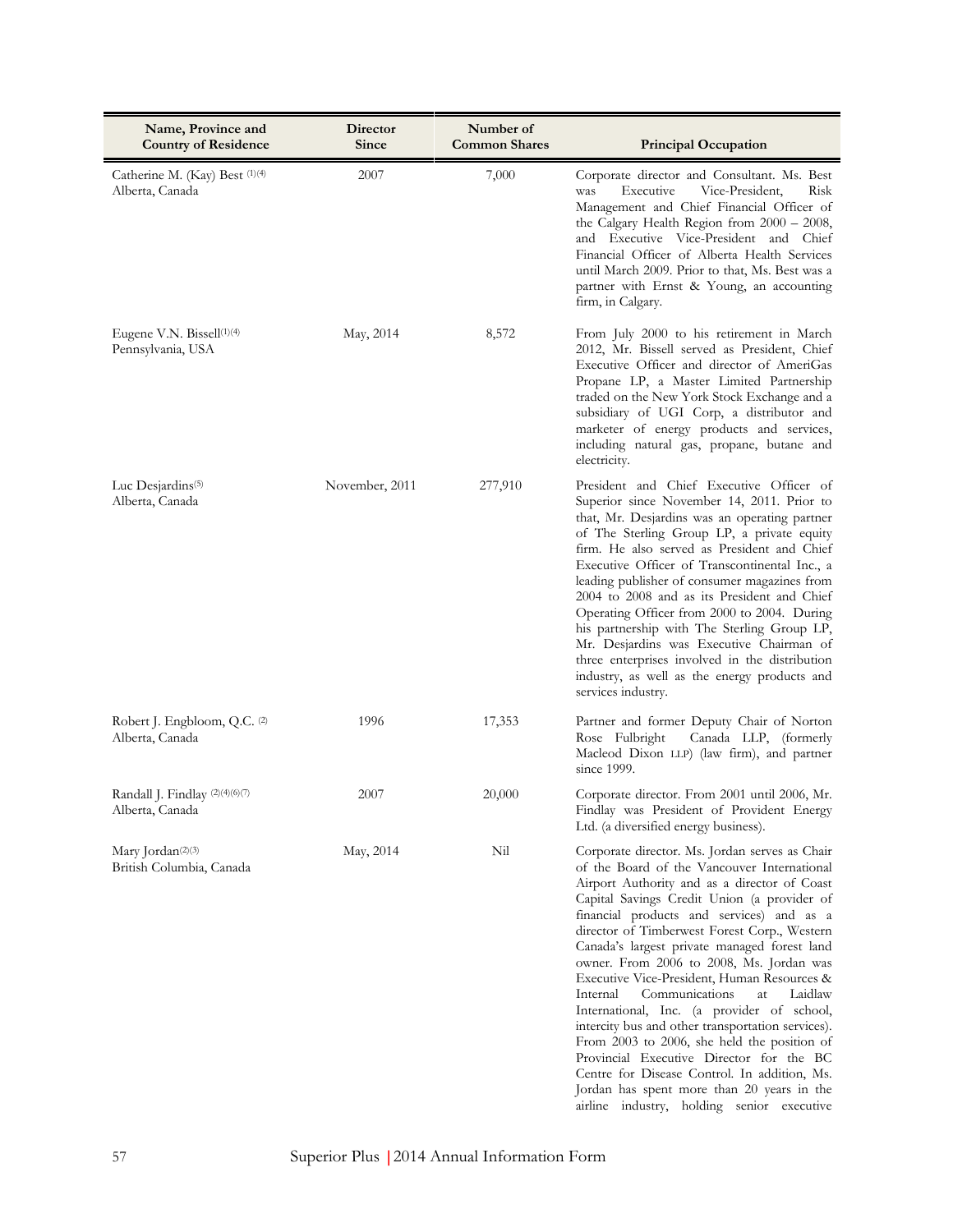| Name, Province and<br><b>Country of Residence</b>  | <b>Director</b><br><b>Since</b>           | Number of<br><b>Common Shares</b> | <b>Principal Occupation</b>                                                                                                                                                                                                                           |
|----------------------------------------------------|-------------------------------------------|-----------------------------------|-------------------------------------------------------------------------------------------------------------------------------------------------------------------------------------------------------------------------------------------------------|
|                                                    |                                           |                                   | positions with Air Canada, Canadian Airlines<br>and American Airline, including terms as the<br>President of several wholly owned regional<br>carriers.                                                                                               |
| James S.A. MacDonald (1)(3)                        | 2000(8)                                   | 177,664                           | Corporate Director. Prior thereto, Chairman                                                                                                                                                                                                           |
| Ontario, Canada                                    | (also, May 28, 1998)<br>to Dec. 11, 1998) |                                   | and Managing Partner of Enterprise Capital<br>$("ECMI")$ (investment<br>Management Inc.<br>management company).                                                                                                                                       |
| Walentin (Val) Mirosh (3)(4)(7)<br>Alberta, Canada | 2007                                      | 8,000                             | Corporate director and President of Mircan<br>Resources Ltd. (private investment and<br>consulting company). Prior to December 2009,<br>Vice President and Special Advisor to the<br>President and Chief Operating Officer of<br>NOVA Chemicals Corp. |
| David P. Smith (2)(3)<br>Ontario, Canada           | 1998                                      | 29,403                            | Chairman of the Board of Superior since<br>August 6, 2014 and Corporate Director. Prior<br>thereto, Managing Partner of ECMI.                                                                                                                         |

#### **Notes:**

(1) Member of Audit Committee.

(2) Member of Governance and Nominating Committee.

Member of Compensation Committee.

(4) Member of the Health, Safety and Environment Committee.

(5) Mr. Desjardins also owns \$500,000 principal amount of 6.5% Notes.

(6) Mr. Findlay was a director of Wellpoint Systems Inc. ("**Wellpoint**"), (a TSX Venture Exchange listed company) from June 2008 to January 31, 2011. Wellpoint was placed into receivership by two of its lenders on January 31, 2011. Wellpoint was a company supplying software to the energy industry in Canada, the U.S. and internationally.

(7) Messrs. Findlay and Mirosh also own \$150,000 and \$90,000 principal amount of Convertible Debentures of Superior, respectively.

(8) Mr. MacDonald was the Director of ICG Propane Inc. ("**ICG**") for the duration of the Hold-Separate Order of the Competition Bureau which required Superior to keep ICG's operations separate from its own. ICG was amalgamated with Superior effective September 30, 2000.

(9) The Corporation does not have an Executive Committee.

### **Executive Officers of Superior who are not Directors**

| Name and Municipality<br>of Residence | <b>Principal Occupation</b>                                                                                                                                                                                                                                              |
|---------------------------------------|--------------------------------------------------------------------------------------------------------------------------------------------------------------------------------------------------------------------------------------------------------------------------|
| Wayne M. Bingham<br>Calgary, Alberta  | Executive Vice-President and Chief Financial Officer of Superior and its predecessor since<br>November 1, 2006.                                                                                                                                                          |
| Ed Bechberger<br>Mississauga, Ontario | President of Specialty Chemicals (ERCO Worldwide) since January 25, 2015. Mr. Bechberger joined<br>ERCO Worldwide in 1980 and has held various executive positions, most recently that of Senior<br>Vice-President of Operations.                                        |
| Mike Farrell<br>Colleyville, Texas    | President of Construction Products Distribution since November 17, 2014. Prior thereto, from<br>2007 to 2013, President and CEO of Roofing Supply Group, LLC (RSG), the fourth largest<br>wholesale one step distributor of roofing supplies in the United States.       |
| Greg McCamus<br>Branchton, Ontario    | President of Energy Services, including Superior Propane since November 2012 and from June<br>2012 to November 2012, Interim President of Superior Propane and President of USRF and SEM.<br>Prior thereto President of USRF since 2008 and President of SEM since 2005. |
| Shawn B. Vammen<br>Calgary, Alberta   | Senior Vice-President, Superior Gas Liquids since November, 2014. Mr. Vammen joined SGL in<br>2008 and has held various senior positions, most recently that of Vice-President, Supply and<br>Marketing.                                                                 |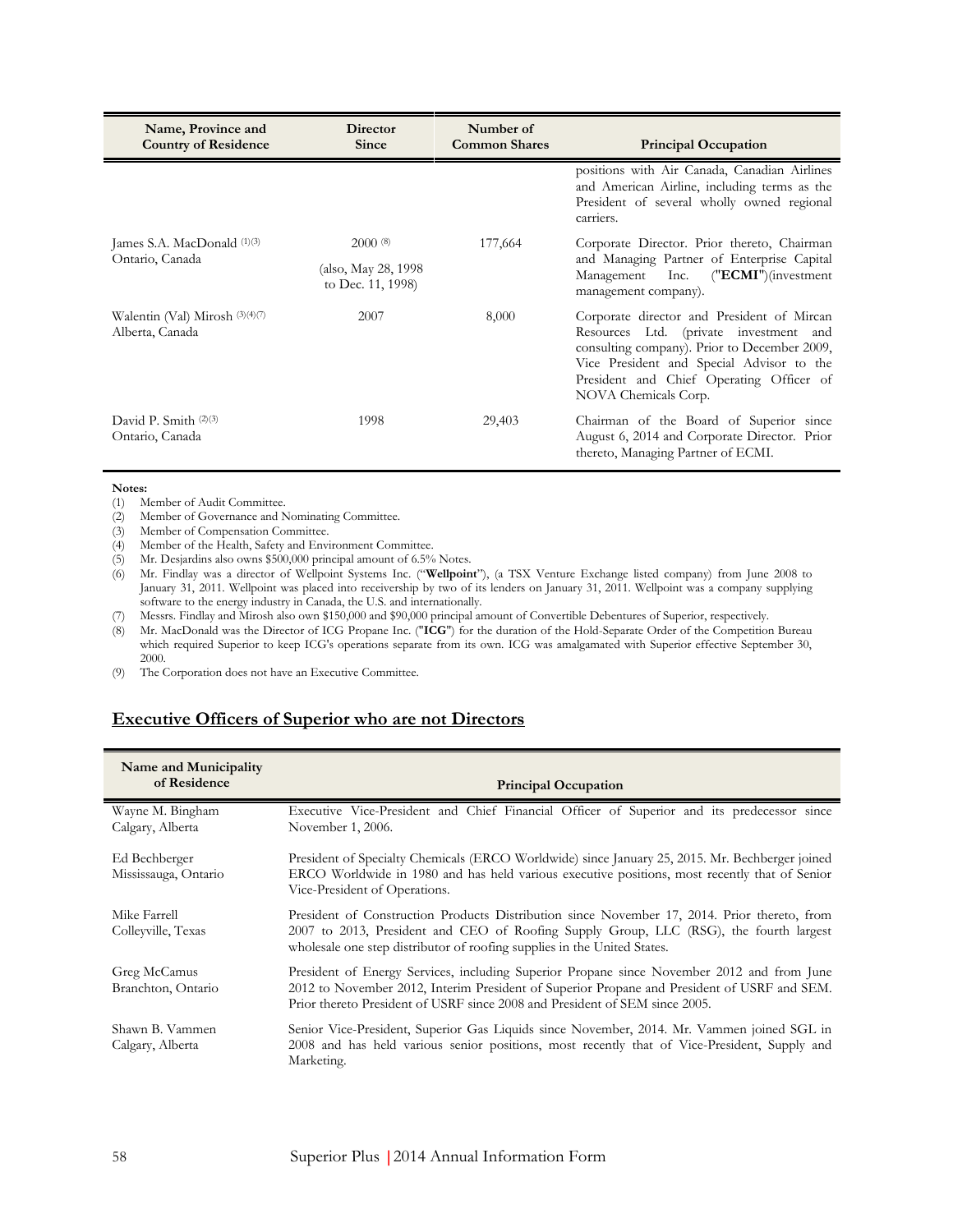| Name and Municipality<br>of Residence  | <b>Principal Occupation</b>                                                                                                                                                                                         |
|----------------------------------------|---------------------------------------------------------------------------------------------------------------------------------------------------------------------------------------------------------------------|
| Darren Hribar<br>Calgary, Alberta      | Chief Legal Officer and General Counsel of Superior since February 9, 2015. Prior thereto, Partner<br>at Norton Rose Fulbright Canada, LLP.                                                                         |
| Keith Wrisley<br>Canandaiqua, New York | President of U.S. Refined Fuels since June, 2012 and since 2009 Director, U.S. Operations. Prior<br>thereto President of KBW Enterprises LLC (a terminal construction project management company)<br>since $2008$ . |

### **AUDIT COMMITTEE**

### **Composition and Qualifications**

The Audit Committee consists of three directors, Ms. Best, Messrs. Bissell and MacDonald. Until May 7, 2014, the Audit Committee was comprised of Ms. Best, Messrs. Green and Smith (Chair). With the retirement of Mr. Green on May 7, 2014, Messrs. Bissell and MacDonald joined the Audit Committee. Effective August 6, 2014, with the appointment of Mr. Smith as Chairman of the Board, Mr. Smith left the Audit Committee as a member and Ms. Best was appointed as its Chair. Following the retirement of Mr. MacDonald at the 2015 AGM, another member of the Board will be appointed to the Audit Committee to fill the vacancy. All of these directors are "financially literate", and "independent" within the meaning of the Audit Committee Rule. In considering criteria for the determination of financial literacy, the Board looks at the ability to read and understand a balance sheet, an income statement and a statement of cash flow of a public entity.

Ms. Best is a chartered accountant with over 30 years' experience. Ms. Best is a corporate director and consultant. Previously, she served as Executive Vice-President, Risk Management and Chief Financial Officer for the Calgary and Alberta Health Region where she was responsible for all finance functions, including financial operations, budgeting, forecasting and planning, business support for operating and corporate portfolios, performance reporting, business planning and treasury management. Ms. Best was a chartered accountant at Ernst & Young, an accounting firm, for nineteen years, the last ten years as Corporate Audit Partner. In addition to a bachelor of interior design degree, she holds Chartered Accountant and Fellow Chartered Accountant designations.

Until his retirement in March 2012, Mr. Bissell served as President, Chief Executive Officer and director of AmeriGas, Propane LP, a master limited partnership traded on the New York Stock Exchange and a subsidiary of UGI Corp, a distributor and marketer of energy products and services, including natural gas, propane, butane and electricity. Mr. Bissell has over 13 years of public company board experience and a broad career experience gained over a period of more than 30 years in CEO and various other senior management positions in the propane and industrial gas sectors, including in areas of strategic planning, risk management, sales and operational management, corporate development, as well as large scale acquisition negotiation and integration. In addition to a B.A. degree, he holds a Masters of Business Administration degree.

Mr. MacDonald is a corporate director. Previously, he was Managing Partner of Enterprise Capital Management Inc., an investment management company. Mr. MacDonald has extensive investment banking and risk management experience and has served on the board of a number of public and private companies throughout his career. He also served as Deputy Chairman of Scotia McLeod Inc. with responsibilities for merger and acquisition advisory activities. In addition to a B.A.(Hons) degree, he holds a Masters of Business Administration degree.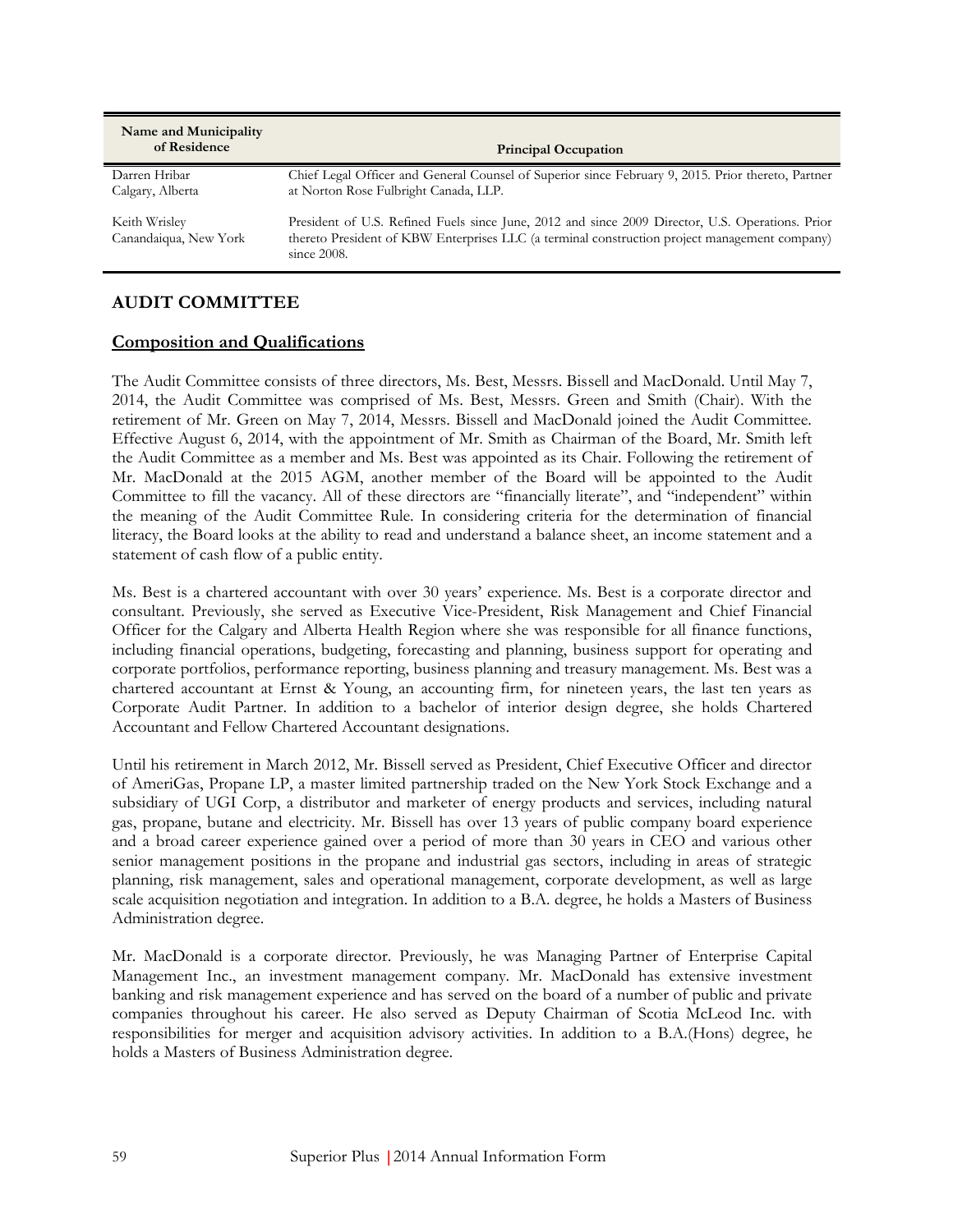# **Responsibilities and Terms of Reference**

The Audit Committee reviews with management and the external auditors, and recommends to the Board for approval, the annual and interim financial statements of the Corporation, the reports of the external auditors thereon and related financial reporting, including management's discussion and analysis and financial press releases. The Audit Committee assists the Board, in conjunction with the external auditors and management, with its review and oversight of audit plans and procedures and meets with the auditors independent of management at each quarterly meeting. The Audit Committee is responsible for reviewing and overseeing auditor independence, approving all non-audit services, reviewing and making recommendations to the Board on internal control procedures and management information systems. In addition, the committee is responsible for assessing and reporting to the Board on financial risk management positions and monitoring (a) the processes and compliance with respect to National Instrument 52-109 "Certification of Disclosure in Issuer's Annual and Interim Filings" requirements, (b) other accounting and finance based legal and regulatory compliance requirements, and (c) transactions or circumstances which could materially affect the financial profile of the Corporation. The complete text of the mandate of the Audit Committee is available on SEDAR at *www.sedar.com* and on Superior's website at *www.superiorplus.com* and is incorporated by reference in this AIF.

# **Audit Fees**

Fees billed by Deloitte for the years ended December 31, 2014 and December 31, 2013 are detailed in the following table:

|                    | Year Ended December 31, 2014 (\$) | Year Ended December 31, 2013 (\$) |
|--------------------|-----------------------------------|-----------------------------------|
| Audit fees         | 1,956,207                         | 1,734,890                         |
| Audit-related fees | 1,046,920                         | 172.825                           |
| All other fees     | 449,827                           | 121,358                           |
| Total fees         | $3,452,954^{(1)}$                 | $2,029,073^{(1)}$                 |

**Note:**

1. Reflects fees billed in fiscal year without taking into consideration the year to which these services relate.

*Audit fees* include fees for professional services rendered by the auditors for the audit and review of the Corporation's financial statements and Superior LP's annual financial statements or services provided in connection with statutory and regulatory filings. It also includes fees in connection with prospectus related services.

*Audit-related fees* include fees for one-time stand-alone audits of the SGL and CPD businesses, fees for services rendered in relation to performing the audit of, or reviewing financial statements, that were not part of audit fees such as attendance at quarterly audit meetings, pension plan audits and regulatory reviews.

*All other fees:* All permissible categories of non-audit services require approval from the Audit Committee. "All other fees" reported in the above table in respect to 2014 consist of fees related to IFRS technical updates and in respect to 2013 consist of fees paid to Deloitte in connection with French translation services.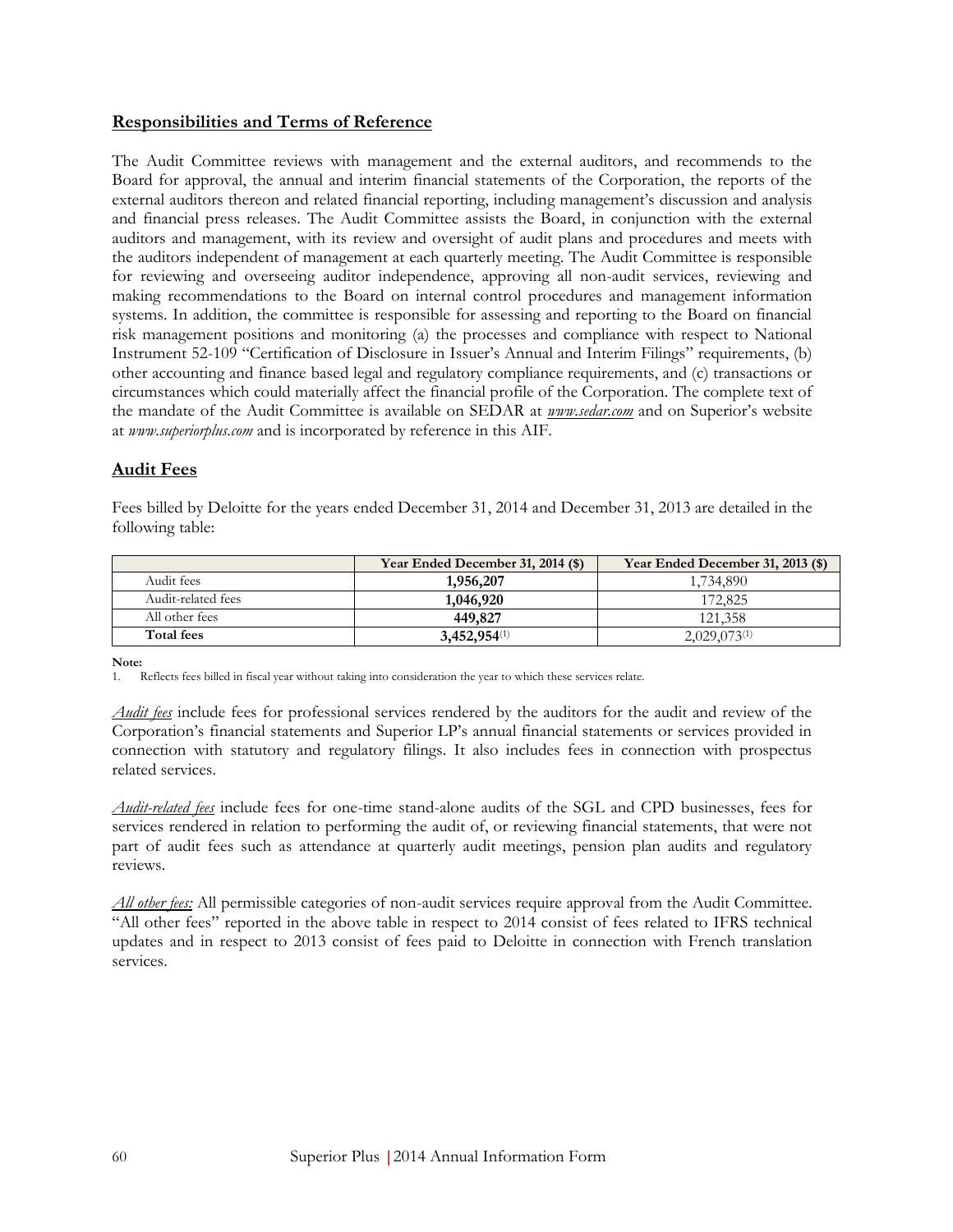# **RISK FACTORS**

### **General**

### **Cash Dividends to Shareholders are Dependent on the Performance of Superior LP**

Superior is entirely dependent upon the operations and assets of Superior LP. Superior's ability to make dividend payments to Shareholders is dependent upon the ability of Superior LP to make distributions on its outstanding limited partnership units as well as the operations and business of Superior LP.

There is no assurance regarding the amount of cash to be distributed by Superior LP or generated by Superior LP, and therefore, funds available for dividends to Shareholders. The actual amount distributed in respect of the limited partnership units will depend on a variety of factors, including without limitation, the performance of Superior LP's operating businesses, the effect of acquisitions or dispositions on Superior LP, and other factors that may be beyond the control of Superior LP or the Corporation. In the event significant sustaining capital expenditures are required by Superior LP or the profitability of Superior LP declines, there would be a decrease in the amount of cash available for dividends to Shareholders and such decrease could be material.

Superior's dividend policy and the distribution policy of Superior LP is subject to change at the discretion of the Board of Directors of Superior or the board of directors of the General Partner, as applicable. Superior's dividend policy and the distribution policy of Superior LP are also limited by contractual agreements including agreements with lenders to Superior and its affiliates and by restrictions under corporate law. See "Dividends" and "Long – Term Debt".

### **Access to Capital**

Superior's credit facilities, U.S. Notes and Senior Unsecured Notes of Superior LP contain covenants that require Superior LP to meet certain financial tests and that restrict, among other things, the ability of Superior LP to incur additional debt, dispose of assets or pay dividends/distributions in certain circumstances. These restrictions may preclude Superior LP from returning capital or making distributions on the limited partnership units. See "Long – Term Debt" for a description of the requirements contained in Superior's debt covenants.

The payout by Superior LP of a substantial amount of its available cash flow means that capital expenditures to fund growth opportunities can only be made in the event that other sources of financing are available. Lack of access to such additional financing could limit the future growth of the business of Superior LP and, over time, have a material adverse effect on the amount of cash available for dividends to Shareholders.

To the extent that external sources of capital, including public and private markets, become limited or unavailable, Superior's and Superior LP's ability to make the necessary capital investments to maintain or expand its current business and to make necessary principal payments under its term credit facility and to repay other indebtedness may be impaired.

### **Interest Rates**

Superior maintains a substantial floating interest rate exposure through a combination of floating interest rate borrowings and the use of derivative instruments. Demand levels for a significant portion of Energy Services' sales and substantially all of Specialty Chemicals and CPD's sales are affected by general economic trends. Generally speaking, when the economy is strong, interest rates increase as does sales demand from Superior's customers, thereby increasing Superior's ability to pay higher interest costs and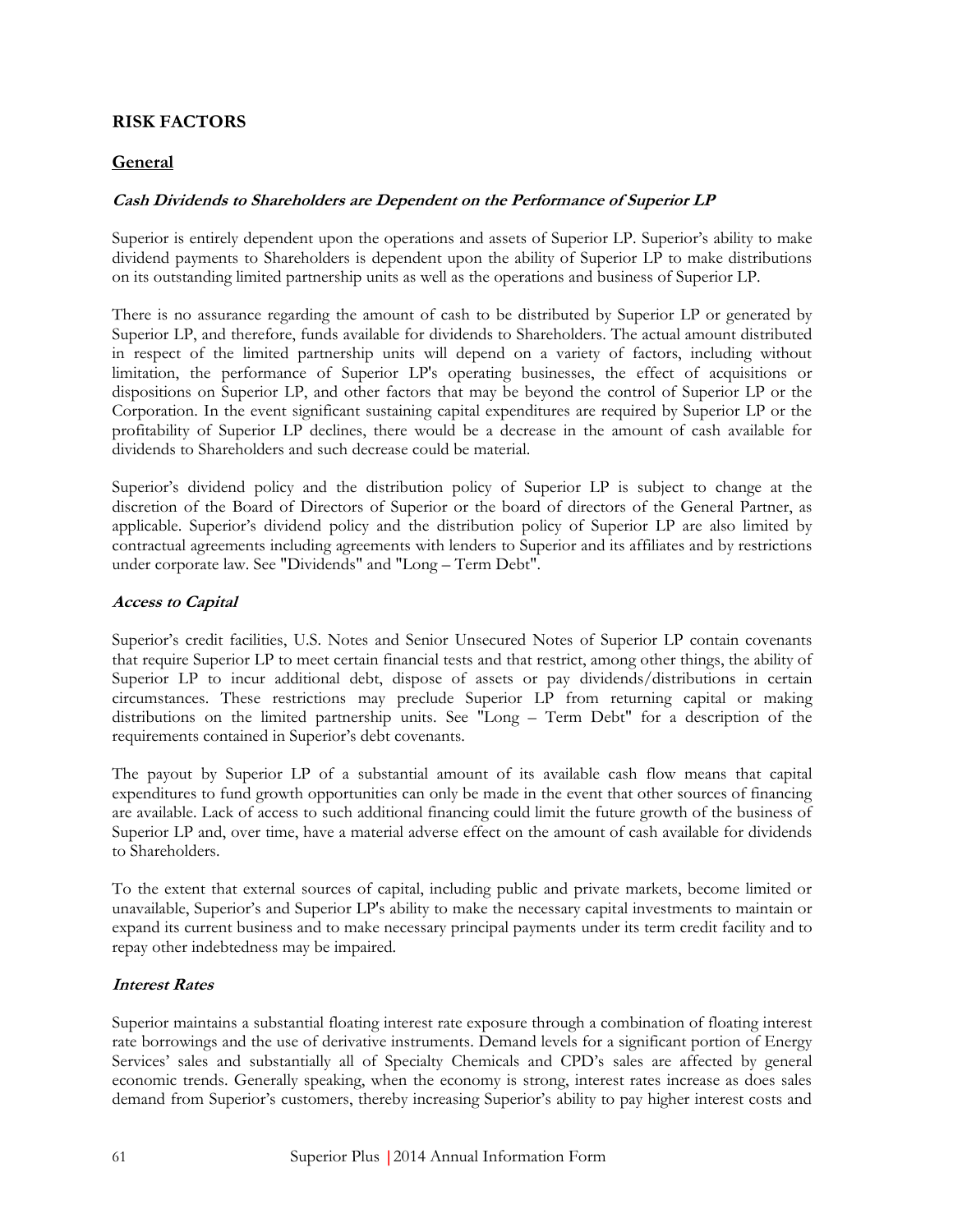vice versa. In this way, there is a common relationship between economic activity levels, interest rates and Superior's ability to pay higher or lower rates. However, higher interest rates can affect Superior's borrowing costs, which may have an adverse effect on Superior.

### **Tax Reassessments**

The CRA has issued Notices of Reassessment challenging the tax consequences of the Conversion based on the acquisition of control rules and the general anti-avoidance rules in the Tax Act. Superior has filed Notices of Objection and Notices of Appeal and is currently involved in legal proceedings with the Tax Court of Canada and the outcome of this litigation cannot be predicted with certainty. The Notices of Reassessment are disallowing \$1.6 billion of tax pools. Superior remains confident in the appropriateness of its tax filing position and the expected tax consequences of the Conversion and intends to vigorously defend such position. If Superior receives a positive decision, then any taxes, interest and penalties paid to the CRA will be refunded plus interest. If Superior is unsuccessful, then any remaining taxes payable plus interest and penalties will have to be remitted. See "General Development of Superior – Receipt of Reassessments from CRA".

### **Operating Risks and Insurance Coverage**

Superior LP's operations are subject to the risks associated with the operations of each of its businesses some of which are outlined below. Superior LP is and will continue to be involved in various legal proceedings and litigation that arises in the normal course of its business. Superior LP maintains insurance policies with insurers in such amounts and with such coverages and deductibles as it believes are reasonable and prudent. However, there can be no assurance that such insurance will be adequate to protect Superior LP from all material expenses related to potential future claims related to the operations of its businesses or that such levels of insurance will be available in the future at economical prices. Also, there can be no assurance that Superior LP's insurance providers will have the ability to satisfy all future claims in accordance with our policies.

### **Litigation and Fines**

Superior LP and its subsidiaries are currently involved in certain legal proceedings and although management of Superior does not believe that an adverse decision in any such proceedings would have a material adverse effect on the financial condition of Superior, the outcome of litigation cannot be predicted with certainty. In addition, Superior has significant operations in Canada, the United States and Chile and, as a result, may be exposed to litigation or legal proceedings in such jurisdictions. A significant judgment against Superior or any of its subsidiaries, or the imposition of a significant fine or penalty, as a result of a finding that Superior or any of its subsidiaries has failed to comply with laws or regulations could have an adverse effect on Superior.

#### **Third Party Credit and Commitment Risk and Reliance on Key Customers**

Superior contracts with numerous third parties, some of which represent a significant source of revenue and others which are important suppliers to Superior. In particular, CNRL, Plains Midstream Canada, Shell Canada Limited, Spectra Energy Empress LP, Bruce Power L.P., by its general partner, Bruce Power Inc., Marcquarie Cook Energy Canada Ltd., Philadelphia Energy Solutions, TransCanada Energy Ltd., PotashCorp., CMPC Celulosa S.A., Armstrong World Industries, and CGC Inc., a USG company. As a result, if such third parties fail to fulfill their commitments, meet their contractual obligations or are otherwise unable to perform as expected regardless of whether such actions would constitute a breach of contract to Superior, despite the fact that Superior takes steps to mitigate these risks, such failures could have a material adverse effect on the business, financial condition or operations of Superior.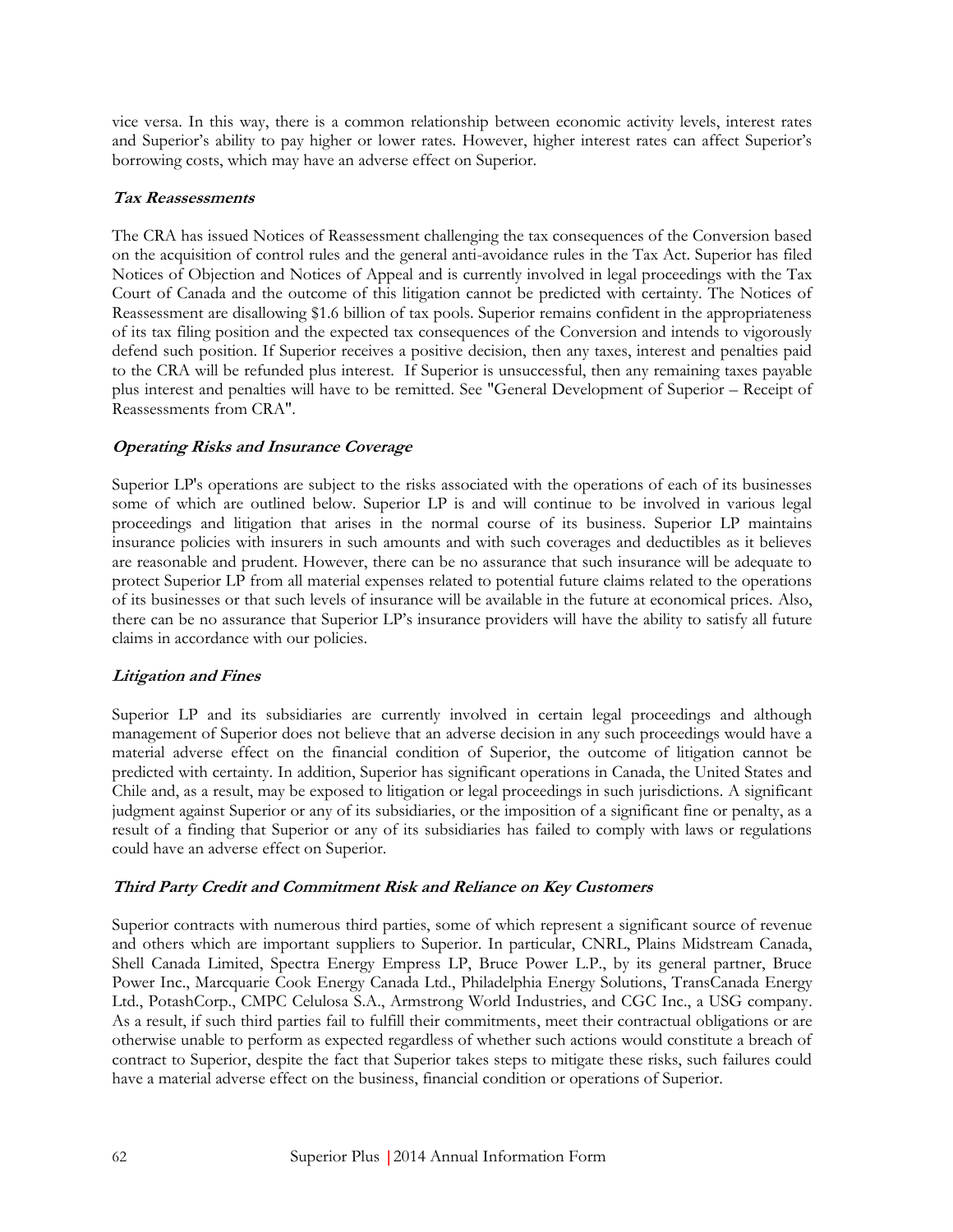#### **Collections from Customers**

Superior's operating segments are dependent in part on the viability of its customers for collections of trade accounts receivable and notes receivable. Superior cannot assure that its customers will not experience financial difficulties in the future or that it will be able to collect all of its trade accounts receivable or notes receivable.

### **Recent Acquisitions**

Pursuant to the terms of the agreements providing for the purchase of assets or businesses, Superior has been and will continue to be provided with certain representations, warranties and indemnities from the respective vendors subject to certain applicable limitations and thresholds and will conduct due diligence prior to completion of such acquisitions. However, if such representations and warranties are inaccurate or limited in applicability or if any liabilities that are discovered exceed such limits or are not covered by the representations, warranties or indemnities, or the applicable vendors default in their obligations or if certain liabilities are not identified in such agreements, Superior could become liable for any such liabilities which may have an adverse effect on Superior. In addition, there may be liabilities or risks that were not discovered in such due diligence investigations which could have an adverse effect on Superior.

# **Foreign Exchange Risk**

A portion of Superior's net cash flows are denominated in U.S. dollars. Accordingly, fluctuations in the Canadian/United States dollar exchange rate can impact profitability. Superior attempts to mitigate the short and medium-term impact of this risk by hedging.

# **Changes in Legislation and Expected Tax Profile**

There can be no assurances that income tax laws in the numerous jurisdictions in which Superior operates will not be changed, interpreted or administered in a manner which adversely affects Superior and its Shareholders. In addition, there can be no assurance that the CRA (or a provincial tax agency), U.S. Internal Revenue Service (or a state or local tax agency), or the Chilean Internal Revenue Service (collectively the "**Tax Agencies**") will agree with how Superior calculates its income for tax purposes or that the various Tax Agencies will not change their administrative practices to the detriment of Superior or its Shareholders.

### **Dependence on Personnel**

The success of Superior and its operating segments has been largely dependent on the skills and expertise of its employees. The failure to attract and retain a sufficient number of qualified professionals and support staff could also have an adverse effect on Superior's profitability. Such shortages may result in the inability of Superior to accept new customers or to meet existing customer obligations. It would also be expected to result in an escalation of compensation levels of its employees which Superior may not be successful in offsetting. The continued success of Superior will be dependent upon its ability to retain the services of such personnel, as well as experienced management, and recruit and retain other key employees for its business.

# **Superior LP May Not Be Successful in Making Acquisitions**

Superior LP and its predecessors have historically expanded their business through organic growth and acquisitions. Superior LP intends to consider and evaluate opportunities for growth acquisitions. There can be no assurance that Superior LP will find attractive acquisition candidates in the future, or that Superior LP will be able to acquire such candidates on economically acceptable terms.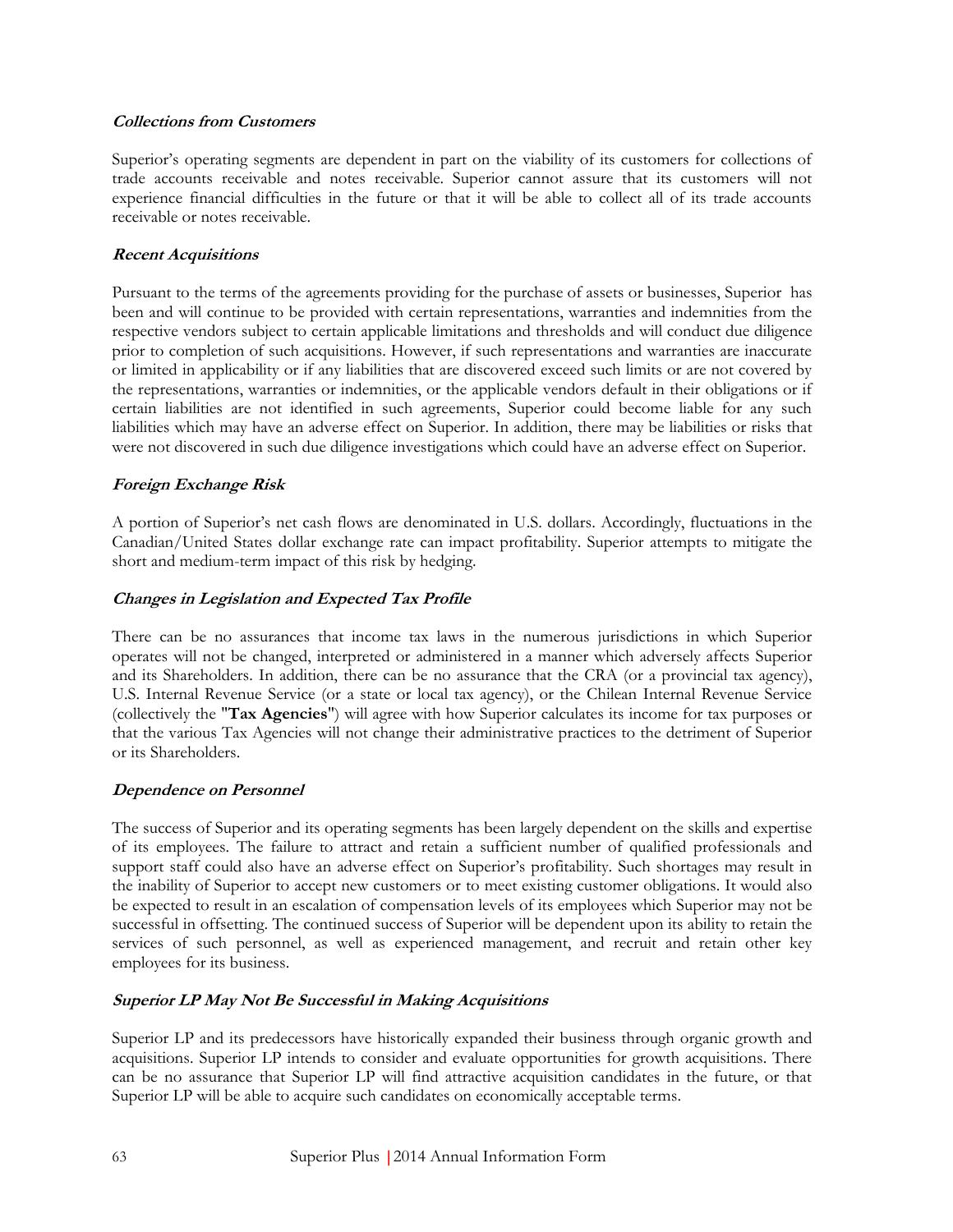#### **Forward-Looking Information May Prove Inaccurate**

Numerous statements containing forward-looking information are found in this AIF, documents incorporated by reference in this AIF and other documents forming part of Superior's public disclosure record. Such statements and information are subject to risks and uncertainties and involve certain assumptions, some, but not all, of which are discussed elsewhere in this document. The occurrence or non-occurrence, as the case may be, of any of the events described in such risks could cause actual results to differ materially from those expressed in the forward-looking information.

### **Ballard Operational Risks**

The Fund has, through the contractual provisions in the agreements implementing the Conversion, including the Indemnity Agreement, and through securing certain insurance coverage, attempted to ensure that the liabilities and obligations relating to the business of Ballard are transferred to and assumed by New Ballard, that Superior is released from any such obligations and, even where such transfer or release is not effective or is not obtained, Superior is indemnified by New Ballard for all such obligations. However, in the event New Ballard fails or is unable to meet such contractual obligations to Superior, Superior could be exposed to liabilities and risks associated with the operations of Ballard which include, without limitation, risks relating to claims with respect to intellectual property matters, product liability or environmental damages.

### **Additional Shares**

If the Board of Directors of the Corporation decides to issue additional Common Shares, preferred shares or securities convertible into Common Shares, existing Shareholders may suffer significant dilution.

### **Limited Liability**

Superior holds a 99.9% limited partnership interest in Superior LP. As a limited partner of a limited partnership existing under the laws of the Province of Ontario, Superior's liability for indebtedness, claims and other liabilities of Superior LP is limited to its investment in such partnership. However, there are certain circumstances in which Superior could lose its limited liability in connection with its investment in Superior LP. For example, if Superior were to directly assume active management of Superior LP, its limited liability would be jeopardized.

### **Energy Services**

### **Superior Propane, USRF and SGL**

#### **Competition**

Propane is sold in competition with other energy sources such as fuel oil, electricity and natural gas, some of which are less costly on an energy equivalent basis. While propane is usually more cost effective than electricity, electricity is a major competitor in most areas. Fuel oil is also used as a residential, commercial and industrial source of heat and, in general, is less costly on an equivalent energy basis, although operating efficiencies, environmental and air quality factors help make propane competitive with fuel oil. Except for certain industrial and commercial applications, propane is generally not competitive with natural gas in areas where natural gas already exists. Other alternative energy sources such as compressed natural gas, methanol and ethanol are available or could be further developed and could have an impact on the propane industry and Superior Propane in the future. The trend towards increased conservation measures and technological advances in energy efficiency may have a detrimental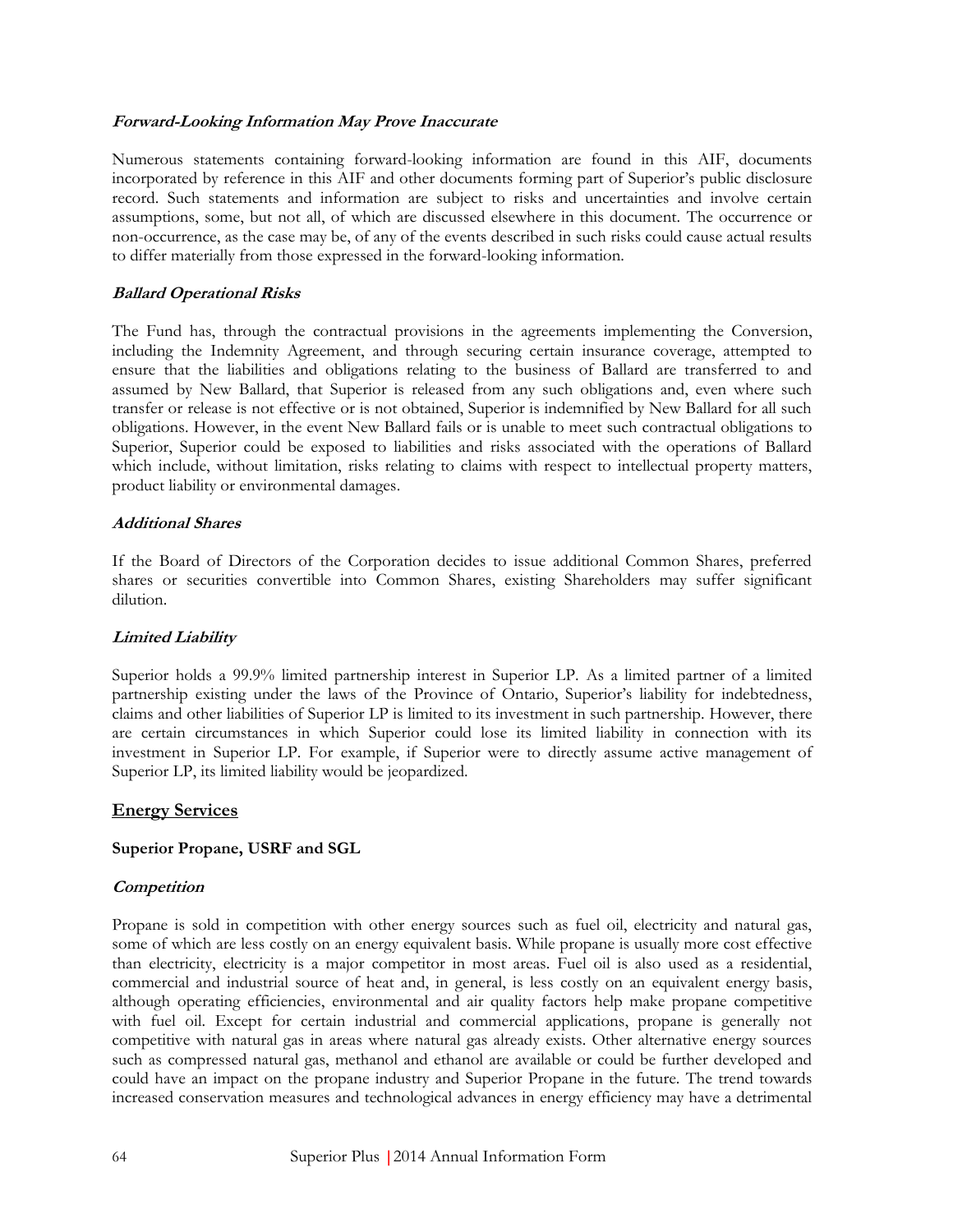effect on propane demand and Superior Propane's sales. Demand for automotive uses has experienced recent growth as lower propane prices have enhanced propane's competitiveness in certain cases. Superior Propane has strategic partnerships with companies focused on after-market conversion technologies. This segment has been impacted by the development of more fuel efficient and complicated engines which increase the cost of converting engines to propane and reduce the savings per kilometre driven. Propane commodity prices are affected by crude oil and natural gas commodity prices.

Although Superior Propane is the largest provider of propane in Canada, it faces intense competition in each region of the country where it carries on business from a variety of competitors. In addition to competition from other energy sources, Superior Propane competes with approximately 200 other retail marketers. Propane retailing is a local, relationship-based business, in which propane competes for market share based on price and level of service. The industry is mature, with limited growth potential and barriers to entry are relatively low. Superior Propane's ability to remain an industry leader depends on its ability to provide reliable service at competitive selling prices. There can be no assurance that Superior Propane will be able to compete successfully against its current or future competitors or that competition will not have a material adverse effect on Superior's results of operations and financial condition, and on the amount of cash available for dividends to Shareholders.

Competition in USRF's business markets generally occurs on a local basis between large full service, multi-state marketers and smaller local independent marketers. Marketers primarily compete based upon price and service and tend to operate in close proximity to customers, typically within a 35-mile marketing radius from a central depot, to lower delivery costs and provide prompt service.

Among USRF's largest competitors, pricing tends to be competitive and generally based upon a reasonable markup of overall cost of fuel, delivery, and service. USRF is well positioned to compete with these corporations given its volume, terminal and bulk storage facilities, and attractive customer density footprint. USRF is also well positioned to compete with its other smaller regional and local suppliers, who generally have fewer than 3,000 residential customers and do not have sufficient volume or infrastructure to achieve the cost efficiencies that USRF is able to achieve.

Competition also arises from suppliers of alternative sources of energy, such as natural gas. The rate of conversion from the use of home heating oil is primarily affected by the viability of natural gas, fuel prices, and the cost of replacing the home's existing oil-fired heating system.

### **Volume Variability, Weather Conditions and Economic Demand**

Historically, overall propane demand from non-automotive end-use applications has been stable. However, weather, general economic conditions and the volatility in the cost of propane affect propane market volumes. Weather influences the demand for propane primarily for home and facility heating uses and also for agricultural applications, such as crop drying. Approximately 63% of Superior Propane's annual portable fuel volume is distributed during the October to March winter heating season. Superior Propane offers customers fixed-price contracts throughout the year, supported by purchasing arrangements with SGL. Volatility in the cost of propane influences demand for propane as high prices erode demand for propane and customers undertake conservation or energy efficient actions, or seek lower cost energy alternatives.

Harsh weather can create conditions that exacerbate demand for propane, impede the transportation and delivery of propane, or restrict the ability for Superior Propane to obtain propane from its suppliers. Such conditions may also increase Superior Propane's operating costs and may reduce customers' demand for propane, any of which may have an adverse effect on Superior Propane.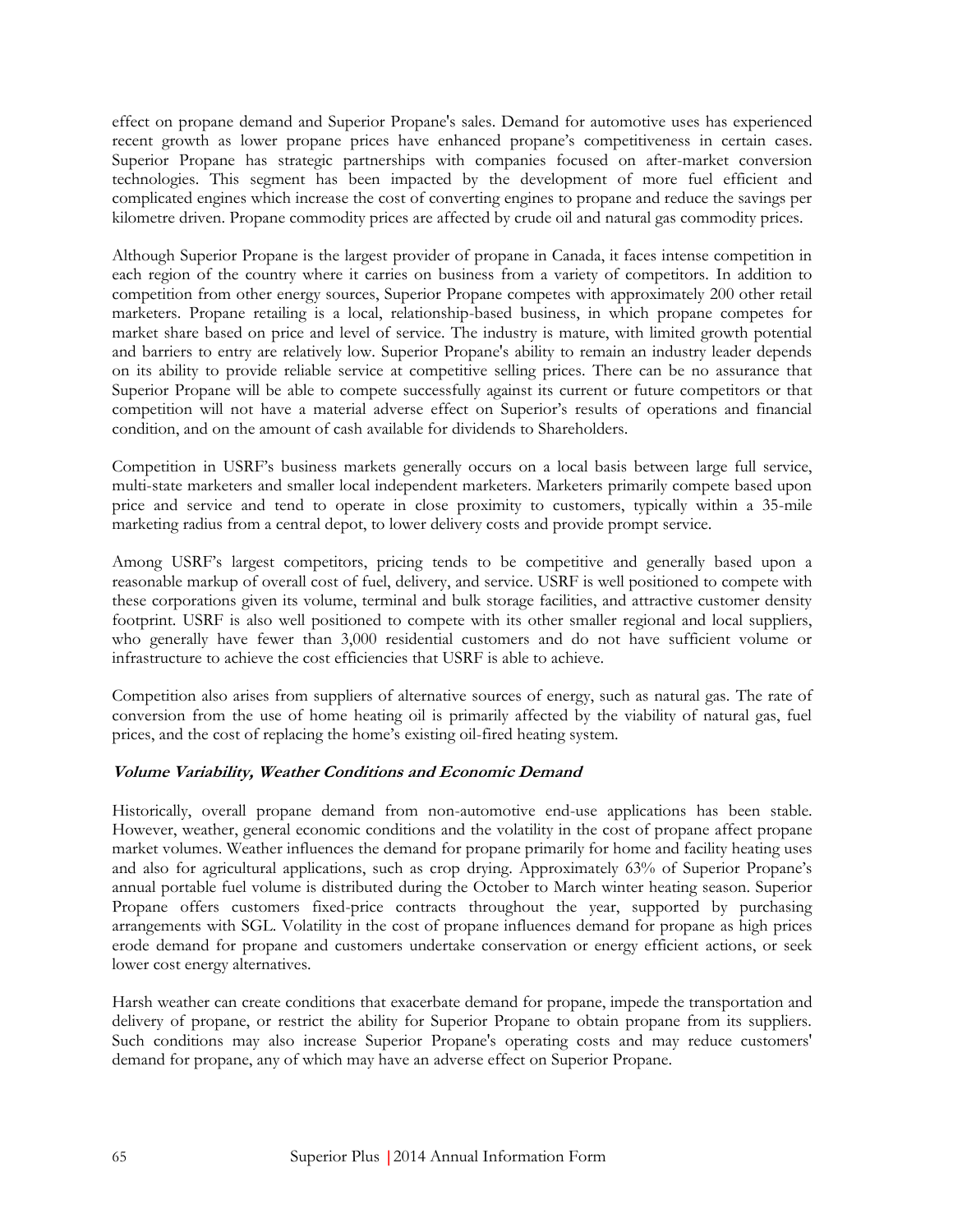Due to the nature of SGL's supply arrangements, storage contracts and available hedging strategies, in periods of declining prices and low demand, SGL may be faced with a mismatch in the timing of inventory sales and prevailing market prices.

For USRF, demand from end-use heating applications is predictable. However, weather and general economic conditions affect distillates market volumes. Weather influences the immediate demand for distillates, primarily for heating, while longer-term demand declines due to economic conditions as customers trend towards conservation and supplement heating with alternative sources such as wood pellets.

# **Demand, Supply and Pricing**

Propane represents approximately 2% of the overall Canadian energy market and is used in a wide range of applications, including residential, commercial, industrial, agricultural and automotive uses. Demand for traditional propane end-use applications is increasing marginally with general economic growth. However, increases in the cost of propane encourage customers to reduce fuel consumption and to invest in more energy efficient equipment, reducing demand. Automotive propane demand is presently experiencing growth after a period of stabilizing after several years of decline at 10-15% a year. A declining trend could return depending upon propane pricing and the market acceptance of propane conversion options and the availability of infrastructure.

SGL's supply is currently purchased from approximately 20 propane producers and suppliers in Canada and the United States. If SGL was not able to obtain the required supply from such producers, it could have an adverse effect on its and Superior Propane's business. The retail propane business is a "marginbased" business where the level of profitability is largely dependent on the difference between retail sales prices and wholesale product costs. Changes in propane supply costs are normally passed through to customers. Delays in passing on supply costs to customers can have an adverse effect on profitability.

Approximately five million households or roughly 25% use distillate fuel oil as their main space heating fuel located in the north-eastern United States. Heating oil is a low viscosity, flammable, liquid petroleum product produced at crude oil refineries as a part of the distillate fuel oil product family. Residential space heating is the primary use for heating oil, making the demand highly seasonal. Based on the latest available data, residential customers in the north-eastern United States consumed over 3.1 billion gallons of heating oil.

The north-eastern United States has traditionally relied on heating oil as a household fuel source, but demand has gradually declined over the past 20 years as propane and natural gas fuels have become more readily available. While heating oil no longer maintains an appreciable share of new home construction, turnover on existing homes is slow due to the cost requirements to switch. USRF experiences a 6% - 7% decline in its heating oil customers annually. This is partially impacted by the decline in demand for heating oil in the north-eastern United States which is declining at a modest rate of 3.7%. USRF is a "margin-based" business where the level of profitability is largely dependent on the difference between retail sales prices and wholesale product costs. Changes in supply costs are normally passed through to customers, but timing lags may result in positive or negative gross margin fluctuations.

SGL sources its fixed-price term propane sales commitments by entering into various physical propane purchase and sale contracts for similar terms and volumes to create an effective fixed-price cost of supply. SGL transacts with approximately 20 propane counterparties. There can be no assurance that any of these counterparties will not default on any of its obligations to SGL requiring SGL to find another source to meet its supply commitment and, any such default, could have a material adverse effect on Superior. However, the financial condition of each counterparty is evaluated and credit limits are established in an effort to minimize SGL's exposure to this risk.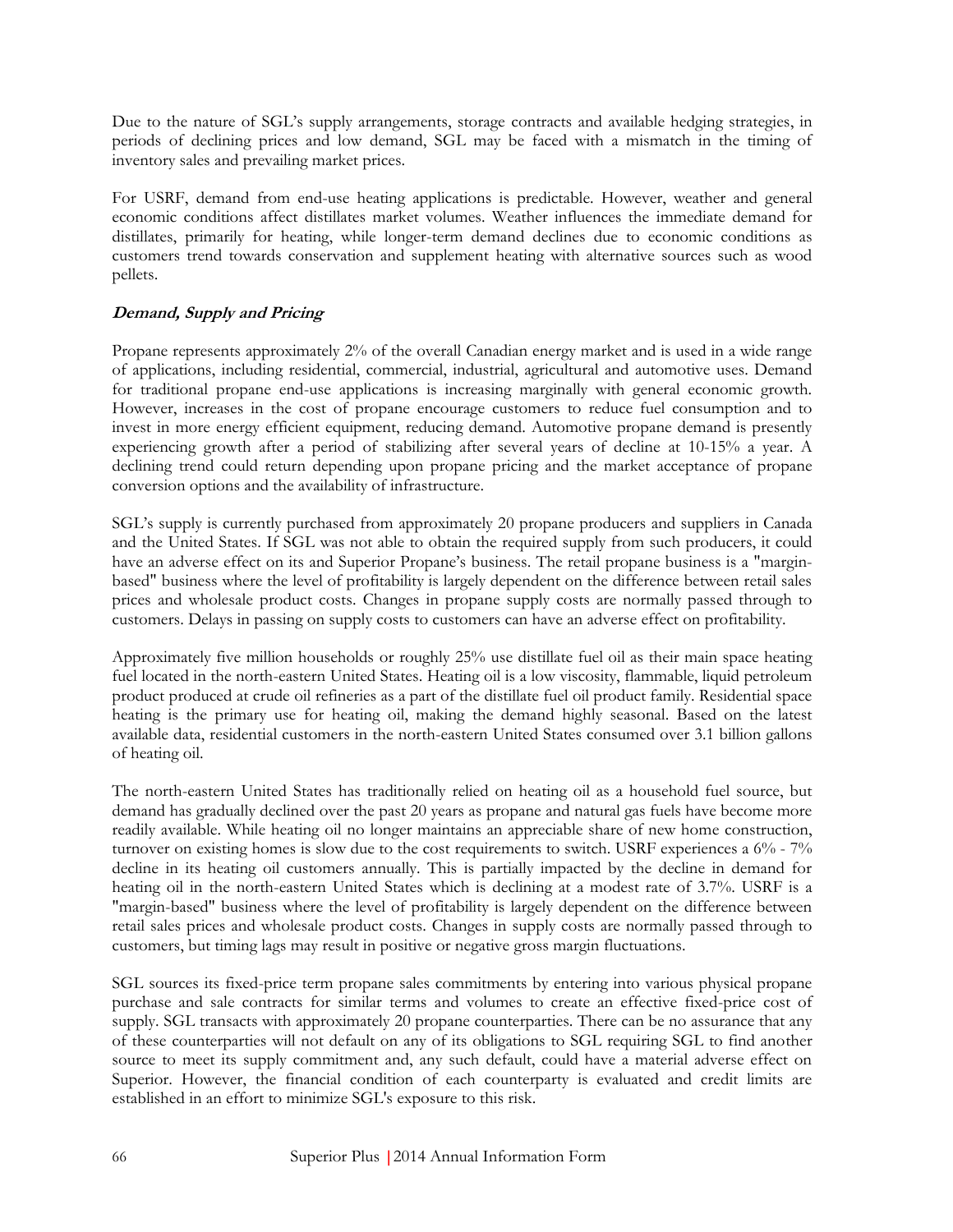### **Transportation**

Spikes in demand caused by weather or other factors can stress the supply chain, disrupt transportation and hamper Superior's ability to obtain additional quantities of propane. Transportation providers (rail and truck) in some circumstances have limited ability to provide additional resources in times of extreme peak demand.

## **Health, Safety and Environment**

Slight quantities of propane may be released during transfer operations. The storage and transfer of propane has limited impact on soil or water given that a release of propane will disperse into the atmosphere. In the event of a liquid propane leak, a large quantity of propane gas is produced in very little time and is extremely flammable when exposed to an ignition source. If propane is ignited, it can result in an explosion or fire, which can cause death or injury to people and damage to property or the environment. In addition, as propane gas is denser than air, a leak will form a dense cloud, follow the contours of the terrain and settle into lower elevations before dissipating. To mitigate risks, Superior Propane has established a comprehensive program directed at environmental, health and safety protection. This program consists of an environmental policy, codes of practice, periodic self-audits, employee training, quarterly and annual reporting and emergency prevention and response.

Superior Propane's operations are subject to the risks associated with handling, storing and transporting propane in bulk. The potential exists for accidents to occur or equipment to fail which could result in the release of propane and any such release could result in a fire or explosion causing damage to facilities, death or injury and liabilities to third parties.

In Canada, Federal and Provincial regulators responsible for the safe handling of hazardous materials continue to review, revise and implement new safety standards to enhance the safety of the public. New safety standards have the potential for a significant cost to implement and maintain. However, the cost and timing to comply with any new or proposed changes is unknown at this time.

USRF's operations are subject to the risks associated with handling, storage and transporting refined fuels in bulk. The potential exists for accidents to occur or equipment to fail which could result in the release of such substances and any such release could result in a fire or explosion, causing damage to facilities, death or injury and liabilities to third parties.

USRF safety practices and regulatory compliance are an important part of its business, which is managed through a centralized safety and environment management system. The storage and delivery of refined fuels poses the potential for spills which impact the soils and water of storage facilities and customer properties. USRF operated bulk storage areas and loading/unloading points have secondary containment to prevent spills from reaching soil or ground water. Customer locations are inspected by drivers and technicians during visits to identify potential release hazards and necessary corrections are performed before product is delivered. A release that could impact soil or ground water is required to be reported to the appropriate government agencies; clean-up operations are conducted by internal and third party technicians. USRF's commodities create Greenhouse gases. The regulatory landscape related to Greenhouse gases could change based on ongoing discussions in various political and environmental forums.

### **Employee and Labour Relations**

As of December 31, 2014, approximately 273 or 19% of Superior Propane's employees are unionized through three provincial or regional certifications in British Columbia, Yukon and Quebec. Expiry dates range from December 31, 2016 to April 30, 2018. While labour disruptions are not expected, there is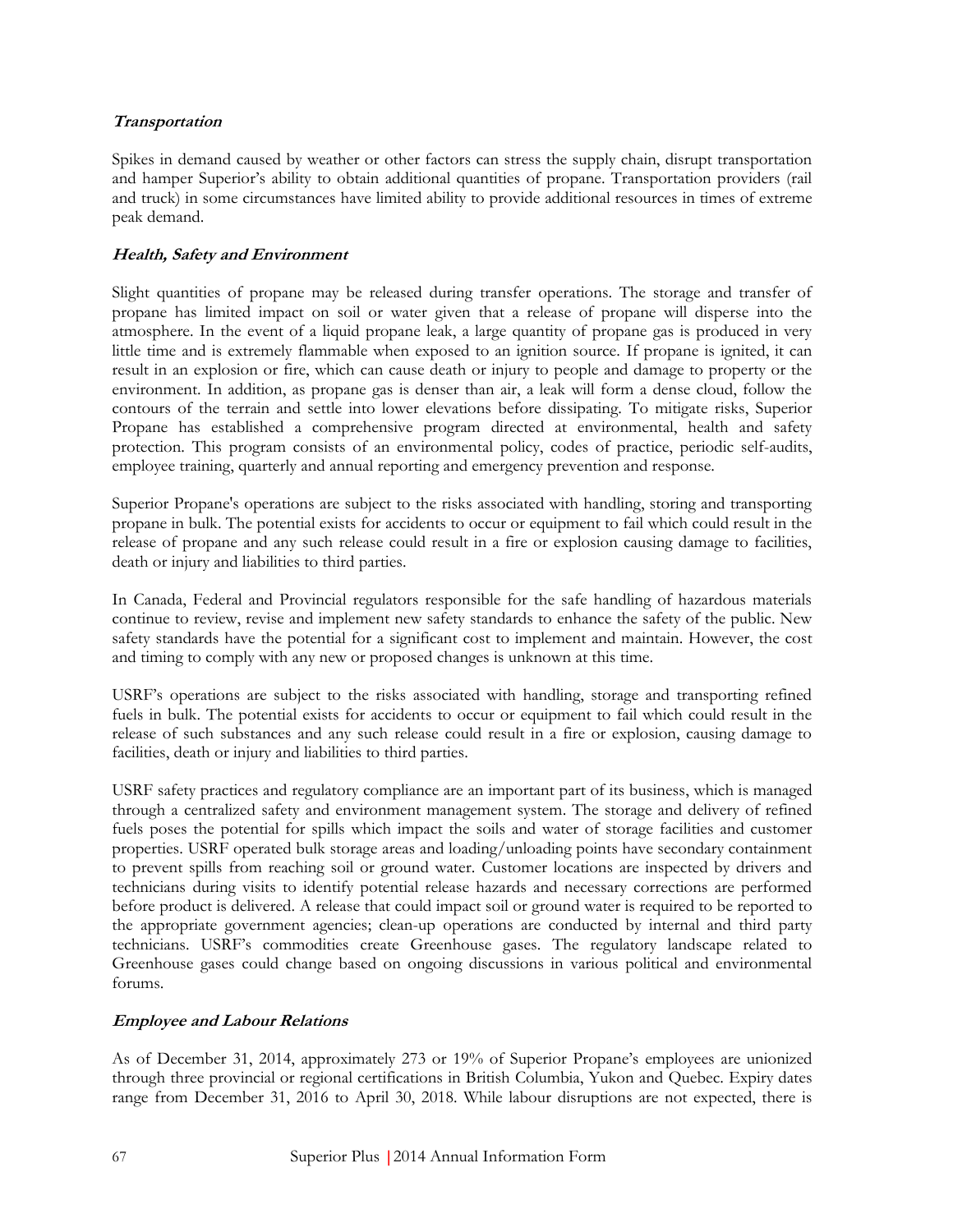always risk associated with the collective agreement negotiation process that could have an adverse impact on Superior.

As of December 31, 2014, approximately 60 or 6% of USRF's employees are unionized. One of the union agreements expires on March 31, 2015 and the other expires on May 29, 2015. Currently, the International Brotherhood of Teamsters (Seymour and Milford, CT) is in the process of negotiating a collective bargaining agreement for delivery drivers and service technicians. The Sheet Metal Workers International Association (McKee Road location in Rochester, NY) is also in the process of negotiating a collective bargaining agreement for service technicians. If USRF is unable to renegotiate such collective bargaining agreements, it could result in an adverse impact on Superior.

### **Fixed-Price Offerings**

Superior Propane offers its customers various fixed-price propane programs. In order to mitigate the price risk from offering these services, Superior Propane, through SGL, uses either its physical inventory positions or forward commodity transactions with various third parties having terms and volumes substantially the same as its customers' contracts. In periods of high propane price volatility the fixedprice programs create exposure to over or under supply positions as the demand from customers may significantly exceed or fall short of supply procured. In addition, if propane prices decline significantly subsequent to customers signing up for a fixed-price program there is a risk that customers will default on their commitments. Fixed-price offerings make up 12.5% of Superior Propane's delivered volumes. See Note 29 to the Financial Statements for fixed-price propane purchase and sale commitment amounts.

USRF offers its customers some limited fixed-price and capped-price programs. In order to mitigate the price risk from offering these services, USRF uses call options, physical positions, supplemented by forward commodity transactions with various third parties having terms and volumes substantially the same as its customers' contracts. In periods of high commodity prices volatility in the fixed-price programs create exposure to over or under supply positions as the demand from customers may significantly exceed or fall short of supply procured. In addition, if commodity prices decline significantly subsequent to customers signing up for a fixed-price program there is a risk that customers will default on their commitments. Fixed-price offerings make up under 7% of the USRF's flowing volumes. See Note 29 to the Financial Statements for refined fuel purchase and sale commitment amounts.

SGL primarily purchases and sells propane, as well as butane and other refined fuel products to meet its estimated commitments to its wholesale customers based upon, among other things, the historical consumption of propane of its customers. Depending on a number of factors, including weather, pricing, customer attrition and economic conditions, customer consumption may vary from the volume purchased. This variance may require SGL to purchase or sell its products at market prices which may have a material adverse effect on the financial results of Superior. To mitigate potential balancing risk, SGL closely monitors its balancing position and leases storage facilities to secure supply for its customers, in an effort to minimize imbalances.

# **Regulatory Environment and Legislative Change**

Superior Propane and USRF are subject to extensive federal, state and local laws and regulations, including those relating to the protection of the environment, waste management, discharge of hazardous materials and the characteristics and composition of refined products. Certain of these laws and regulations may also require assessment or remediation efforts at USRF's facilities and at third party sites. Environmental laws applicable to Superior Propane and USRF are subject to frequent change and often become more stringent over time. Compliance with current and future environmental laws and regulations may require significant expenditures, increasing the overall cost of operating the business.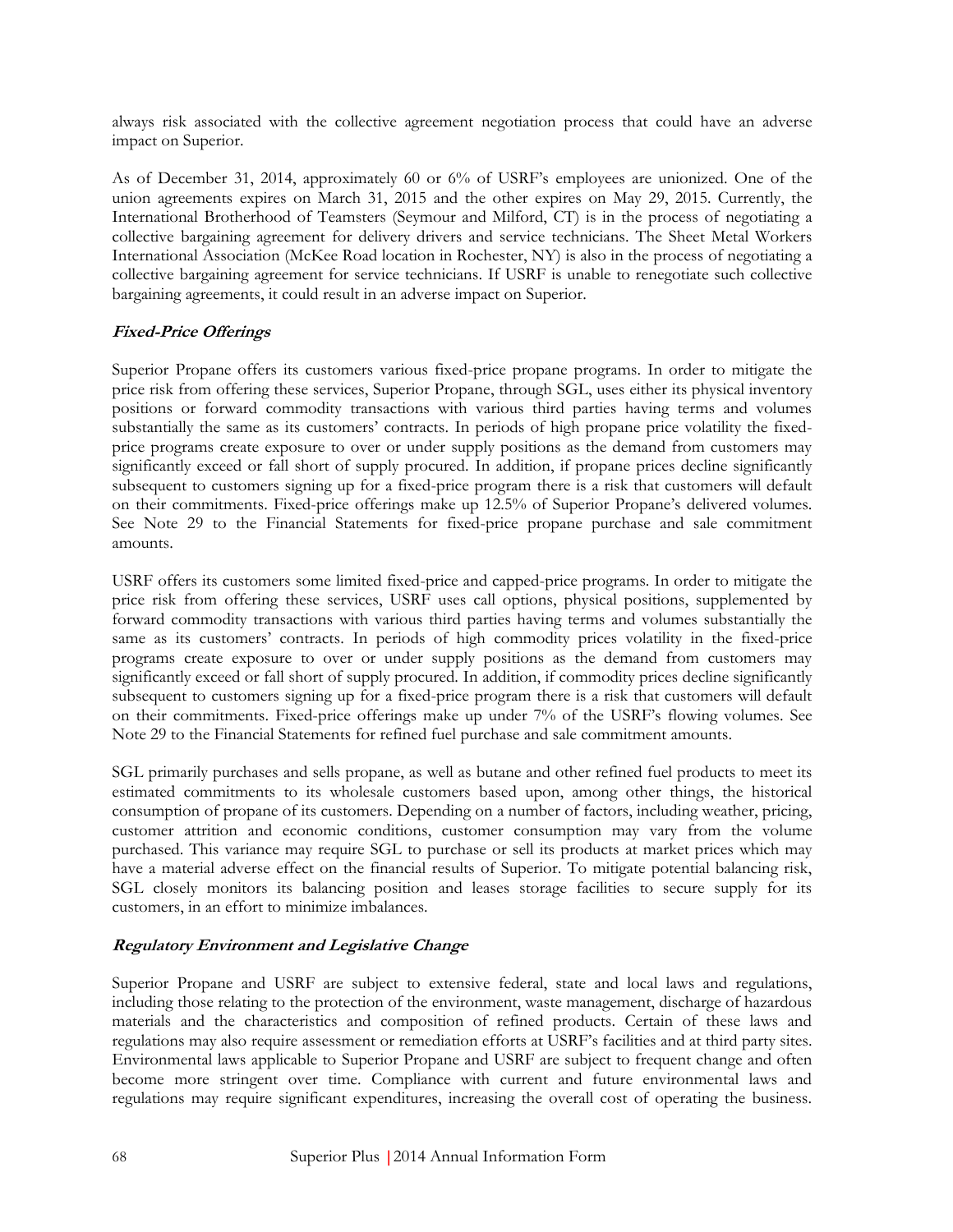Failure to comply with these laws and regulations could also result in substantial fines or penalties against Superior or orders that could limit its operations and have an adverse effect on Superior.

USRF is based and operates in the United States and Canada and, as a result, such operations could be affected by changes to laws, rules or policies which may either be more favourable to competing energy sources or increased costs or otherwise negatively affect the operations of USRF in comparison to such competing energy sources; such changes could have an adverse effect on Superior.

#### **Superior Energy Management**

#### **Competition**

The energy retailing business is competitive and many of SEM's competitors have greater financial and other resources than SEM. It is possible that new entrants may enter the market and compete directly for the customer base that SEM targets, reducing or otherwise negatively affecting its market share. Such competition may have an adverse effect on the results of this business.

### **Fixed-Price Offering**

*Gas Fixed-Price Offerings.* SEM purchases natural gas to meet its estimated commitments to its customers based upon the historical consumption of gas of its customers. Depending on a number of factors, including weather, customer attrition and economic conditions affecting commercial customers' production levels, customer natural gas consumption may vary from the volume purchased. This variance must be reconciled and settled at least annually and may require SEM to purchase or sell natural gas at market prices which may have an adverse impact on the results of this business. To mitigate potential balancing risk, SEM closely monitors its balancing position and takes measures such as adjusting gas deliveries and transferring gas between pools of customers, so that imbalances are minimized. In addition, SEM maintains a reserve for potential balancing costs. The reserve is reviewed on a monthly basis to ensure that it is sufficient to absorb any losses that might arise from balancing.

*Power Fixed-Price Offerings.* SEM manages its customers estimated electricity requirements by entering into electricity transactions with approved counterparties. Depending on several factors, including weather, customer's energy consumption may vary from the volumes purchased by SEM. SEM is able to invoice existing commercial electricity customers for balancing charges when the amount of energy used is greater than or less than the tolerance levels set initially. In certain circumstances, there can be balancing issues for which SEM is responsible when customer aggregation forecasts are not realized.

#### **Supply and Third Party Credit**

SEM manages its natural gas and electricity sales commitments by entering into various physical and financial natural gas, electricity and foreign exchange purchase contracts (as required) for similar terms and volumes to create an effective cost of supply. SEM transacts with nine financial and physical natural gas counterparties. There can be no assurance that any of these counterparties will not default on any of its obligations to SEM. However, the financial condition of each counterparty is evaluated and credit limits are established to minimize SEM's exposure to this risk. There is also a risk that supply commitments and foreign exchange positions may become unmatched, however, this is monitored daily in compliance with SEM's risk management policy.

#### **Dependence on Sales Agents**

SEM must retain qualified sales agents in order to properly execute its business strategy. The continued growth of SEM is reliant on the services of agents to sign up new customers. There can be no assurance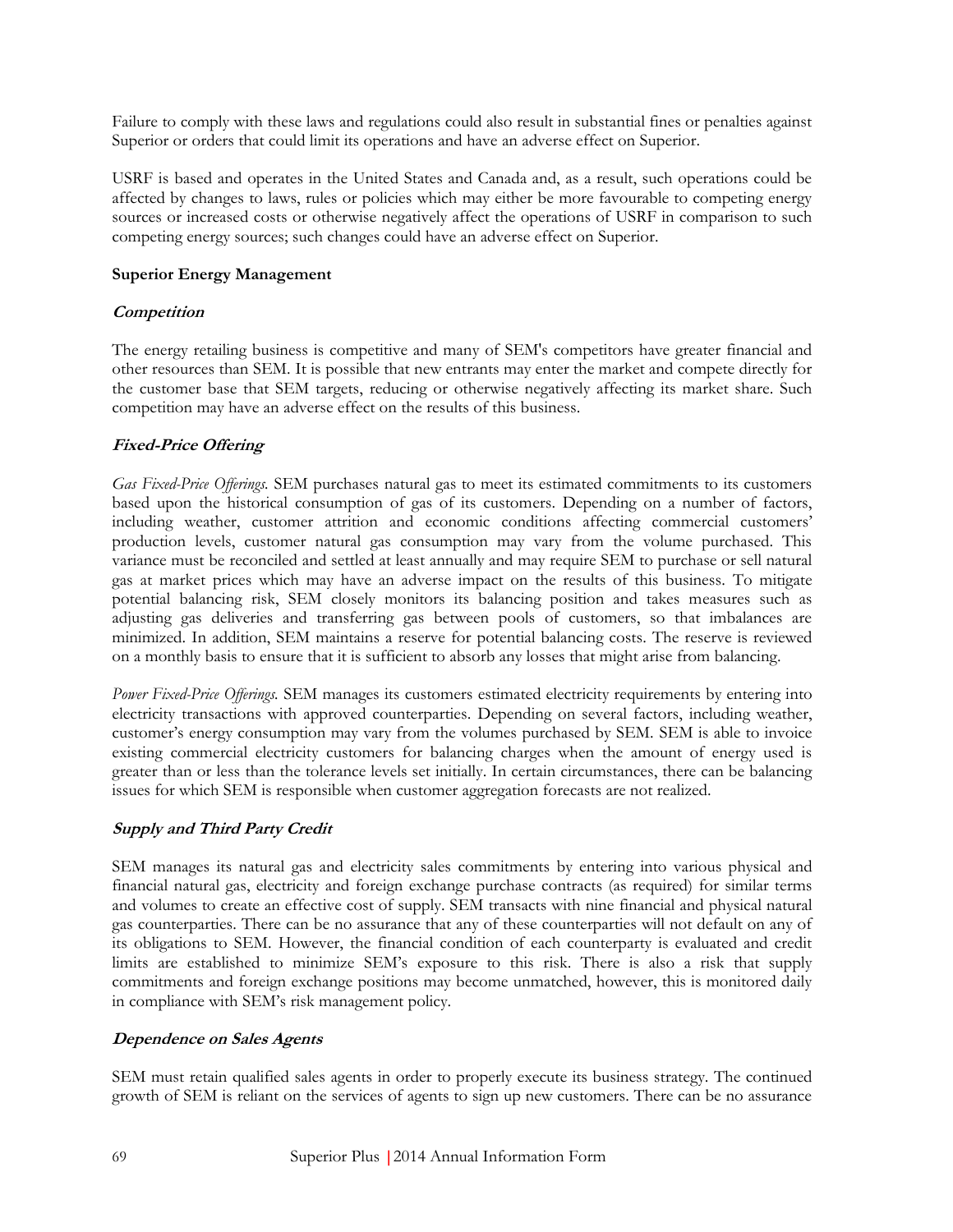that competitive conditions will allow these agents to achieve these customer additions. Lack of success in the marketing programs of SEM would limit future growth of cash flow.

### **Regulatory**

SEM operates in the highly regulated energy industry in the provinces of Ontario, Quebec, Alberta and British Columbia. Changes to existing legislation could impact this business's operations. As part of the current regulatory framework, local delivery companies are mandated to perform certain services on behalf of SEM, including invoicing, collection, assuming specific bad debt risks and storage and distribution of natural gas. Any elimination or change to these rules could have a significant adverse effect on the results of this business.

## **Specialty Chemicals**

### **Competition**

ERCO, one of four global sodium chlorate companies, competes with Eka, Kemira and Canexus on a worldwide basis. The business also competes with a number of smaller regional producers. Key competitive factors include price, product quality, logistics capability, reliability of supply, and technical capability and service. Of the global producers, Kemira and Canexus do not provide chlorine dioxide generators or related technology. The business also competes with chloralkali producers, such as Dow Chemical Company, Occidental Chemical Corporation, Georgia Gulf Corporation and Olin Corporation, as well as Canexus in North Vancouver.

In addition, the end-use markets for ERCO's products are correlated to the general economic environment and the competitiveness of its customers which is outside of its control. North American bleached pulp producers are experiencing global competitive pressure as a result of increased fibre and energy costs and the impact of exchange rates which may result in reduced demand for sodium chlorate in North America. In addition, North American demand for chlorine and chlorine related products may be impacted by the general economic environment, which can directly impact the pricing for chloralkali products. During recessionary times, pricing for alkali products (NaOH) is elevated as the slowdown usually decreases demand for chlorine causing a tight alkali market.

### **Manufacturing and Production**

ERCO's production facilities maintain complex process and electrical equipment. The facilities have existed for many years and undergone upgrades and improvements over time. Routine maintenance is regularly completed to ensure equipment is operated within appropriate engineering and technical requirements. Notwithstanding ERCO's operating standards and history of limited downtime, breakdown of electrical transformer or rectifier equipment would temporarily reduce production capacity at the affected facility. Although insurance coverage exists to mitigate substantial loss due to equipment outage, ERCO's reputation and its ability to meet customer requirements could be negatively affected due to a major electrical equipment failure. ERCO does not directly operate or control Tronox's Hamilton, Mississippi sodium chlorate facility. A major production outage or unplanned downtime could negatively affect ERCO's reputation and its ability to meet customer requirements. Capital expenditures may be required to repair, modernize or address other issues at ERCO's facilities. Any unexpected requirement of large capital expenditures could have a material adverse effect on Superior's liquidity and financial condition.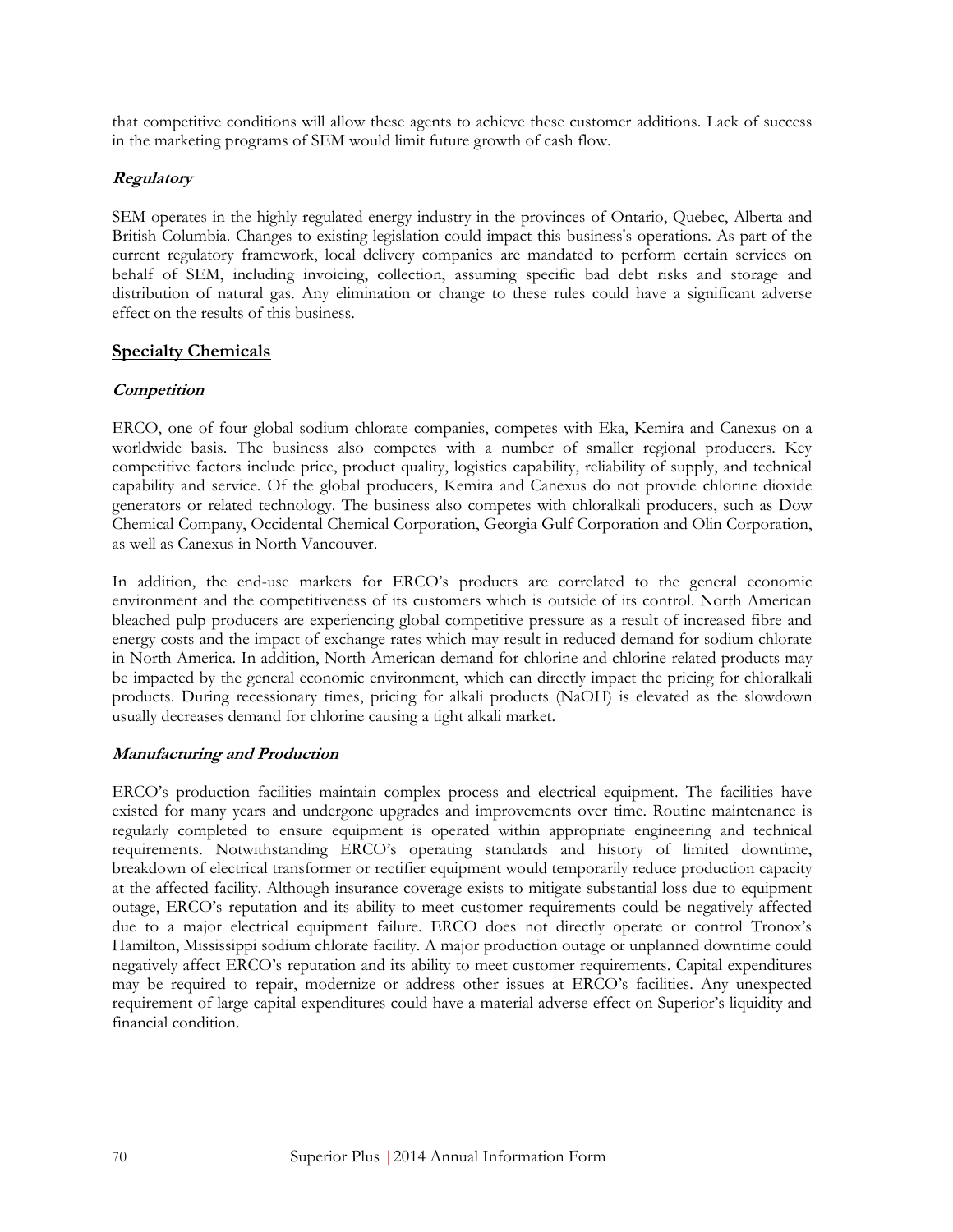#### **Supply Arrangements**

ERCO uses four primary raw materials to produce its chemical products: electricity, salt, potash and water. Electricity comprises 70% to 85% of variable production costs for sodium chlorate. Sodium-based chloralkali variable production costs include electricity costs which approximate 45% to 55% of the total, while potassium-based chloralkali products have a significant portion of the variable production cost attributed to KCl and therefore electricity costs approximate 10% to 15% of the total. The business has long-term contracts or contracts that renew automatically with power producers in each of the jurisdictions in which its plants are located. These contracts generally provide ERCO with some portion of firm power supply and a portion that may be interrupted by the producer based on the terms of the various agreements. The business can reduce its power consumption quickly and at minimal cost, which allows it, in some jurisdictions, to reduce its overall power costs by selling ancillary services back to the power producer or to the power grid. In jurisdictions where electrical costs are deregulated, fixed-price term supply contracts are entered into in order to manage production costs. Approximately 10% of ERCO's annual power requirements are located in deregulated electricity jurisdictions, of which 100% has been sourced through fixed-price electrical contracts, for remaining terms up to nine years. See "Superior LP's Operations – Specialty Chemicals – Supply Arrangements".

Electricity for ERCO's Chilean facility is supplied from CMPC and is supplied as part of ERCO's longterm sodium chlorate supply agreement with CMPC. See Note 21 to the Financial Statements for a summary of ERCO's fixed-price electricity commitments.

ERCO purchases salt from third-party suppliers at each of its plants with the exception of the Hargrave and Saskatoon facilities, which are self-supplied through long-term salt reserves that are solution-mined on site. Salt purchase contracts are typically fixed-price contracts with terms of one year or greater, often with automatic renewals. Salt costs typically comprise about 10% of variable production costs of sodium chlorate.

KCl is a major raw material used in the production of potassium hydroxide at ERCO's Port Edwards Wisconsin facility. Substantially all of ERCO's KCl is received from PCS. PCS operates two KCl mines that are able to provide the product specifications required by ERCO. ERCO currently has a limited ability to source KCl from additional suppliers. In the event of a KCl supply interruption, ERCO's Port Edwards facility is able to switch production to the sodium molecule from the potassium molecule. The ability to switch between sodium and potassium significantly reduces the risks associated with a single point of supply for KCl.

The cost of electricity is far greater than all other costs of production combined for ERCO. Therefore, supply of electricity at reasonable prices and on acceptable terms is critical. If ERCO is unable to obtain electricity at reasonable prices and on acceptable terms, it will have a negative impact on its results of operations. The electricity that ERCO uses is supplied by others and may be subject to wide price fluctuations for a variety of reasons beyond ERCO's control. The current trend towards deregulation of electric power makes short-term future costs for electric power uncertain in certain jurisdictions in which this business operates. There is no assurance that ERCO will continue to be able to secure adequate supplies of electricity at reasonable prices or on acceptable terms.

### **Regulatory**

ERCO's operations and activities in various jurisdictions require regulatory approvals for the handling, production, transportation and disposal of chemical products and waste substances. Environmental laws applicable to ERCO are subject to frequent change and often become more stringent over time. Compliance with current and future environmental laws and regulations may require significant expenditures, increasing the overall cost of operating the business. Failure to obtain or fully comply with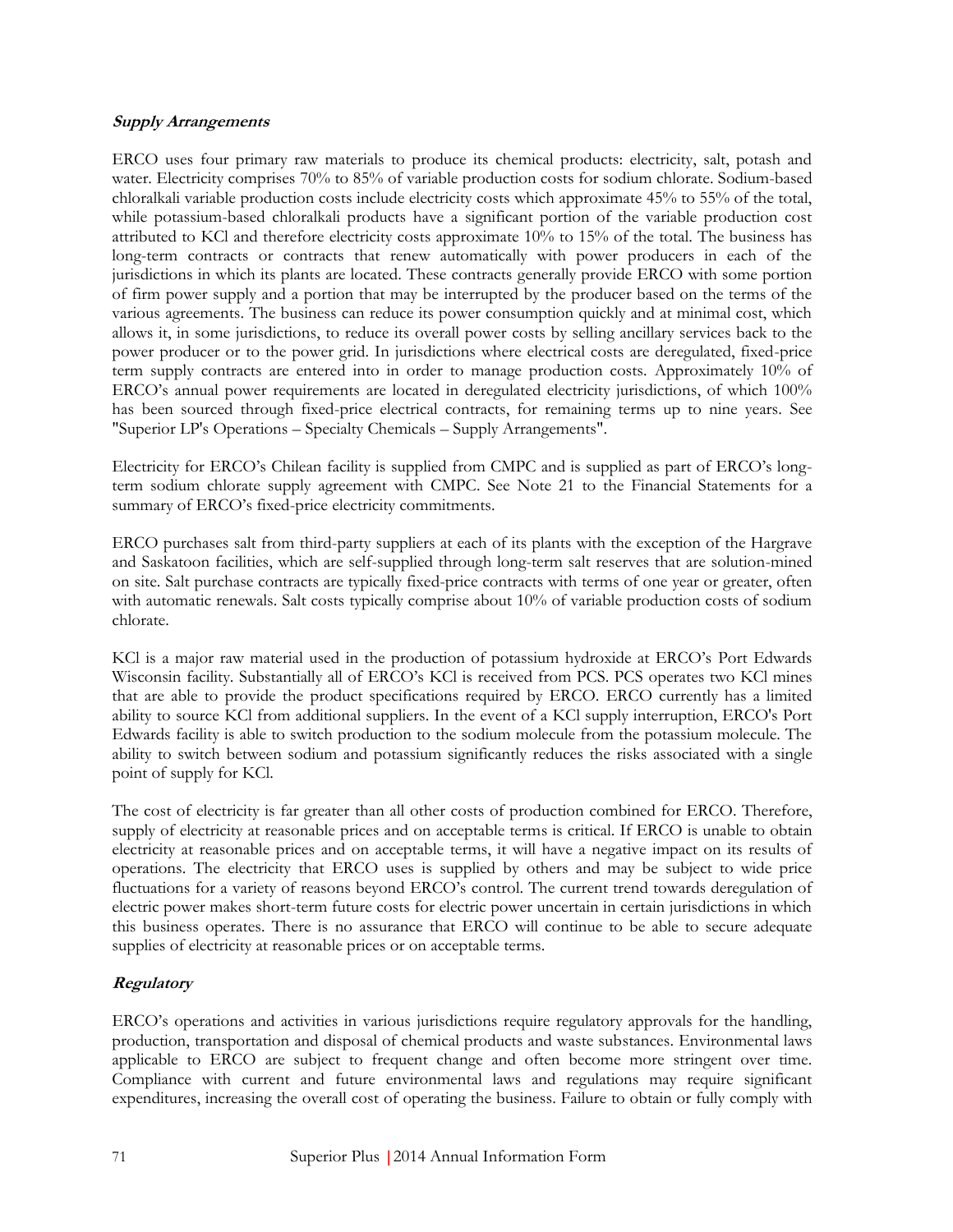these laws and regulations could also result in substantial fines or penalties against ERCO or orders that could limit its operations and have an adverse effect on ERCO.

### **Health, Safety and Environment**

The operations of ERCO are subject to the risks normally incident to the handling, production, transportation and disposal of chemical products. ERCO's facilities produce large volumes of chemicals, using equipment with fine tolerances. The potential exists for the release of highly toxic and lethal substances, including chlorine from a facility or transportation equipment. ERCO maintains management systems and practices to closely monitor health, safety and environmental aspects of its operations. Equipment failure could result in damage to facilities, death or injury and liabilities to third parties. If at any time the appropriate regulatory authorities deem any of the facilities unsafe, they may order that such facilities be shut down.

### **Foreign Currency Exchange**

ERCO's exposure to fluctuations in foreign currency exchange rates is expected to be approximately US\$150 million to US\$170 million in 2015, and consists of US denominated net revenue from Canadian operations and the net cash flow generated from operations in the United States and Chile. ERCO manages its exposure to fluctuations between the United States and Canadian dollar by entering into hedge contracts with external third parties and internally with other Superior businesses.

#### **Employee and Labour Relations**

As at December 31, 2014, 28% of ERCO's employees at four plants in Vancouver, Saskatoon, Buckingham and Mininco, Chile are subject to collective bargaining agreements. Expiry dates for the locations range from September 30, 2016 to November 30, 2018. Collective bargaining agreements are renegotiated in the normal course of business. If Superior is unable to renegotiate such collective bargaining agreements, it could result in an adverse effect on these operations.

### **Intellectual Property**

ERCO's chlorine dioxide generators and the related technology are protected by patents and patent applications. Over time, patents expire and, as ERCO employs new technology, new patent applications are made and in certain cases new patents are obtained protecting such technology. However, in the case of expired patent applications that are not granted, or comparable technology owned and patented by competitors, ERCO may not have the exclusive right to use the subject of the patent; such technology may be available to be utilized by a competitor which could have an adverse effect on Superior.

### **Construction Products Distribution**

Activity in the CPD business is subject to changes in the level of general economic activity and in particular to the level of activity in residential and non-residential construction subsectors. New construction in residential markets is subject to such factors as household income, employment levels, customer confidence, population changes and the supply of residential units in any local area. Residential renovation is also sensitive to these factors but can provide some balance in the demand for residential construction product distribution.

Non-residential activity can be subdivided into commercial, industrial and institutional. New construction activity in these sectors is subject to overall GDP and many of the same general economic factors as for residential activity. In the industrial and institutional subsectors, government and regulatory programs can also have a significant impact on the outlook for product usage, particularly as related to the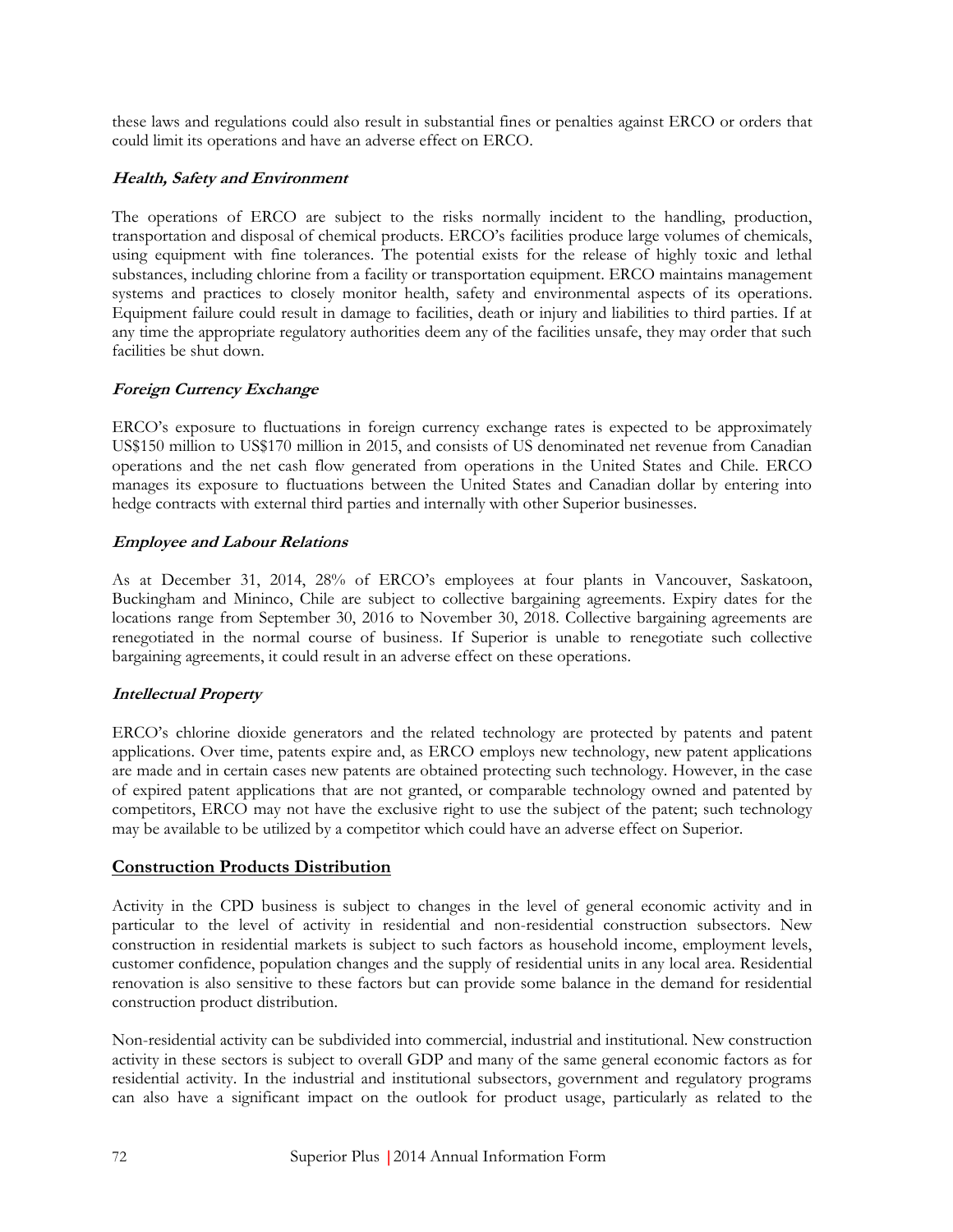insulation businesses. As a result, changes to the level of general economic activity or any of the above mentioned factors that affect the amount of construction or renovation in residential and non-residential markets, can have an impact on the CPD business and Superior.

## **Competition**

The North American GSD business is estimated to generate annual sales revenues of \$20 billion. Specialty distributors, such as CPD, service the builder/contractor market, traditionally representing 50% to 60% of total industry revenues. The remainder of industry revenues is earned through big-box home centres and independent lumber yards, which service the "do-it-yourself" market, as well as direct sales to modular home manufacturers.

The GSD sector is fragmented with the top six competitors representing an estimated 22% of overall North American industry revenues. The specialty walls and ceilings distribution business is a local, relationship-based business in which distributors compete on the basis of price and service. Barriers to entry are relatively low, but the multi-location distribution network, strong market position, purchasing scale, product line breadth and product and customer knowledge, all provide the business with a competitive advantage over smaller competitors.

The C&I market is estimated at US\$2.5 billion in 2014. It is estimated that slightly more than 80% of manufacturers' sales to end-users and contractors are through distributors, with the balance sold to contractors or end users.

## **Demand, Supply and Pricing**

The CPD business is a "margin-based" business where the level of profitability is dependent on the difference earned between selling prices and wholesale product cost, as well as management of operating expenses and managing working capital turnover. Changes in product costs are normally passed through to customers, but timing lags may result in both positive and negative fluctuations of gross margins.

During periods of reduced overall demand for the CPD's products and services, market prices can become depressed as manufacturing suppliers seek to maintain capacity utilization, and specialty distribution competitors can seek to protect business levels and cover fixed costs through price competition.

The business carries a comprehensive product line comprised of approximately 63,000 stock-keeping units. Its six principal product lines include products that are sourced from over 2,200 suppliers. The business is not reliant on any one supplier to source product within its principal product lines. The division purchases its products pursuant to various purchasing programs and does not enter into longterm purchase contracts.

Demand for walls and ceilings building materials is affected by changes in general and local economic factors including GDP, demographic trends, employment levels, interest rates, consumer confidence and overall economic growth. These factors in turn impact the level of existing housing sales, new home construction, new non-residential construction, and office/commercial space turnover. Housing starts reflect the level of new residential construction activity. The level of new commercial construction activity has historically lagged new residential activity as commercial infrastructure is put in place to service residential development. Renovation activity trends have historically followed existing home resales and turnover of occupants in commercial building space.

In the C&I market, demand is driven largely by construction spending and economic growth. Sectors within the C&I market that particularly influence demand include: commercial construction and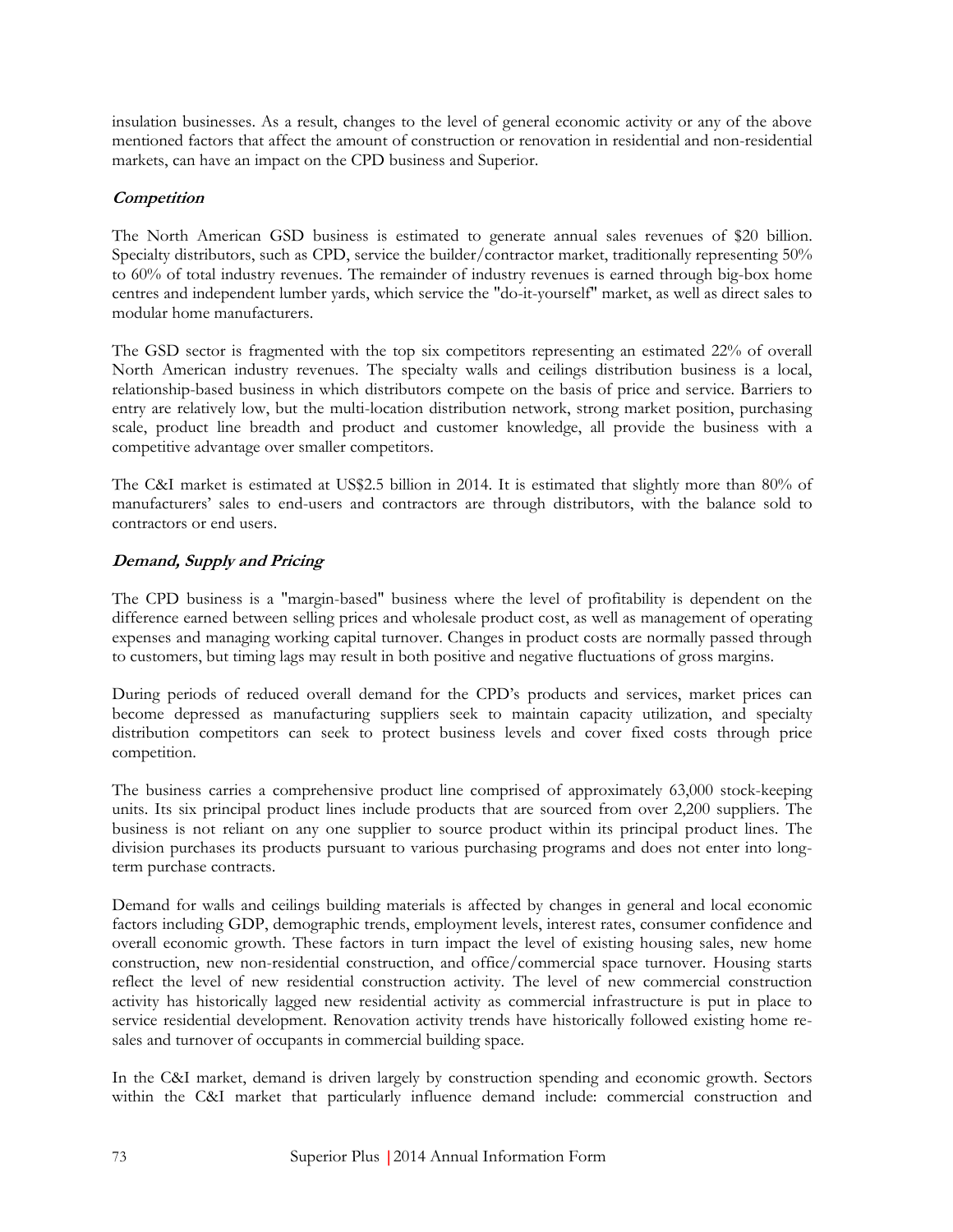renovation, the construction, maintenance and expansion of industrial process facilities (i.e. oil refineries, petrochemical plants and power generation facilities) and institutional facilities (i.e. government, healthcare and education).

#### **Foreign Currency Exchange**

CPD derives approximately two thirds of its earnings from the United States, which is subject to fluctuations in the Canadian/U.S. dollar exchange rate. CPD manages this exposure by entering into hedge contracts with external parties and internally with other Superior businesses. Also, CPD's Canadian operations purchase some product denominated in U.S. dollars, but the foreign currency risk is not material and is not hedged.

#### **Information Technology System Integration**

In late 2013, CPD initiated a system integration project to fully integrate its C&I and GSD ERP systems. The project was suspended in February 2014, pending the outcome of its strategic review, and will recommence early 2015 consisting of realigning the management structure along business segments, adopting best practice common business processes, and integrating all operations onto a single ERP system. Business process development in preparation of the implementation is underway. The project is expected to take approximately two years.

Upon full commencement of the project, the scoping, requirements definition, business process definition, design, and testing of the integrated ERP system could take approximately one year with the branch conversions taking place the following year. Implementation problems could result in disruption to the business and/or inaccurate information for management and financial reporting. Risk will be mitigated by extensive testing and regionally phased implementation.

### **Health, Safety and Environment**

The distribution of walls and ceilings and C&I products involves risks, including the failure or substandard performance of equipment, human error, natural disasters, suspension of operations and new governmental statutes, regulations, guidelines and policies. Operations are also subject to various hazards incidental to the handling, processing, storage and transportation of certain hazardous materials, including industrial chemicals. These hazards can result in personal injury including fatalities, damage to and destruction of property and equipment and environmental damage. There can be no assurance that as a result of past or future operations, there will not be claims of injury by employees or members of the public due to exposure, or alleged exposure, to these materials. There can be no assurance as to the actual amount of these liabilities or the timing of them, if any. The business maintains safe working practices through proper procedures and direction and utilization of equipment, including forklifts, boom trucks, fabrication equipment and carts/dollies. The business handles and stores a variety of construction materials and maintains appropriate material handling compliance programs in accordance with local, state/provincial and federal regulations.

### **Employee and Labour Relations**

As at December 31, 2014, the CPD business had 66 (5%) of its employees unionized at six locations. Collective bargaining agreements have expiry dates ranging from 2015 to 2017. Collective bargaining agreements are renegotiated in the normal course of business. If CPD is unable to renegotiate such collective bargaining agreements, it could result in an adverse effect on Superior.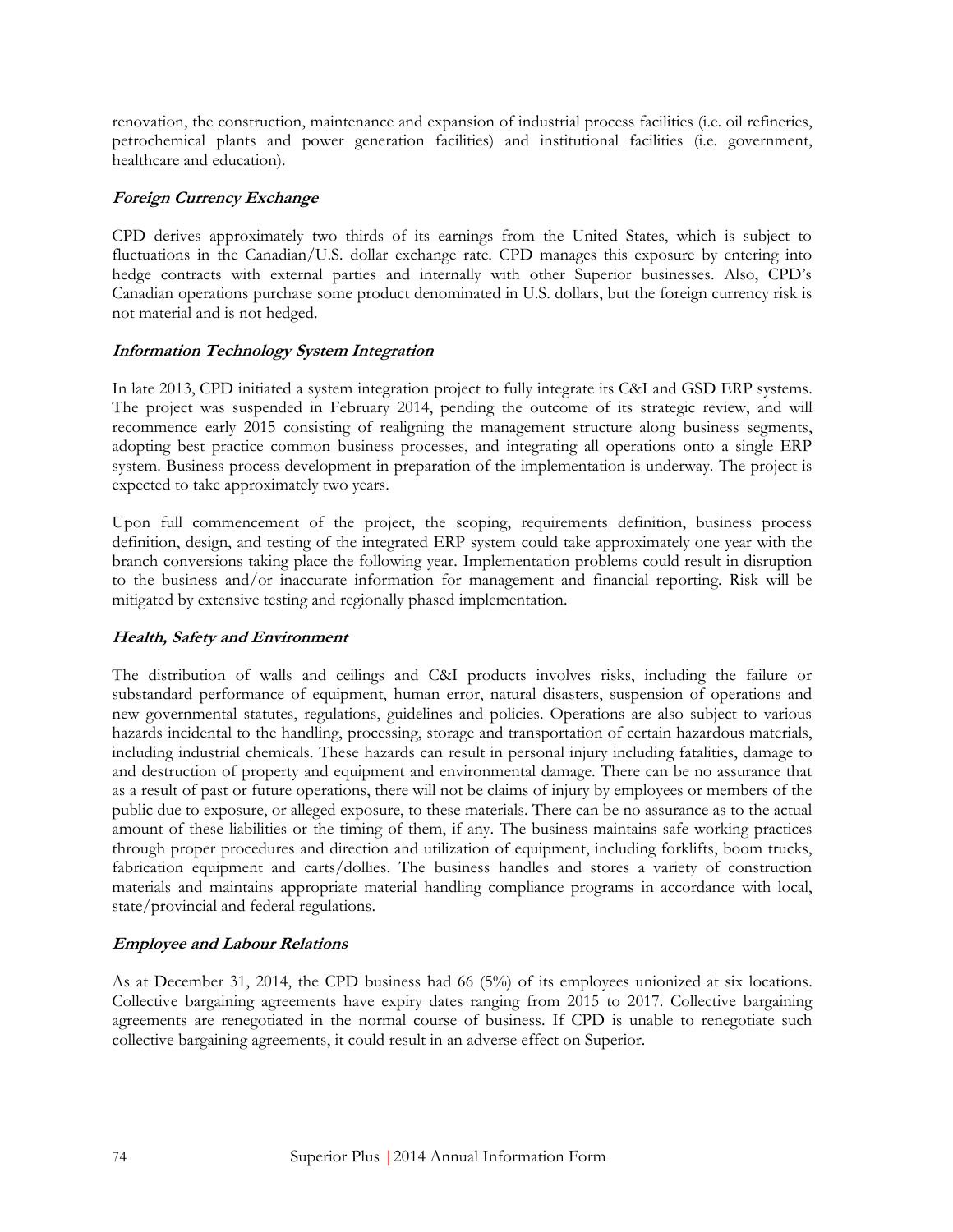## **CONFLICT OF INTEREST**

Circumstances may arise where directors and officers of the Corporation are directors, officers of, or have similar responsibilities and roles in, other entities which may be in competition with the interests of the Corporation and, as a result, conflicts of interest may arise. No assurances can be given that opportunities identified by such directors or officers will be provided to the Corporation. Pursuant to the CBCA, directors who have an interest in a proposed transaction upon which the Board is voting are required to disclose their interest and refrain from voting on the transaction. Any such conflicts shall be resolved in accordance with the procedures and requirements of the relevant provisions of the CBCA, including the duty of such directors and officers to act honestly and in good faith with a view to the best interests of the Corporation.

# **LEGAL PROCEEDINGS**

Superior and Superior LP and Regulatory Actions are sometimes named as defendants in litigation. The nature of these claims is usually related to settlement of normal operational or labor issues. The outcome of such claims against Superior are not determinable at this time; however, other than discussed in this AIF, they are not expected to have a materially adverse effect on Superior as a whole. Superior is not, and has not been at any time within the most recently completed financial year, a party to any legal proceedings, known or contemplated, where the damages involved, excluding interest and costs, exceed 10% of Superior's current assets. See "Risk Factors – General - Tax Reassessments".

## **INTEREST OF MANAGEMENT AND OTHERS IN MATERIAL TRANSACTIONS**

Other than as discussed in this AIF, there are no material interests, direct or indirect, of directors, executive officers, senior officers, any direct or indirect Shareholder of Superior who beneficially owns, or who exercises control over, more than 10% of the outstanding Common Shares or any known associate or affiliate of such persons, in any transaction within the three most recently completed financial years or during the current financial year that has materially affected or will materially affect Superior.

# **TRANSFER AGENT AND REGISTRAR**

Superior's transfer agent and registrar for all its publicly listed securities is Computershare at its principal offices in the cities of Montreal, Toronto, Calgary and Vancouver in Canada.

# **EXPERTS**

Deloitte is the auditor of Superior and Superior LP. Deloitte is independent of Superior and Superior LP within the meaning of the Rules of Professional Conduct of the Institute of Chartered Accountants of Alberta.

# **MATERIAL CONTRACTS**

Other than contracts entered into in the ordinary course of business, Superior did not enter into any material contracts during the most recently completed financial year or prior thereto, which are still material and in effect, other than the following:

- Amended and Restated Limited Partnership Agreement dated December 31, 2008 between Superior Plus Corp. and Superior Plus Inc.;
- the Indemnity Agreement dated December 31, 2008 between Superior and New Ballard;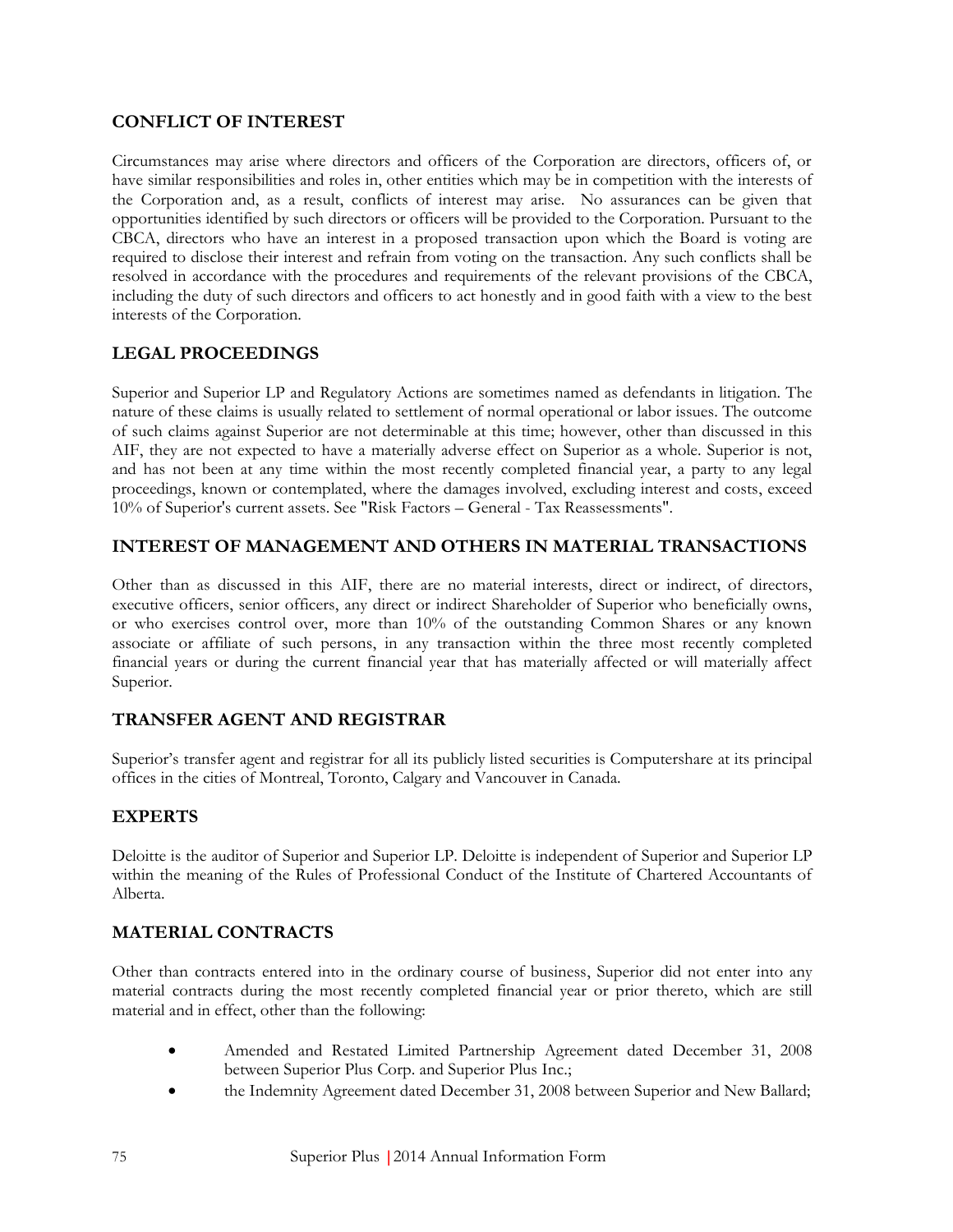- Amended and Restated Credit Agreement dated as of June 23, 2010, as amended June 20, 2011, March 28, 2012, June 10, 2013; June 20, 2014 and November 26, 2014;
- the Indenture;
- the 6.5% Note Indenture;
- Shareholder Rights Plan; and
- U.S. Note Agreement.

For details on these contracts, see "Corporate Structure – The General Partner", "General Development of Superior – Three Year History", and "Long – Term Debt".

# **DOCUMENTS INCORPORATED BY REFERENCE**

Documents incorporated by reference in this AIF can be found on SEDAR under Superior's profile at www.sedar.com.

# **ADDITIONAL INFORMATION**

Additional information, including directors' and officers' remuneration and indebtedness, principal holders of Superior's securities, securities authorized for issuance under equity compensation plans and interests of insiders in material transactions and audit committee information, where applicable, is contained in the Information Circular of Superior dated February 24, 2014. Additional information will be provided in Superior's Information Circular which relates to the Annual Meeting of Shareholders scheduled to be held on May 1, 2015. Also, additional financial information is included in the Financial Statements and MD&A, which are included in the 2014 Annual Report as filed with the applicable Canadian regulatory authorities. These documents are available on SEDAR at www.sedar.com and may also be obtained without charge by writing to Superior's Vice-President, Investor Relations and Treasurer, Jay Bachman at Suite 1400, 840 – 7 Avenue S.W., Calgary, Alberta, T2P 3G2.